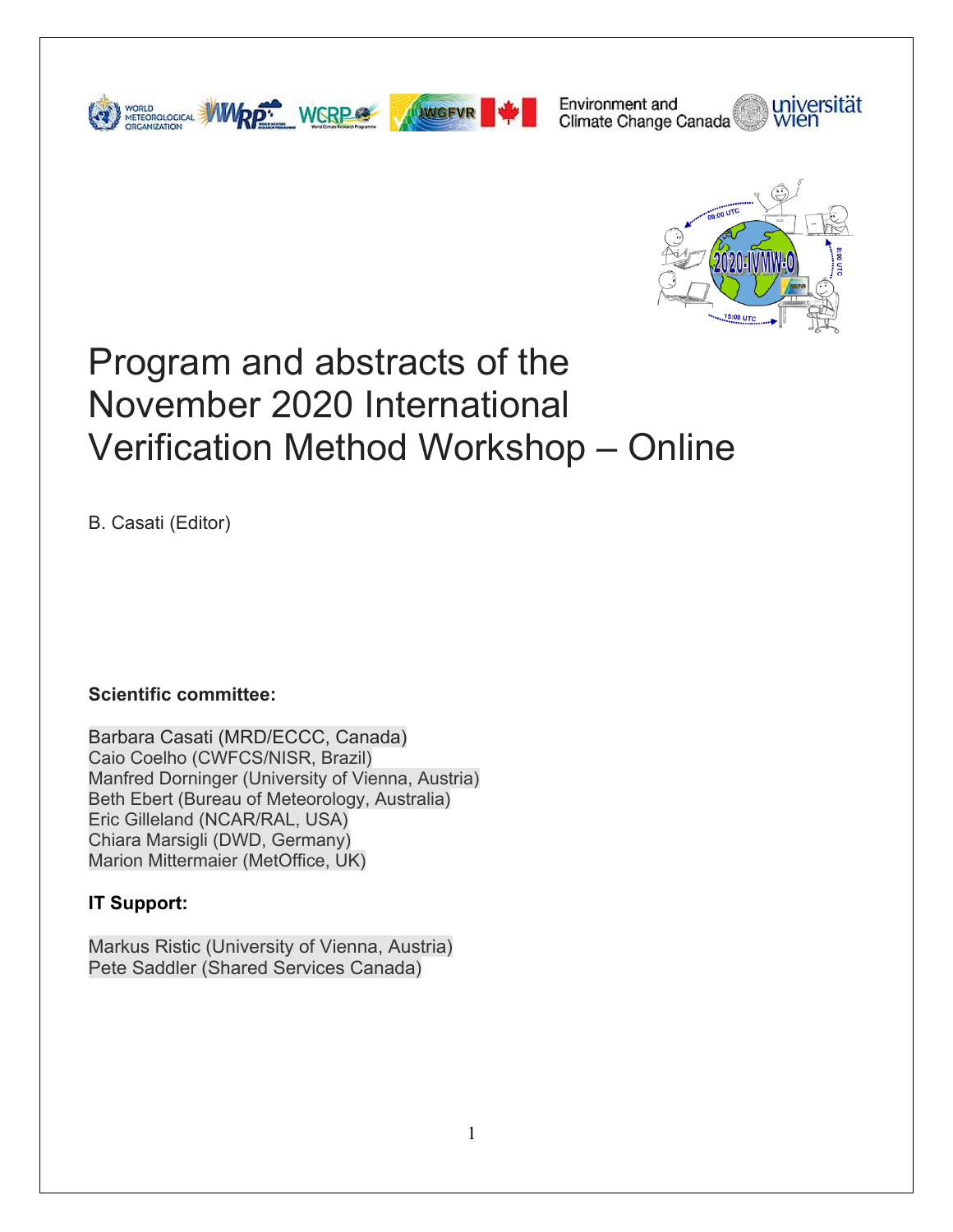2020IVMWO sessions, program at a glance:

|          | 00:00 UTC                | 8:00 UTC                | 15:00 UTC                | 20:00 UTC               |
|----------|--------------------------|-------------------------|--------------------------|-------------------------|
|          |                          |                         |                          |                         |
| 04-Nov   | IT test, ice-breaker     | IT test, ice-breaker    | IT test, ice-breaker     |                         |
|          |                          |                         |                          |                         |
|          |                          |                         |                          | <b>OPENING + ERROR</b>  |
| $09-Nov$ |                          |                         |                          | <b>TRAKKING</b>         |
|          |                          |                         | <b>REPRESENTATIVENE</b>  |                         |
| $10-Nov$ | <b>DATA ASSIMILATION</b> |                         | SS + OBS.UNC.            |                         |
|          |                          |                         | <b>PROCESSES</b>         | <b>HIW + USER VALUE</b> |
| $11-Nov$ |                          |                         | <b>DIAGNOSTICS</b>       | CHAIN 20:00 UTC         |
|          | <b>HIW + USER VALUE</b>  | <b>HIW + USER VALUE</b> | PROCESSES+POLAR          |                         |
| $12-Nov$ | CHAIN 00:00 UTC          | CHAIN 8:00 UTC          | +VPROFILES               | <b>OCEAN</b>            |
| $13-Nov$ |                          |                         | <b>SEA-ICE</b>           |                         |
|          |                          |                         |                          |                         |
|          |                          |                         |                          |                         |
|          |                          |                         | <b>SPATIAL METHODS</b>   |                         |
| $16-Nov$ |                          |                         | 15:00 UTC                |                         |
|          | <b>SPATIAL METHODS</b>   | <b>SPATIAL METHODS</b>  | <b>METPLUS &amp; OPS</b> |                         |
| 17-Nov   | 00:00 UTC                | 8:00 UTC                | <b>15:00 UTC</b>         |                         |
|          | <b>METPLUS &amp; OPS</b> | <b>METAVERIF</b>        | <b>METAVERIF</b>         | S2S, S2D, CLIMATE       |
| $18-Nov$ | 00:00 UTC                | 8:00 UTC                | 15:00 UTC                | 20:00 UTC               |
|          | <b>METAVERIF</b>         |                         | S2S, S2D, CLIMATE        |                         |
| $19-Nov$ | 00:00 UTC                |                         | 15:00 UTC                |                         |
| 20-Nov   |                          |                         |                          |                         |

Time-zone reference table for the 2020IVMWO sessions:

| Time-zone<br>reference table | $0:00-2:00$ UTC          | 8:00-10:00 UTC | 15:00-17:00 UTC             | 20:00-22:00 UTC             |
|------------------------------|--------------------------|----------------|-----------------------------|-----------------------------|
|                              |                          |                |                             |                             |
| Melbourne = $UTC+11$         | 11:00-13:00              | 19:00-21:00    | $2:00 - 4:00$<br>$(+1$ dav) | $7:00-9:00 (+1 day)$        |
| $Tokio = UTC + 9$            | $9:00 - 11:00$           | 17:00-19:00    | $0:00-2:00$ (+1 day)        | $5:00 - 7:00$<br>$(+1$ day  |
| Beijing = $UTC+8$            | $8:00 - 10:00$           | 16:00-18:00    | 23:00-1:00<br>$(+1$ day)    | $4:00 - 6:00$<br>(+1 dav)   |
| New Delhi = $UTC+5h30$       | $5:30 - 7:30$            | 13:30-15:30    | 20:30-22:30                 | $1:30 - 3:30$<br>$(+1$ day) |
| Moscow=UTC+3                 | $3:00 - 6:00$            | 11:00-13:00    | 18:00-20:00                 | 23:00-1:00                  |
| Abuja = $UTC+1$              | $1:00 - 3:00$            | $9:00 - 11:00$ | 16:00-18:00                 | 21:00-23:00                 |
| Paris = $UTC+1$              | $1:00 - 3:00$            | $9:00 - 11:00$ | 16:00-18:00                 | 21:00-23:00                 |
| $London = UTC$               | $0:00 - 2:00$            | 8:00-10:00     | 15:00-17:00                 | 20:00-22:00                 |
| Buenos Aires = UTC-3         | $21:00 - 23:00$ (-1 day) | $5:00 - 7:00$  | 12:00-14:00                 | 17:00-19:00                 |
| Montreal = $UTC-5$           | 19:00-21:00 (-1 day)     | $3:00 - 5:00$  | 10:00-12:00                 | 15:00-17:00                 |
| Denver = UTC-7               | 17:00-19:00 (-1 day)     | $1:00 - 3:00$  | 8:00-10:00                  | 13:00-15:00                 |
| Vancouver = UTC-8            | 16:00-18:00 (-1 day)     | $0:00 - 2:00$  | $7:00 - 9:00$               | 12:00-14:00                 |

Note: Paris = Barcellona = Bologna = Berlin = Oslo; Buenos Aires = Sao Paulo; grey shading indicates nighttime.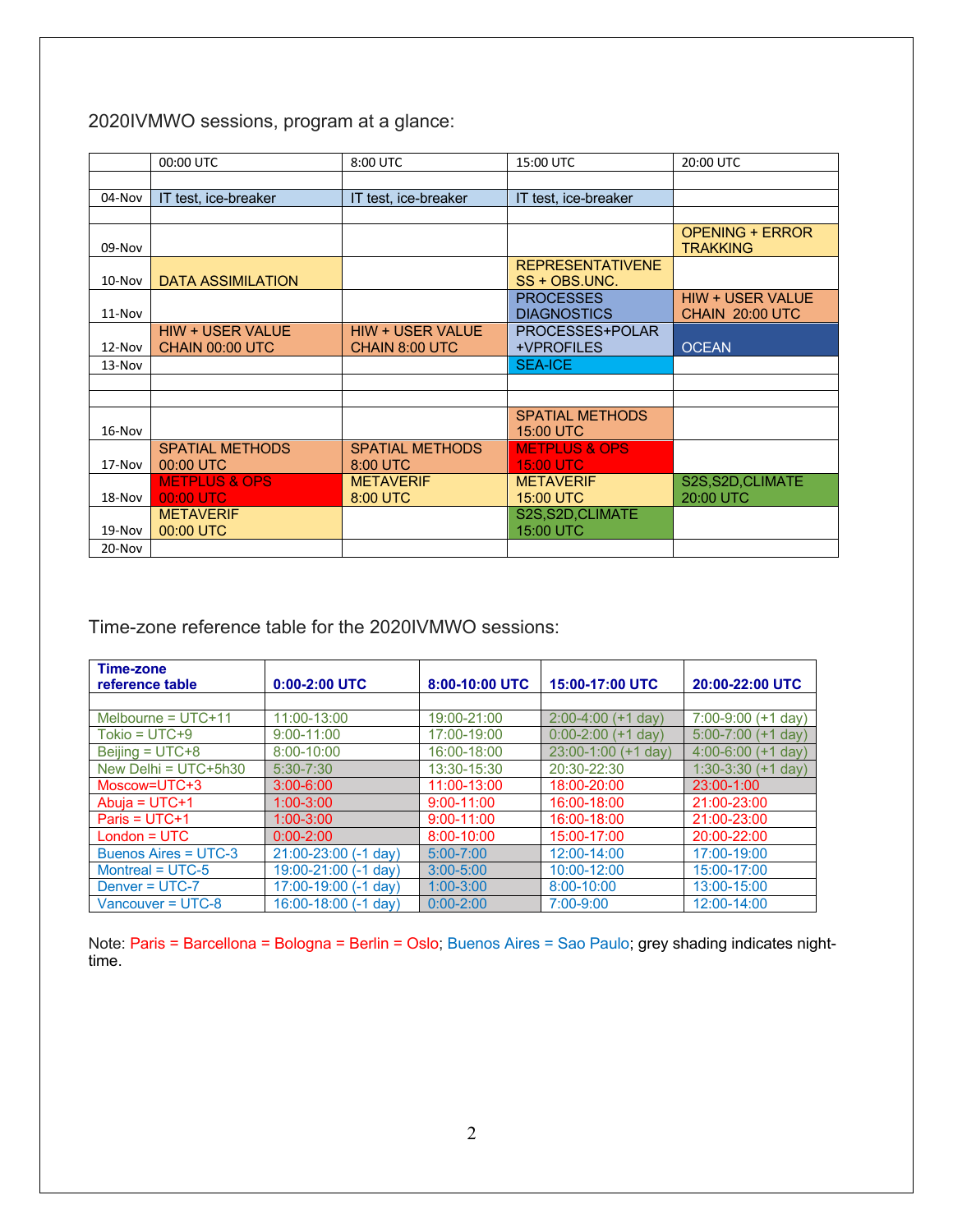# Session program (1/7):

|                |                | OPENING & ERROR TRACKING, 20:00-22:00 UTC, 9th Nov           |                                                                  |         |
|----------------|----------------|--------------------------------------------------------------|------------------------------------------------------------------|---------|
| 9 Nov,         | <b>Barbara</b> | <b>Environment and Climate</b>                               | A 20-year Journey of Forecast Verification                       |         |
| 20:00 UTC      | Casati         | Change Canada (ECCC)                                         | <b>Research</b>                                                  | opening |
| 9 Nov.         | Linus          |                                                              | Understanding medium-range forecast errors                       |         |
| 20:40 UTC      | Magnusson      | ECMWF, UK                                                    | from a synoptic-dynamic perspective                              | keynote |
| 9 Nov.         | Shields        | <b>IMSG at NOAA</b>                                          | <b>Analysis of Regional Sector Low-Skill Events</b>              |         |
| 21:20 UTC      | Shannon        | NWS/NCEP/EMC, USA                                            | in Recent Operational GFS Forecasts                              | oral    |
|                |                | DATA ASSIMILATION, 00:00-02:00 UTC, 10th Nov                 |                                                                  |         |
| <b>10 Nov,</b> | Thomas         |                                                              | Data Assimilation techniques in verification                     |         |
| 00:00 UTC      | Auligne        | NCAR, USA                                                    | practices                                                        | keynote |
|                |                |                                                              | "Twin-analysis" verification: a new verification                 |         |
|                |                |                                                              | approach that alleviates pitfalls of "own-                       |         |
| <b>10 Nov.</b> | Daisuke        |                                                              | analysis" verification when applied to short-                    |         |
| 00:40 UTC      | Hotta          | MRI, JMA, Japan                                              | range forecasts                                                  | oral    |
|                |                |                                                              | Measuring uncertainty in sea ice concentration                   |         |
| <b>10 Nov,</b> | Angela         | McGill Univ, Canadian                                        | observations in Canadian Ice Service ice                         |         |
| 01:00 UTC      | Cheng          | Ice Service (ECCC)                                           | charts                                                           | oral    |
|                |                |                                                              | REPRESENTATIVENESS & OBS. UNCERTAINTY, 15:00-17:00 UTC, 10th Nov |         |
| <b>10 Nov.</b> | <b>Barbara</b> | <b>Environment and Climate</b>                               | Representativeness issues in verification                        |         |
| 15:00 UTC      | Casati         | Change Canada (ECCC)                                         | practices                                                        | oral    |
| <b>10 Nov,</b> | Nelson         | <b>Environment and Climate</b>                               | <b>Representativeness of Coastal Stations for</b>                |         |
| 15:20 UTC      | Shum           | Change Canada (ECCC)                                         | Verifying Open-Water 10 Metre Wind Forecasts                     | oral    |
| <b>10 Nov.</b> | Zied Ben       |                                                              | Accounting for representativeness in the                         |         |
| 15:40 UTC      | Bouallegue     | ECMWF, UK                                                    | verification of ensemble forecasts                               | oral    |
|                |                |                                                              | Taking the wind-induced undercatch of solid                      |         |
| <b>10 Nov,</b> | Morten         |                                                              | precipitation into account in the verification                   |         |
| 16:00 UTC      | Køltzow        | <b>MET Norway</b>                                            | process                                                          | oral    |
|                |                | Faculty of S&T, Abdou                                        | Are gridded datasets reliable for extreme                        |         |
| <b>10 Nov.</b> | Inoussa        | Moumouni University of                                       | rainfall events assessment over West African                     |         |
| 16:20 UTC      | Abdou Saley    | Niamey, Niger                                                | Sahel-Sudan?                                                     | poster  |
|                |                | PROCESSES DIAGNOSTICS, 15:00-17:30 UTC, 11 <sup>th</sup> Nov |                                                                  |         |
| <b>11 Nov.</b> | Thomas         |                                                              |                                                                  |         |
| 15:00 UTC      | Haiden         | ECMWF, UK                                                    | <b>Process-oriented verification</b>                             | keynote |
| <b>11 Nov.</b> | Mohana         |                                                              | Representation of process based diagnostics                      |         |
| 15:40 UTC      | Thota          | NCMRWF, India                                                | in NCUM global and regional models                               | oral    |
| <b>11 Nov.</b> | Julian         | Karlsruhe Institute of                                       | Deep Learning for the Verification of Synoptic-                  |         |
| 16:00 UTC      | Quinting       | Technology, Germany                                          | scale Processes in NWP and Climate Models                        | oral    |
|                |                |                                                              | <b>Diagnosing land-atmosphere moisture</b>                       |         |
| <b>11 Nov.</b> | Jessica        |                                                              | coupling over South America in simulations                       |         |
| 16:20 UTC      | <b>Baker</b>   | University of Leeds, UK                                      | from the UK and Brazil climate models                            | oral    |
|                |                |                                                              | <b>Evaluating the Impact of Planetary Boundary</b>               |         |
|                |                |                                                              | Layer, Land Surface Model, and Microphysics                      |         |
|                |                |                                                              | <b>Parameterization Schemes on Cold Cloud</b>                    |         |
| <b>11 Nov.</b> |                | University of Wisconsin-                                     | <b>Objects in Simulated GOES-16 Brightness</b>                   |         |
| 16:40 UTC      | Jason Otkin    | Madison, USA                                                 | <b>Temperatures</b>                                              | oral    |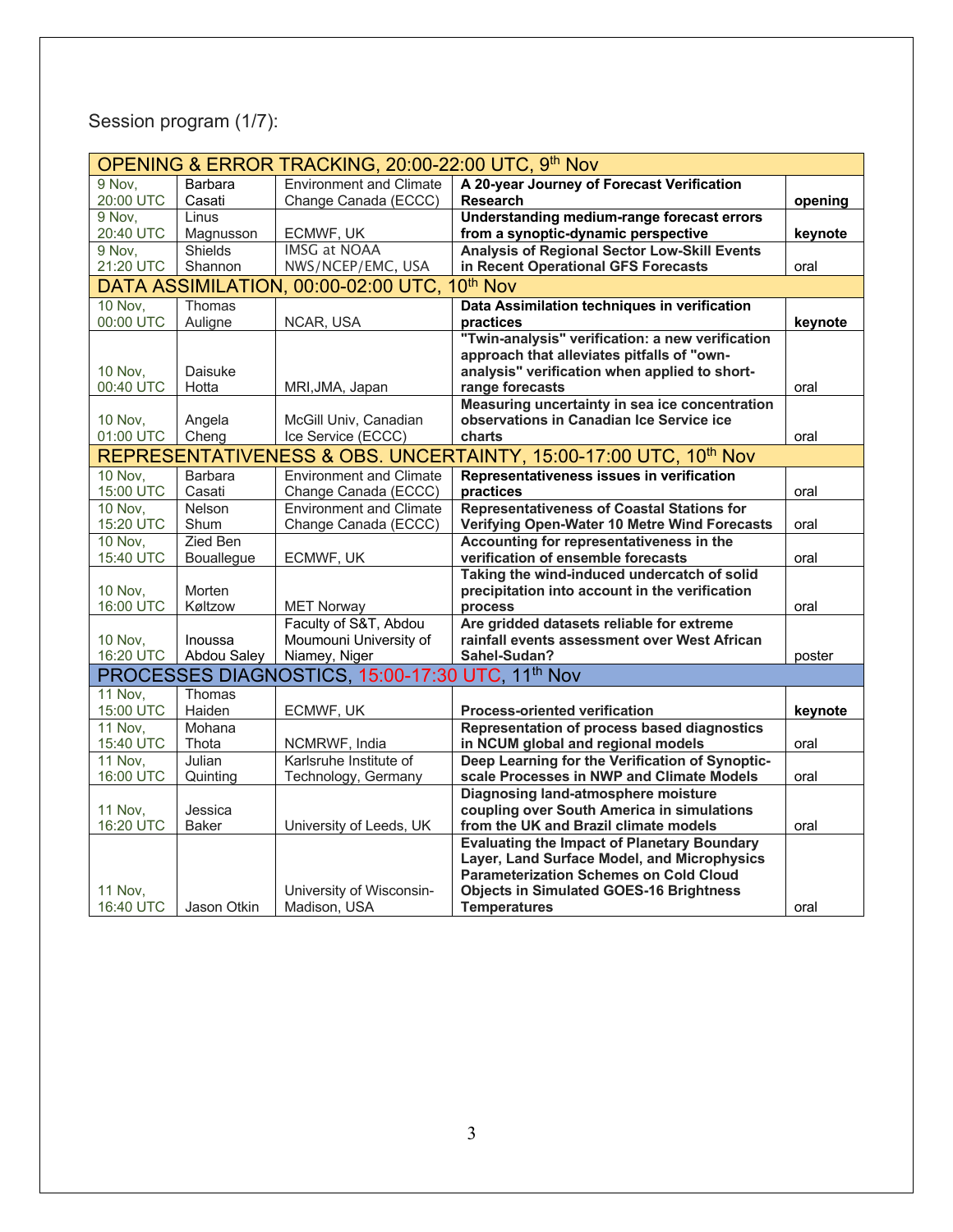# Session program (2/7):

|                |                             |                                                               | HIW & USER VALUE CHAIN, 20:00-22:00 UTC, 11 <sup>th</sup> Nov (joint session with HIW webinars) |         |
|----------------|-----------------------------|---------------------------------------------------------------|-------------------------------------------------------------------------------------------------|---------|
| <b>11 Nov.</b> |                             | Bureau of Meteorology,                                        | <b>Overview of the HIWeather User-Oriented</b>                                                  |         |
| 20:00 UTC      | <b>Beth Ebert</b>           | Australia                                                     | <b>Evaluation Task Team Activities</b>                                                          | keynote |
| <b>11 Nov.</b> | Barbara                     |                                                               | User-driven evaluation of tropical cyclone                                                      |         |
| 20:40 UTC      | <b>Brown</b>                | NCAR, USA                                                     | predictions                                                                                     | oral    |
|                |                             |                                                               | Incorporating the perspective of user                                                           |         |
| <b>11 Nov.</b> |                             | Servicio Meteorológico                                        | evaluation into the creation of a new early                                                     |         |
| 21:00 UTC      | Julia Chasco                | Nacional, Argentina                                           | warning system                                                                                  | oral    |
| <b>11 Nov.</b> | Amanda                      |                                                               | Verifying the Performance of a Coupled Fire-                                                    |         |
| 21:20 UTC      | Anderson                    | UCAR, USA                                                     | <b>Atmosphere Model</b>                                                                         | oral    |
|                |                             | HIW & USER VALUE CHAIN, 00:00-02:00 UTC, 12 <sup>th</sup> Nov |                                                                                                 |         |
| <b>12 Nov.</b> | Facundo                     | Servicio Meteorológico                                        | Nowcasting verification in Argentina's                                                          |         |
| 00:00 UTC      | San Martino                 | Nacional, Argentina                                           | <b>Weather Service (SMN)</b>                                                                    | oral    |
| <b>12 Nov,</b> |                             | Bureau of Meteorology,                                        | Verification of a prototype wind impact                                                         |         |
| 00:20 UTC      | David Wilke                 | Australia                                                     | forecast using building damage reports                                                          | oral    |
|                |                             | <b>Environmental Modeling</b>                                 | <b>Measure of Forecast Challenge and</b>                                                        |         |
| <b>12 Nov.</b> |                             | Center, NCEP/NWS/                                             | <b>Predictability Horizon Diagram Index for</b>                                                 |         |
| 00:40 UTC      | Jun Du                      | NOAA, USA                                                     | <b>Ensemble Models</b>                                                                          | oral    |
|                | Matt                        |                                                               |                                                                                                 |         |
| <b>12 Nov,</b> | <b>Boterhoven</b>           | Bureau of Meteorology,                                        | <b>Four Week Tropical Cyclone Forecast</b>                                                      |         |
| 01:00 UTC      | de Haan                     | Australia                                                     | <b>Verification</b>                                                                             | poster  |
| <b>12 Nov.</b> | Haoming                     | Chinese Academy of                                            | A verification method for sub-daily rainfall                                                    |         |
| 01:10 UTC      | Chen                        | Meteorological Sciences                                       | intensity in short-range forecast                                                               | poster  |
|                | <b>HIW &amp; USER VALUE</b> | CHAIN, 8:00-10:00 UTC, 12th Nov                               |                                                                                                 |         |
| <b>12 Nov.</b> | Chiara                      | Deutscher Wetterdienst,                                       | Observations for high-impact weather and                                                        |         |
| 8:00 UTC       | Marsigli                    | Germany                                                       | their use in verification                                                                       | keynote |
|                |                             |                                                               | User decisions, and how verification based                                                      |         |
| <b>12 Nov,</b> | <b>Mark</b>                 |                                                               | the utility of these decisions could guide                                                      |         |
| 8:40 UTC       | Rodwell                     | ECMWF, UK                                                     | developments in probabilistic forecasting                                                       | oral    |
| <b>12 Nov.</b> | Michael                     |                                                               | New operational measure to assess extreme                                                       |         |
| 9:00 UTC       | Sharpe                      | <b>UK Met Office</b>                                          | events using site-specific climatology                                                          | oral    |
|                |                             | <b>Hellenic National</b>                                      |                                                                                                 |         |
| <b>12 Nov,</b> |                             | Meteorological Service,                                       | <b>Appraisal of Challenging WeAther foREcasts</b>                                               |         |
| 9:20 UTC       | Flora Gofa                  | Greece                                                        | (AWARE) in COSMO                                                                                | poster  |
|                |                             |                                                               | Helping the agricultural food chain make                                                        |         |
| <b>12 Nov,</b> | Stefano                     |                                                               | better choices: The value of seasonal climate                                                   |         |
| 9:30 UTC       | Materia                     | Fondazione CMCC, Italy                                        | forecasts for European maize production                                                         | poster  |
|                |                             |                                                               | Verification of Tanzanian Meteorological                                                        |         |
| <b>12 Nov.</b> | Hellen                      | University of Leeds,                                          | <b>Authority Severe Weather impact-based</b>                                                    |         |
| 9:40 UTC       | Msemo                       | United Kingdom                                                | forecasts                                                                                       | poster  |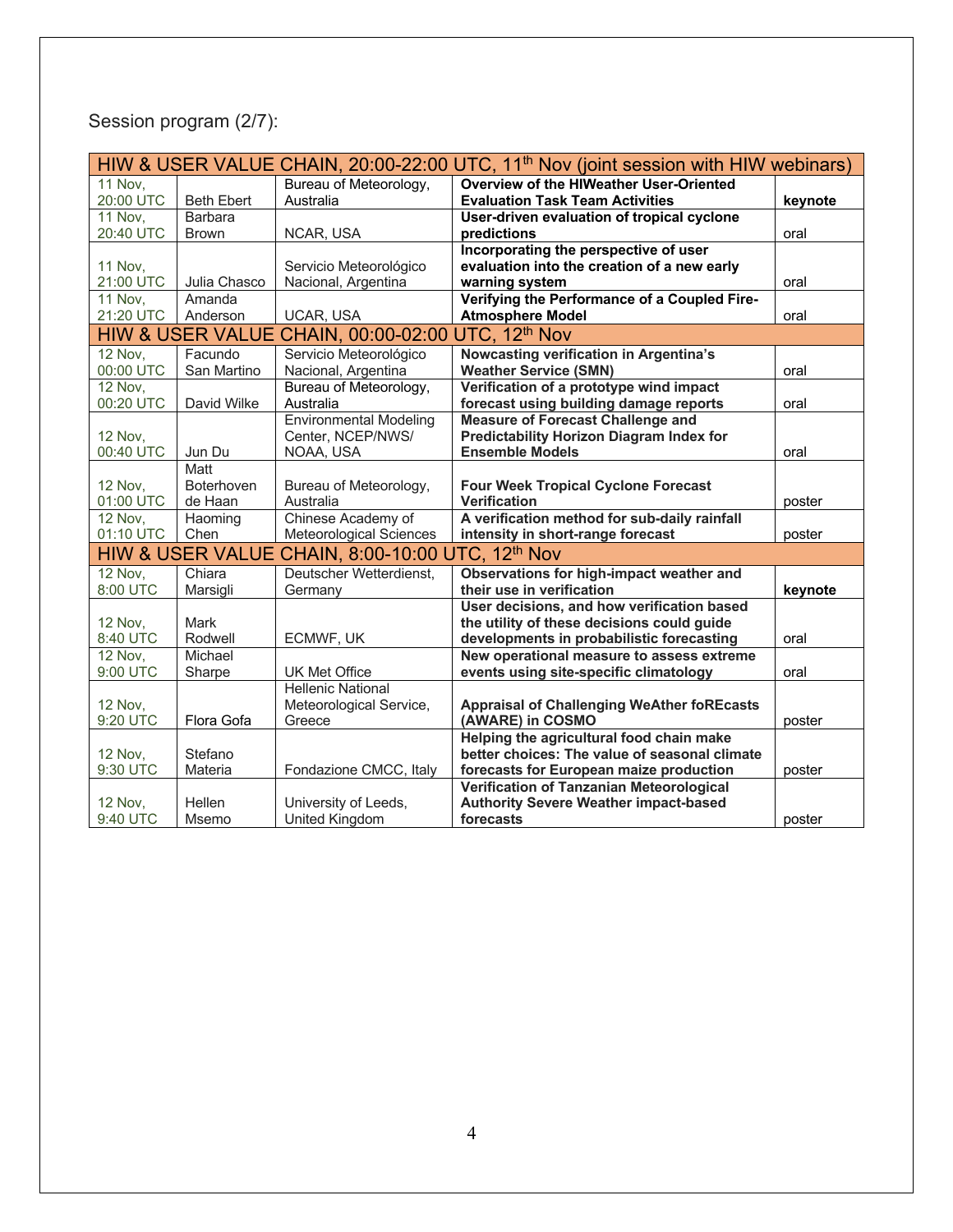# Session program (3/7):

|                |                  |                                    | PROCESSES+POLAR+VPROFILES, 15:00-17:00 UTC, 12 <sup>th</sup> Nov |         |
|----------------|------------------|------------------------------------|------------------------------------------------------------------|---------|
| <b>12 Nov.</b> | Day              |                                    | Measuring the impact of a new snow model using                   |         |
| 15:00 UTC      | Jonathan         | ECMWF, UK                          | surface energy budget process relationships                      | oral    |
|                |                  | University of                      | Improving short-term forecasts of the ocean-sea                  |         |
| <b>12 Nov.</b> | Solomon          | Colorado and                       | ice-atmosphere coupled system using wintertime                   |         |
| 15:20 UTC      | Amy              | NOAA/PSL                           | statistics from the MOSAiC campaign                              | oral    |
| <b>12 Nov.</b> | <b>Borderies</b> |                                    | The Most Resembling Column (MRC) validation                      |         |
| 15:40 UTC      | Mary             | Meteo France                       | method                                                           | oral    |
|                |                  | University of                      |                                                                  |         |
| <b>12 Nov.</b> | Petersen         | Wisconsin-                         | On the benefits of AMDAR Observation Profiles for                |         |
| 16:00 UTC      | Raplh            | Madison, USA                       | <b>Forecast Validation</b>                                       | oral    |
|                |                  | OCEAN, 20:00-22:30 UTC, 12th Nov   |                                                                  |         |
|                |                  | <b>IRD/LEGOS</b>                   | Measuring Performance, Skill and Accuracy in                     |         |
|                |                  | (France) &                         | <b>Operational Oceanography: Overview of</b>                     |         |
| 12 Nov,        | Hernandez        | UFPE/DOCEAN                        | approaches proposed by the GODAE/Ocean Predict                   |         |
| 20:00 UTC      | Fabrice          | (Brasil)                           | <b>Intercomparison and Validation Task Team</b>                  | keynote |
|                |                  |                                    | Using MODE and MODE TD to investigate the                        |         |
| 12 Nov,        | Mittermaier      |                                    | evolution of the 2019 Chlorophyll-a bloom season                 |         |
| 20:40 UTC      | Marion           | Met Office, UK                     | in the North West European Shelf region                          | oral    |
|                |                  | Environment                        |                                                                  |         |
| 12 Nov,        | Smith            | and Climate                        | Verification of eddy-properties in operational                   |         |
| 21:00 UTC      | Gregory          | Change Canada                      | oceanographic analysis systems                                   | oral    |
|                |                  | Bureau of                          | Verification and inter-comparison of near-surface                |         |
| 12 Nov,        | Aijaz            | Meteorology,                       | ocean currents in a global ocean forecasting                     |         |
| 21:20 UTC      | Saima            | Australia                          | system                                                           | oral    |
|                |                  | Centro                             |                                                                  |         |
|                |                  | Mediterraneo sui                   | The Mediterranean, Black and Marmara Seas                        |         |
| 12 Nov,        | Clementi         | Cambiamenti                        | analysis and forecasting physical systems:                       |         |
| 20:40 UTC      | Emanuela         | Climatici, Italy                   | validation methodology and quality assessment                    | poster  |
| 12 Nov,        | Le Clainche      | <b>Fisheries and</b>               | Regional Class 4 verification of the Canadian                    |         |
| 20:50 UTC      | Yvonnick         | Oceans Canada                      | operational ice-ocean prediction systems                         | poster  |
|                |                  | SEA-ICE, 15:00-17:00 UTC, 13th Nov |                                                                  |         |
|                |                  | Environment                        | Using Integrated Ice Edge Error (IIEE) and Spatial               |         |
| <b>13 Nov.</b> | Peterson         | and Climate                        | Probability Score (SPS) to assess spread-error                   |         |
| 15:00 UTC      | Andrew           | Change Canada                      | relationships in an ensemble sea ice forecast                    | oral    |
|                |                  | <b>Alfred Wegner</b>               |                                                                  |         |
| 13 Nov,        | Zampieri         | Institute,                         | Verification of subseasonal sea-ice prediction at                |         |
| 15:20 UTC      | Lorenzo          | Germany                            | both poles                                                       | oral    |
|                |                  | <b>Alfred Wegner</b>               |                                                                  |         |
| 13 Nov,        | Niraula          | Institute,                         | Reference forecast of sea-ice edge using damped                  |         |
| 15:40 UTC      | Bimochan         | Germany                            | persistence of probability anomaly                               | oral    |
|                |                  | Environment                        |                                                                  |         |
| 13 Nov,        | Cheng            | and Climate                        | A symmetric spatial verification method for sea ice              |         |
| 16:00 UTC      | Angela           | Change Canada                      | edges                                                            | oral    |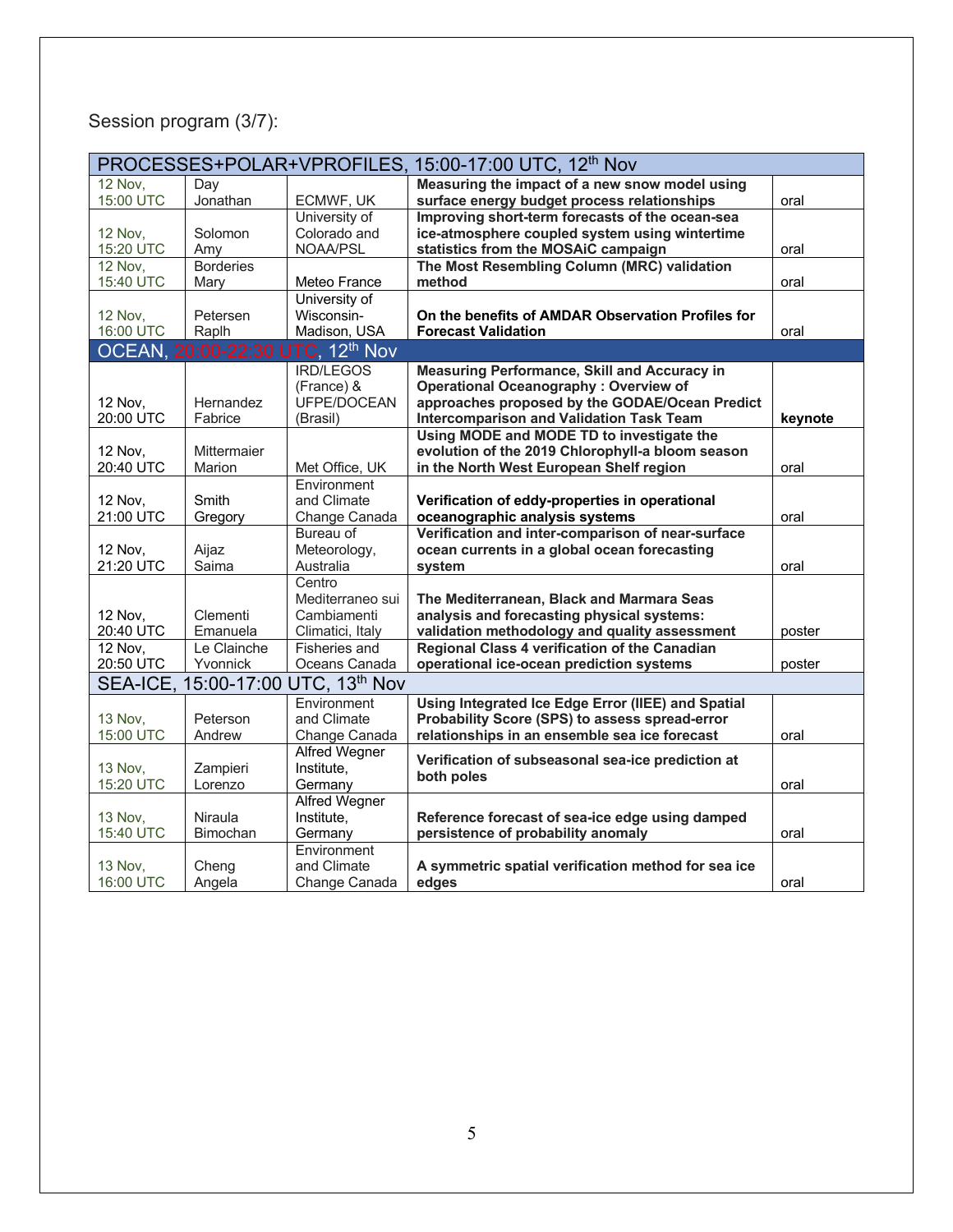# Sessions program (4/7):

|                |                | SPATIAL METHODS, 15:00-17:00 UTC, 16th Nov |                                                      |         |
|----------------|----------------|--------------------------------------------|------------------------------------------------------|---------|
| 16 Nov         | <b>Barbara</b> |                                            |                                                      |         |
| 15:00 UTC      | <b>Brown</b>   | NCAR, USA                                  | <b>MET and MesoVICT - Tools and Data for the</b>     |         |
| 16 Nov         | Manfred        | University of Vienna,                      | Application and Testing of Established and           | joint   |
| 15:20 UTC      | Dorninger      | Austria                                    | <b>New Spatial Verification Methods</b>              | keynote |
| 16 Nov         | Gregor         | University of Ljubljana,                   | A new spatial displacement metric for                |         |
| 15:40 UTC      | <b>Skok</b>    | Slovenia                                   | continuous fields                                    | oral    |
| 16 Nov         | Rachel         | Met Office, United                         | Using diagnostics from calculating verification      |         |
| 16:00 UTC      | North          | Kingdom                                    | scores to identify systematic errors                 | oral    |
|                |                | SPATIAL METHODS, 00:00-2:00 UTC, 17th Nov  |                                                      |         |
| 17 Nov,        | Eric           |                                            | <b>Spatial Verification: A New Spatial Alignment</b> |         |
| 00:00 UTC      | Gilleland      | NCAR, USA                                  | <b>Error Summarv</b>                                 | oral    |
| 17 Nov,        | Patrick        | CIMMS, NSSL, United                        | Object-based verification techniques for short-      |         |
| 00:20 UTC      | <b>Skinner</b> | <b>States</b>                              | term thunderstorm forecasts                          | oral    |
|                |                |                                            | <b>Decomposition of Verification Scores for</b>      |         |
| 17 Nov,        | Dominique      | <b>Environment and Climate</b>             | <b>Deterministic Continuous Forecasts: Insights</b>  |         |
| 00:40 UTC      | <b>Brunet</b>  | Change Canada                              | from Image Quality Assessment                        | oral    |
|                |                | NWP Centre,                                | Spatial verification for ensemble precipitation      |         |
| 17 Nov,        | Zhao           | National Meteo. Centre,                    | forecasts                                            |         |
| 01:00 UTC      | <b>Bin</b>     | China                                      |                                                      | poster  |
|                |                |                                            | Spatial verification of high resolution              |         |
| 17 Nov,        | Natalí         | National Meteorological                    | precipitation forecasts over southern South          |         |
| 01:10 UTC      | Aranda         | Service, Argentina                         | <b>America</b>                                       | poster  |
|                |                | SPATIAL METHODS, 8:00-10:00 UTC, 17th Nov  |                                                      |         |
| 17 Nov.        | Bent           | Danish Meteorological                      | Forecasting spatial structure of local               |         |
| 8:00 UTC       | <b>Sass</b>    | Institute, Denmark                         | precipitation extremes                               | oral    |
|                | Seonaid        |                                            |                                                      |         |
| 17 Nov,        | R.             | UK centre of ecology and                   | The NFLICS project: Nowcasting FLood                 |         |
| 8:20 UTC       | Anderson       | hydrology                                  | Impacts of Convective storms in the Sahel            | oral    |
|                |                |                                            | <b>Neighborhood-based Continous Ranked</b>           |         |
| 17 Nov,        | Joël           |                                            | <b>Probability Score for Ensemble Prediction</b>     |         |
| 8:40 UTC       | <b>Stein</b>   | Météo-France                               | <b>Systems</b>                                       | oral    |
| <b>17 Nov.</b> | Fabien         |                                            | Application of neighborhood-based                    |         |
| 9:00 UTC       | Stoop          | Météo-France                               | contingency scores to AROME verification             | poster  |
|                |                |                                            | Do short-range convection-permitting                 |         |
| 17 Nov,        | Carlo          |                                            | ensembles lead to more skilful probabilistic         |         |
| 9:10 UTC       | Cafaro         | University of Reading, UK                  | rainfall forecasts over Tropical East Africa?        | poster  |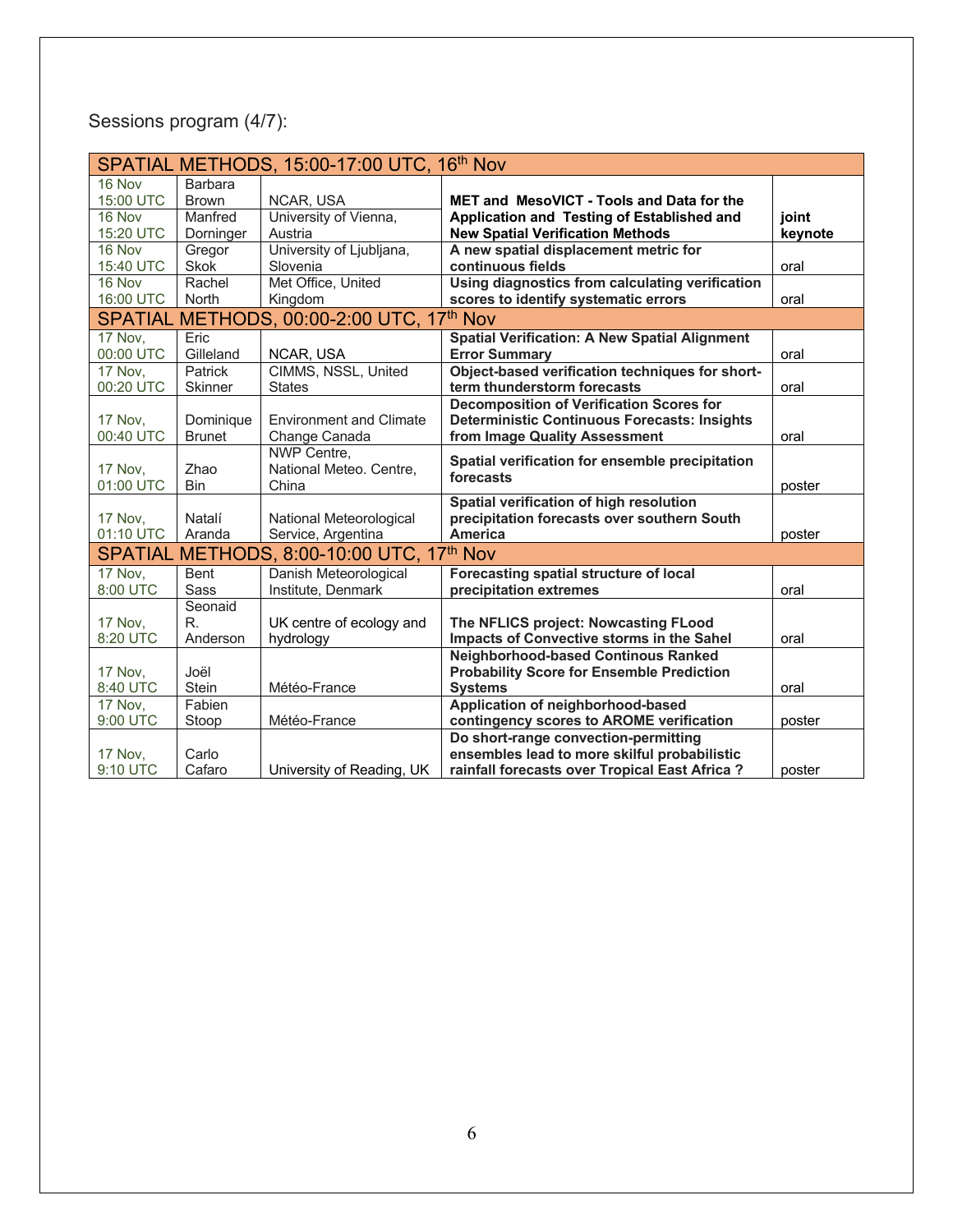# Session program (5/7):

|                |                  |                        | METPLUS and OPERATIONAL, 15:00-17:00 UTC, 17th Nov             |         |
|----------------|------------------|------------------------|----------------------------------------------------------------|---------|
|                |                  | <b>National Center</b> | <b>Fostering International Collaboration Through a Unified</b> |         |
| <b>17 Nov.</b> | Tara             | for Atmospheric        | Verification, Validation, and Diagnostics Framework -          |         |
| 15:00 UTC      | Jensen           | Research, USA          | <b>METplus</b>                                                 | keynote |
| <b>17 Nov.</b> | Zhuo             | Illinois               | Process-oriented Model Diagnostics for Extended-range          |         |
| 15:40 UTC      | Wang             | University, USA        | <b>Forecasts</b>                                               | oral    |
|                |                  | <b>National Center</b> |                                                                |         |
| 17 Nov,        | Jonathan         | for Atmospheric        | Developing a Space Weather Verification System Using           |         |
| 16:00 UTC      | Vigh             | Research, USA          | <b>METplus</b>                                                 | poster  |
|                |                  | <b>National Air</b>    |                                                                |         |
|                |                  | Quality                |                                                                |         |
|                |                  | Forecasting            |                                                                |         |
|                |                  | Capability,            |                                                                |         |
| 17 Nov,        | Perry            | NOAA/NWS,              |                                                                |         |
| 16:10 UTC      | Shafran          | <b>USA</b>             | <b>Verification of Air Quality Predictions Using METplus</b>   | poster  |
|                | Jose             |                        |                                                                |         |
|                | Roberto          |                        |                                                                |         |
| 17 Nov,        | Motta            | CPTEC/INPE,            | MEC - A web-based tool for multi-model weather                 |         |
| 16:20 UTC      | Garcia           | <b>Brazil</b>          | forecasting evaluation comparison                              | poster  |
|                |                  | Nigerian               | The dichotomous method of weather forecast                     |         |
| <b>17 Nov.</b> | <b>Babatunde</b> | Meteorological         | verification at the central forecast office (CFO) of the       |         |
| 16:30 UTC      | Atovebi          | Agency                 | <b>Nigerian Meteorological Agency (NIMET)</b>                  | poster  |
| <b>METPLUS</b> |                  | and OPERATIONAL.       | 00:00-02:00 UTC, 18 <sup>th</sup> Nov                          |         |
| <b>18 Nov.</b> | Jason            |                        | <b>Verification and Evaluation of Environmental Prediction</b> |         |
| 00:00 UTC      | Levit            |                        | Systems at the NOAA Environmental Modeling Center              | keynote |
|                |                  |                        | Methods and Tools Used to Verify Convection-Allowing           |         |
| <b>18 Nov.</b> | Logan            | Environmental          | Model Guidance at the NCEP/Environmental Modeling              |         |
| 00:40 UTC      | Dawson           | Modeling               | <b>Center</b>                                                  | oral    |
|                |                  | Center, NCEP/          | <b>Exploring Spatial Distributions of Systematic Errors in</b> |         |
| <b>18 Nov.</b> | Yan              | NWS/NOAA,              | the NCEP's Global Ensemble Precipitation Forecast              |         |
| 01:00 UTC      | Luo              | <b>United States</b>   | <b>Products</b>                                                | oral    |
| <b>18 Nov.</b> | Mallory          |                        | A New METplus-based Verification System for the Global         |         |
| 01:20 UTC      | Row              |                        | <b>Forecast System (GFS)</b>                                   | poster  |
|                |                  |                        | A New Webpage for Visualizing Verification Statistics          |         |
| <b>18 Nov,</b> | Alicia           |                        | from the National Centers for Environmental Prediction         |         |
| 01:30 UTC      | Bentley          |                        | <b>Production Suite</b>                                        | poster  |
| <b>18 Nov.</b> | Geoffrey         |                        | The Model Evaluation Group at the Environmental                |         |
| 01:40 UTC      | Manikin          |                        | <b>Modeling Center</b>                                         | poster  |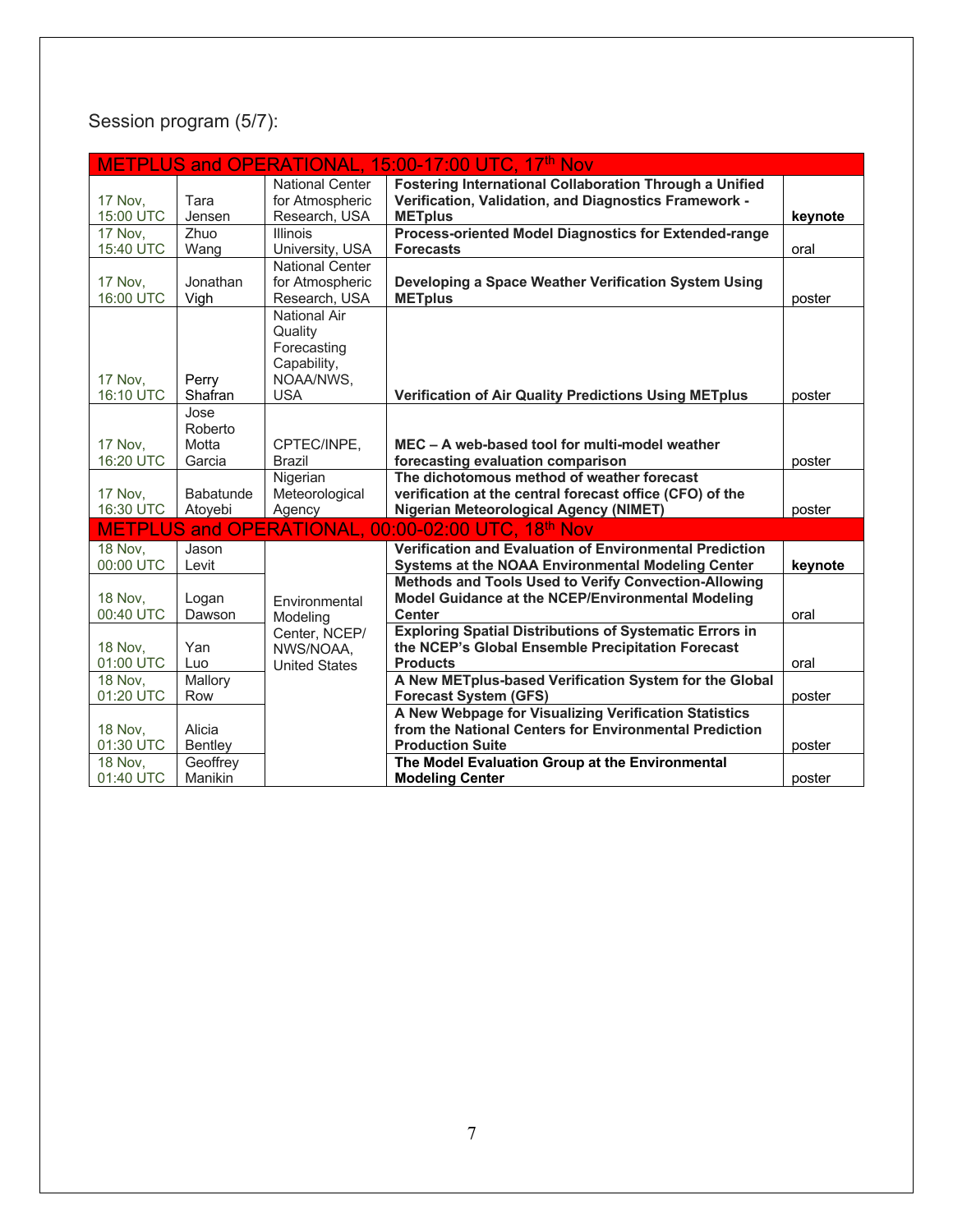# Session program (6/7):

|                | METAVERIF, 8:00-10:00 UTC, 18th Nov |                                      |                                                          |         |  |
|----------------|-------------------------------------|--------------------------------------|----------------------------------------------------------|---------|--|
| <b>18 Nov.</b> | Keith                               |                                      | <b>Outcome-conditioned Decompositions of</b>             |         |  |
| 8:00 UTC       | Mitchell                            | Exeter University, UK                | <b>Proper Scores</b>                                     | oral    |  |
|                |                                     |                                      | Understanding the link between ensemble                  |         |  |
| <b>18 Nov.</b> | Martin                              |                                      | mean error variance, spread-error ratio, mean            |         |  |
| 8:20 UTC       | Leutbecher                          | ECMWF, UK                            | error and the CRPS                                       | oral    |  |
|                |                                     | Heidelberg Institute                 |                                                          |         |  |
| <b>18 Nov.</b> | Alexander                           | for Theoretical                      | <b>Evaluating probabilistic classifiers: Reliability</b> |         |  |
| 8:40 UTC       | Jordan                              | Studies, Germany                     | diagrams and score decompositions revisited              | oral    |  |
| <b>18 Nov.</b> | Sebastian                           | Karlsruhe Institute of               | <b>Evaluating probabilistic forecasts with</b>           |         |  |
| 9:00 UTC       | Lerch                               | Technology, Germany                  | scoringRules                                             | oral    |  |
|                |                                     | METAVERIF, 15:00-17:00 UTC, 18th Nov |                                                          |         |  |
| <b>18 Nov.</b> |                                     | NOAA/National                        |                                                          |         |  |
| 15:00          | Harold                              | Severe Storms                        | The Relationship Between ROC, Performance,               |         |  |
| <b>UTC</b>     | <b>Brooks</b>                       | Laboratory                           | and the Quality-Decision Threshold Diagrams              | keynote |  |
| <b>18 Nov.</b> |                                     |                                      |                                                          |         |  |
| 15:40          | Kenric                              |                                      | Detecting over-confidence in weather                     |         |  |
| <b>UTC</b>     | Nelson                              | Photrek, USA                         | forecasts                                                | oral    |  |
| <b>18 Nov.</b> |                                     |                                      | A new skill score for quantifying the                    |         |  |
| 16:00          | Yawei                               | Dalian University of                 | uncertainty in multi-category precipitation              |         |  |
| <b>UTC</b>     | Ning                                | Technology, China                    | forecasts                                                | oral    |  |
| <b>18 Nov.</b> |                                     |                                      | A complementary measure to assess temporal               |         |  |
| 16:20          | Michael                             |                                      | uncertainty within Terminal Aerodrome                    |         |  |
| <b>UTC</b>     | Sharpe                              | Met Office, UK                       | <b>Forecasts</b>                                         | oral    |  |
|                |                                     | METAVERIF, 00:00-02:00 UTC, 19th Nov |                                                          |         |  |
| <b>19 Nov.</b> |                                     |                                      |                                                          |         |  |
| 00:00          | James                               |                                      | How can we check the reliability of ensemble             |         |  |
| <b>UTC</b>     | <b>Bennett</b>                      | CSIRO, Australia                     | flood forecasts?                                         | keynote |  |
|                |                                     | International                        |                                                          |         |  |
|                |                                     | Research Institute for               |                                                          |         |  |
| 19 Nov,        |                                     | <b>Climate and Society</b>           |                                                          |         |  |
| 00:40          | Nachiketa                           | (IRI), Columbia                      | <b>Point-Biserial Correlation-Based Skill Scores</b>     |         |  |
| <b>UTC</b>     | Acharya                             | University, USA                      | for Probabilistic Forecasts                              | oral    |  |
| <b>19 Nov,</b> |                                     | Bureau of                            |                                                          |         |  |
| 01:00          | Deryn                               | Meteorology,                         |                                                          |         |  |
| <b>UTC</b>     | Griffiths                           | Australia                            | Verification of Quantile Forecasts - A Journey           | oral    |  |
| <b>19 Nov.</b> |                                     | Bureau of                            |                                                          |         |  |
| 01:20          | Rob                                 | Meteorology,                         | Huber loss as a scoring function for forecast            |         |  |
| <b>UTC</b>     | Taggart                             | Australia                            | verification                                             | oral    |  |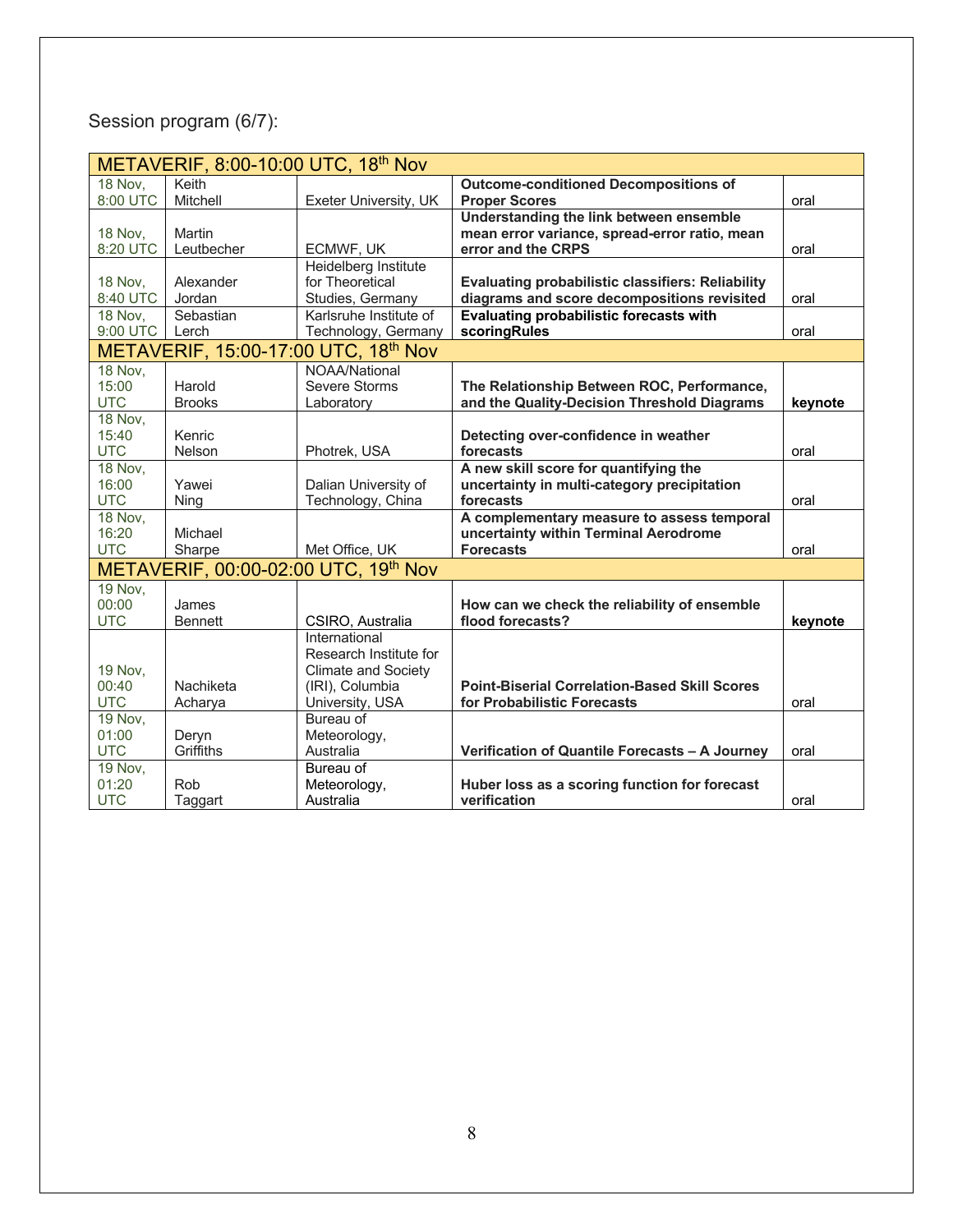# Session program (7/7)

|                | S2S, S2D, CLIMATE, | 20:00-22:00 UTC, 18 <sup>th</sup> Nov |                                                        |         |
|----------------|--------------------|---------------------------------------|--------------------------------------------------------|---------|
|                | Francisco          | Barcelona                             |                                                        |         |
| <b>18 Nov.</b> | Doblas-            | Supercomputing                        | Forecast quality assessment for operational            |         |
| 20:00 UTC      | Reyes              | Center, Spain                         | climate prediction                                     | keynote |
|                | Andrea             | Barcelona                             |                                                        |         |
| <b>18 Nov,</b> | Manrique-          | Supercomputing                        |                                                        |         |
| 20:40 UTC      | Suñén              | Center, Spain                         | Choices in the verification of S2S forecasts           | oral    |
|                |                    |                                       | Evaluating the representation of precipitation         |         |
| <b>18 Nov.</b> | Caio               |                                       | variability patterns over South America in sub-        |         |
| 21:00 UTC      | Coelho             | CPTEC/INPE, Brazil                    | seasonal predictions                                   | oral    |
| <b>18 Nov.</b> | Felipe             | University of Reading,                | Evaluation of sub-seasonal precipitation forecasts     |         |
| 21:20 UTC      | Andrade            | UK                                    | for Africa                                             | oral    |
|                |                    | International                         |                                                        |         |
|                |                    | Research Institute for                |                                                        |         |
|                |                    | <b>Climate and Society</b>            |                                                        |         |
| <b>18 Nov.</b> | Ángel G.           | (IRI). Columbia                       | Sub-Seasonal Forecast Skill: When, Where and           |         |
| 21:40 UTC      | Muñoz              | University. USA                       | <b>How To Find It?</b>                                 | oral    |
|                | S2S, S2D, CLIMATE. | 15:00-17:00 UTC.                      | 19 <sup>th</sup> Nov                                   |         |
|                | Elizabeth          |                                       |                                                        |         |
| <b>19 Nov.</b> | Weatherhe          | Colorado University,                  | <b>Validation and Verification of Climate Products</b> |         |
| 15:00 UTC      | ad                 | Boulder, CO, USA                      |                                                        | keynote |
|                |                    | University of                         |                                                        |         |
| <b>19 Nov.</b> | Joshua             | Colorado, Denver,                     | <b>Nonparametric Permutation Procedures for</b>        |         |
|                |                    |                                       |                                                        |         |
| 15:40 UTC      | French             | <b>USA</b>                            | <b>Evaluating Climate Model Accuracy</b>               | oral    |
| <b>19 Nov.</b> | Nathan             | IRI, Columbia                         | <b>Seasonal Forecast Skill of ENSO Teleconnection</b>  |         |
| 16:00 UTC      | Lenssen            | University, US                        | <b>Maps</b>                                            | oral    |
|                |                    | Karlsruhe Institute of                | The role of model calibration and verification         |         |
| <b>19 Nov,</b> | Dominik            | Technology,                           | techniques for sub-seasonal weather regime             |         |
| 16:20 UTC      | Büeler             | Germany                               | forecast skill                                         | oral    |
|                |                    | Deutscher                             |                                                        |         |
| <b>19 Nov.</b> | Andreas            | Wetterdienst,                         | User-oriented verification of the DWD climate          |         |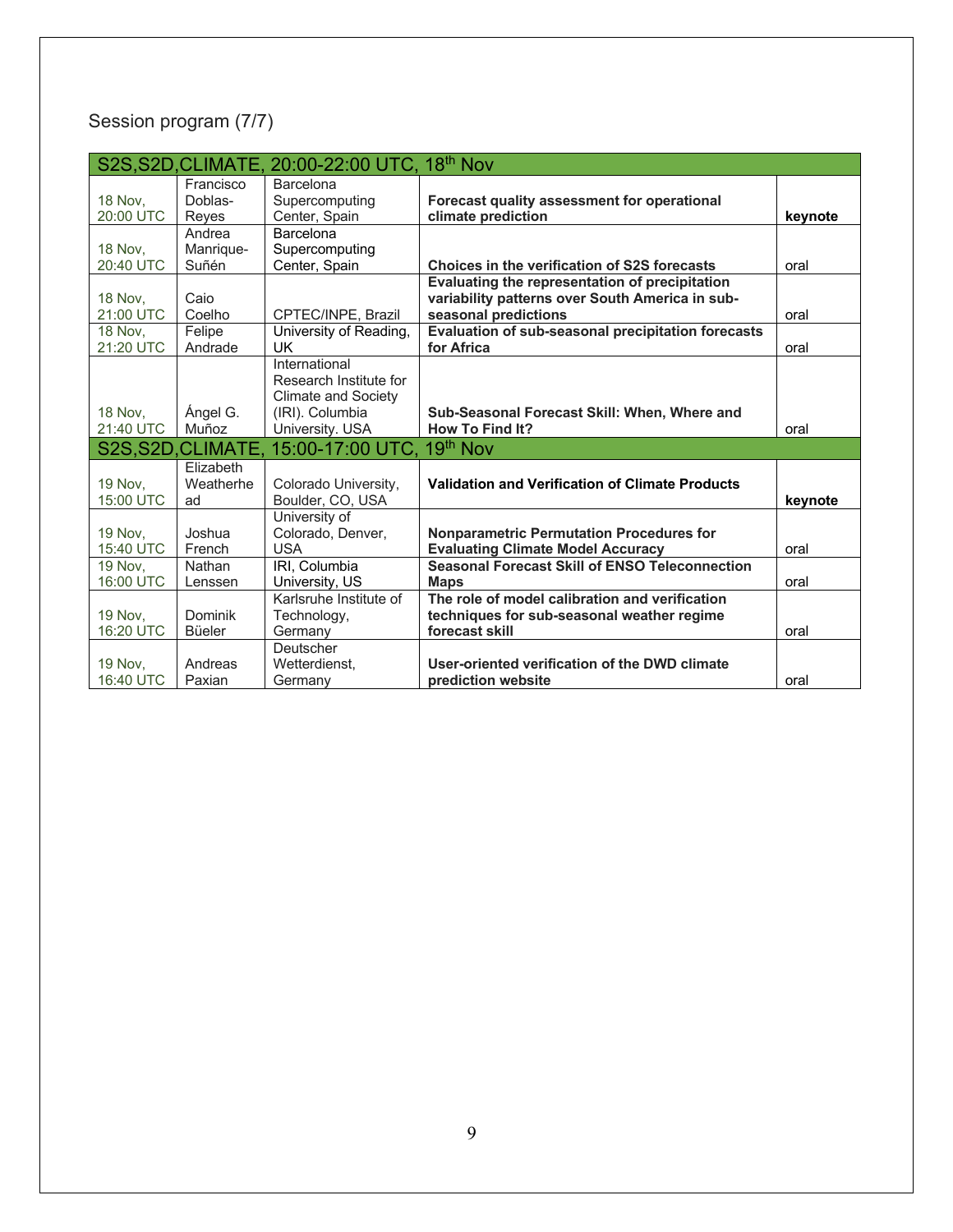Abstracts are presented in alphabetical order, according to the family name of the presenting author.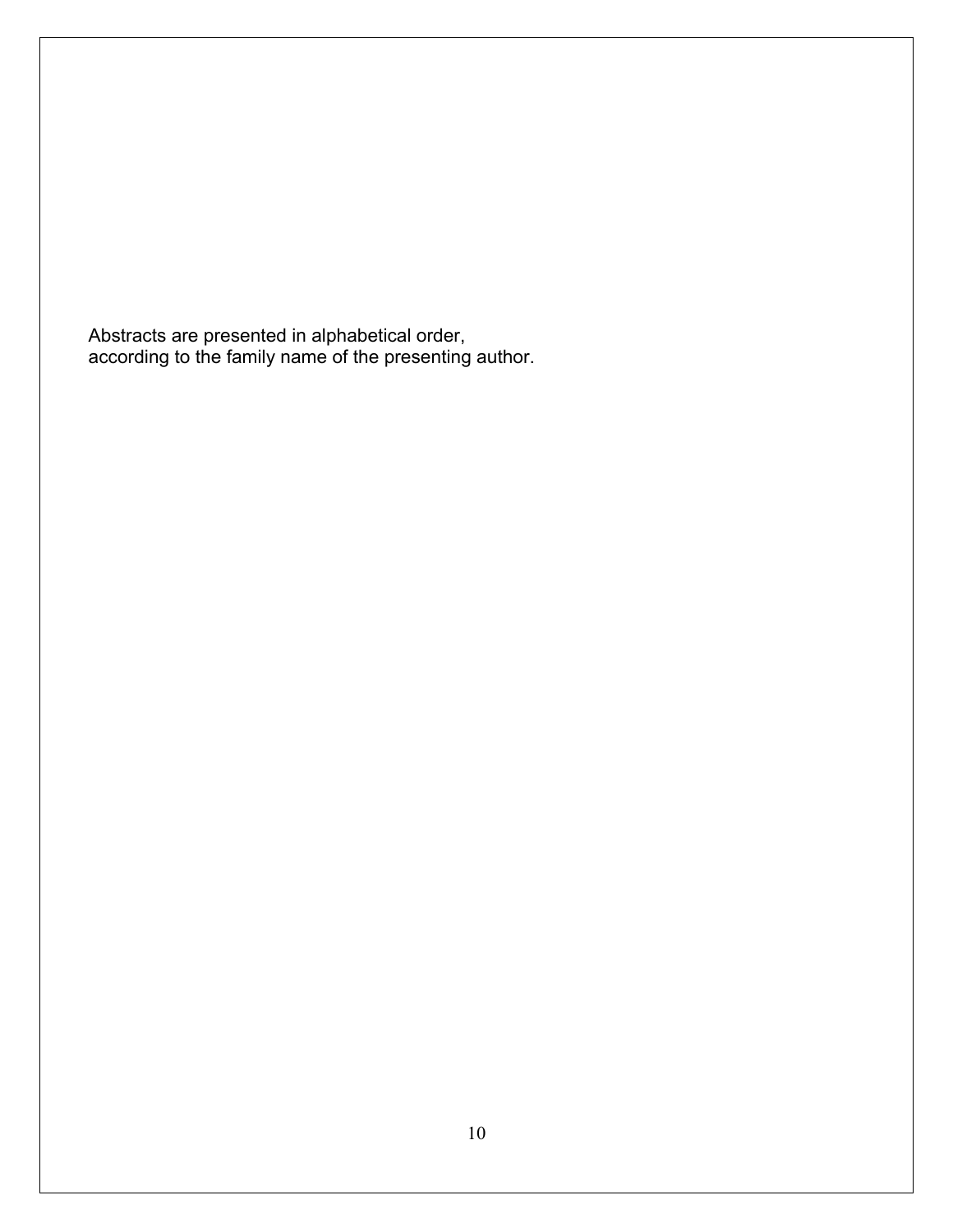#### **Title: Are gridded datasets reliable for extreme rainfall events assessment over West African Sahel-Sudan?**

#### **Authors: Inoussa Abdou Saley1 and Seyni Salack**

1 = Faculty of Sciences and Technology, Abdou Moumouni University of Niamey, Niger

In-situ gauge records are used to measure the amount of rainfall fallen at a given point. They remain the most accurate information for monitoring location-specific extremes. However, inaccessibility to some remote areas, the limited spatial coverage of raingauges, and the advances of earth observing systems are favoring an increased use of gridded precipitation datasets to deliver climate information services over the West African Sahel (WAS).

Are gridded datasets reliable for monitoring heavy rain events over this region? To answer this question, daily precipitation from twelve (12) of the most commonly used gridded datasets are investigated including satellite estimates, interpolated rain-gauge data, reanalysis, and merged products. They were assessed, against a quality controlled in-situ data from sixtynine (69) stations of WAS countries, using an unsupervised clustering algorithm which led to the identification of three (03) categories of heavy rain events. At an explained variance exceeding 60%, all gridded datasets exhibited 03 categories of heavy rains but of lower intensities and overestimated frequency of occurrences. ARC2 satellite showed the best intensity-duration-frequency balance but trends are better depicted by GPCC and TAMSAT products. Even though, in-situ gauge records are preferred for monitoring extreme rainfall, the use of gridded precipitation products need account for the relative definition of heavy rain events in the involved datasets.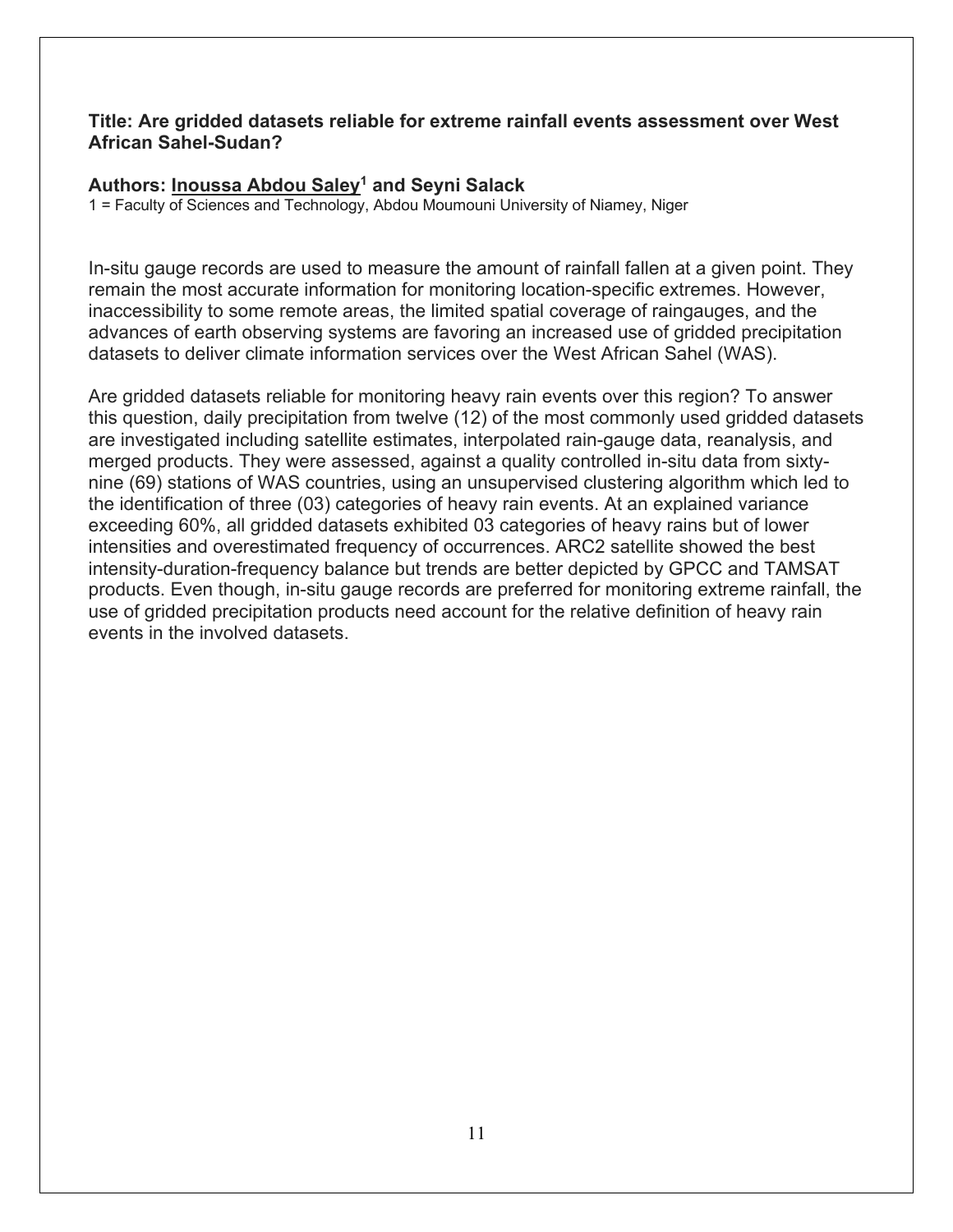#### **Title: Point-Biserial Correlation-Based Skill Scores for Probabilistic Forecasts**

#### **Authors: Nachiketa Acharya1 and Michael K. Tippett**

1 = International Research Institute for Climate and Society (IRI), Columbia University, USA

The point-biserial correlation (rpb) coefficient is a measure of the strength of association between a continuous-level variable and a dichotomous ("naturally" or "artificially" dichotomized) variable. The rpb is mathematically equivalent to Pearson correlation but has a more intuitive formula which provides insights on what constitutes a "good" association between continuous and dichotomous variable. In the probabilistic forecasts verification system, skill scores are estimated between issued forecast probabilities (continuous variable) and relative observed category (whether or not the event; dichotomous variable). Most of the existing skill scores for probabilistic forecasts focusing either on the mean squared error in probabilistic space (Brier score) or degree of correspondence between issued forecast probabilities and relative observed frequencies (reliability diagrams) or the degree of correct probabilistic discrimination in a set of forecasts. In this study, we will introduce the use of rpb to verify probabilistic forecasts for measuring the strength of association between issued forecast probabilities and actual observed events. The proposed method will be demonstrated in experimental evaluation with synthetic and real precipitation forecasts.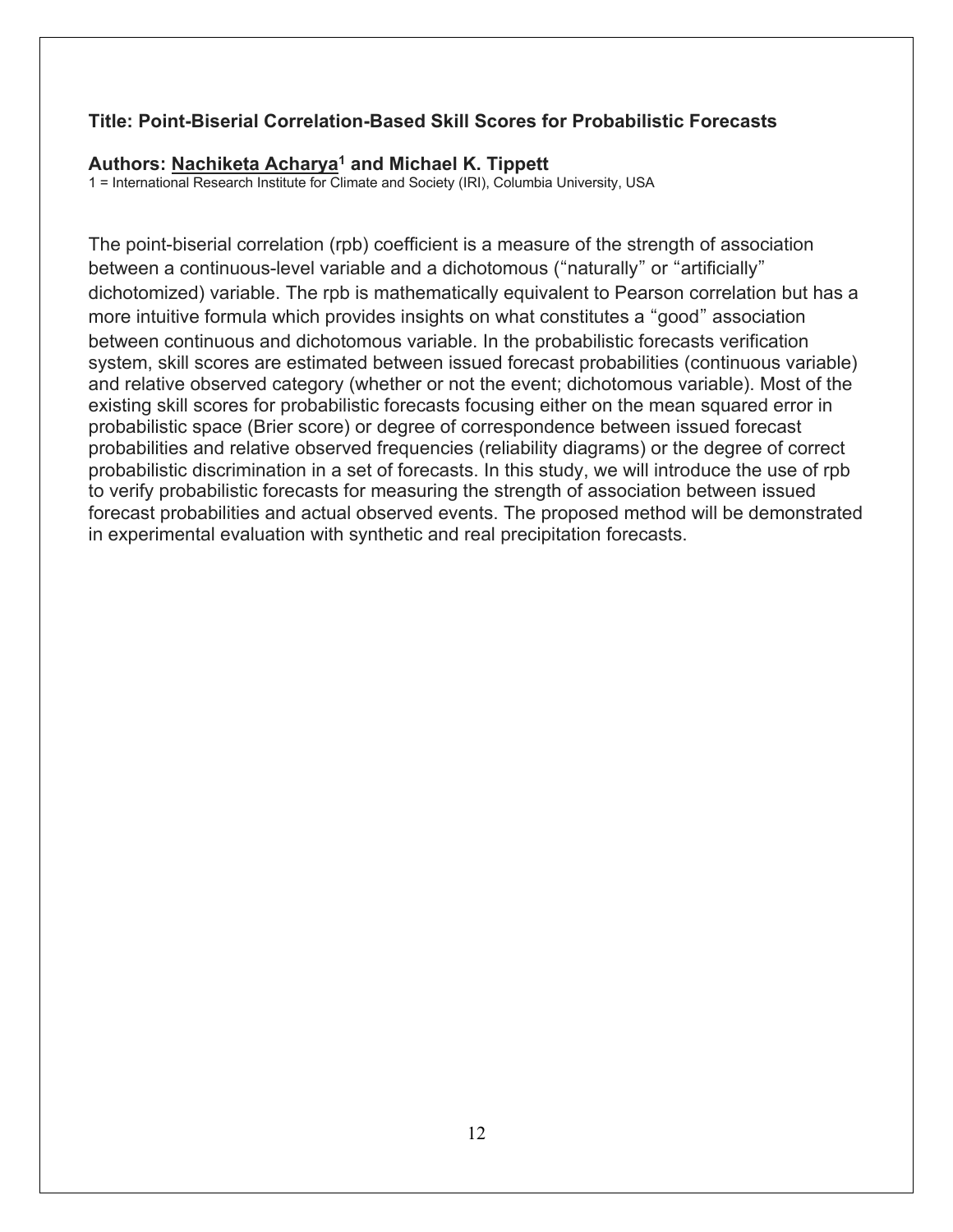#### **Title: Verification and inter-comparison of near-surface ocean currents in a global ocean forecasting system**

**Authors: Saima Aijaz1, Gary Brassington, Prasanth Divakaran, Charly Regnier** 1 = Bureau of Meteorology, Australia

The OceanPredict task team for Intercomparison and Verification (IV-TT) has established the CLASS4 data standard for routine verification against reference observing platforms. The near-surface currents derived from the trajectories of drifting buoys drogued at 15m have recently been added to the CLASS4 reference data. The drifter buoy dataset is managed and operated by the Coriolis Datacenter (Ifremer and Météo-France), and is accessed by several national centres. We have recently applied this data to the Ocean Model, Analysis and Prediction System (OceanMAPS) at the Australian Bureau of Meteorology. Our motivations for this verification include: 1) Inform our stakeholders of the performance; 2) extend the routine monitoring of the operational system; and 3) inform the future research and development. We verify the 24-hour average best estimates and forecasts of currents extracted at 15m against the observations from 2018 and 2019. We compute statistical metrics for two separate regions: global and Australian (0-50S, 90-180E). We further compare OceanMAPS currents with those from the Copernicus Marine Environment Monitoring Service (CMEMS) model (NEMO) developed by Mercator Océan. Our results show that the OceanMAPS has good skill in reproducing the 24-hour average near-surface currents. The average annual biases in zonal and meridional velocities are less than 0.04 m/s and RMS error ranges from 0.2 m/s to 0.24 m/s. The performance of the global region is marginally better than the Australian region. The near-surface currents predicted by OceanMAPS and CMEMS (NEMO) are in excellent agreement despite the systems having independent ocean models and data assimilation methods.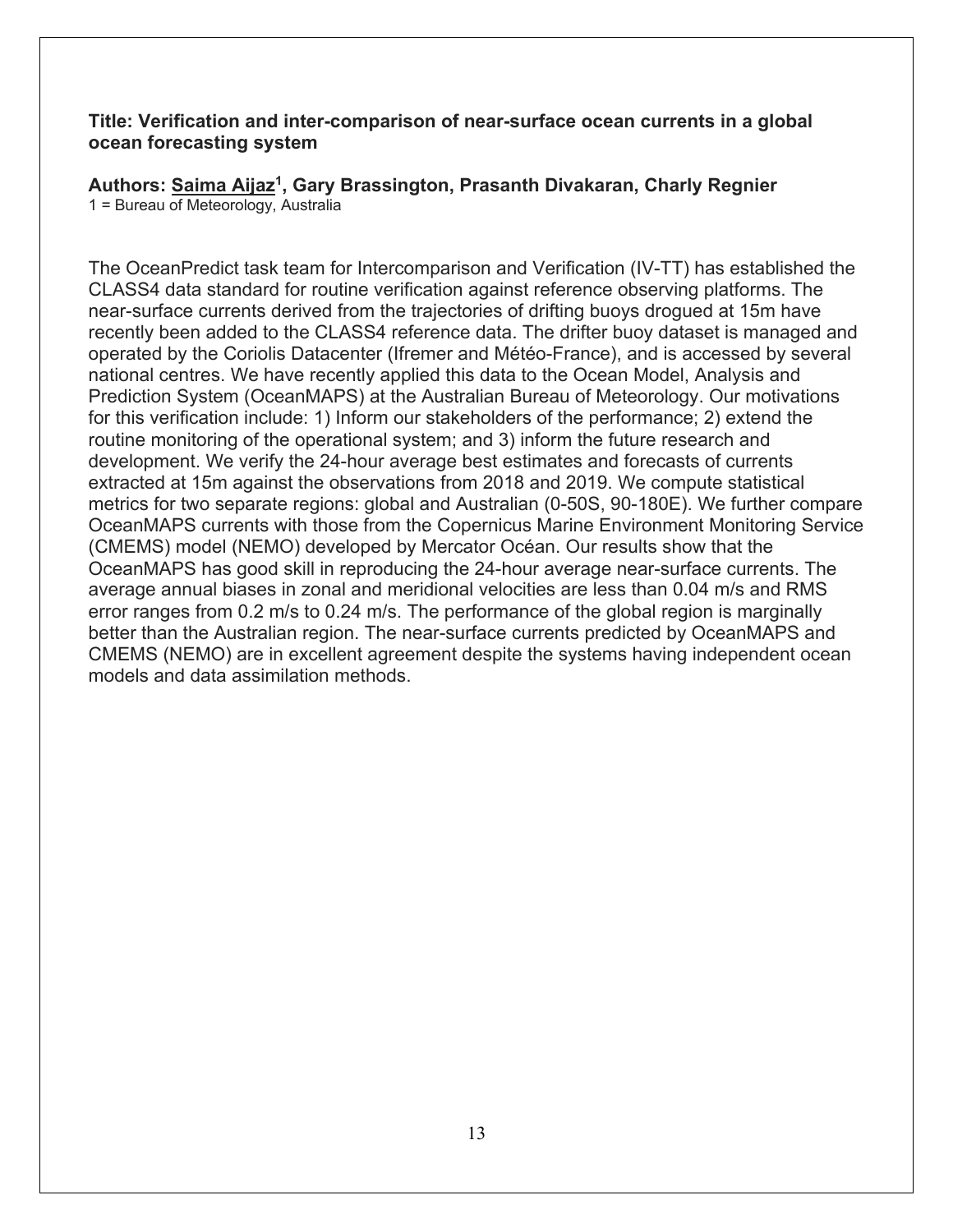#### **Title: Verifying the Performance of a Coupled Fire-Atmosphere Model**

#### **Authors: Amanda R. Siems Anderson**

National Center for Atmospheric Research, USA

Fire spread models are a useful decision support tool for agencies responding to wildfires, aiding them in allocating their resources both in quantity and in spatial distribution by predicting fire behavior. The Colorado Fire Prediction System (CO-FPS) was developed by the National Center for Atmospheric Research (NCAR) in collaboration with the Colorado Division of Fire Prevention and Control's Center of Excellence for Advanced Aerial Firefighting to provide such decision support to fire response managers in Colorado, USA. This coupled atmospheric-fire spread model allows personnel to run simulations via a web interface to receive model forecasts of fire behavior including spread, flame length, and smoke release.

However, a successful model deployment requires confidence in the model's ability to accurately predict fire behavior. While the atmospheric component of the model can rely on well-developed verification techniques that take advantage of the wide number of atmospheric observations available across the state of Colorado and surrounding areas, evaluating the fire behavior portion of the model presents a larger challenge. Fire-related observations are often collected during fire response operations specifically to be used by responders in the moment – this means they may lack accuracy, timeliness, or relevance, and they are often stored in disparate databases, in physical copies in filing cabinets, or not at all.

This presentation will focus on the verification methods and observations sets used during the development of CO-FPS. These included traditional methods adapted to use for fire spread, such as contingency statistics typically used for precipitation accumulation, along with personal interactions with CO-FPS end-users. Difficulties with the availability and quantity of observations will also be discussed, along with using observations of opportunity including social media posts and conversations with responders.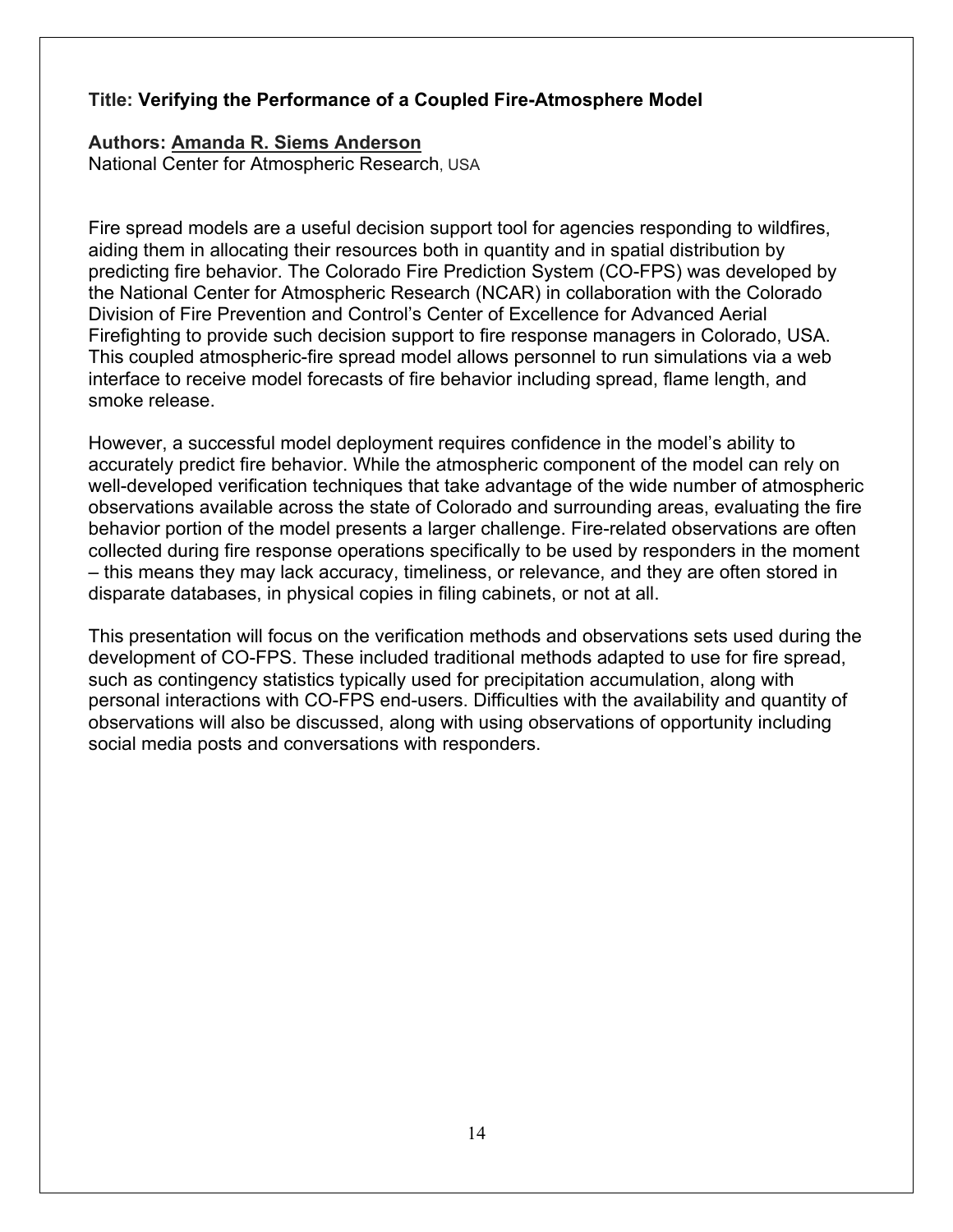#### **Title: The NFLICS project: Nowcasting FLood Impacts of Convective storms in the Sahel**

Authors: Seonaid R. Anderson<sup>1</sup>, Steven J. Cole, Cheikh Abdoulahat Diop, Christopher **M. Taylor, Cornelia Klein**

1 = UK Centre of Ecology and Hydrology

Flash flooding from intense rainfall frequently results in major damage and loss of life across Africa. In the Sahel, intense rainfall from Mesoscale Convective Systems (MCSs) is the main driver of flash floods, with recent research showing that these have tripled in frequency over the last 35 years. The project NFLICS (Nowcasting FLood Impacts of Convective storms in the Sahel) is developing a prototype early warning system for Senegal, nowcasting convective activity and flood risk from MCSs at city and sub-national scales out to 6-hours.

Nowcasts are based on wavelet analysis of historical and real-time Meteosat data on cloudtop temperature, conditioned on the present location and timing of observed convection. Verification against the forecast analysis assessed the utility of the probabilistic nowcasting method for predicting future convective structures. As spatial uncertainties were found to be a key influence on performance, a neighbourhood approach was applied, taking the probability of convective activity occurring anywhere within a neighbourhood surrounding each grid-point. By verifying the nowcast skill against a climatological reference, the neighbourhood size leading to the highest nowcast skill was identified at each lead-time. Verification of the maximum forecast probability of convection, against 24-hour raingauge accumulations over Dakar, allowed assessment of the probabilistic nowcast skill for forecasting extreme precipitation events.

Although this verification is over a limited geographical area, and the definitions of forecast and observed events differ, this assessment against independent observations is crucial to understand the nowcast performance for predicting extreme flood-producing events in an operational context.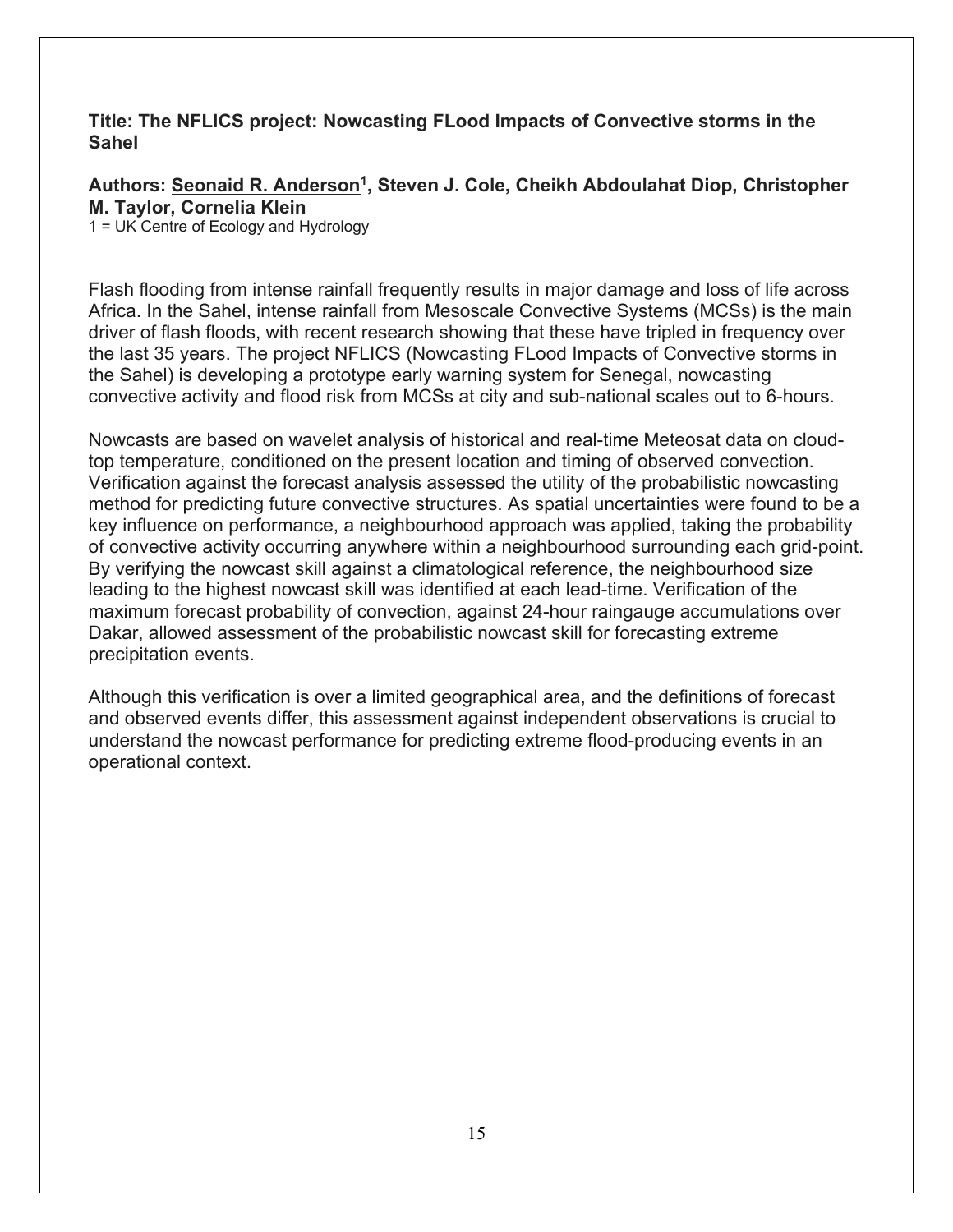#### **Title: Evaluation of sub-seasonal precipitation forecasts for Africa**

#### **Authors: Felipe M. de Andrade1, Matthew P. Young, David MacLeod, Linda C. Hirons, Steven J. Woolnough and Emily Black**

1 = University of Reading, UK

Sub-seasonal precipitation forecasts for Africa are evaluated using hindcasts from three operational models (ECMWF, UKMO and NCEP) participating in the Subseasonal to Seasonal (S2S) prediction project. A variety of verification metrics are employed to assess the quality of both deterministic and probabilistic forecasts of weekly accumulated precipitation at lead times of one to four weeks ahead during different rainy seasons. The metrics included mean error, Pearson's correlation, mean square skill score, discrete ranked probability skill score, relative operating characteristic and attributes diagram. Models have better performance in the first two weeks of forecasts compared to subsequent weeks. Deterministic and probabilistic forecast quality assessments indicate reasonable agreement among different verification metrics analysed, showing overall more skilful predictions for ECMWF over East Africa compared to other models and regions. Tercile-based probabilistic forecasts reveal roughly similar characteristics between outer categories and low quality on nearnormal category. Overconfident forecasts are verified for all weeks and models, needing to apply calibration techniques for providing more reliable weekly precipitation predictions for Africa.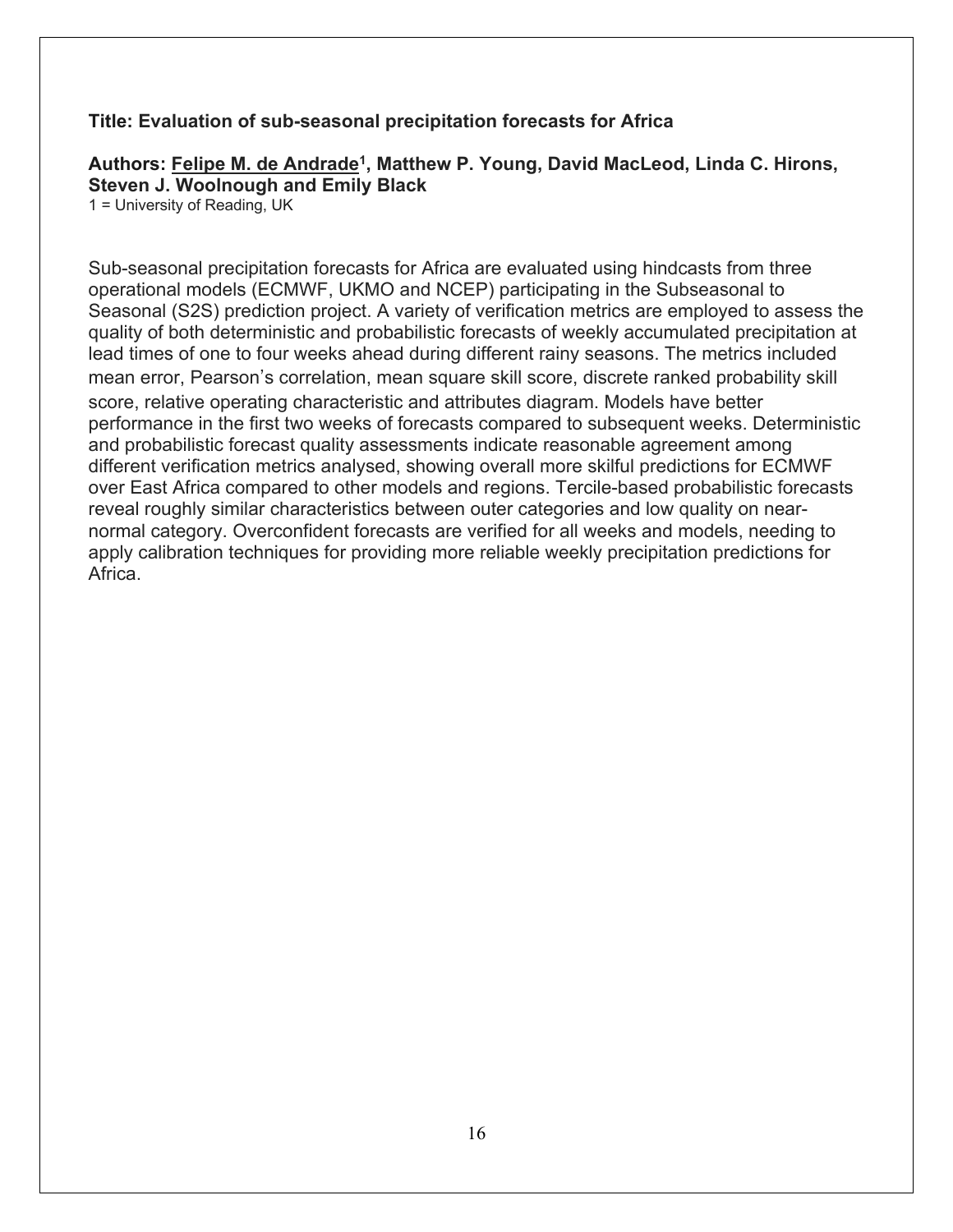#### **Title: Spatial verification of high resolution precipitation forecasts over southern South America**

**Authors: Aranda, Natalí Giselle1; García Skabar, Yanina; Matsudo, Cynthia Mariana** 1 = National Meteorological Service, Argentina

The method for object-based diagnostic evaluation (MODE) is a spatial verification method that attempts to identify regions of interest, like precipitation, in the same way that a human would do. This method defines objects in the forecast and observation fields based on userdefined parameters. MODE was used to evaluate the performance of 4-km hourly precipitation forecasts from the Weather and Research Forecasting Model (WRF) over southern South America against GPM derived product IMERG Final Run version. For February 2018, multiple tests were performed for the threshold and the radius of convolution parameters, to select adequate values for 3 and 24 h accumulated precipitation. To detect errors in synoptic and convective-scale systems, the study showed it could be used a smoothing radius of 50 km, a threshold of 3 mm for 3-h rainfall accumulation and 10 mm in a period of accumulation of 24 h. Furthermore, precipitation forecasts verification were made for 2017-2018 two-year period. The 3-h analysis exposed the spin up time in the first three hours. Also, it showed the relationship between forecasted and observed objects remained high during the 48 hours. The daily precipitation study showed the performance of the model improved during the winter. Moreover, in both evaluations, MODE and traditional verification statistics (eg, Probability of Detection, False Alarm Ratio) were used as complementary verification methods. Traditional verification allowed to understand the overall performance of the model, including false-alarms and misses, and MODE proved the WRF had low errors associated with the location, coverage area and intensity.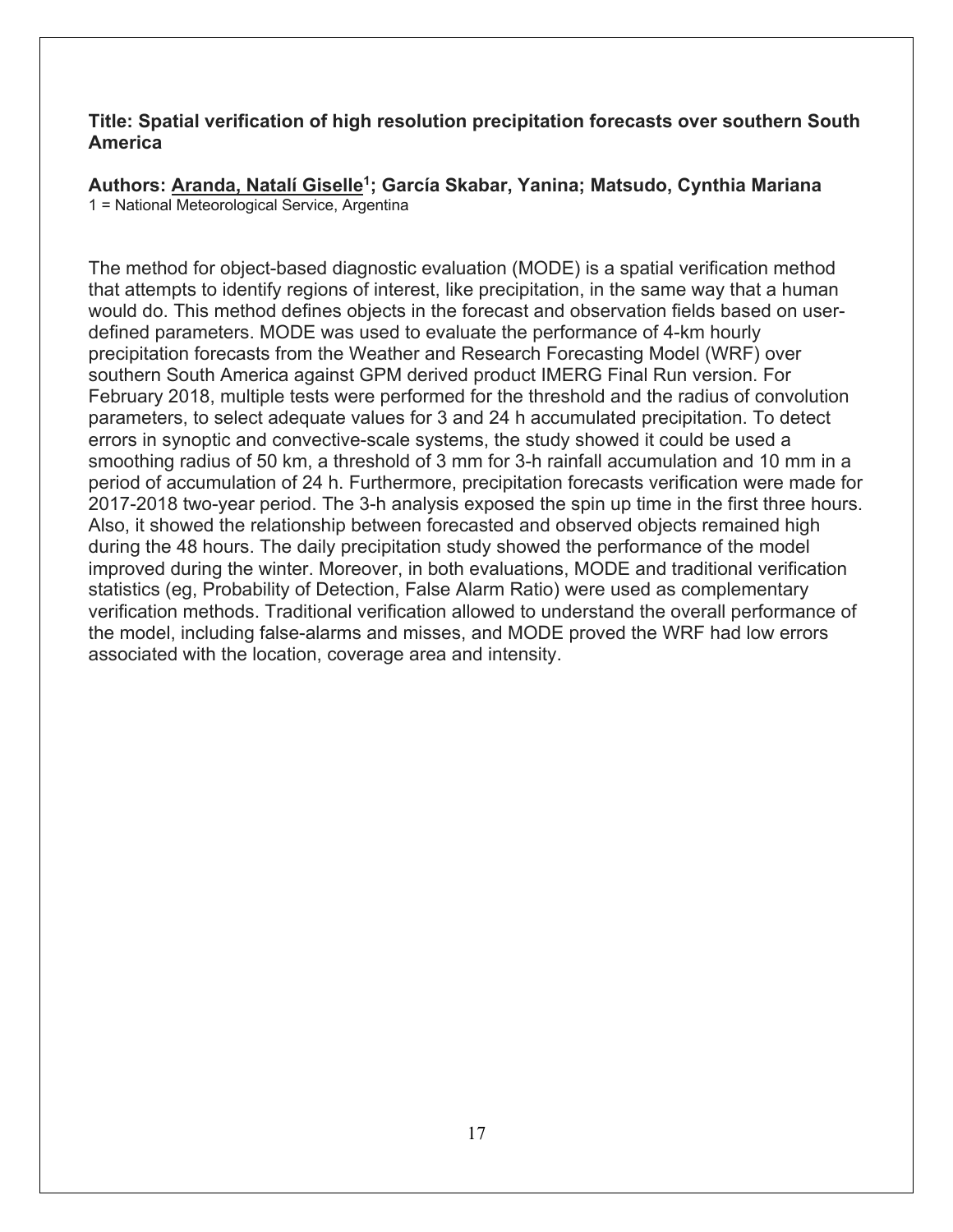**Title: The dichotomous method of weather forecast verification at the central forecast office (CFO) of the Nigerian Meteorological Agency (NIMET).**

### **Authors: Babatunde Atoyebi1, Ugochukwu Ezedigboh, Linda Nwachukwu, Stella Afolayan, Abayomi Abiola Okanlawon, Desmond Onyilo**

1 = Nigerian Meteorological Agency, Abuja, Nigeria

The dichotomous method is a method that works simply and effectively well for the team of meteorologists, who carry out both daily validations and monthly verifications of weather forecast issued for 48 major cities spread across the length and breadth of the 36 states of Nigeria, at the CFO NIMET Agency in Abuja, Nigeria. At first, separate validation and verification are carried out for "am" periods and "pm" periods, representing times that span from 12 midnight to 11:59am in the morning and from 12 mid day to 11:59pm in the night respectively. After which the average for the day is computed. We use "YES" and "NO" to represent an event and a non-event respectively. A total of four(4) cells for every station (to represent; morning observation, afternoon observation, morning forecast and afternoon forecast) are used to determine hits, misses, correct non-events and false alarms, from which the Accuracy, Bias, Probability of Detection, False Alarm Ratio, Probability of False Detection and Critical Success Index for the weather forecasts are calculated for each month. Some Microsoft Excel's logical, statistical and arithmetical functions have really been instrumental in achieving this task of weather forecast verification at the CFO of NIMET Agency. Below is the outcome of weather forecast verification for July 2020 by using this dichotomous method. MONTHLY AVERAGE: Accuracy 0.759, Bias 1.407, Probability of Detection 0.632, False Alarm Ratio 0.432, Probability of False Detection 0.190, Critical Success Index 0.422.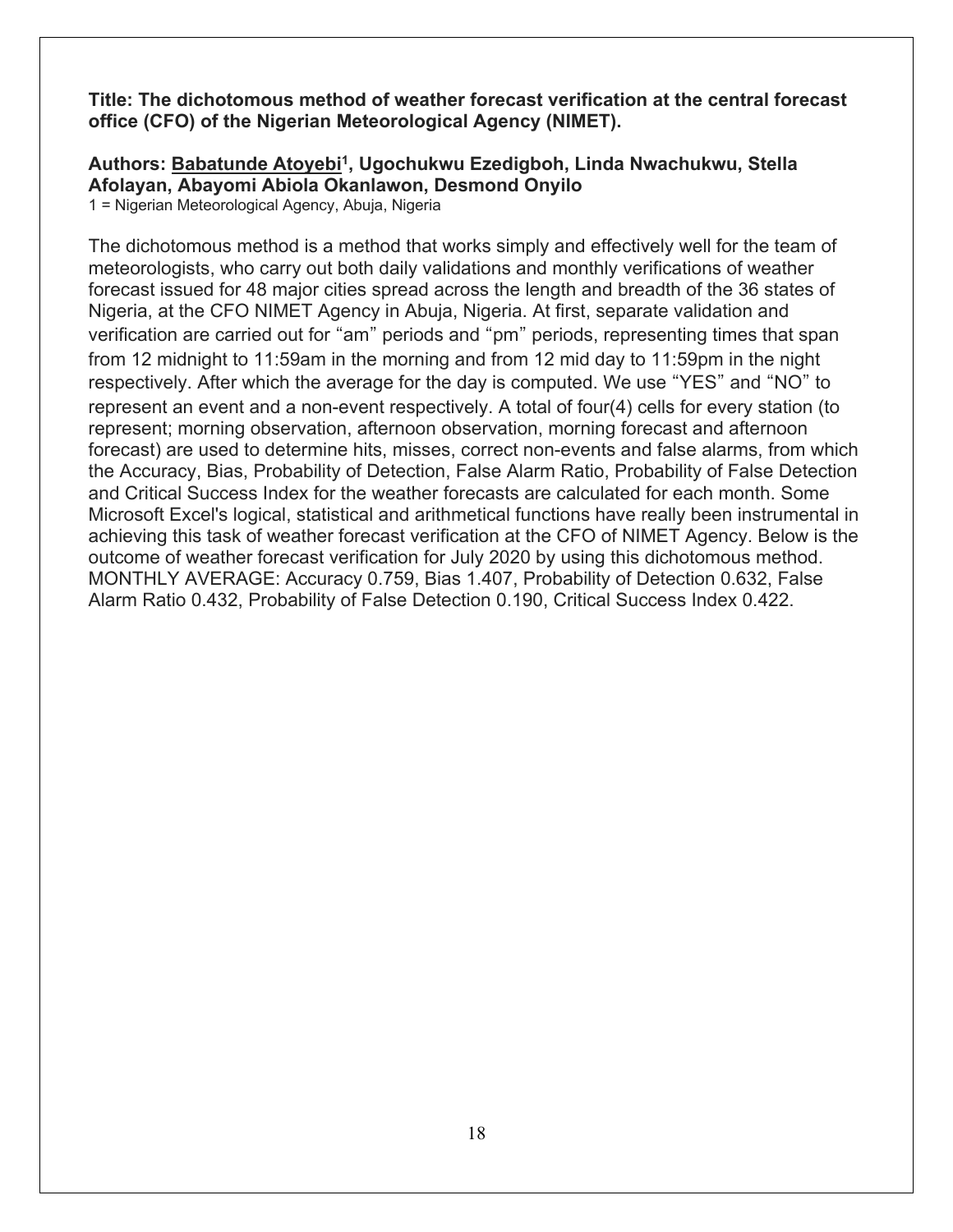**Title: Diagnosing land-atmosphere moisture coupling over South America in simulations from the UK and Brazil climate models**

**Authors: Jessica C.A. Baker1, Dayana Castilho de Souza, Paulo Kubota, Wolfgang Buermann, Caio A.S. Coelho, Martin B. Andrews, Manuel Gloor, Luis Garcia-Carreras, Silvio N. Figueroa and Dominick V. Spracklen** 1 = University of Leeds, UK

Assessing model representation of land-atmosphere interactions is essential to evaluating model performance, though evaluation of these processes in climate models has so far been limited. We developed a new diagnostic toolkit to assess land-atmosphere moisture coupling in satellite observations, reanalysis data and simulations from two global climate models: the Brazilian Global Atmospheric Model version 1.2 (BAM-1.2) and the UK Hadley Centre Global Environment Model version 3 (HadGEM3). Our analysis focussed on South America where land-atmosphere interactions have an important impact on climate, though the diagnostics illustrated here can be applied to any region of interest. Multiple metrics were used to measure the strength of coupling between the land and the atmosphere, identify whether surface moisture fluxes are controlled via a land-surface or atmospheric forcing, and examine how controls vary spatially and throughout the seasonal cycle. Feedback pathways are traced from the surface to the atmosphere in a mechanistic way to fully understand model representation of physical processes and identify targets for model development. Both models capture key features of South American land-atmosphere moisture coupling, including seasonal variation in coupling strength, large-scale spatial variation in the sensitivity of evapotranspiration to soil moisture, and a northeast-southwest dipole in evaporative regime across the continent. However, weaknesses are also identified, with HadGEM3 and BAM-1.2 sometimes misrepresenting the strength or direction of interactions, for example over parts of Amazonia. Where these models are unable to accurately simulate land-atmosphere moisture feedbacks, precipitation biases and misrepresentation of processes controlling soil moisture are implicated as likely drivers.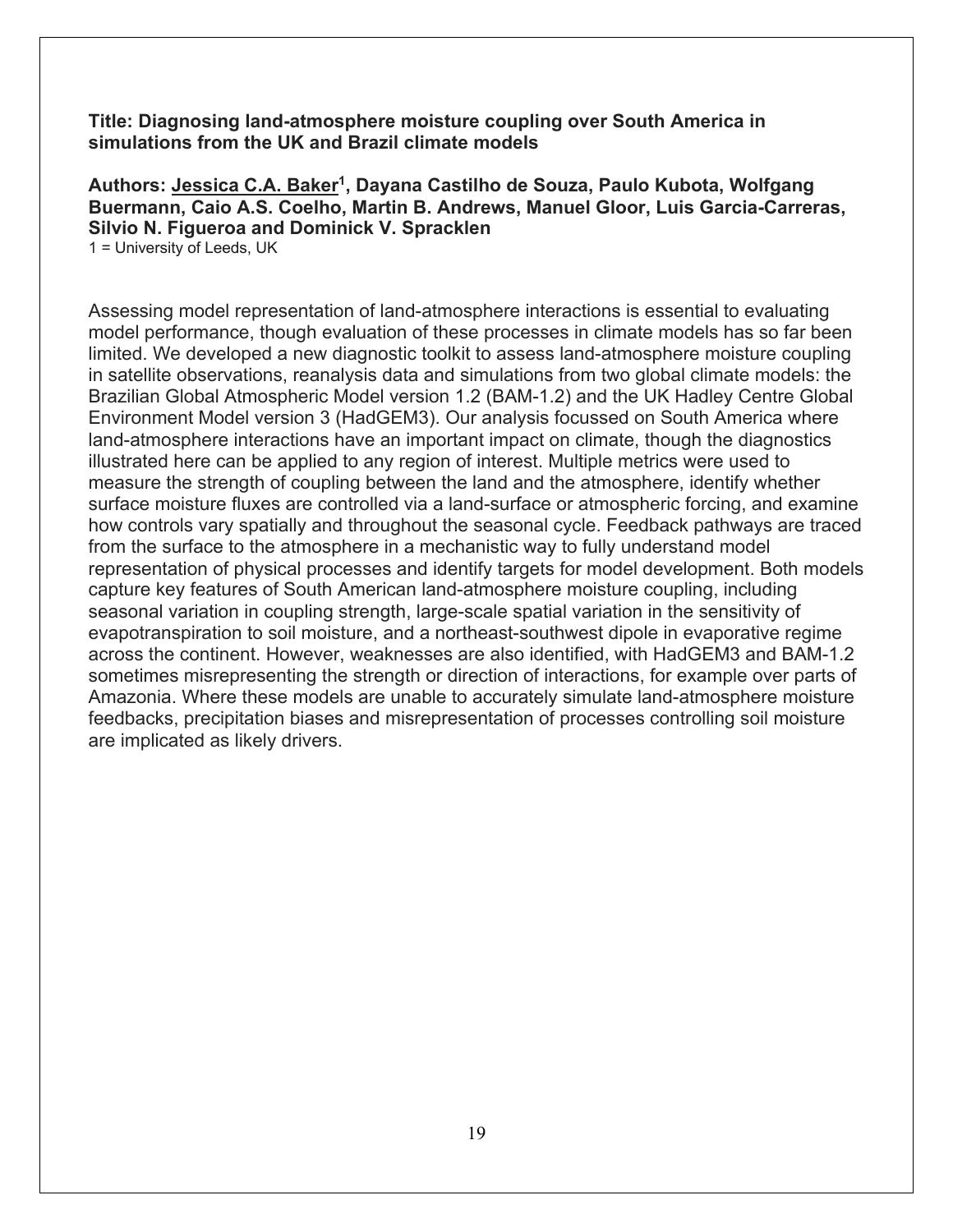#### **Title: Accounting for representativeness in the verification of ensemble forecasts**

#### **Author: Zied Ben Bouallegue1**

1 = European Centre for Medium-Range Weather Forecast, UK

If observation uncertainty is not accounted for when verifying ensemble forecasts, then the investigator may draw inappropriate conclusions about the performance of the prediction system. In order to account for observation uncertainty in the ensemble verification, observation errors have first to be characterized. Representativeness errors are assumed to be the predominant contribution to observation errors associated with station measurements in our applications. So, the question is to what extent a measurement at a single location is representative of the situation over a larger area. Characterization of representativeness error is made in probabilistic terms using a parametric approach, that is by fitting a probability distribution. The shape of the distribution depends on the weather variable of interest while its parameters are estimated with the help of a high-density network of stations over Europe. Based on this analysis, uncertainty associated with the scale mismatch between forecast and observation can be accounted for in the verification by applying the so-called perturbed ensemble approach. Verification results show a large impact of representativeness on forecast reliability and skill estimates.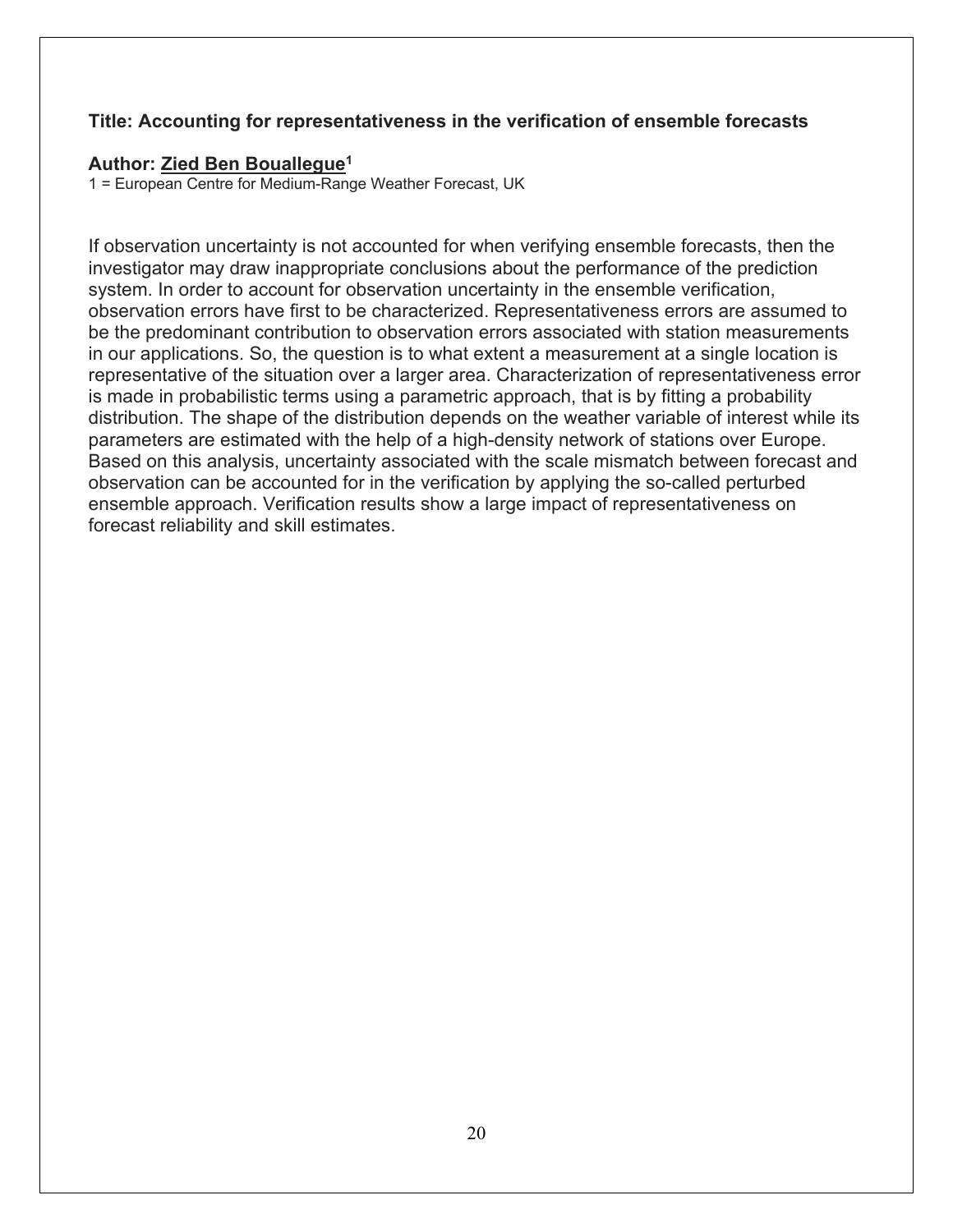#### **Title: How can we check the reliability of ensemble flood forecasts?**

#### **Authors: James Bennett1 & David Robertson**

1 = CSIRO, Australia

Flood prediction is a crucial task for ensemble streamflow forecasts. For ensemble flood forecasts to be effective, the probabilities drawn from the ensemble – e.g. the probability of exceeding a flood threshold – must be meaningful. That is, ensemble flood forecasts must be statistically reliable. Despite this, reliability of ensemble flood forecasts is rarely checked. This is in part because of the practice of verifying retrospective flood forecasts mainly on large historical floods. Selecting only observed floods for verification precludes a formal assessment of reliability. This problem can be avoided by selecting forecasts for verification based on whether the forecast indicates a heightened probability of a flood, irrespective of whether a flood was then observed. We present a method for selecting forecasts that allows the assessment of reliability. Once forecasts are selected, we demonstrate a new method for assessing the reliability of forecasts of peak streamflow, based on the widely used probability integral transform. We show that these methods are more useful for measuring the performance of ensemble flood prediction system than conventional methods that focus on performance of forecasts only for historical floods.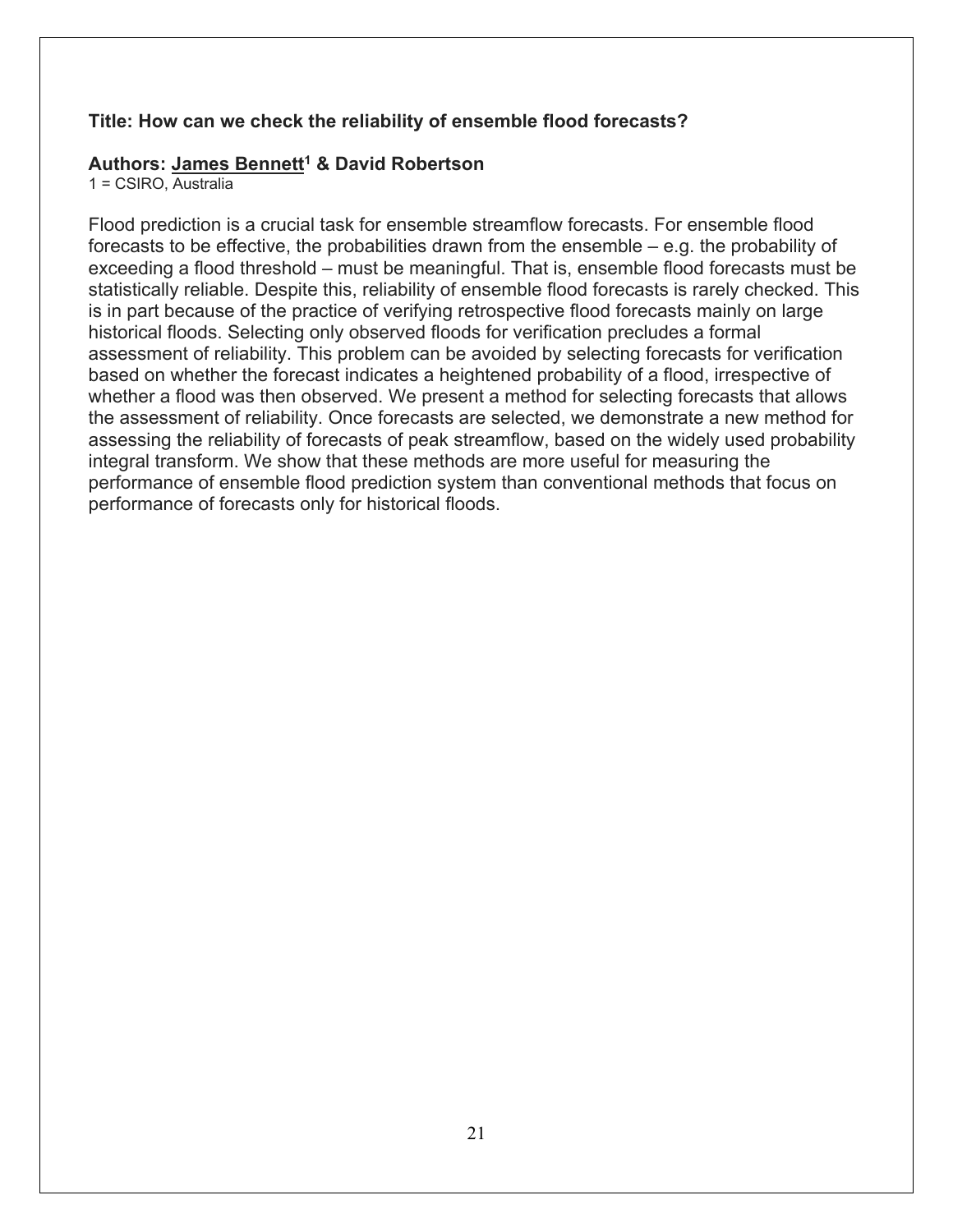#### **Title: A New Webpage for Visualizing Verification Statistics from the National Centers for Environmental Prediction Production Suite**

**Author: Alicia M. Bentley1, Mallory P. Row, Logan C. Dawson, and Jason J. Levit** 1 = NOAA/NCEP/EMC, USA

The Verification, Post-Processing, and Product Generation (VPPPG) branch of the National Centers for Environmental Prediction (NCEP)/Environmental Modeling Center (EMC) has developed a new verification webpage to consolidate and disseminate verification statistics and graphics associated with models that are included in the NCEP Production Suite. The development of this new verification webpage coincides with NCEP/EMC's transition from producing verification statistics and graphics using the Verification Statistics Database (VSDB) developed internally to using the Model Evaluation Tools (MET) and METplus developed externally at the National Center for Atmospheric Research (NCAR)/Developmental Testbed Center (DTC). In addition to displaying operational verification statistics and graphics produced using MET and METplus, the new verification webpage provides the framework for allowing users to access experimental model verification statistics and graphics during official model evaluations. This presentation provides a first look at 1) the design of the new NCEP/EMC verification homepage, 2) the ability of individual model verification webpages to display operational and experimental verification statistics and graphics, as well as 3) the new NCEP/EMC verification graphics generated using METplus and its suite of Python wrappers.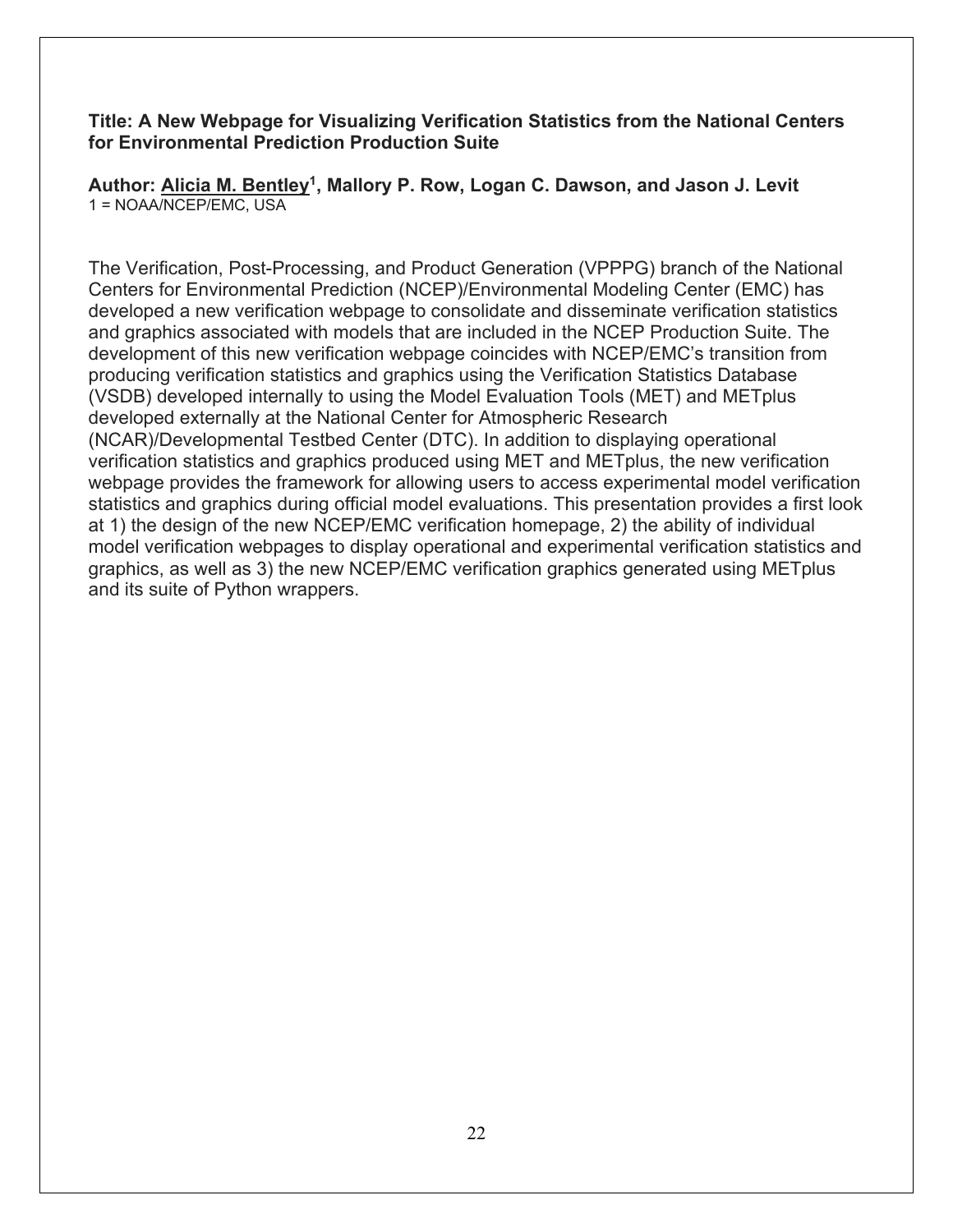#### **Title: Spatial verification for ensemble precipitation forecasts**

#### **Author: Zhao Bin1**

1 = Numerical Weather Prediction Centre, National Meteorological Centre, China

With continuous improvement in computer power and data simulation techniques, higherresolution ensemble systems have been available to meet the forecast requirements of smallscale local weather events, especially extreme weather such as heavy rainfall and tropical cyclones. The spatial methods are mainly proposed for deterministic simulations and rare research has been addressed the spatial verification of ensemble forecasts. While the ensemble forecast model has also developed to higher resolution. It is well known that the ensemble forecast can fully resolve the uncertainties of small-scale processes. However, the small-scale spatial and temporal mismatching is still adheres to high resolution ensemble forecast. The "double penalty" in high resolution due to the initial and model perturbation is not reduced even if the ensemble members are increased because of the limitation on the probability field. Therefore, we need to apply the spatial verification methods to the ensemble precipitation verification. In this paper, based on CRPS and upscaling method just like FSS, a more proper and reasonable spatial verification method for ensemble quantitative precipitation forecast has been designed and proposed and the assessment of advantage is explored with the thresholds as well as through a direct comparison with traditional ensemble skill score and certain simple upscaling verification technique as reference.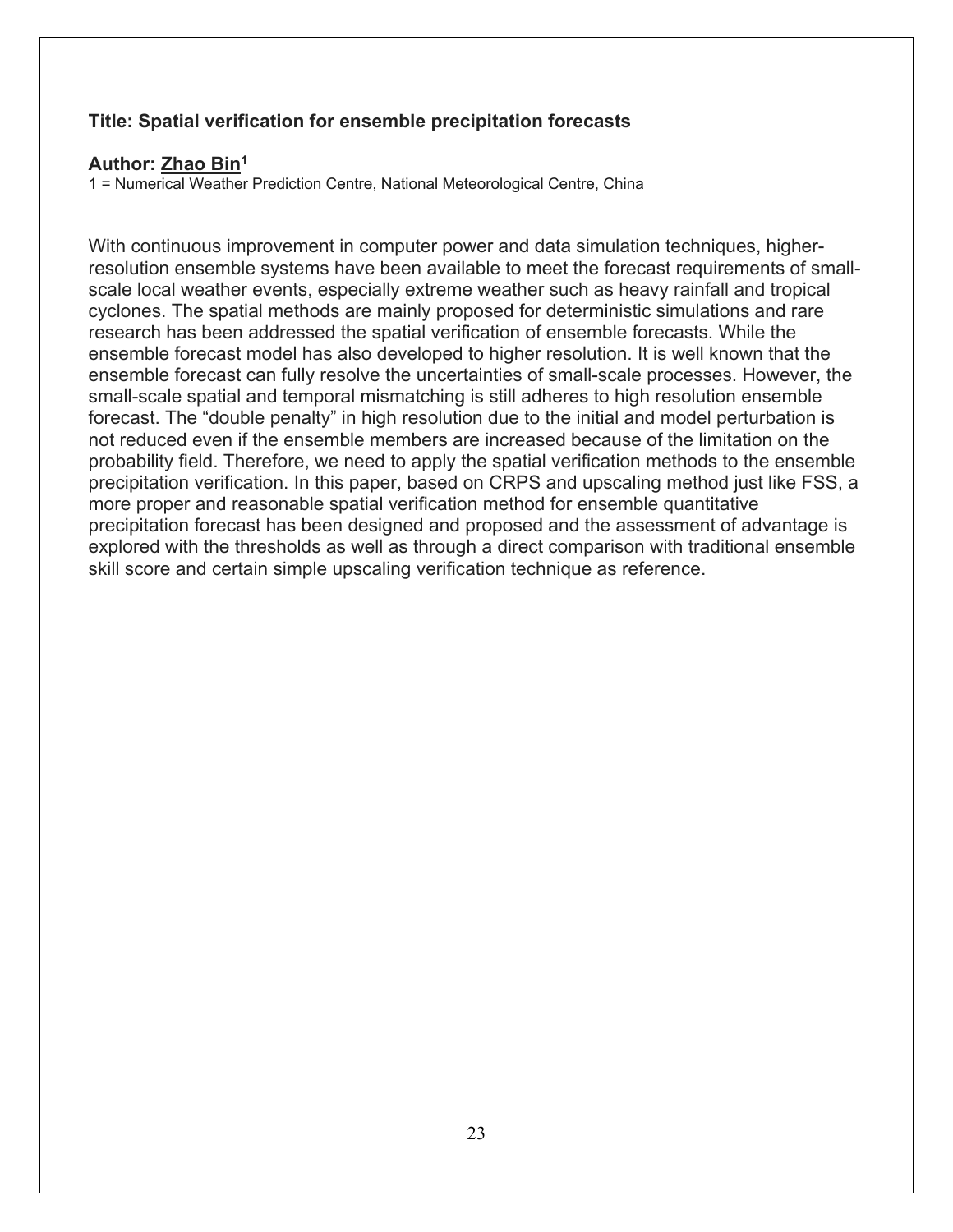#### **Title: The Most Resembling Column (MRC) validation method**

Authors: M. Borderies<sup>1</sup>, O. Caumont, C. Augros, E. Bresson, J. Delanoë, V. Ducrocq, N. **Fourrié, T. Le Bastard and M. Nuret**

1 = Meteo France

Validating the representation of clouds and precipitation in atmospheric models faces many difficulties. Classical metrics based on point-to-point comparisons suffer from the well-known "double penalty" effect. Conversely, metrics that ignore the geographical position of the observation and forecast do not take sufficient advantage of the information conveyed by the observations. While there are intermediate neighbourhood or object-based methods, these are often two-dimensional in the horizontal plane. When they are three-dimensional, they also require three-dimensional observations in order to match structures or objects that are both present in the observations and the forecasts. To circumvent these problems, we present here a validation method called the Most Resembling Column (MRC, Borderies et al. 2018) that is particularly well suited for observations in the form of vertical profiles such as those observed by cloud radars and lidars, but which is also applicable to volumes of observations. This type of validation makes it possible to separate positioning errors from other errors in the model or observation simulator (e.g. microphysical properties).

After describing the MRC method, the W-band reflectivity observation operator designed for regional convective-scale numerical weather prediction (NWP) systems like AROME-WMed (Fourrié et al. 2015) is validated with data from the airborne cloud radar RASTA (Delanoë et al. 2013) over a 2-month period. Finally, the MRC method is used to calibrate the W-band radar observation operator by retrieving the optimal effective shapes of the predicted graupel, snow and pristine ice, through minimization of the standard deviation between observations and simulations.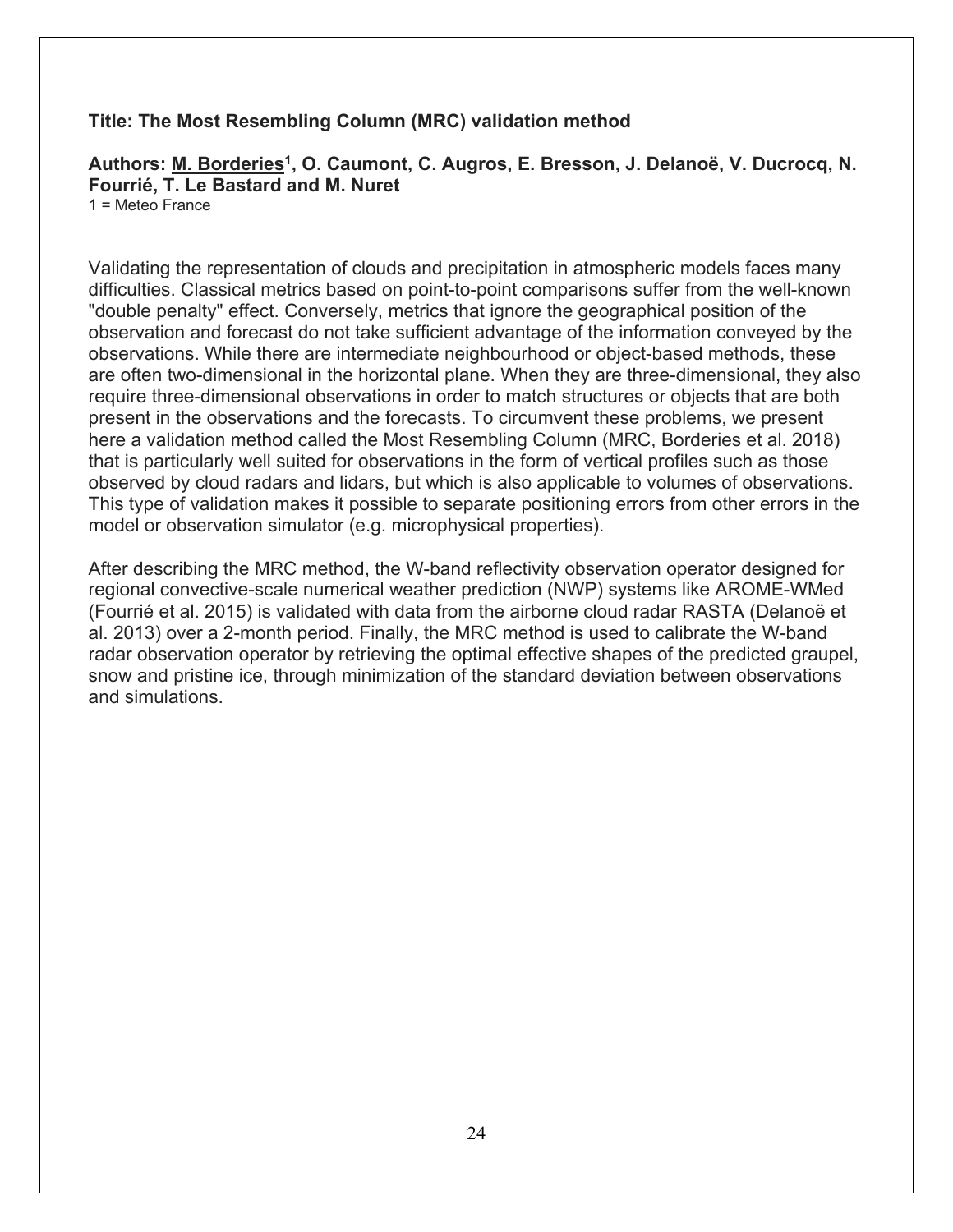#### **Title: Four Week Tropical Cyclone Forecast Verification**

#### **Author: Matthew A. Boterhoven de Haan1**

1= Bureau of Meteorology, Australia

Tropical cyclones are among the most destructive natural phenomena. Preparing for a tropical cyclone impact is essential in tropical cyclone prone regions, especially for the oil and gas industry that require multiple days of preparedness. There is also a need to conduct maintenance activities and there is a desire to know about tropical cyclone free weeks in advance so the maintenance can be planned. Tropical cyclone meteorologists issue weekly tropical cyclone categorical ratings (Very Low (<5%), Low (5-20%), Moderate (20-50%), and High(>50%)) in the four week tropical cyclone forecast for the Northwestern region of Australia (105E-130E).

To produce verification from the categorical ratings we assume the customer is interested in identifying risk and non-risk periods. For risk periods tropical cyclones were observed around 66% (week 1) to 33% (week 4) of the time. For all weeks the forecast of a risk period was better than climatology. For the non-risk periods the forecast improved on the climatological forecast for all four weeks. The verification results demonstrate that the Four Week Tropical Cyclone Forecast has a degree of skill versus climatology.

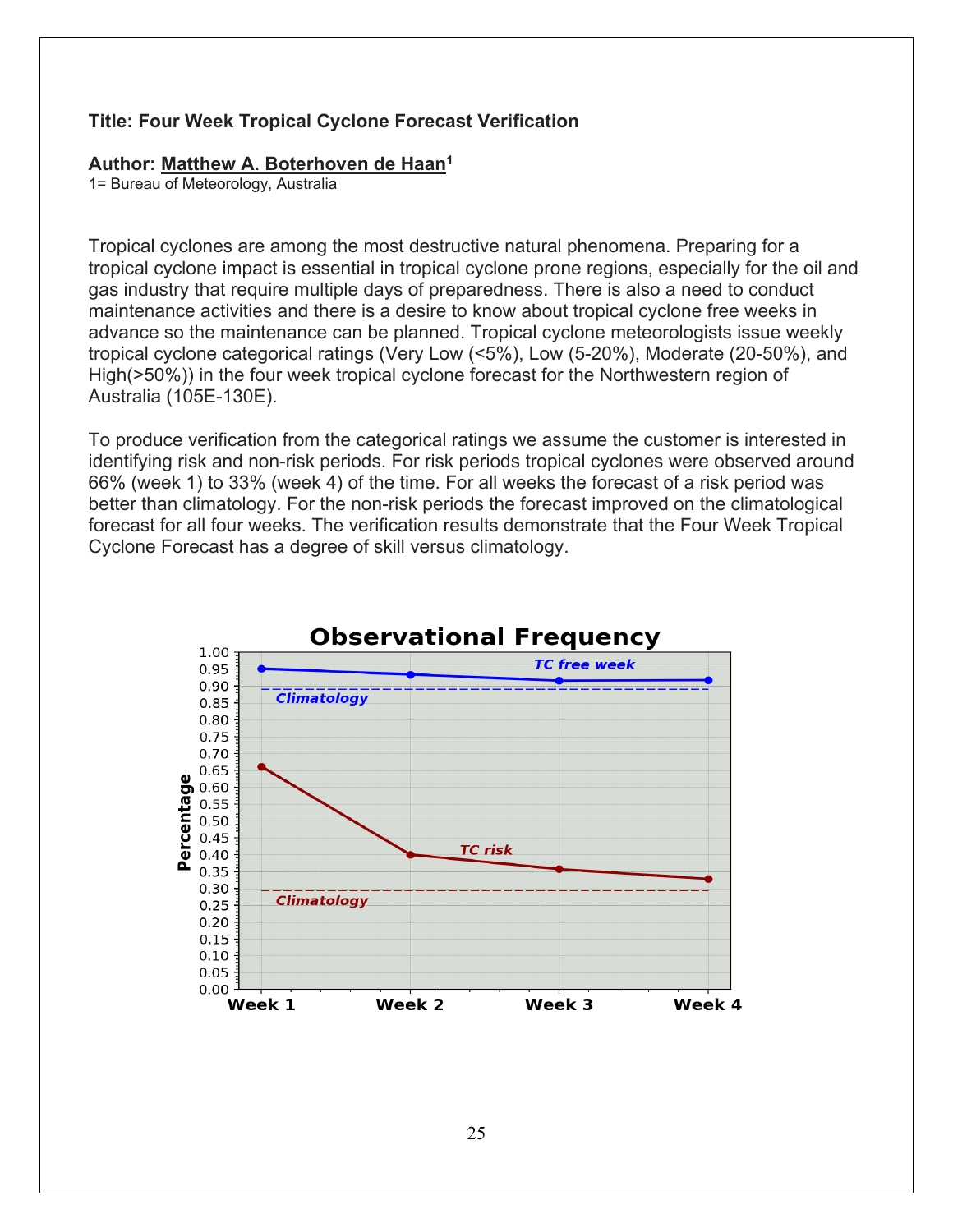#### **Title: The Relationship Between ROC, Performance, and the Quality-Decision Threshold Diagrams**

#### **Authors: Harold E. Brooks1 and James Correia Jr.**

1= NOAA National Severe Storms Laboratory, USA

Forecasts of dichotomous events under uncertainty with varying weights of evidence can be evaluated by setting varying thresholds across the weight of evidence creating a series of 2x2 problems. Multiple aspects of forecast performance can be visualized on diagrams such as the relative operating characteristics and performance diagrams. Using a simple model of the problem based on signal detection theory using Gaussian distributions for the events and non-events, we have investigated the display of performance on the different diagrams as a function of the base rate of the event, the separation of the events and non-events, and the difference in the variance of the distributions. We have developed a new diagram, the Quality-Decision Threshold diagram, which explicitly separates the ability of a system to discriminate between event and non-events, and the decision threshold. After considering the idealized framework, we show examples from a series of forecasts related to severe thunderstorms and tornadoes.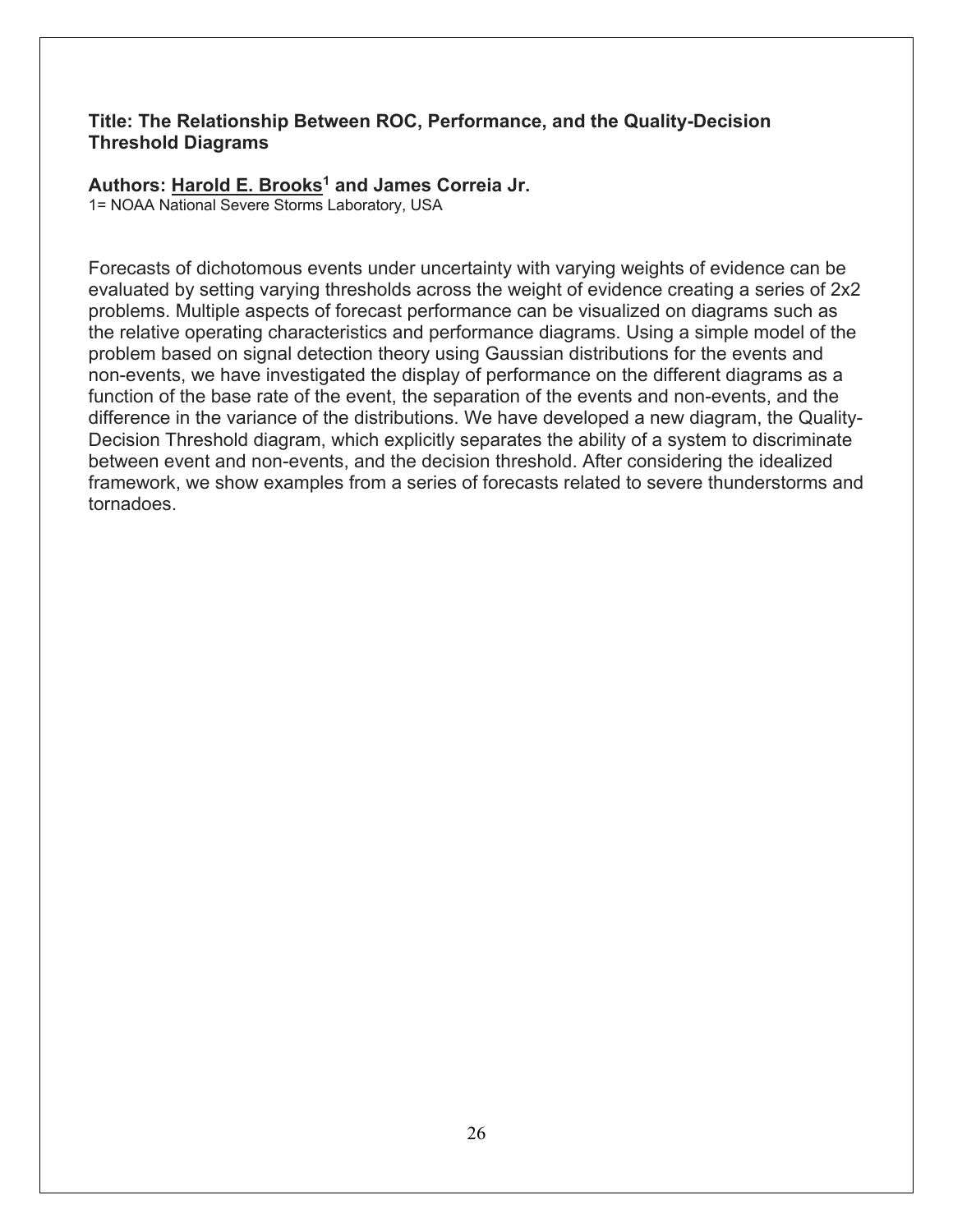#### **Title: User-driven evaluation of tropical cyclone predictions**

#### Author: **Barbara Brown<sup>1</sup>, Louisa Nance<sup>1</sup>, Christopher Williams<sup>2</sup>**

1 = National Center for Atmospheric Research, Boulder, CO, USA

2 = University of Florida Department of Geography, Gainesville, FL, USA

The evolution of verification approaches in recent years has included a focus on development and application of user-relevant metrics for evaluation of weather and climate forecasts. The goal of such efforts is to provide information that is meaningful for specific forecast users. User-relevant verification methods avoid the too-common approach of applying the same standard metric for all applications, and instead focus on questions of interest to particular users. The process of creating such metrics involves clearly identifying the questions of interest to forecast users and then defining metrics that can answer those questions. This presentation will briefly consider user-relevant verification concepts in general, with a specific example provided by recent studies associated with the US Hurricane Forecast Improvement Project (HFIP), focused on evaluations of tropical cyclone (TC) predictions.

Each year, TCs cause significant property damage and human impacts (death, injury, displacement) around the world. To mitigate these impacts, weather prediction centers produce forecasts of TC movement (i.e., track) and intensity, with warnings based on these forecasts provided to emergency managers and the public. Guidance used by operational forecasters includes predictions of storm motion and intensity from operational numerical weather prediction (NWP) models. In response to needs for improved predictions of TC track and intensity (with a major focus on intensity), the US National Weather Service implemented the Hurricane Forecast Improvement Project (HFIP) in 2007, with a goal of making significant improvements to TC track and intensity predictions. HFIP engaged NWP model developers to improve the TC guidance produced their models. In each of five years, scientists at the National Center for Atmospheric Research evaluated operational and experimental models to help select new modeling systems to demonstrate to forecasters at the US National Hurricane Center (NHC) during the subsequent hurricane season.

Each year, the capabilities of each experimental model were compared to the performance of predictions from current "baseline" operational models. Questions to be addressed were elicited from NHC forecasters and managers. Once the questions were identified, appropriate statistically-valid verification methods were developed to evaluate the predictions from the various experimental models in comparison to the predictions from the baseline models. This process resulted in meaningful, actionable, verification information, used to select the demonstration models each year.

This presentation will describe the process of developing the verification approaches and the rationale behind each method that was applied. In addition, the specific types of decisions made via examination of these results will be discussed. Extension of the user-relevant verification concept to other types of verification studies – to achieve the goal of providing user-specific and actionable information – will also be considered.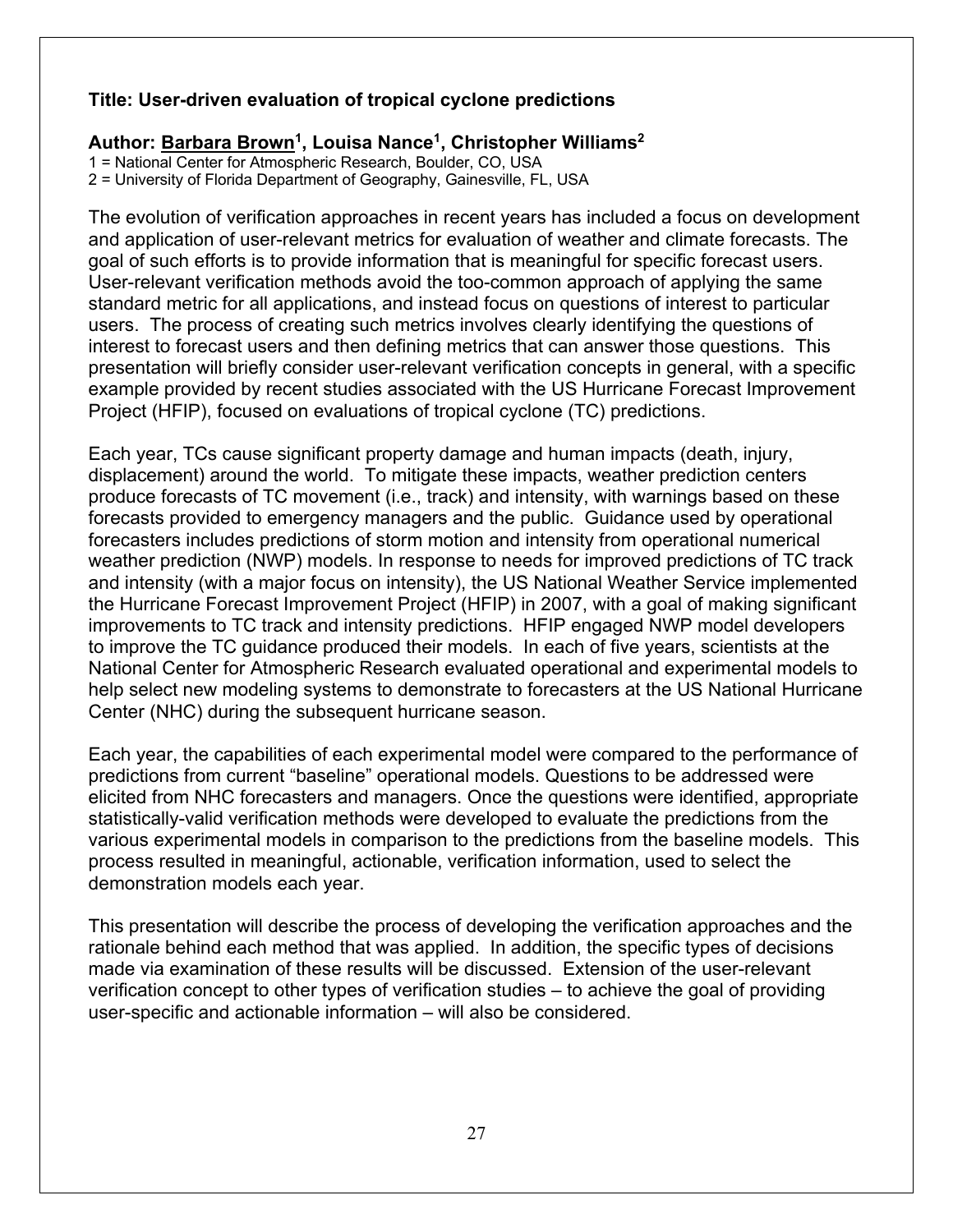#### **Title (joint keynote): MET and MesoVICT - Tools and Data for the Application and Testing of Established and New Spatial Verification Methods**

#### Authors: Barbara Brown<sup>1</sup> and Manfred Dorninger<sup>2</sup>

1 = National Center for Atmospheric Research, Boulder, CO, USA

2 = University of Vienna, Vienna, Austria

The Model Evaluation Tools (MET) community verification package provides a wide range of tools for evaluation of forecasts. Development of MET was initiated at a time of enthusiasm and interest in new verification approaches and tools, born partly out of the need for methods that could provide meaningful information about forecasts from new high-resolution mesoscale models and partly as a result of new developments in verification that could meet those needs. This presentation considers the historical context associated with MET's initiation as well as the evolution of MET since 2007, with a particular focus on the spatial verification methods that have been a key focus of MET development and application. MET's expansion to a more complete package (incorporating new infrastructures and tools), and its global future, will also be discussed.

The focus of MesoVICT (MesoScale Verification Intercomparison over Complex Terrain) is the application, assessment, and enhancement of the capability of spatial verification methods over complex terrain. Deterministic and ensemble forecasts at near-convectionresolving and convection-permitting resolution are evaluated. Test cases include additional variables beyond precipitation, such as wind and temperature. The cases represent interesting meteorological events in a region of complex terrain over the Alps. Objective gridded analysis fields and observations from a very dense stations network are provided. The aim is to refresh the guidance for the end user on the best use of spatial verification approaches. On the other hand, this analysis will potentially identify shortcomings in existing methods. The talk summarizes the outcomes that shall lead to benefits for verification users and verification method developers.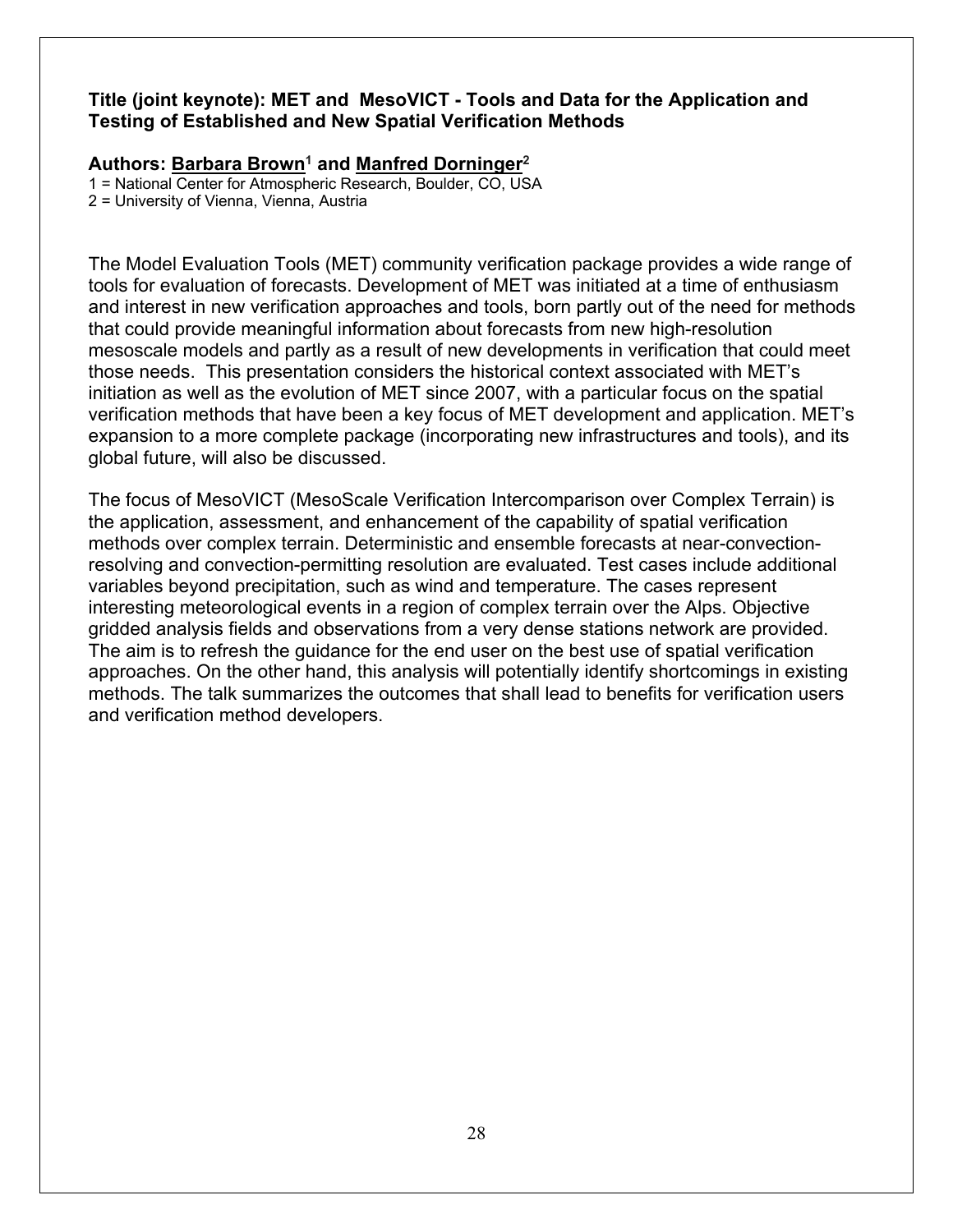#### **Title: Decomposition of Verification Scores for Deterministic Continuous Forecasts: Insights from Image Quality Assessment**

#### **Authors: Dominique Brunet1 and Gabrielle Gascon**

1 = Environment and Climate Change Canada

Many verification scores for deterministic continuous forecasts can be expressed in term of means, variances and correlation between forecasts and observations. Examples of verification scores with such decomposition include the Mean Squared Error (MSE), the Nash-Sutcliffe Efficiency (NSE), and the Kling-Gupta Efficiency (KGE) and its variant. These verification scores bear some resemblance to the Structural Similarity (SSIM) index, an image quality assessment measure popular for digital pictures. The SSIM index and its variant, the Multi-Scale SSIM (MS-SSIM), combine means, variances and correlation computed on a local neighborhoods. Scores in the SSIM family are compared with other scores decomposition, including the Fractional Skill Score (FSS), which is seen to only depend on the mean values (i.e. fractions) in a local neighborhood.

We are interested in unifying these different scores into a common framework and obtain insights from previous work on the study of the Structural Similarity index image quality assessment measure. We discuss on (i) spatial decomposition of scores and their aggregation into a global score, (ii) terms for additive or multiplicative errors, (iii) robustness to noise and other small perturbations, (iv) parameter tuning and multi-objective scores, (v) distance-metric properties, and (vi) score optimization for post-processing tasks. We conclude by looking beyond scores based on means, variances and correlation to address two issues: (i) spatial errors, (ii) non-Gaussian error distribution. We use data from a validation experiment of the Integrated Multi-SatellitE Retrievals for the Global Satellite Mission (GPM-IMERG) against a Probabilistic Quantitative Precipitation Estimation (PQPE) over Canada to illustrate the concepts.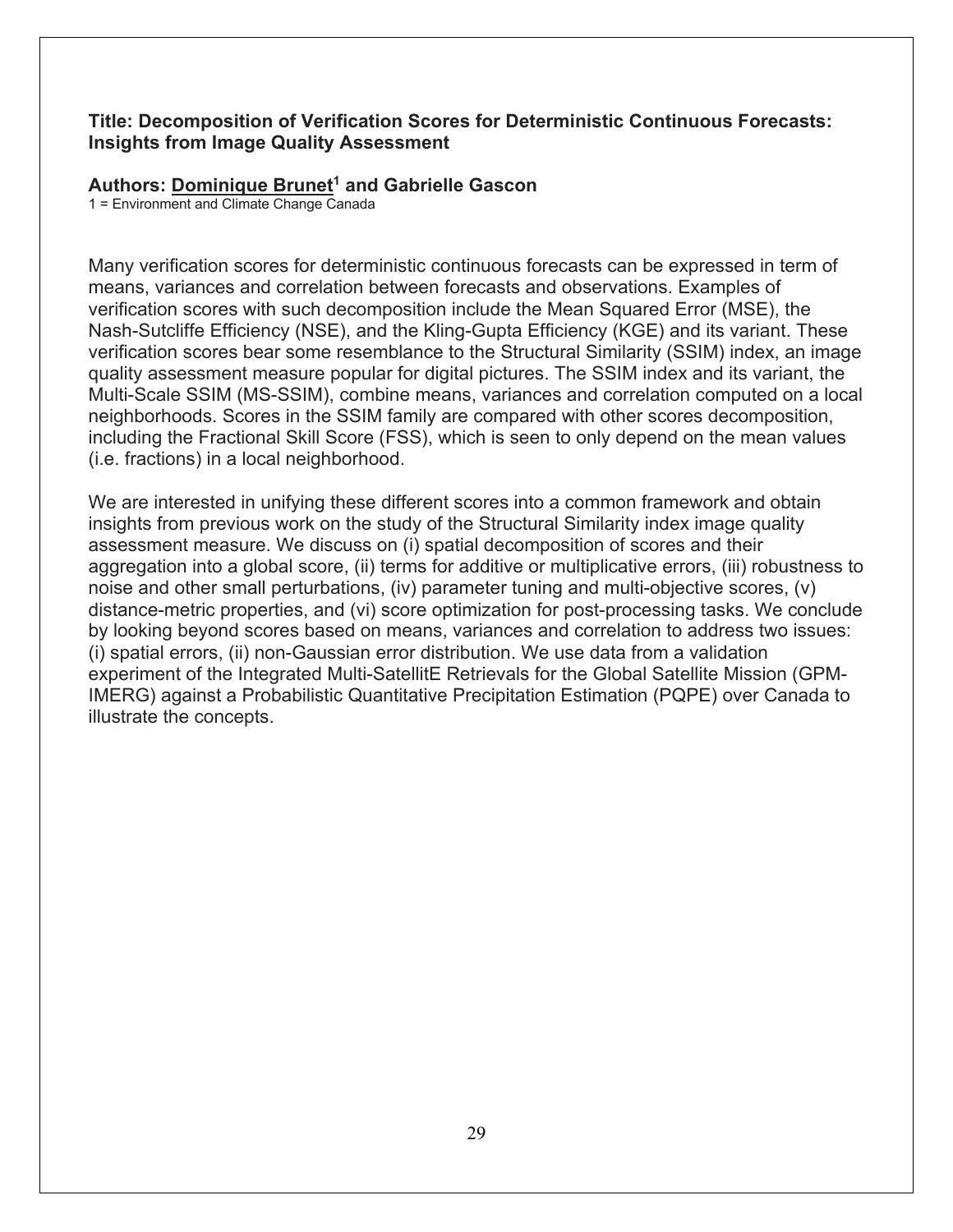#### **Title: The role of model calibration and verification techniques for sub-seasonal weather regime forecast skill**

**Authors: Dominik Büeler 1, Julian F. Quinting, Jan Wandel, Christian M. Grams** 1= Karlsruhe Institute of Technology, Germany

The continuous increase of computational power and improvement of numerical weather prediction systems in recent decades has allowed extending the operational weather forecast horizon into sub-seasonal time scales (10 – 60 days). On these scales, quasi-stationary, persistent, and recurrent large-scale flow patterns, so-called weather regimes, explain most of the regional surface weather variability in the midlatitudes and are thus of primary interest in sub-seasonal forecasting for the respective region.

Here, we investigate how different model calibration as well as verification techniques affect the (still) only moderate to weak skill in predicting Atlantic-European weather regimes on subseasonal time scales. In a first part, we elucidate how forecast skill is affected by classical compared to flow-dependent model calibration techniques. In a second part, we demonstrate that the forecast skill horizon is larger for predicting the occurrence of a weather regime for lead-time-dependent verification windows rather than at individual lead time steps. Applying such techniques to operational sub-seasonal forecasting systems can contribute to the envisaged extension of the forecast skill horizon into weeks 3 and 4.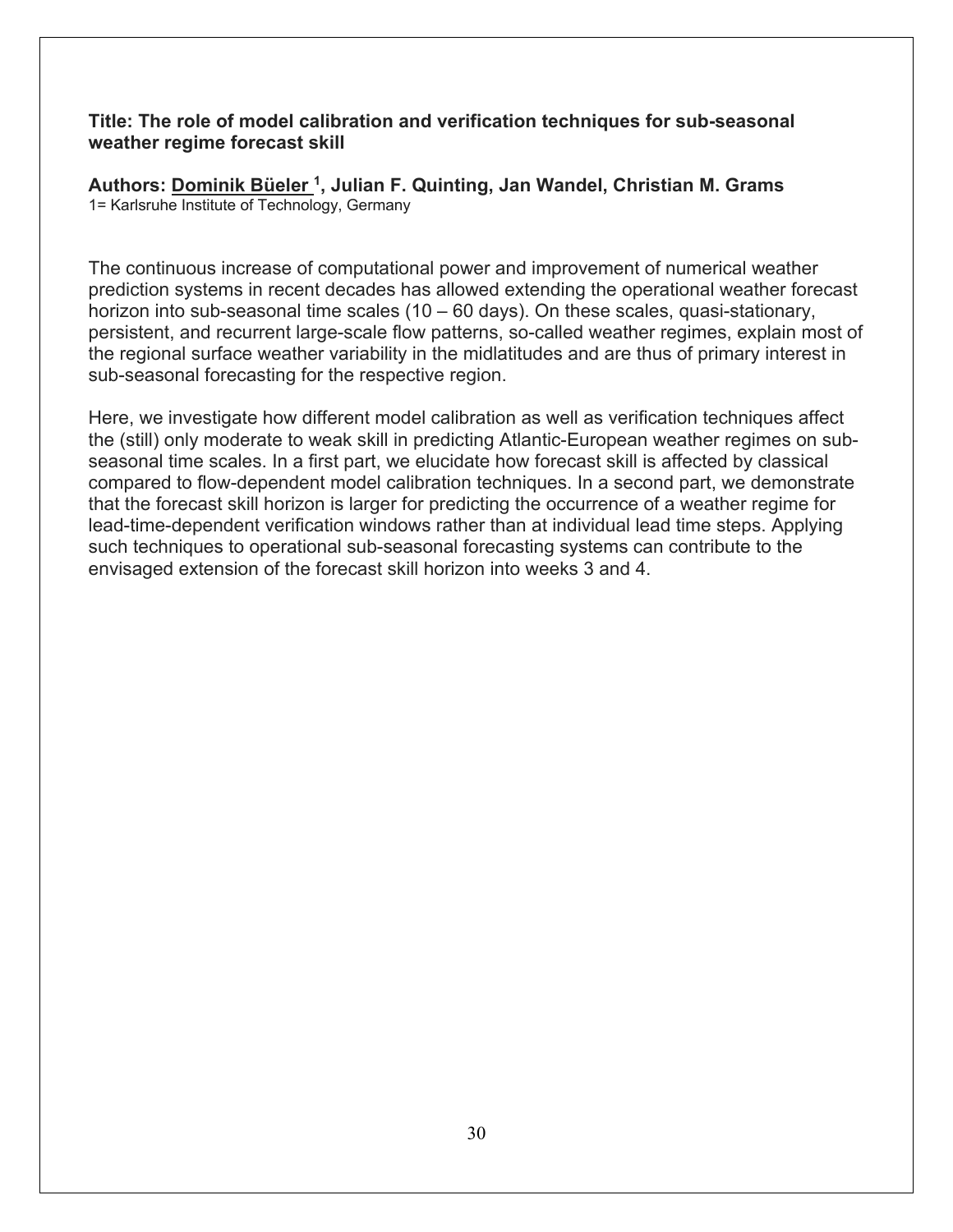**Title: Do short-range convection-permitting ensembles lead to more skilful probabilistic rainfall forecasts over Tropical East Africa ?**

**Authors: Carlo Cafaro1, Beth Woodhams, Thorwald Stein, Cathryn E. Birch, Stuart Webster, Caroline Bain, Andrew Hartley, Samantha Clarke, Samantha Ferret, Peter Hill** 1 = University of Reading, UK

This study examines a novel set of limited-area convection-permitting ensembles (CP-ENS) run by the UK Met Office covering the tropical East Africa domain, for 24 cases in the period April-May 2019. CP-ENS and its parent global ensemble with parametrized convection (Glob-ENS) are evaluated against rainfall estimates derived from satellite observations (GPM-IMERG). CP-ENS represents better the diurnal cycle than Glob-Ens, with heavy rainfall amounts generally overestimated by CP-ENS. Probabilistic forecasts of heavy rainfall were then generated and verified using a neighbourhood approach using both ensembles and their deterministic counterparts. Fractions skill score (FSS) and areas under the ROC curve metrics (AUC) were implemented to assess the spatial skill and discriminating ability respectively. FSS results show that CP-ENS has useful skill for scales greater than 100 km. Skill decreases with lead time and shows diurnal signals, especially for CP forecasts. Pairwise comparisons between the different forecasts reveal that CP-ENS is generally the most skilful for both 3-h and 24-h accumulations, followed by the CP deterministic counterpart. AUC results are consistent with these findings. Also, CP-ENS was found to be under-spread both spatially and for domain average rainfall, in agreement with other studies. Overall, the results of this study shows the benefits and limitations of CP-ENS over tropical Africa and should stimulate further research and development, including best practice guidance to local forecasters.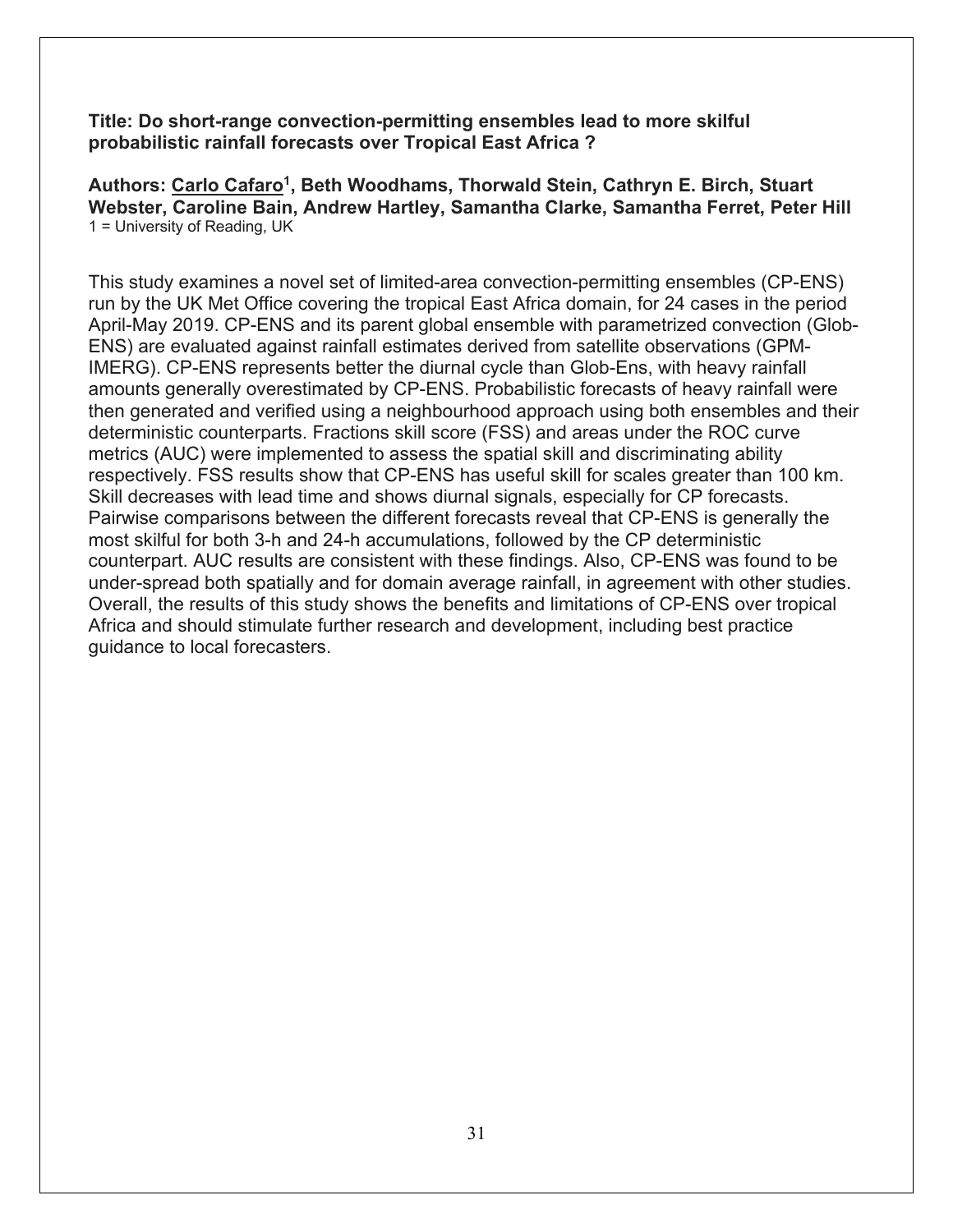#### **Title: Representativeness issues in verification practices**

#### Authors: Barbara Casati<sup>1</sup>, Francois Lemay<sup>2</sup>, Nelson Shum<sup>2</sup>, Thomas Haiden<sup>3</sup>

1 = Meteorological Research Division, Environment and Climate Change Canada

2 = Canadian Meteorological Service, Environment and Climate Change Canada

3 = European Centre for Medium-Range Weather Forecasts, UK

Day-to-day changes in surface variables are partially driven by the general circulation, but they are also strongly influenced by (model sub-tile) local characteristics. Surface variable verification is therefore strongly affected by representativeness issues, more so than upper-air verification. In this work we illustrate two examples in which representativeness dominates the error signal.

The first example addresses the coarse representation of topography in the model, and shows that cold temperature biases in mountainous terrain are often due to the mis-match between model height versus station elevation. To address the mis-match, model temperatures are then adjusted to station elevation by applying a standard atmosphere lapserate, as well as an inversion lapse-rate in calm and clear nights. The lapse-rate adjustment, despite quite simplistic, significantly affects the verification results and ranking between high and low resolution models.

The second example pertains to local effects driven by the presence of water bodies and different land-types, and illustrates that some specific model sub-tile components (such as the land-portion of the tile versus the water-portion of the tile) often better represent the weather observed at land-based versus water-based stations.

Interpretation of verification results should always be performed in full awareness of representativeness issues: novel verification approaches need to be developed in order to identify and separate the representativeness error from the model error.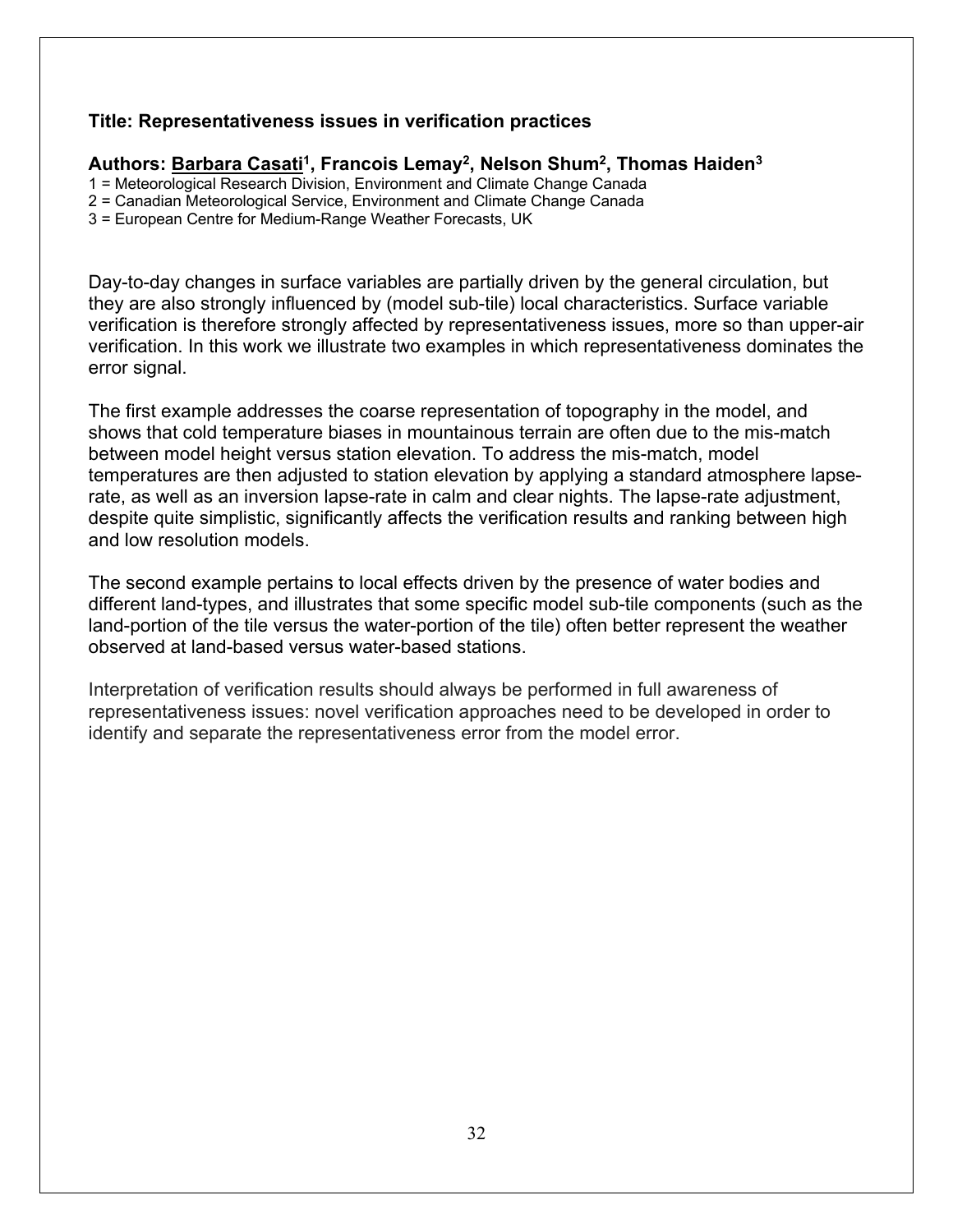#### **Title: Incorporating the perspective of user evaluation into the creation of a new early warning system.**

#### **Authors: MPP. Julia Chasco**

Head of Meteorology and Society Department – National Meteorological Service of Argentina.

The creation of user-oriented services is common practice in different sectors, both public and private. The innovation of services based on scientific knowledge has been transitioning for years to new forms and methodologies that try to incorporate the view of the beneficiary of these solutions through the collection of needs from a critical and interdisciplinary perspective.

The HIW/WWRP-endorsed Alert.Ar Project has inaugurated in the National Meteorological Service of Argentina a new way of addressing the needs of users who use weather and climate services to mitigate the impacts of severe events. Since 2015, a small group of social sciences junior researchers have been working to identify opportunities to improve the NMS's early warning system, and in five years they have become a stable body within the NMS. The knowledge acquired in that experience not only managed to collect the users' voice in detail but also to establish new interdisciplinary ways of working that today are reflected in a recently prelaunched early warning system that incorporates these voices.

What do our users say about the information services that science provides? What preconceptions does the scientific system hold when it comes to providing solutions to citizens? What are the interdisciplinary methodologies that can be incorporated into meteorological services to provide useful services? How do we incorporate the knowledge of the user who makes decisions based on our service, considering that these decisions can save lives? Or better, where would we start if we could radically change an early warning system?

This presentation will attempt to collect the most relevant aspects of the work carried out by the Meteorology and Society department from Project Alert.Ar in 2015 to the establishment of a new early warning system in 2020 and provide the knowledge acquired on strengthening science-based services created from transdisciplinarity.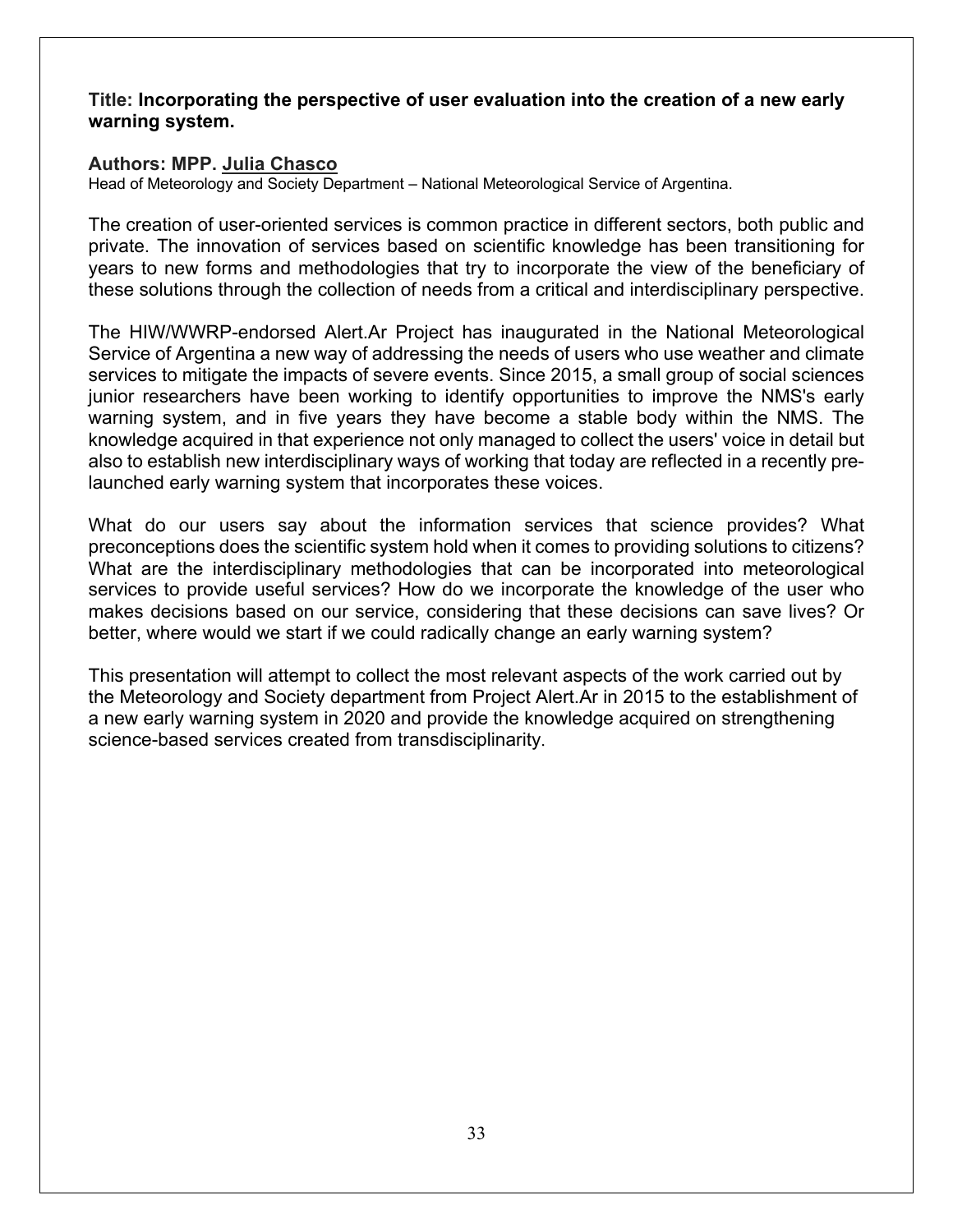#### **Title: A verification method for sub-daily rainfall intensity in short-range forecast**

#### **Authors: Haoming Chen1, Jian Li, Nina Li**

1 = Chinese Academy of Meteorological Sciences, China

With the continuous advancement of urbanization, the society has higher requirements for fine-scale precipitation forecast. The concern is not only the daily rainfall intensity, but also when and where it will rain during the day. To improve the fine-scale quantitative precipitation forecast (QPF) in short-range, more objective evaluation metrics for sub-daily rainfall variation need to be take into consideration. Most of the operational verification for QPF are based on accumulated rainfall amount, while the sub-daily variation has not been extensively verified.

A method to linearly evaluate hourly rainfall frequency-intensity distribution is applied to verify the QPF from operational regional convective-permitting models (CPM) in China Meteorological Administration (CMA). Two parameters are used to quantitatively illustrate the model capability in reproducing the percentage of weak and heavy precipitation. By comparing the spatial distribution and diurnal variation of the parameters, it is shown that the overestimation of the weak rainfall over the steep terrains such as the eastern slope of Tibetan is still a common bias in operational CPM forecast. The false prediction of afternoon weak rainfall dominates the bias of diurnal variation. These results indicate that the method well demonstrates the capability of sub-daily QPF, and it is now applied in the operational regional model verification system in CMA.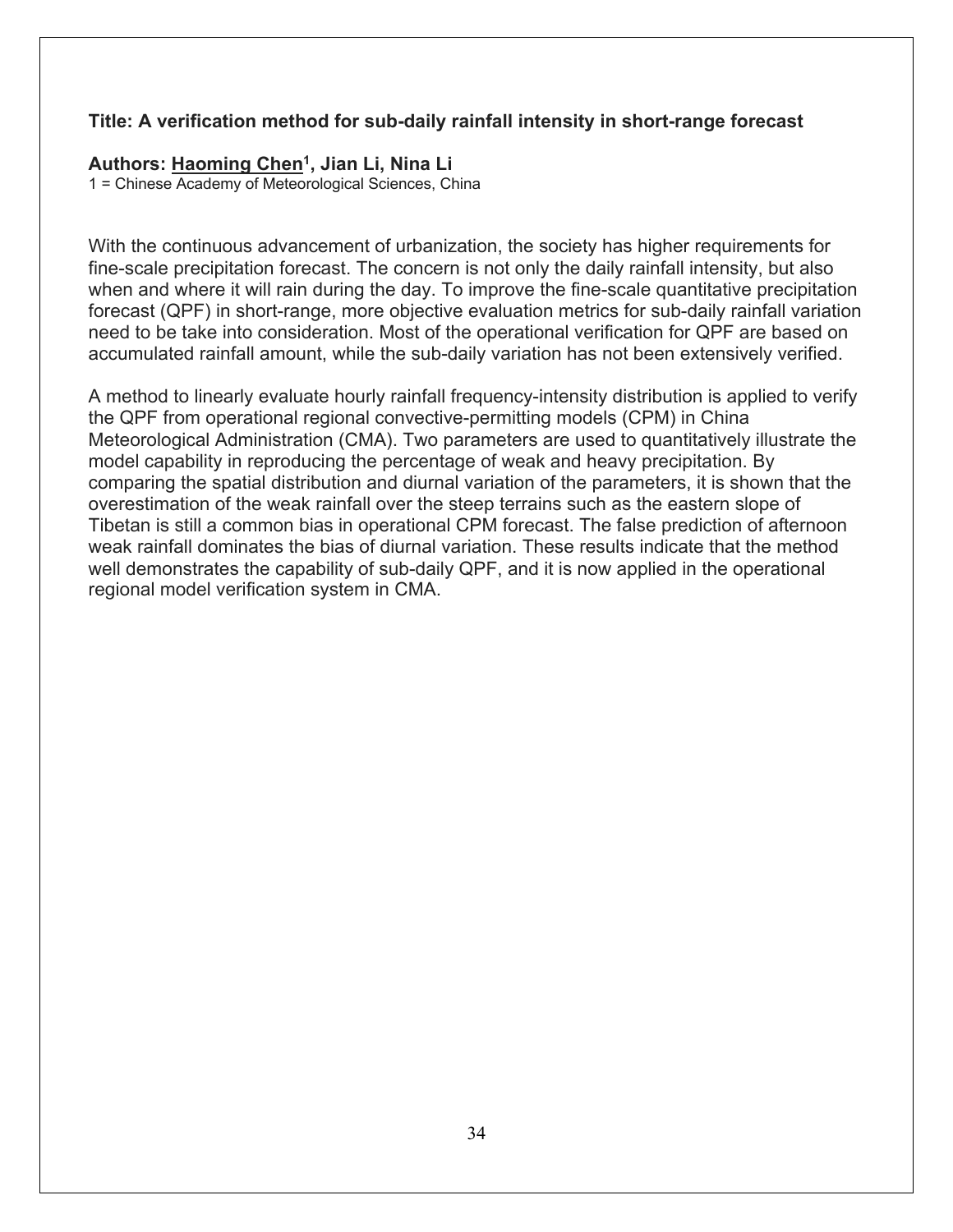#### **Title: A symmetric spatial verification method for sea ice edges**

#### **Authors: Angela Cheng1, Barbara Casati3, Jean-Francois Lemieux3, Bruno Tremblay2, and Adrienne Tivy1**

1 = McGill University and Canadian Ice Service, Environment and Climate Change Canada

2 = McGill University, Canada

3 = Meteorological Research Division, Environment and Climate Change Canada

The sea ice edge demarcates where the sea ice pack ends and open water begins. It is an important feature for northern travel and for sea ice models. A common method for spatial verification of forecasted sea ice edges that attempts to maintain spatial structure is the Hausdorff distance. The Hausdorff distance is not a symmetric spatial verification method comparing a forecast against an observation can yield a different result than comparing an observation against a forecast. We present a similar, but symmetric, spatial verification method as an alternative to the Hausdorff distance. By comparing this method against the Hausdorff distance, we can discuss the merits of symmetry: what additional information can symmetry provide, and conversely what information can be gained from lack of symmetry?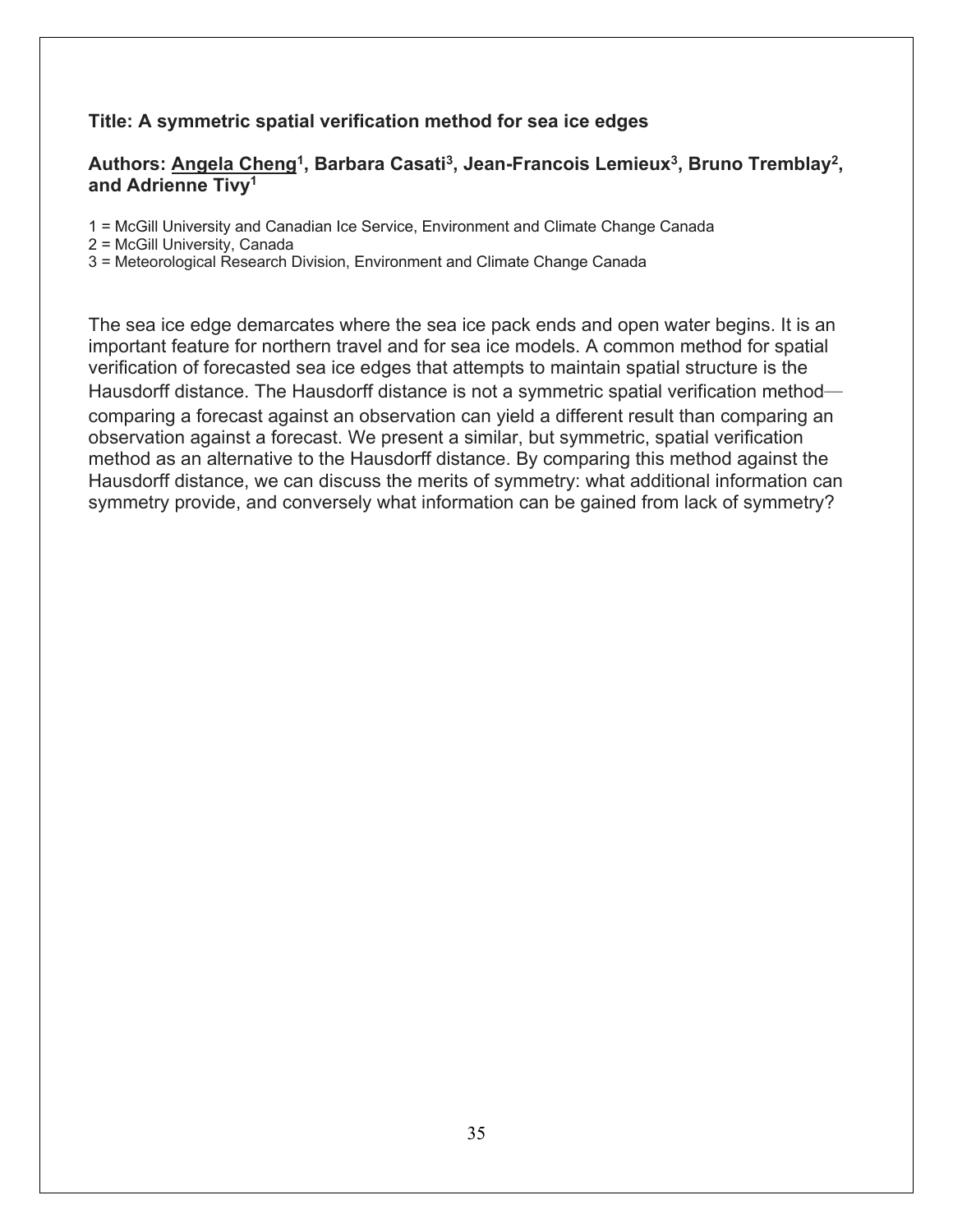#### **Title: Measuring uncertainty in sea ice concentration observations in Canadian Ice Service ice charts**

#### **Authors: Angela Cheng1, Barbara Casati3, Adrienne Tivy1, Tom Zagon1, Jean-Francois Lemieux3 and Bruno Tremblay2**

1 = McGill University and Canadian Ice Service, Environment and Climate Change Canada

2 = McGill University, Canada

3 = Meteorological Research Division, Environment and Climate Change Canada

Ice charts generated by national ice services are generated by trained analysts who analyze satellite imagery to estimate sea ice concentrations. These ice concentration estimates are used to report current conditions to mariners, to initialize sea ice models, to develop sea ice climatologies, and are used for validation of automated algorithms for calculating sea ice concentration in remotely sensed imagery. Of interest is a) analyst's accuracy in estimating the ice concentration, and b) variability between analyst estimates. Few studies on this topic have been done due to operational time constraints, resulting in little standard in measuring and reporting of this uncertainty between national ice services. In this study we used Krippendorff's alpha, which has been used in communication studies, and employ it for measuring variability between analysts. We showed that analyst responses had high agreement with one another but that collectively, analysts overestimate ice concentrations. The uncertainty may have downstream implications for numerical modelling and sea ice climatology.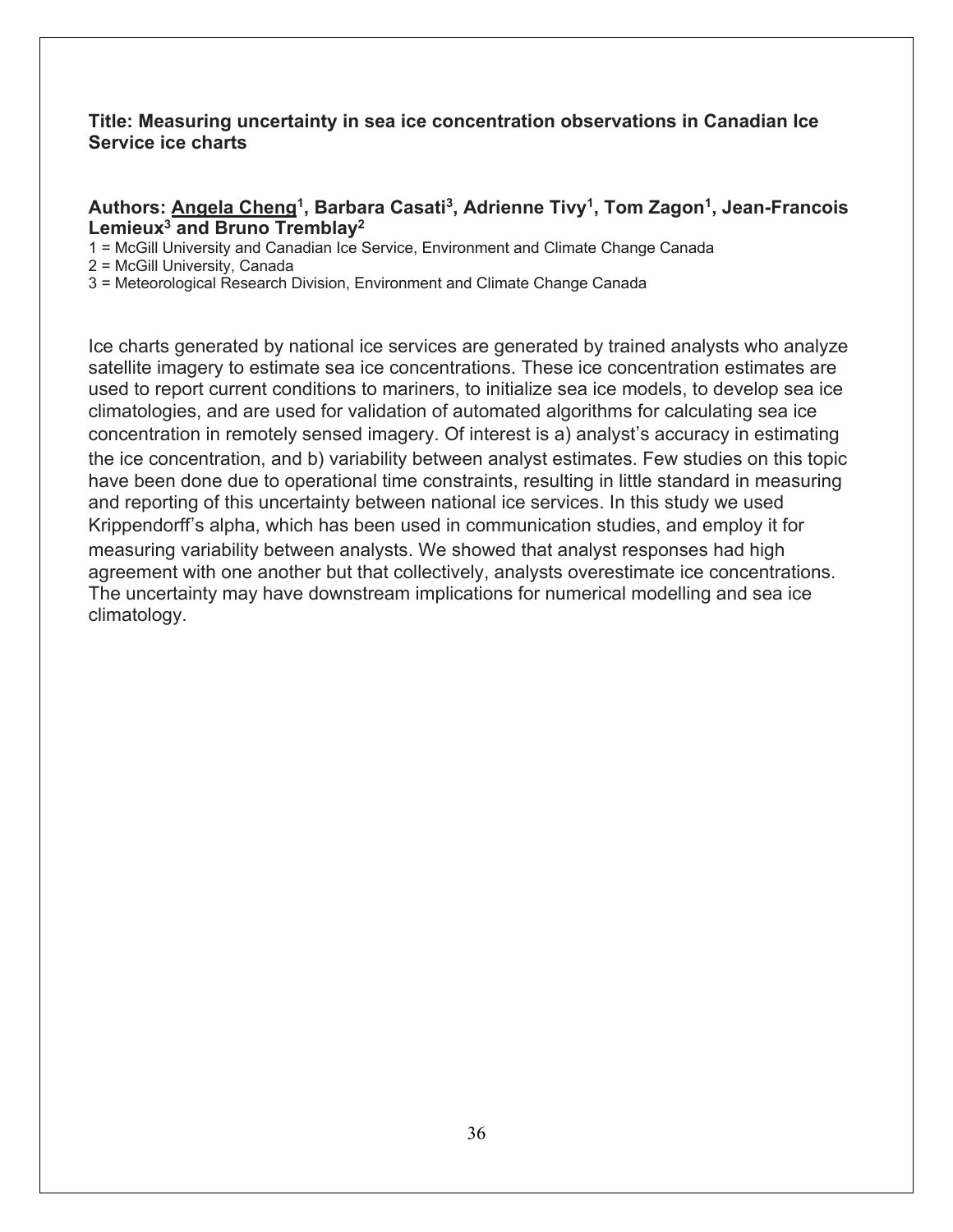**Title: The Mediterranean, Black and Marmara Seas analysis and forecasting physical systems: validation methodology and quality assessment**

**Authors: Emanuela Clementi1, Stefania Angela Ciliberti, Mehmet Ilicak, Ivan Federico, Ivano Barletta, Elisaveta Peneva, Alí Aydogdu, Jenny Pistoia, Eric Jansen, Romain Escudier, Leonardo Lima, Massimiliano Drudi, Alessandro Grandi, Laura Stefanizzi, Rita Lecci, Sergio Cretí, Francesco Palermo, Vladyslav Lyubartsev, Anna Chiara Goglio, Diana Azevedo, Murat Gunduz, Salvatore Causio, Simona Masina, Nadia Pinardi, Giovanni Coppini**

1 = Centro Mediterraneo sui Cambiamenti Climatici, Italy

The Mediterranean (MedFS) and Black Sea (BSFS) operational forecasting systems, developed in the context of the Copernicus Marine Environment and Monitoring Service (CMEMS), produce analyses and 10-days forecasts of the main physical variables: temperature, salinity, sea level, currents, mixed layer depth (the MedFS at 4.5 km resolution and 141 vertical levels, the BSFS at 3 km and 31 vertical levels). The hydrodynamic core is based on NEMO (Nucleus for European Modelling of the Ocean) model, coupled to OceanVar data assimilation method to assimilate in-situ and satellite observations. A near real time operational skill assessment is provided (http://medfs.cmcc.it/ and http://bsfs.cmcc.it/) to monitor the product quality, showing analysis and forecast field maps at different depths and weekly validations of model analysis compared with available observations. To allow for an optimal interface between the MedFS and the BSFS, a new high resolution model for the Marmara Sea including the Bosporus and Dardanelles Straits has been developed using the System of HYdrodynamics Finite Element Modules (SHYFEM). It uses high resolution unstructured mesh up to 50 metre resolution in the horizontal to resolve the Turkish Straits and 93 geopotential coordinate levels in the vertical. A pre-operational simulation has been carried out and validated using the seasonal in situ observational data. The operational version of the Marmara Sea model will provide lateral open boundary conditions to the MedFS and BSFS systems. The focus of this work is to present the modelling systems and their validation assessment including comparison with in-situ and satellite observational datasets.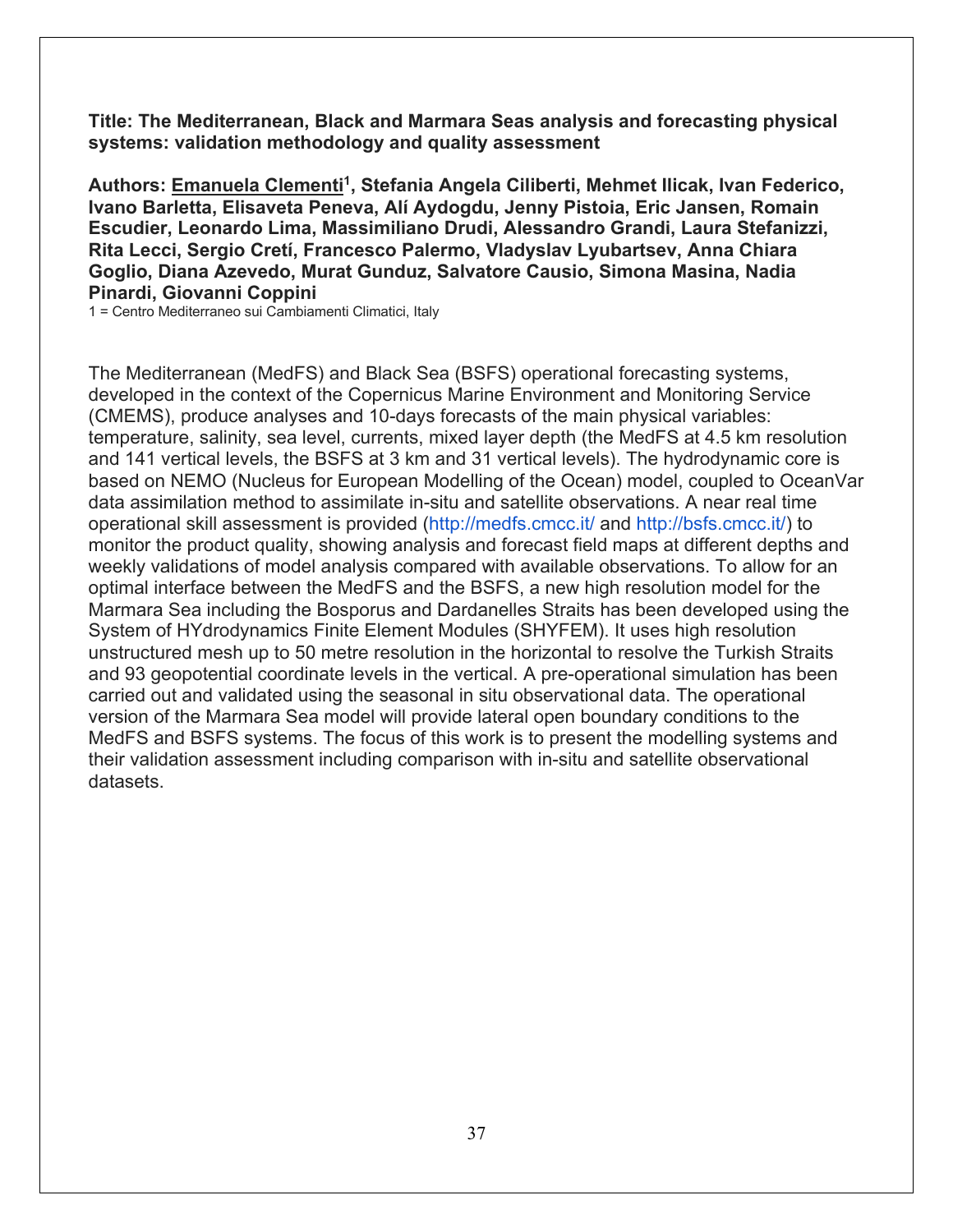**Title: Evaluating the representation of precipitation variability patterns over South America in sub-seasonal predictions**

**Authors: Caio Coelho1, Felipe Andrade, Marisol Osman, Mariano Alvarez, Carolina Vera and Iracema Cavalcanti**

1 = CPTEC/INPE, Brazil

Anticipated sub-seasonal precipitation information (expected conditions for next 4 weeks) is important for activities planning in various application sectors. South America sub-seasonal precipitation is strongly influenced by key modes of variability, with well defined spatial patterns, representing the main sources of predictability in this time scale. Therefore it is important to investigate how well sub-seasonal prediction models represent these precipitation patterns over South America to have an assessment of their reproducibility as well as to better understand the mechanisms behind the actual prediction quality. To achieve this goal Empirical Orthogonal Function (EOF) analysis is used for identifying these spatial patterns, together with the corresponding principal component time series, in observations and a selection of Sub-Seasonal to Seasonal (S2S) Prediction Project models, including the multi-model ensemble mean of the investigated models. The employed methodology also allows quantifying the contributing of the identified patterns to the actual S2S models precipitation retrospective prediction quality, assessed through the association attribute, as well as to the estimated potential predictability.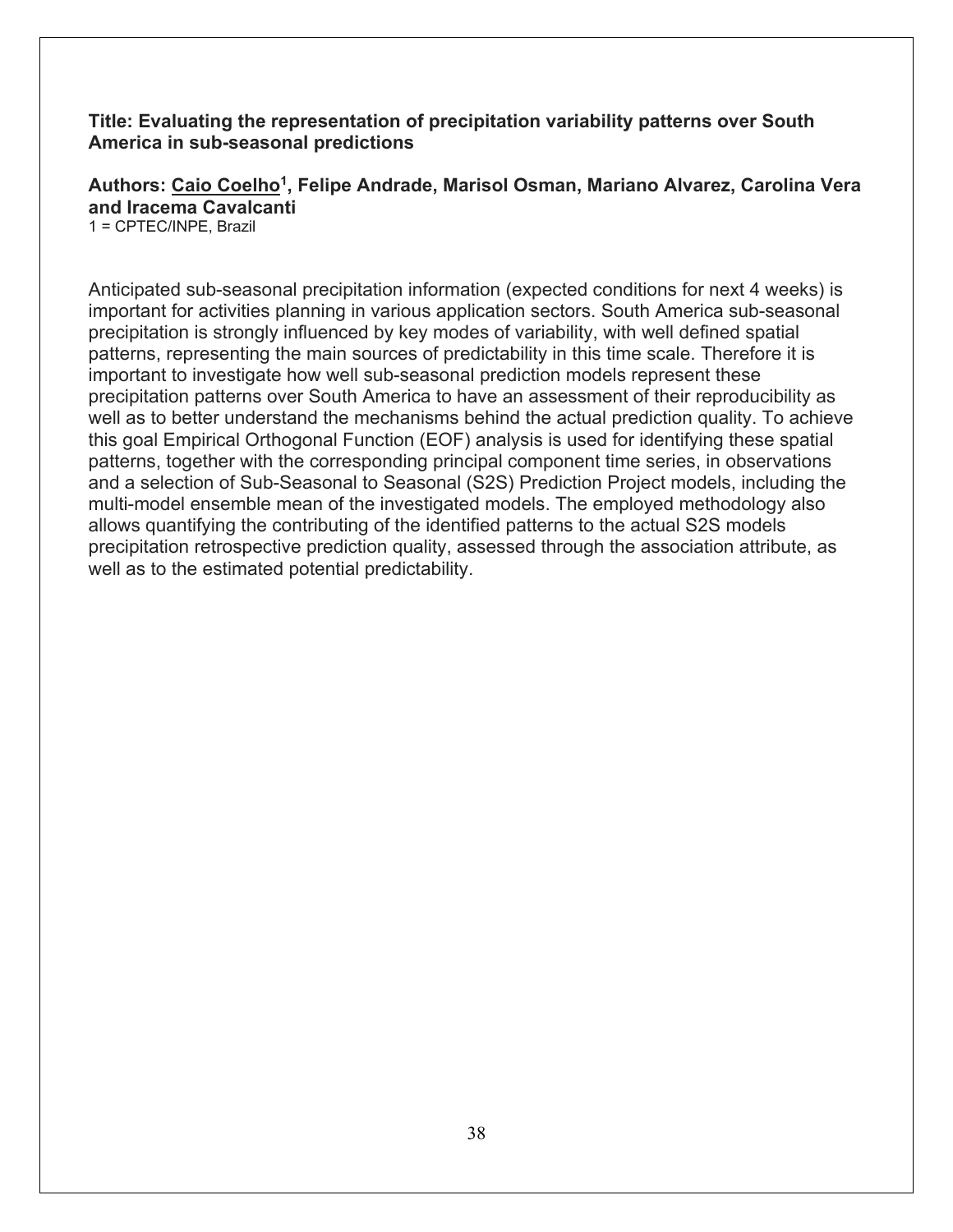### **Title: Methods and Tools Used to Verify Convection-Allowing Model Guidance at the NCEP/Environmental Modeling Center**

Authors: Logan C. Dawson<sup>1</sup>, Geoffrey S. Manikin, Perry C. Shafran, Binbin Zhou, **Christopher MacIntosh, Jason J. Levit**

1= NOAA/NCEP/EMC, USA

The Verification, Post-Processing, and Product Generation Branch at the National Centers for Environmental Prediction's Environmental Modeling Center (NCEP/EMC) has worked in recent years to consolidate and bolster its verification capabilities to meet the testing and evaluation requirements for proposed upgrades to NCEP's production suite. These efforts include transitioning all verification packages to utilize the Model Evaluations Tools (METplus) and incorporating methods and metrics following community standards outlined for NOAA's emerging Unified Forecast System (UFS). Highlights of verification development focused on NCEP's high-resolution, convection-allowing models (CAMs) will be presented; a particular focus will be placed on methods used for verifying guidance for severe convective environments and storms. Presently, a METplus-based verification package has been implemented into the workflow for the high-resolution UFS Short Range Weather application. This effort ensures all developers will use consistent methods and metrics to verify upper air, surface, precipitation, aviation, and severe weather guidance. Details regarding the probabilistic and neighborhood-based methods used to verify simulated reflectivity and updraft helicity guidance will be discussed. Additionally, a novel, quasi-Lagrangian approach to verifying severe weather guidance in NCEP/Storm Prediction Center convective outlook areas, forecast regions where severe convective storms and hazards are anticipated, is being used to demonstrate the utility of such regime-based verification. Verification results for severe weather guidance offer a proof of concept supportive of extending this regime-based verification approach to other phenomena, such as fire weather and excessive rainfall, with similarly defined outlook areas.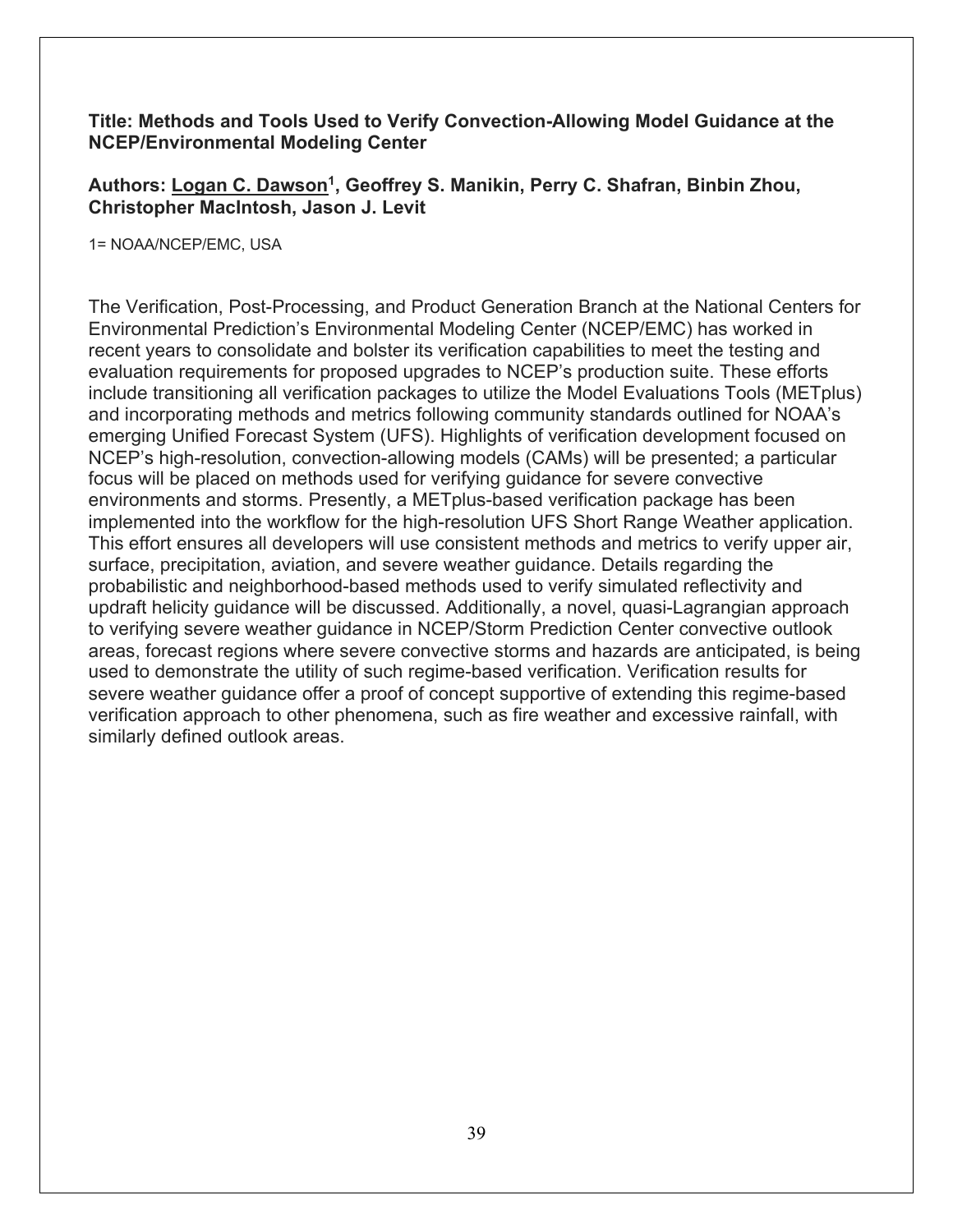**Title: Measuring the impact of a new snow model using surface energy budget process relationships**

Authors: Jonathan J. Day<sup>1</sup>, Gabriele Arduini<sup>1</sup>, Irina Sandu<sup>1</sup>, Linus Magnusson<sup>1</sup>, Anton **Beljaars1, Gianpaolo Balsamo1, Mark Rodwell1 and David Richardson1** 1= European Centre for Medium-Range Weather Forecast, UK

Energy exchange at the snow-atmosphere interface in winter is important for the evolution of temperature at the surface and within the snow, preconditioning the snowpack for melt during spring. This study illustrates a set of diagnostic tools that are useful for evaluating the energy exchange at the Earth's surface in an Earth System Model, from a process-based perspective, using in-situ observations. In particular, a new way to measure model improvement using the response of the surface temperature and other surface energy budget (SEB) terms to radiative forcing is presented. These process-oriented diagnostics also provide a measure of the coupling strength between the incoming radiation and the various terms in the SEB, which can be used to ensure that improvements in predictions of user relevant properties, such as 2m temperature, are happening for the right reasons. Correctly capturing such process relationships is a necessary step towards achieving more skilful weather forecasts and climate projections.

These diagnostic techniques are applied to assess the impact of a new multi-layer snow scheme in the European Centre for Medium-Range Weather Forecasts'-Integrated Forecast System at two high-Arctic sites (Summit, Greenland and Sodankylä, Finland). A previous study showed that it will enhance 2m temperature forecast skill across the northern hemisphere in boreal winter compared to forecasts with the single layer model, reducing a warm bias. In this study we use the diagnostics to show that the bias is improved for the right reasons.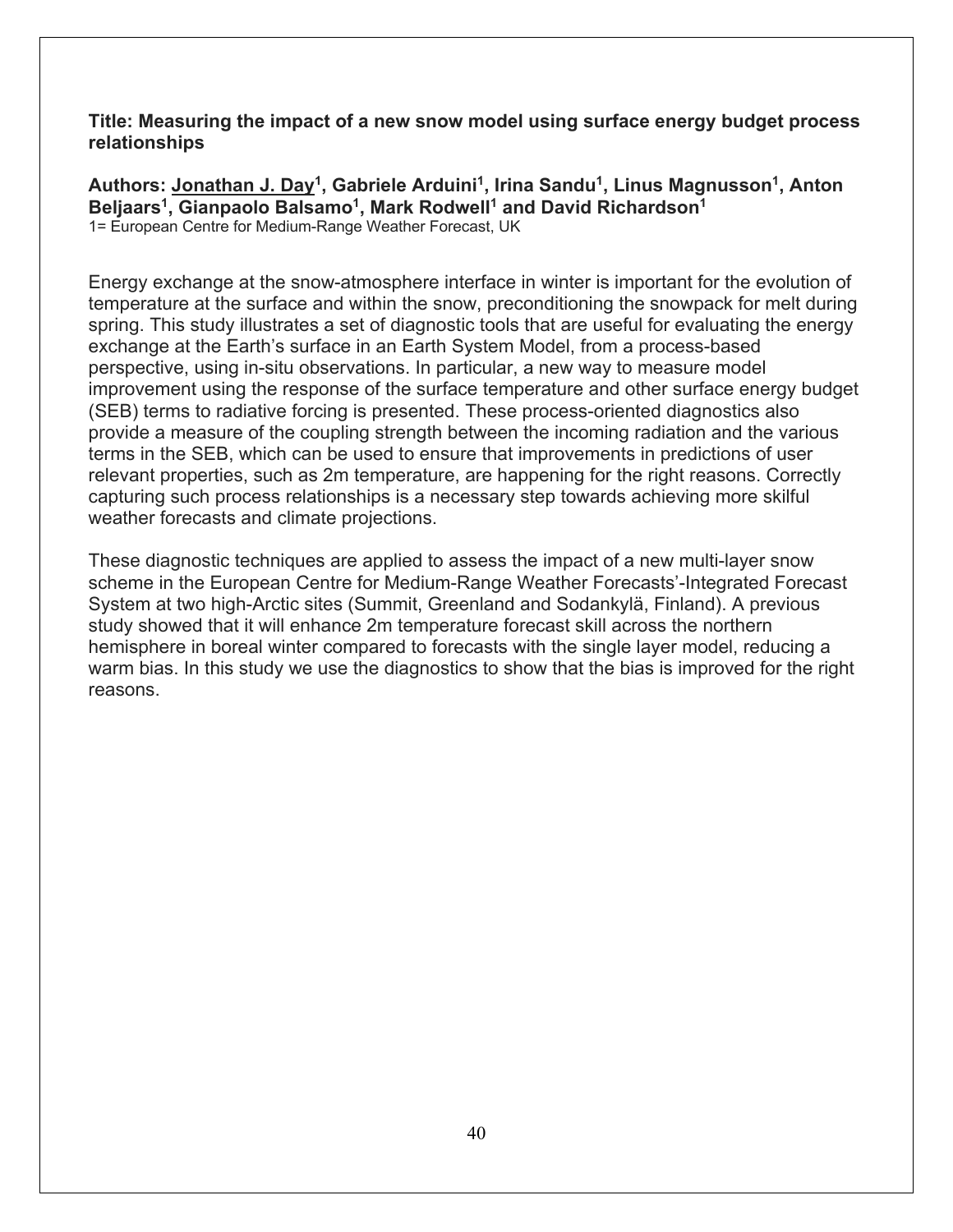### **Title (keynote): Forecast quality assessment for operational climate prediction**

**Authors: Francisco Doblas-Reyes1, Carlos Delgado, Nube González-Reviriego, Carlo Lacagnina, Andrea Manrique, Albert Soret, Verónica Torralba, Deborah Verfaillie** 1 = Barcelona Supercomputing Center, Spain

The knowledge transfer between research and operations is key for climate forecast operations to fulfil the increasing number of identified user requirements. Climate forecast operations can benefit from many of the topics dealt with by forecast quality assessment research: the appropriate verification of a forecast product against observational datasets including incorporating uncertainty measures in forecast quality attributes, the importance of dealing with observational uncertainty, the definition of meaningful benchmarks. Forecast quality assessment also guides the approaches to construct more reliable and skilful products from, for instance, multi-models, or lagged ensembles. This talk will illustrate how these aspects play a role in climate forecast operations, including examples from a range of time scales from sub-seasonal to decadal prediction. It will also highlight the need for standards to document forecast systems and, in particular, their performance in a coherent way with other data types relevant in the generation of climate information. The talk will address the challenges that climate services have to face to integrate forecast quality information of operational products in formats understandable by a wide range of users.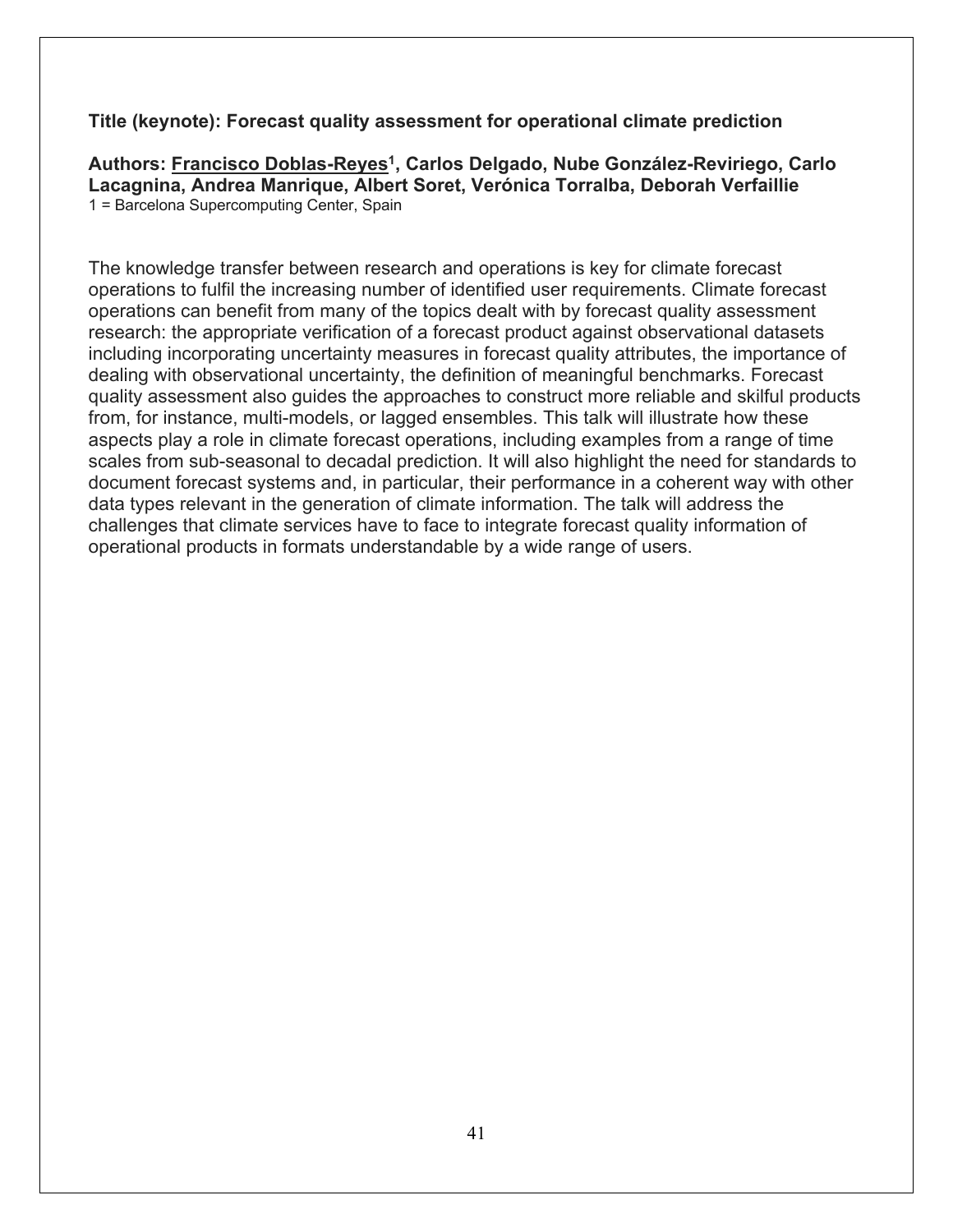### **Title: Measure of Forecast Challenge and Predictability Horizon Diagram Index for Ensemble Models**

### **Authors: Jun Du1, Binbin Zhou and Jason Levit**

1= Environmental Modeling Center, NCEP/NWS/NOAA

This study proposed two new verification metrics to quantify the forecast challenges that a user faces in decision making when using ensemble models. The measure of forecast challenge (MFC) combines forecast error and uncertainty information together into one single score. It consists of four elements: ensemble mean error, spread, nonlinearity, and outliers. The cross correlation among the four elements indicates that each element contains independent information. The relative contribution of each element to the MFC is analyzed by calculating the correlation between each element and MFC. The biggest contributor is the ensemble mean error, followed by the ensemble spread, nonlinearity, and outliers. By applying MFC to the predictability horizon diagram of a forecast ensemble, a predictability horizon diagram index (PHDX) is defined to quantify how the ensemble evolves at a specific location as an event approaches. The value of PHDX varies between 1.0 and -1.0. A positive PHDX indicates that the forecast challenge decreases as an event nears (type I), providing creditable forecast information to users. A negative PHDX value indicates that the forecast challenge increases as an event nears (type II), providing misleading information to users. A near-zero PHDX value indicates that the forecast challenge remains large as an event nears, providing largely uncertain information to users. Unlike current verification metrics that verify at a particular point in time, PHDX verifies a forecasting process through many forecasting cycles. Forecasting-process-oriented verification could be a new direction in model verification. The sample ensemble forecasts used in this study are produced from the NCEP global and regional ensembles.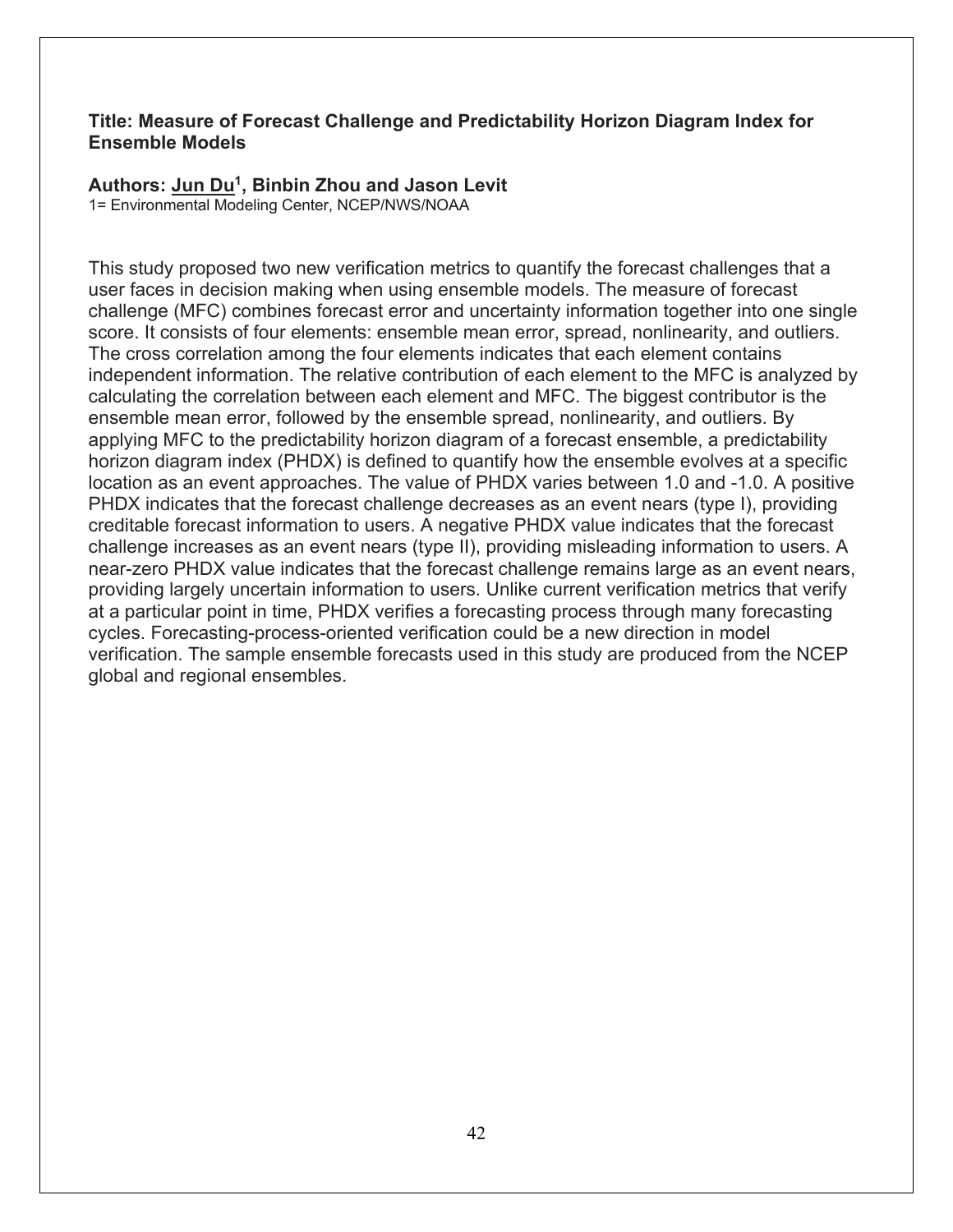#### **Title (keynote): Overview of the HIWeather User-Oriented Evaluation Task Team Activities**

# Authors: Beth Ebert<sup>1</sup> (Task Team Lead) and the HIWeather User-Oriented Evaluation **Task Team**

1 = Bureau of Meteorology, Melbourne, Australia

The WWRP High Impact Weather (HIWeather) project aims to "promote cooperative international research to achieve a dramatic increase in resilience to high impact weather, worldwide, through improving forecasts for timescales of minutes to two weeks and enhancing their communication and utility in social, economic and environmental applications." The improvement in the quality and value of forecasts can occur in many different parts of the value chain, which extends from the observation and modelling of high impact weather and associated hazards to understanding and predicting the risk of societal and environmental impacts, creating and communicating effective warnings, and community benefit resulting from taking appropriate action in response to the warning.

The HIWeather User-Oriented Evaluation Task Team seeks to measure the quality and value of the warning value chain through projects that explore different elements of the value chain and the information that connects the various users along that chain. These include exploring how to use spatial verification methods to measure the accuracy of high resolution ensemble forecasts, using non-traditional observations to assess high impact weather forecast performance, understanding how to use ensemble forecasts to effectively warn for the risk of flood associated with heavy rainfall in tropical cyclones, surveying weather services on the impact-based warning practices, comparing intended and actual response to severe weather warnings, and estimating avoided losses from effective warnings. The other three webinar speakers in the session will describe user-oriented evaluation of tropical cyclone and fire forecasts, and incorporating the perspective of user evaluation into Argentina's new early warning service.

A new HIWeather flagship project will use value chain approaches to evaluate the end-to end warning chain for case studies of high impact weather collected in a database.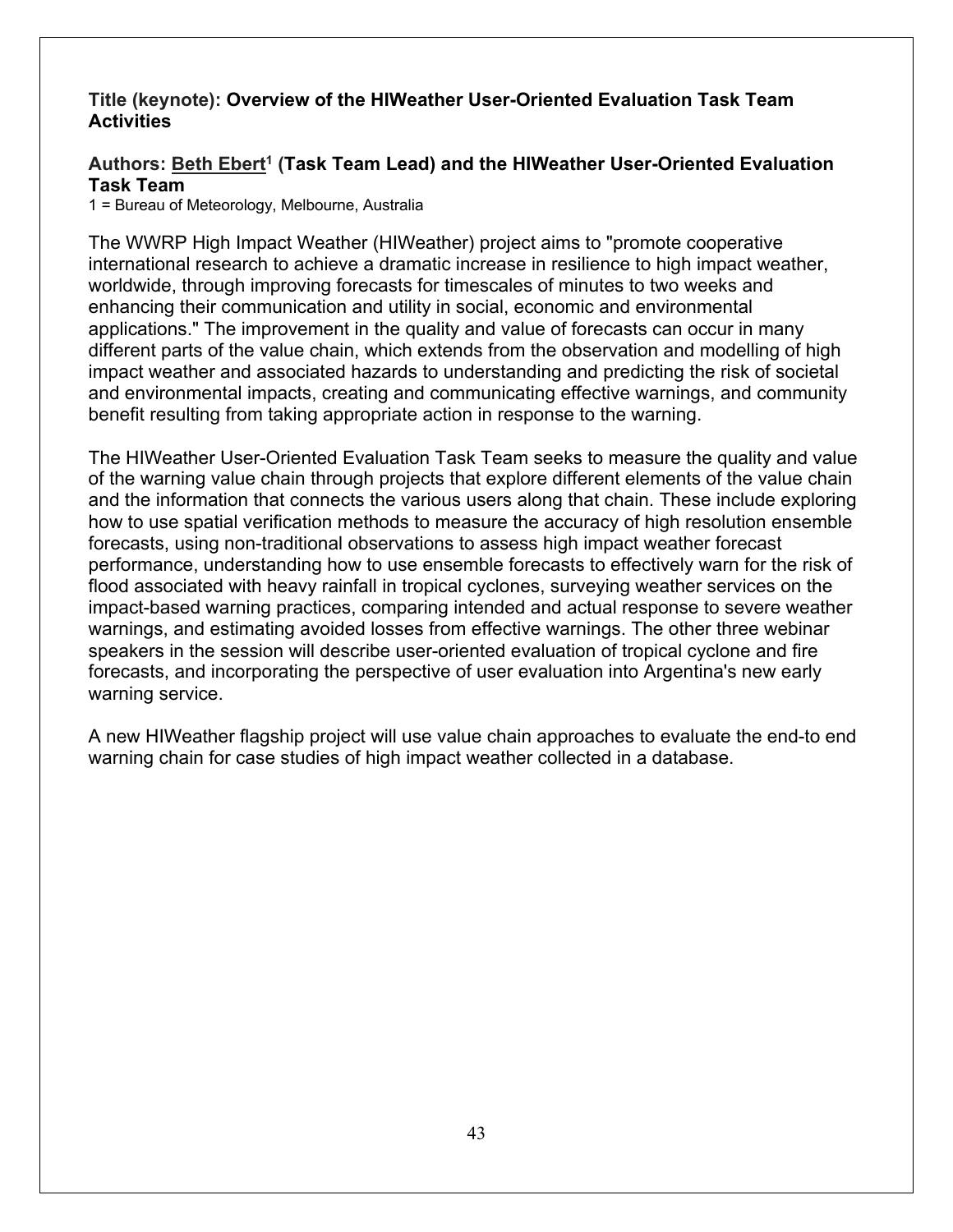#### **Title: Nonparametric Permutation Procedures for Evaluating Climate Model Accuracy**

#### **Authors: Joshua P. French1 and Piotr S. Kokoszka**

1 = University of Colorado, USA

There are many stakeholders interested in the behavior of future climate. E.g., insurance companies need to assess how future climate may impact the cost and risk of potential claims. Future climate behavior is typically projected using large-scale computer-based simulations, which are generated for both historical and future time periods under different scenarios. It is natural to assess the trustworthiness of these projections by determining whether the simulated historical climate matches what was observed. Comparisons of observed and modeled climate behavior often focus on central tendencies, which overlooks other important distributional characteristics related to extreme quantiles and variability. We present two nonparametric permutation procedures, standard and stratified, for assessing the accuracy of climate models. Both permutation procedures make only weak assumptions about the underlying data structure, encouraging their application in variety of contexts. By making only slightly stronger assumptions, the stratified procedure dramatically strengthens the ability to detect a difference between the observed and climate model behavior. The proposed procedures allow researchers to identify potential model deficiencies over space and time for a variety of distributional characteristics, providing a more comprehensive assessment of climate model accuracy, which will hopefully lead to further model refinements. Application will be made to state-of-the-art data from the North American Coordinated Regional Climate Downscaling Experiment (NA-CORDEX).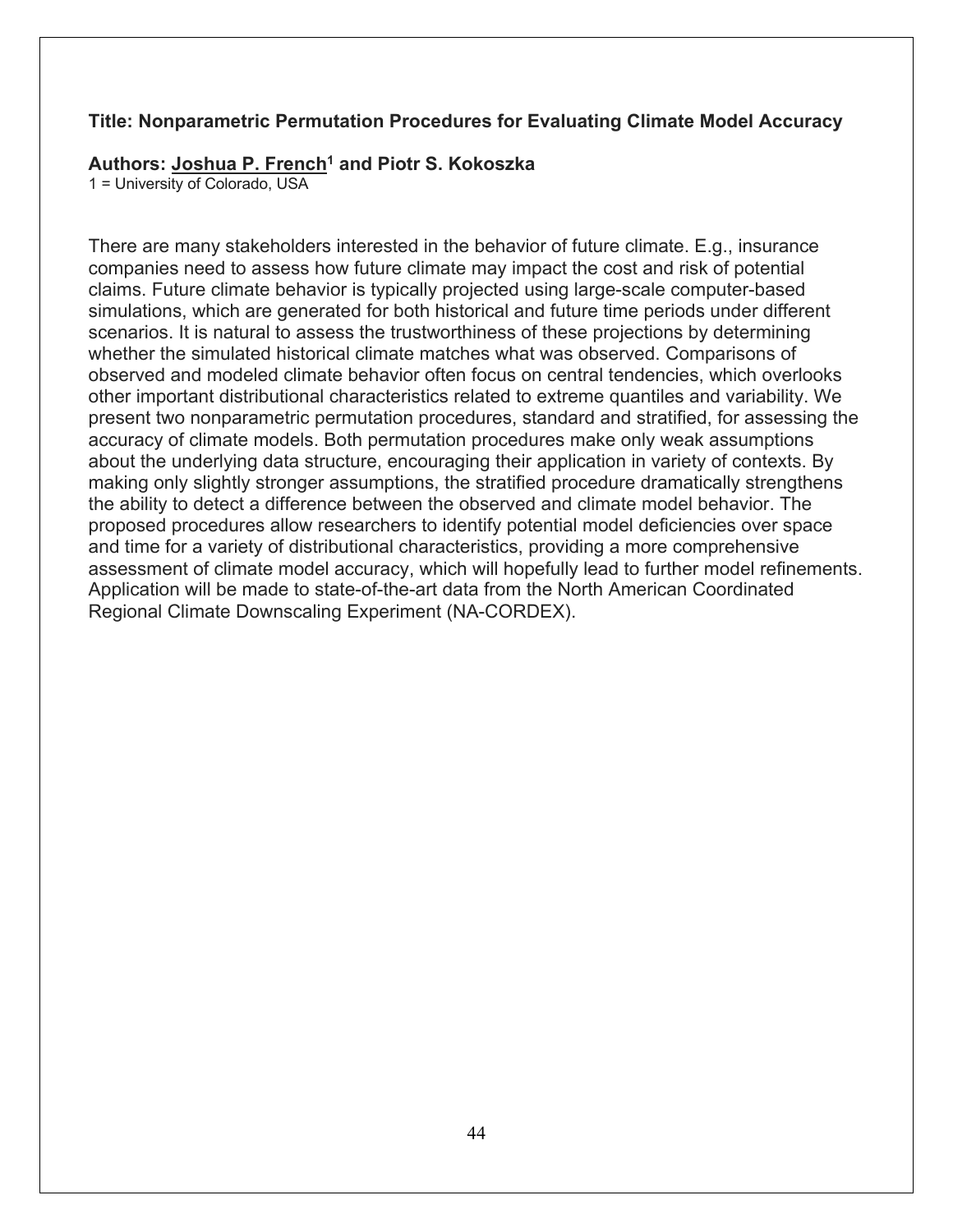# **Title: MEC – A web-based tool for multi-model weather forecasting evaluation comparison**

**Authors: Garcia1, J.R.M, Figueroa S.N., Rozante, J.R.** 1 = CPTEC/INPE, Brazil

A highly interactive web-based system has been developed for processing and viewing statistical forecast verification of multi-NWPSs over South America and it is called MEC (Model Evaluation Comparator). In addition to the intrinsic aspect of the high disseminating potential that web-based applications have, MEC allows visualising the forecast verification from different ways.

Results are shown according to the choices of a set of pre-established scopes in its webinterface, such as models, meteorological variable, observational dataset, spatial and temporal domain, forecasting lead-time, and statistical metric. To do that, a preprocessing phase in which a meteorological variable of all involved regional and/or global forecasting models plus its correspondent observation are scaled to a common spatial domain and stored in NetCDF files. Next, the daily-basis forecast verification is done by combining all the preestablished scopes. All of these combinations are processed in order to generate known continuous and categorical metrics. Data for the Taylor diagram, Performance diagram, frequency data for histograms and JPEG image files of the whole South America domain with respect to forecasting, observation and bias are also generated.

The interface explores the power of the R language and its graphical system to automatically fit charts on the screen and also averaging results according to the period. Taylor and Performance diagrams, scores cards, and frequency histograms are also present in this under development verification system.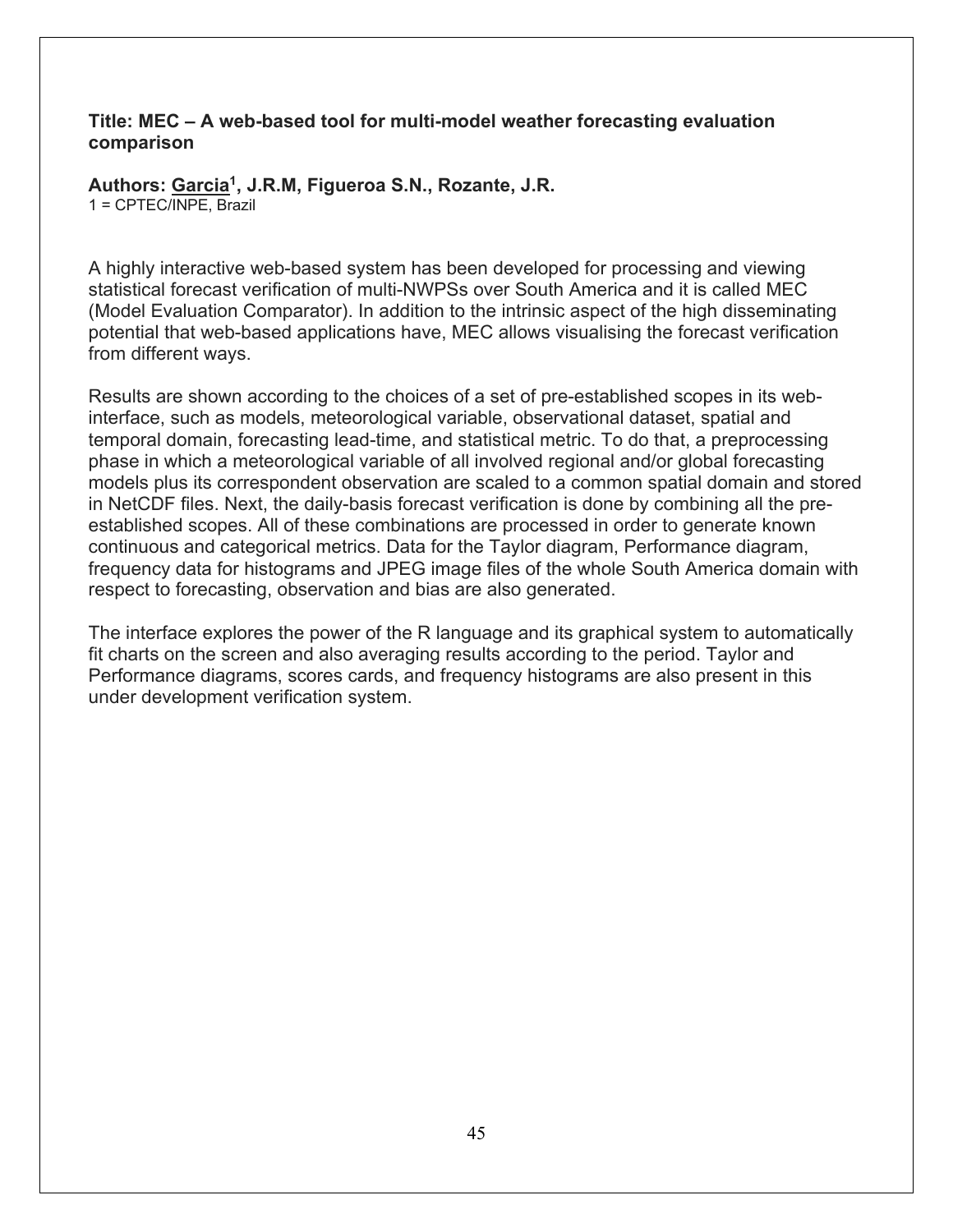# **Title: Spatial Verification: A New Spatial Alignment Error Summary**

#### **Author: Eric Gilleland1**

 $1 = NCAR$ , USA

Many spatial forecast verification methods are largely centered on the issue of timing or displacement errors, and therefore focused on informing about spatial alignment errors between the forecast and observation fields, including: (i) amount of overlap, (ii) distance between misses and false alarms, (iii) differences in shapes of features (aka objects, event areas) either individually (features-based techniques) or on the whole (e.g., distance-based measures). The methods vary in complexity but often one or a few summary measures are required in order to facilitate large numbers of cases. A recent investigation of several distance-based summaries revealed specific challenges for these measures and, in some cases, fundamental flaws. A new spatial alignment summary measure is proposed, here, that is shown to handle all of the shortcomings of these other summaries. It requires the user to choose one parameter that scales the results according to the type of information sought; in most cases, however, half the square of the domain size provides informative results. Timepermitting, the talk will touch on incorporation of intensity error handling in the spatial context and introduce two modifications of the proposed summary measure that also incorporate the intensity component.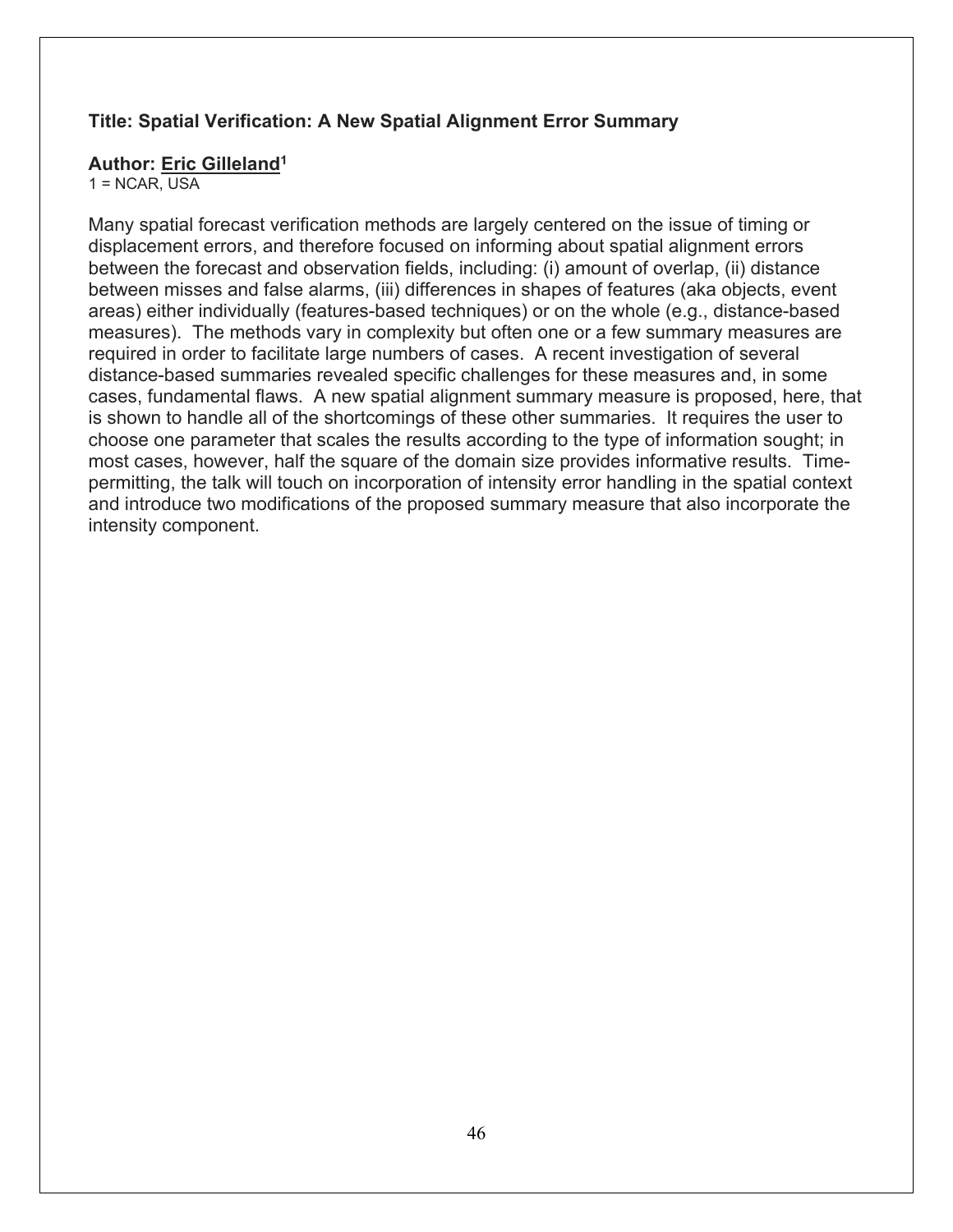# **Title: Appraisal of Challenging WeAther foREcasts (AWARE) in COSMO**

**Authors: Gofa1 F., Bundel A, Tesini M.S., Marsigli C., Mazur A., Linkowska J., Hoff M., Boucouvala D., Duniec G., Cattani D., Tatarinovich E., Muraviev A.** 1 = Hellenic National Meteorological Service, Greece

The importance of accurate forecasting of challenging weather occurrences is obvious. The increased demand to provide accurate forecasts of extreme weather especially during highly convective weather events leads to the question to how objectively to evaluate forecasts. Within this study, a number of forecast methods and evaluation approaches that are linked to high impact weather are tried providing the COSMO Community with an overview and recommendations as to how such situations should be handled.

The phenomena that are studied are mainly intense precipitation and thunderstorms with the associated lightning activity and visibility range restrictions. The ability of various commonly used verification measures to represent forecast quality is assessed as no single score exists that addresses all properties of such relatively rare events. In addition to this, spatial approaches are proved particularly useful for the evaluation of very high resolution forecasts. Measures and approaches such as FSS, DIST, CRA, SAL, MODE (MMI) are used with special attention to the correct matching between the forecasted element and the observed quantity that is representing of the phenomenon of interest. Finally, special attention is given to the necessary post-processing methods and their ability to represent high impact weather, compared to direct model output. This is accomplished, in particular, by exploring approaches associated to machine learning such as multi-linear regression (MLR), adaptive least squares (A-RLS) and/or artificial neural networking (ANN) techniques with an effort to propose appropriate ways of representing and communicating HIW forecast for decision making.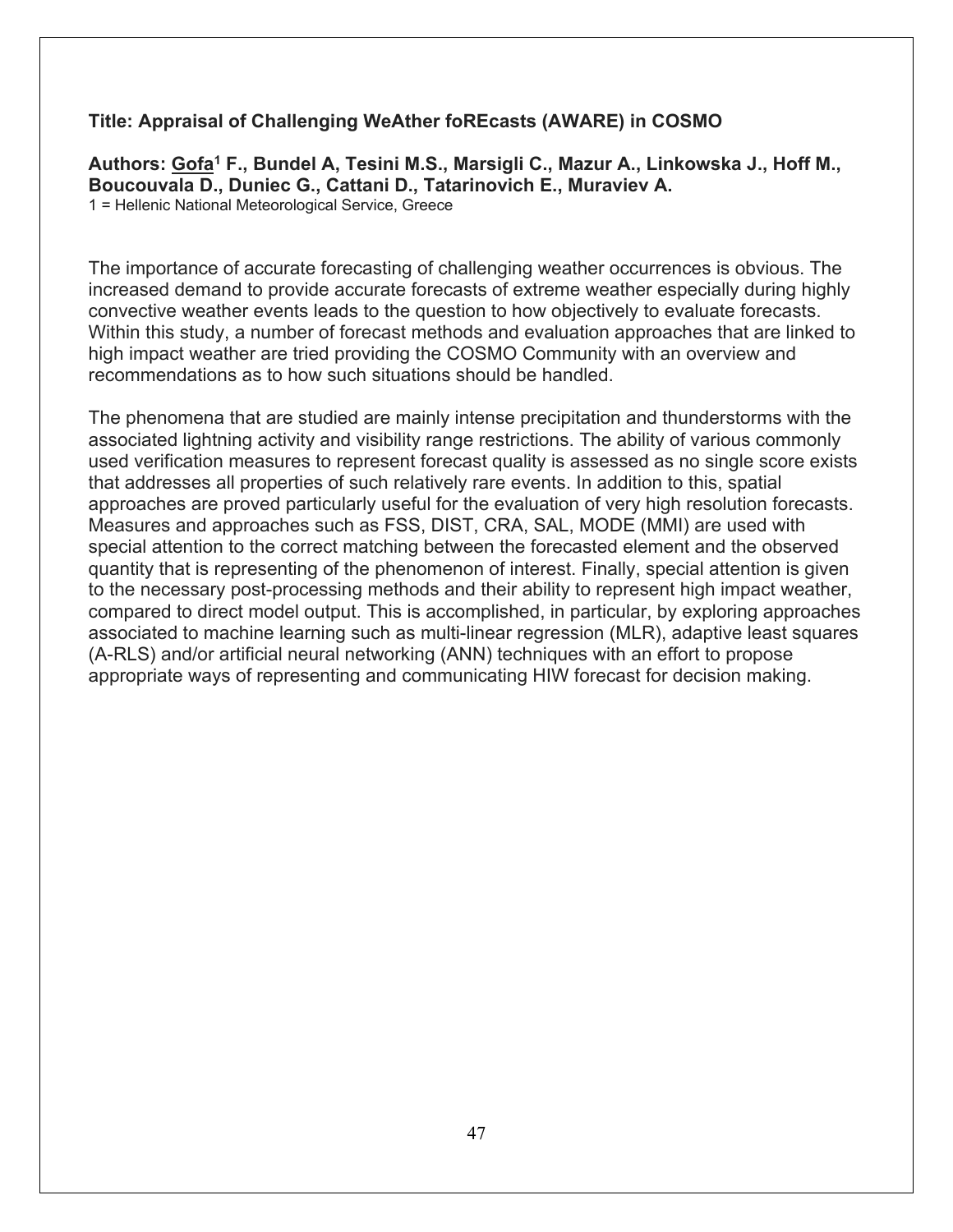# **Title: Verification of Quantile Forecasts – A Journey**

# **Authors: Deryn Griffiths1, Robert Taggart, Michael Foley, Nicholas Loveday, Alistair McKelvie, Ben Price**

1 = Australian Bureau of Meteorology

The Bureau of Meteorology issues various forecasts for daily rainfall including the mean, the median, other quantiles, and the chance of exceeding various thresholds.

We verify the chance of exceeding a given threshold using the Brier Score. However, our initial attempts to assess forecasts such as the 90th percentile of daily rainfall was very simply showing the proportion of times the observation exceeded the forecast. This showed some measure of the reliability of the forecasts but gave no overall measure of its skill. A climatological forecast would score perfectly on this measure.

Recently, we learnt about consistent scoring functions for single value quantile forecasts. For forecast x predicting the α quantile of the forecast distribution, and observation y, we can score the forecast as follows:

$$
\alpha |x - y| \qquad \text{if } x \leq y, (1 - \alpha) |x - y| \qquad \text{if } x > y.
$$

For the median forecast, the score is essentially the mean absolute error.

By introducing this score, we will be able to track improvement in forecasts of a particular quantile and to compare two forecasts of the same event in a meaningful way. To compare the whole forecast distribution, we use the (Continuous) Ranked Probability Score. However, verifying a point of the forecast probability distribution is important if that value is a prominent aspect of one's forecast service, or known to be used by a client for a particular decision.

This talk will showcase techniques for verifying a rainfall probability distribution, including point values from the distribution, and discuss the decisions being informed by the verification.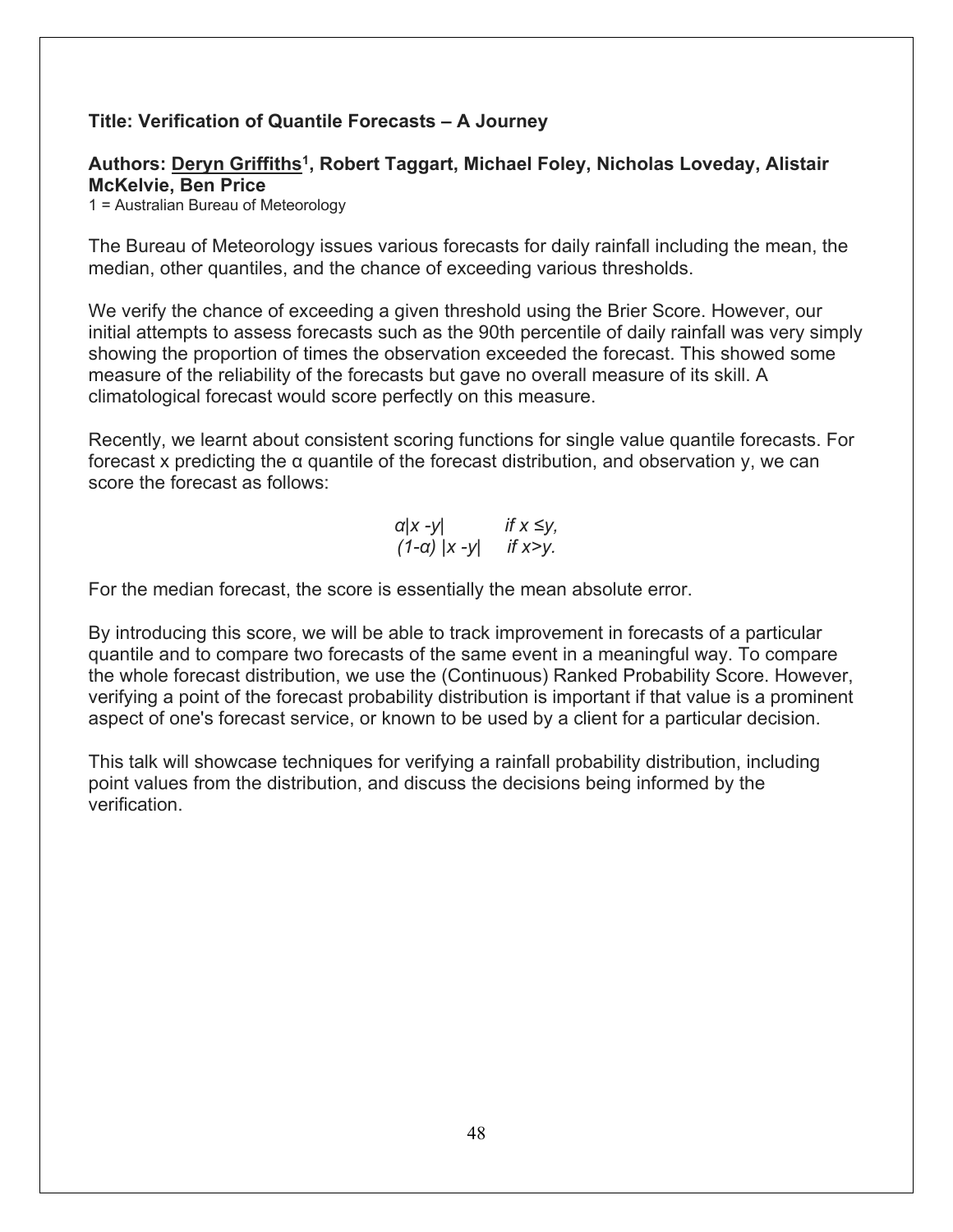# **Title (keynote): Process-oriented verification**

#### **Author: Thomas Haiden1**

1 = European Centre for Medium-Range Weather Forecast, UK

The purpose of verification in numerical weather prediction (NWP) ranges from creating highlevel information for management decisions (administrative), through assessing the value of forecasts for users (user-oriented), to model development (often process-oriented). The main goal of process-oriented verification is a better understanding of model issues. Here, a 'process' can be a specific atmospheric phenomenon, e.g. the formation of nighttime cold air pools in basins, or a specific model component, e.g. the parameterization of surfaceatmosphere coupling. A key method of tackling process-related questions is the use of a large array of concurrent, and often co-located, complementary observations such as at supersites or in field experiments. Another important aspect is verification methodology. Stratification of the data, awareness about the statistical properties of the metrics used, and creative visualization of verification results (for pattern recognition by humans or AI) can be effective tools. This talk presents examples from ongoing work in NWP and related areas to illustrate what works well in process-oriented verification and diagnostics, as well as some of the issues that have been encountered.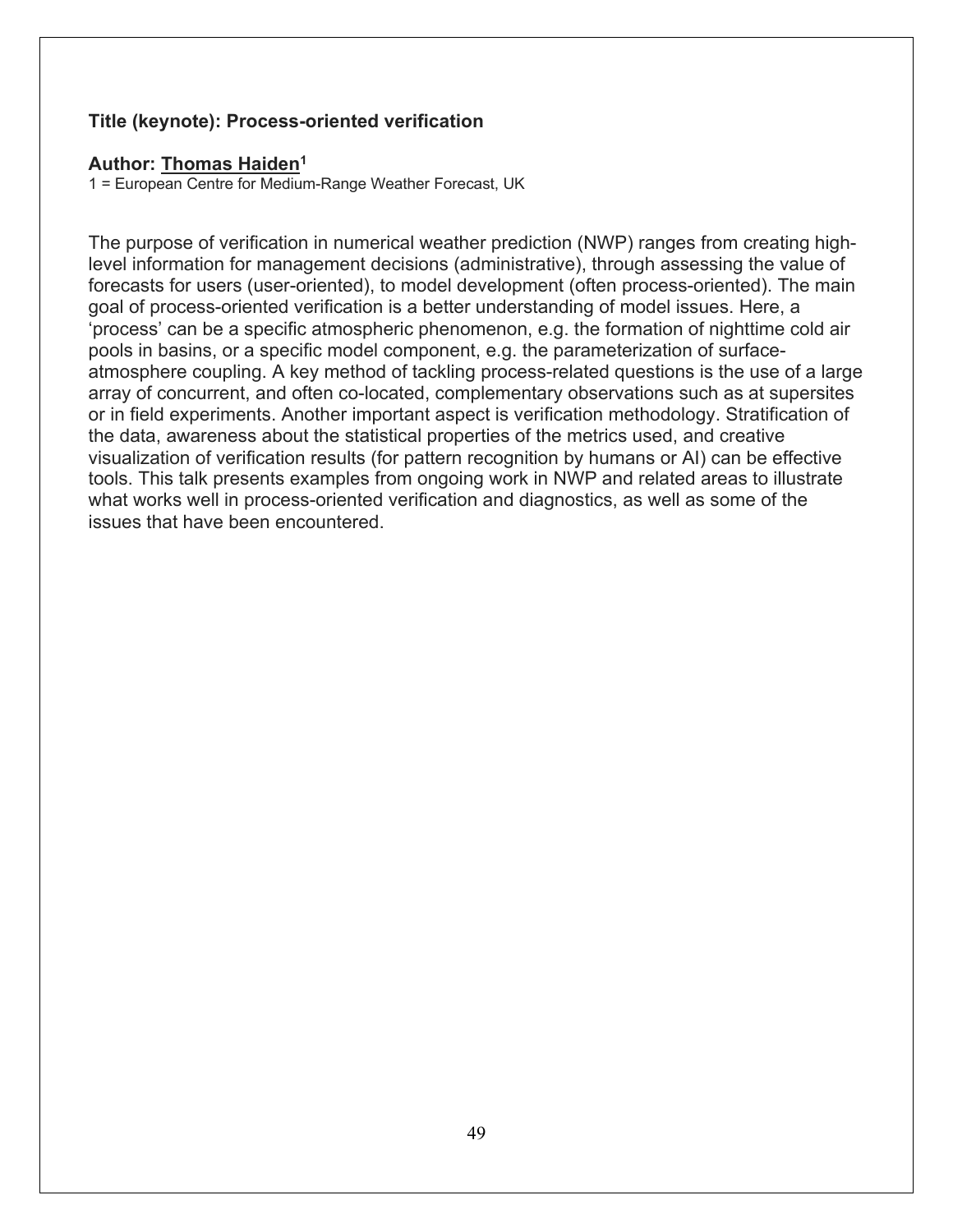### **Title: Measuring Performance, Skill and Accuracy in Operational Oceanography : Overview of approaches proposed by the GODAE/Ocean Predict Intercomparison and Validation Task Team**

### **Authors: Fabrice Hernandez1, Gregory Smith2, and the Ocean Predict Intercomparison and Validation Task Team (IV-TT)**

1 = IRD/LEGOS (France) & UFPE/DOCEAN (Brasil)

2 = Meteorological Research Division, Environment and Climate Change Canada

Operational oceanography is now established in many countries, focusing on global, regional, and/or coastal areas, and targeting different aspects of the « blue », « white » or « green » ocean. There are nowadays a large variety of interests and users, with different disciplines and level of expertise. Validation and verification of operational products aims at quantifying the level of confidence of this variety of ocean products. Since 1998 the Validation and Intercomparison Task Team (IV-TT) as part of GODAE and now the Ocean Predict international framework, has been acting in order to federate scientific development of validation and verification approaches, facing many challenges: Ocean models reaching the submesoscales not adequately observed ; many products available for a given ocean variable, not always consistent ; real time forecasting systems challenged by reanalyses ; more complex operational systems based on coupled models (ocean, ice, atmosphere, biogeochemichal) … In parallel, the global ocean observing system is continuously updated with additional satellites, with innovative sensors, with improved integration of the global, regional and coastal in-situ observing capabilities. This presentation aims to provide an overview of the challenges and approaches addressed by the IV-TT to offer a common international framework for evaluating operational oceanography performances, like the Class1-4 framework.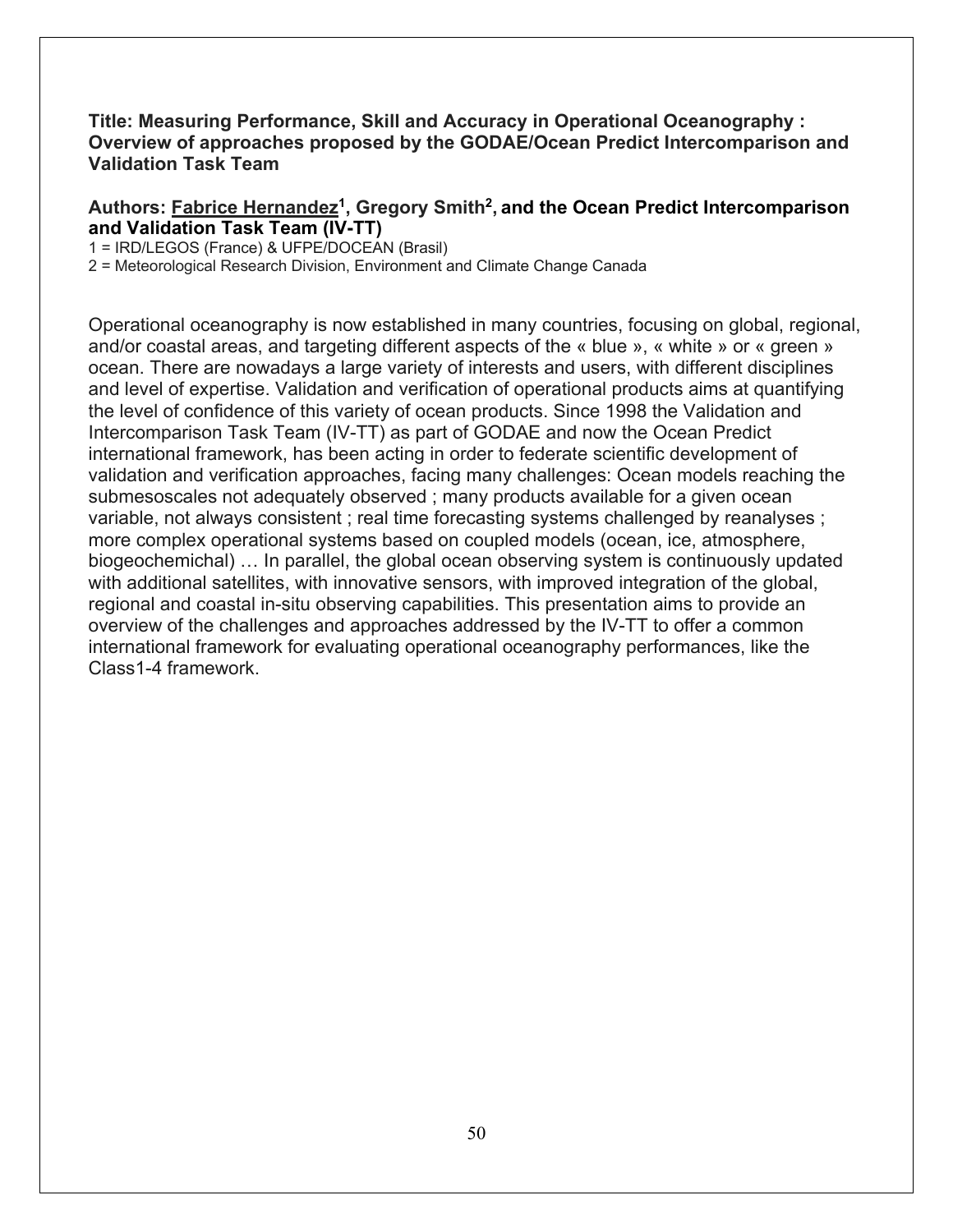#### **Title: "Twin-analysis" verification: a new verification approach that alleviates pitfalls of "own-analysis" verification when applied to short-range forecasts**

**Authors: Daisuke Hotta1, Takashi Kadowaki2, Hitoshi Yonehara2, Toshiyuki Ishibashi1** 1 = Meteorological Research Institute, Japan Meteorological Agency 2 = Japan Meteorological Agency

In operational NWP, forecast verification against analysis from the same experiment is part of the standard evaluation practice. This "own-analysis" verification is beneficial in providing complete spatial coverage but is known to suffer from the data dependency issue when applied to short-rage forecasts where the inevitable positive correlation between the forecast and analysis errors leads to overly optimistic verification scores. This issue is particularly problematic when a new development involves assimilation of new observations since the more observations we assimilate, the less correlated the background and the analysis tend to be, leading to apparent degradation in the verification score which makes interpretation of verification results delicate and difficult. To alleviate this problem, we propose to perform "twin-analysis" verification in which we produce "twin analyses" by running an independent cycle using the same NWP system as the one used to produce the forecasts, but initializing from an independent first guess at the beginning of the cycling period and then we verify the forecasts against these twin analyses. This way the error correlation between the forecasts and analyses should be reduced while preserving the statistical properties of the analyses, hopefully enabling a clearer interpretation of verification. In this talk we will report the results of comparison between "twin-analysis" and "own-analysis" verification scores obtained for the JMA's global NWP system. The two scores disagree up to two days, suggesting that "ownanalysis" verification can be unreliable for such short ranges.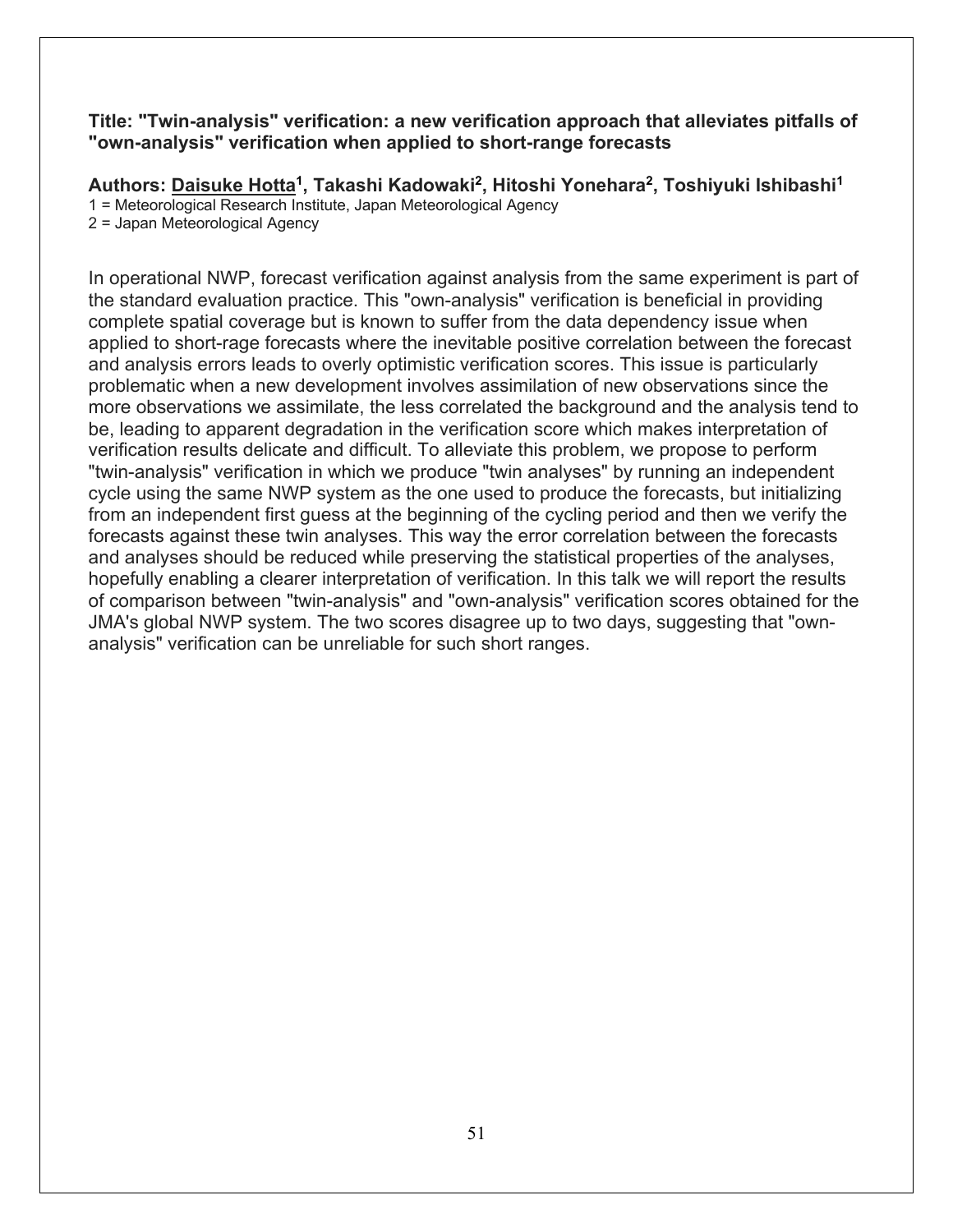### **Title: Fostering International Collaboration Through a Unified Verification, Validation, and Diagnostics Framework - METplus**

**Authors: Tara Jensen1, Marion Mittermaier, Jason Levit, Elizabeth Satterfield, Evan Kuchera, Louisa Nance**

1 = National Center for Atmospheric Research, USA

Verification and validation activities are critical for the success of modeling and prediction efforts at organizations around the world. Having reproducible results via a consistent framework is equally important for model developers and users alike. The Model Evaluation Tools (MET) was developed over a decade ago and expanded to the METplus framework with a view towards providing a consistent platform delivering reproducible results. The METplus system is an umbrella verification, validation and diagnostic tool for use by thousands of users from both US and international organizations. These tools are designed to be highly flexible to allow for quick adaption to meet additional evaluation and diagnostic needs. A suite of python wrappers have been implemented to facilitate a quick set-up and implementation of the system, and to enhance the pre-existing plotting capabilities. Recently, several organizations within the National Oceanic and Atmospheric Adminstration (NOAA), the United States Department of Defense (DOD), and international partnerships such as Unified Model (UM) Partnership led by the Met Office have adopted the tools for their use both operationally and for research purposes. Many of these organizations are also now contributing to METplus development, leading to a more robust and dynamic framework for the entire earth system modeling community to use. This presentation will provide an overview of METplus and how it is being used in across multiple scales and applications. It will highlight examples of METplus applied to verification and validation efforts throughout the international community to address a range of temporal (hourly forecasts to subseasonal-toseasonal) and spatial scales (convection allowing to mesoscale, regional to global, tropical to cryosphere to space).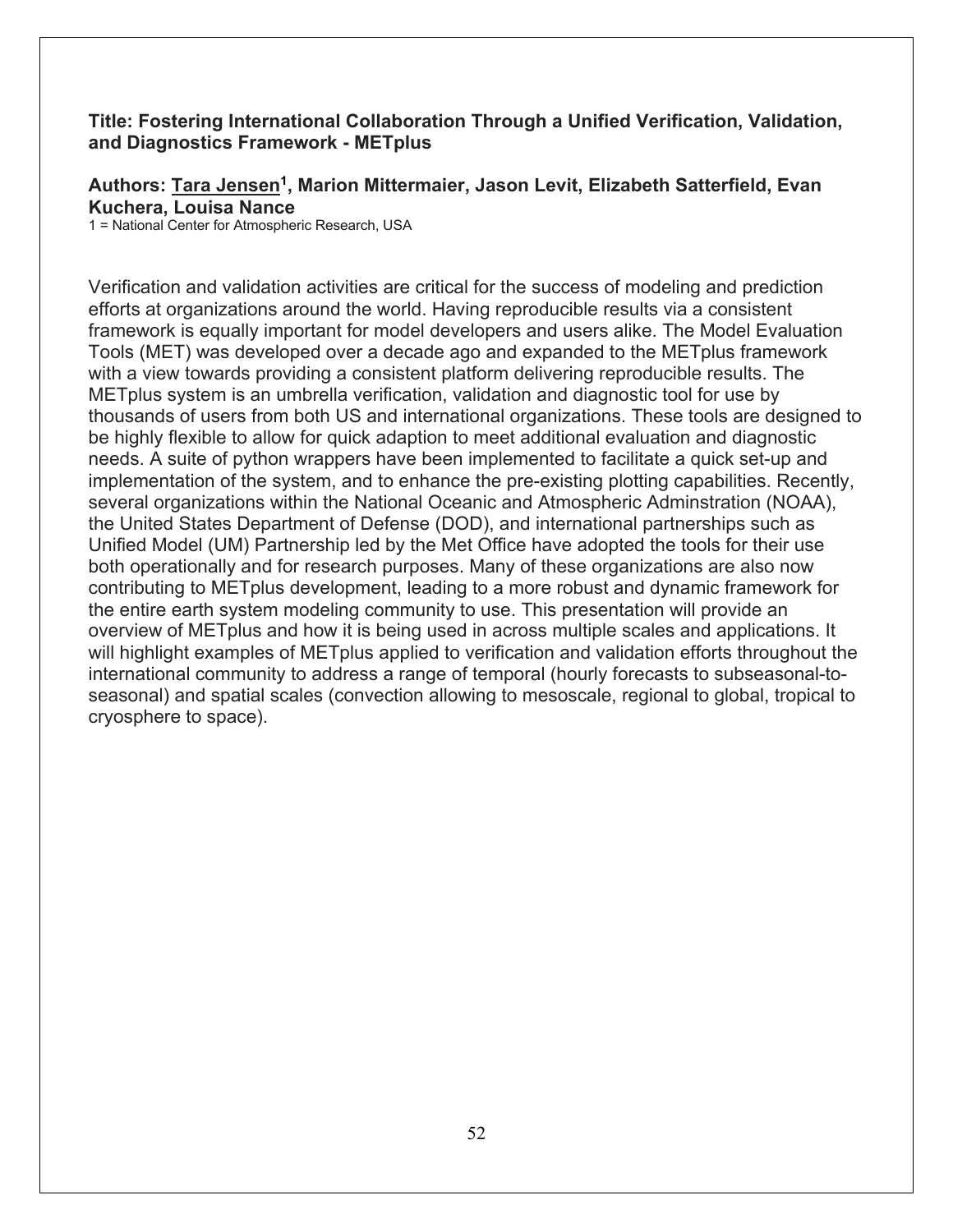### **Title: Evaluating probabilistic classifiers: Reliability diagrams and score decompositions revisited**

# **Authors: Timo Dimitriadis2,3, Tilmann Gneiting1,2, Alexander Jordan2**

1 = Karlsruhe Institute of Technology, Germany

2 = Heidelberg Institute for Theoretical Studies, Germany

3 = University of Hohenheim

A probability forecast or probabilistic classifier is reliable or calibrated if the predicted probabilities are matched by ex post observed frequencies, as examined visually in reliability diagrams. The classical binning and counting approach to plotting reliability diagrams has been hampered by a lack of stability under unavoidable, ad hoc implementation decisions. Here we introduce the CORP approach, which generates provably statistically Consistent, Optimally binned, and Reproducible reliability diagrams in an automated way. CORP is based on non-parametric isotonic regression and implemented via the Pool-adjacent-violators (PAV) algorithm - essentially, the CORP reliability diagram shows the graph of the PAV- (re)calibrated forecast probabilities. The CORP approach allows for uncertainty quantification via either resampling techniques or asymptotic theory, furnishes a new numerical measure of miscalibration, and provides a CORP based Brier score decomposition that generalizes to any proper scoring rule. We anticipate that judicious uses of the PAV algorithm yield improved tools for diagnostics and inference for a very wide range of statistical and machine learning methods.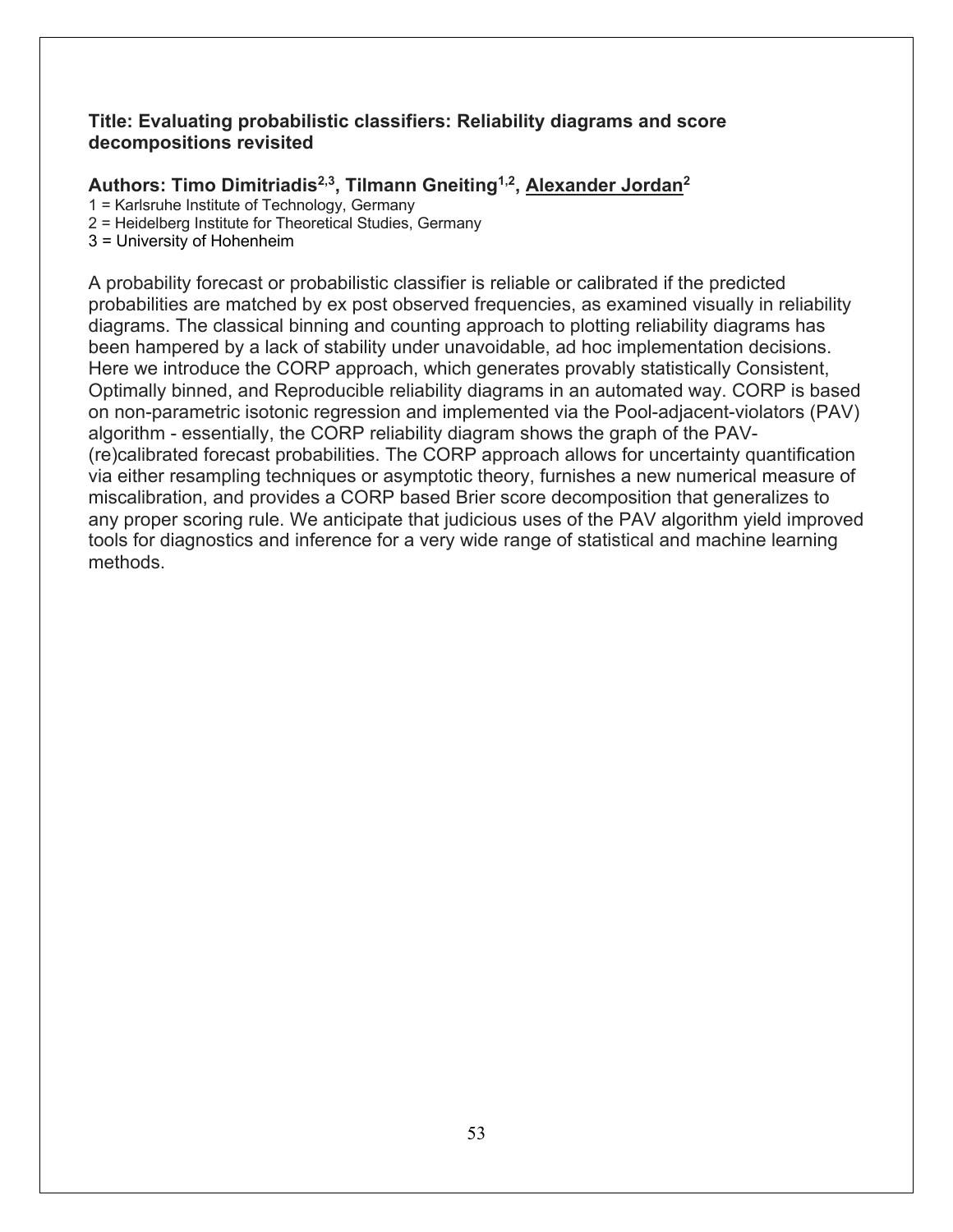**Title: Taking the wind-induced undercatch of solid precipitation into account in the verification process.**

Authors: Morten Køltzow<sup>1</sup>, Barbara Casati<sup>2</sup>, Thomas Haiden<sup>3</sup>, Teresa Valkonen<sup>1</sup> 1 = MET Norway, 2 = Environment and Climate Change Canada, 3 = ECMWF

All precipitation observations have associated uncertainties, making it difficult to quantify the true forecast quality. One of the largest uncertainties is due to the wind-induced undercatch of solid precipitation gauge measurements. We show how this observation error impacts the verification of precipitation forecasts for Norway where solid precipitation is dominant during winter.

First, the forecasts are compared with high-quality reference measurements (less undercatch) and with more simple measurement equipment, commonly available and used in verification (substantial undercatch), at the WMO SPICE Haukeliseter observation site in Norway. Then the verification is extended to include all Norwegian observation sites; 1) stratified by wind speed, since calm (windy) conditions experience less (more) undercatch; 2) by applying transfer functions, which convert measured precipitation to what would have been measured with high-quality equipment with less undercatch, before the forecast-observation comparison is performed.

Results show that the wind-induced undercatch of solid precipitation has a substantial impact on verification results. Applying transfer functions to adjust for wind-induced undercatch of solid precipitation gives a more realistic picture of true forecast capabilities. In particular, estimates of systematic forecast biases are improved, as well as metrics like correlation, RMSE, ETS and SEEPS, but to a lesser degree. However, uncertainties associated with applying transfer functions are substantial and need to be taken into account in the verification process, which is discussed. In addition, the application of transfer function requires information on hourly precipitation, wind speed and temperature not always available from observations. Some strategies on how to tackle this are discussed.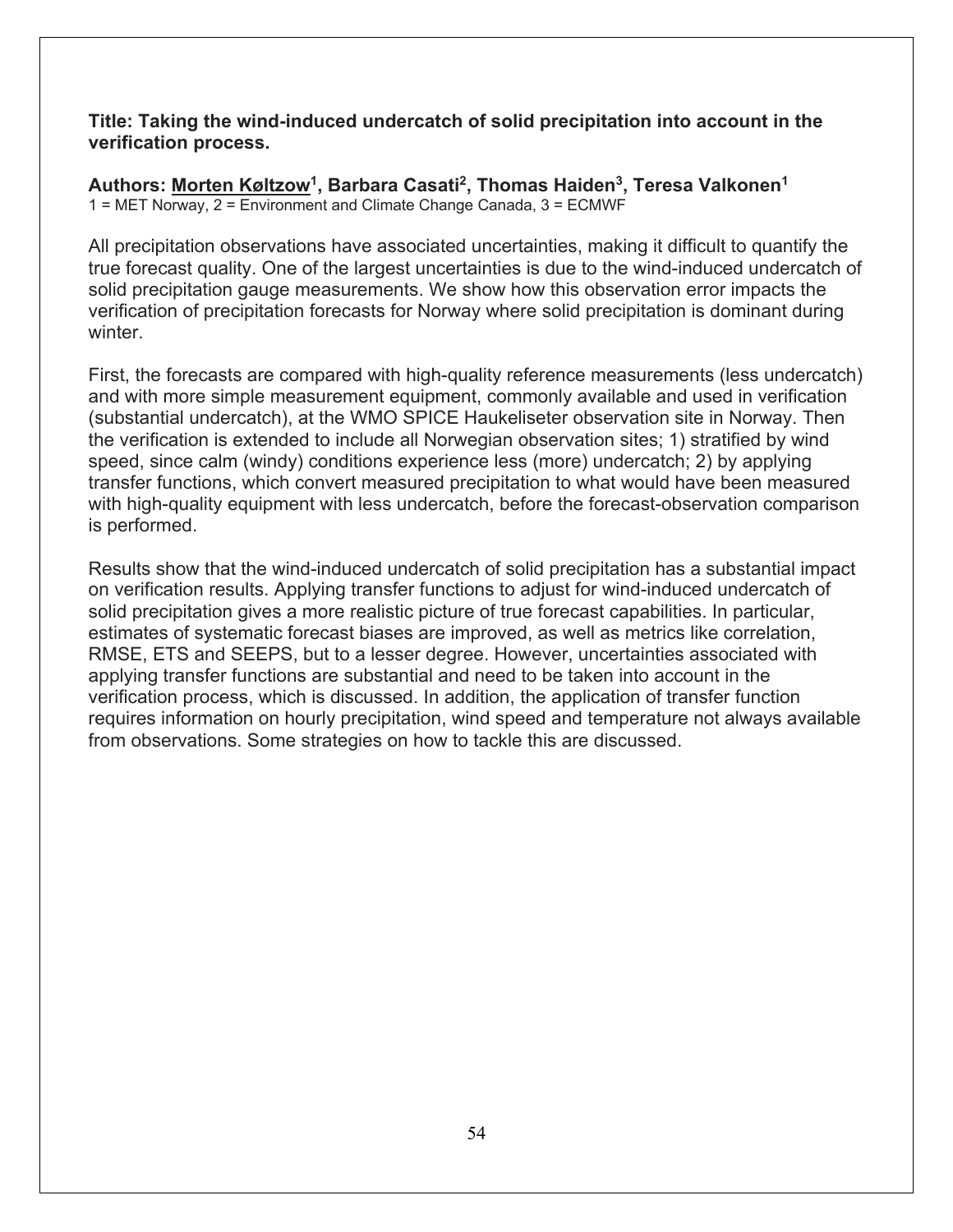### **Title: Regional Class 4 verification of the Canadian operational ice-ocean prediction systems**

# Authors: Yvonnick Le Clainche<sup>1</sup>, Greg Smith<sup>2</sup>, Jinshan Xu<sup>1</sup>, Fraser Davidson<sup>1</sup>, Yimin **Liu2, Frederic Dupont2**

1 = Department of Fisheries and Oceans, Canada

2 = Environment and Climate Change Canada

Ice-ocean analysis and forecasting systems have been developed and operationally implemented under the Canadian Operational Network of Coupled Environmental Prediction Systems (CONCEPTS), an inter-departmental initiative involving Environment and Climate Change Canada (ECCC), Fisheries and Oceans Canada (DFO) and the Department of National Defense (DND). A DFO Service Desk for Operational Oceanography (SeDOO) was established to be the DFO hub for the application of operational ice-ocean prediction systems. As part of its mission to support real-time monitoring and analysis, SeDOO has notably undertaken the management and the update of the verification and evaluation tools based on Class-4 metrics defined by GODAE OceanView (GOV), now Ocean Predict, for Sea Surface Temperature (SST), Sea Level Anomaly (SLA), temperature and salinity profiles and sea ice concentration. The analysis and forecasts of the Global Ice-Ocean Prediction System (GIOPS) are near real-time evaluated against observations and compared with other models that participate in the GOV international benchmarking. Class-4 metrics are also calculated for the new Regional Ice-Ocean Prediction Systems (RIOPS), whose the geographical domain covers the North Atlantic, the Arctic and the North-East Pacific. Statistics of the difference between the observations and the "model equivalents" are calculated into various sub-areas allowing to better assess the quality of the GIOPS and RIOPS forecasts and their skills in key regions of interest for Canada, such as the North-East Pacific, the North-West Atlantic or the Canadian Arctic. This is necessary to guide and enhance operational CONCEPTS system uses in those areas.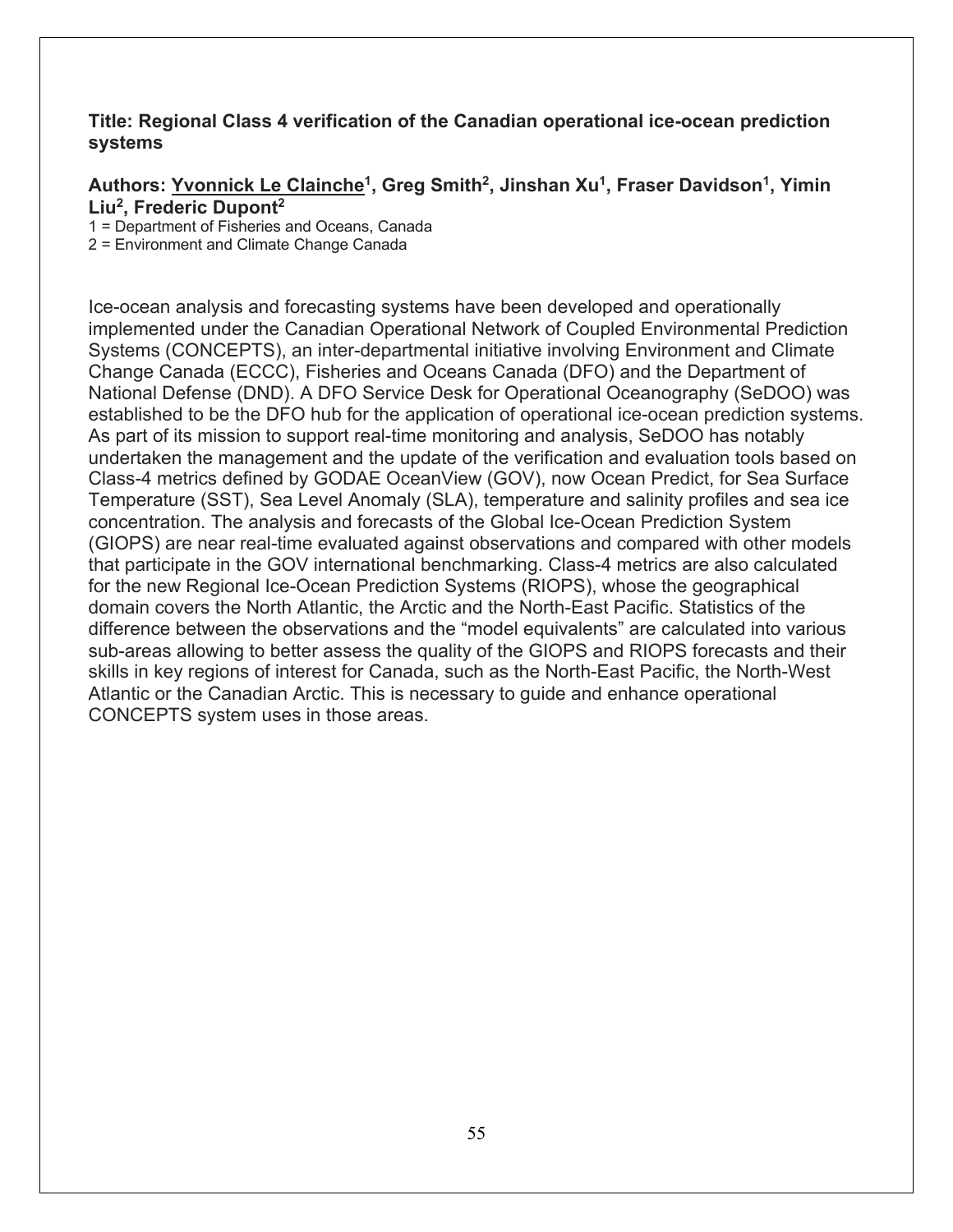# **Title: Seasonal Forecast Skill of ENSO Teleconnection Maps Authors: Nathan Lenssen1, Lisa Goddard, and Simon Mason**

1 = International Research Institute for Climate and Society (IRI), Columbia University, USA

The El Niño-Southern Oscillation (ENSO) is the dominant source of seasonal climate predictability. This study quantifies the historical impact of ENSO on seasonal precipitation through an update of the global ENSO teleconnection maps of Mason and Goddard (2001). Many additional teleconnections are detected due to better handling of missing values and 20 years of additional, higher quality data. These global teleconnection maps are used as deterministic and probabilistic empirical seasonal forecasts in a verification study. The probabilistic empirical forecast model outperforms climatology in the tropics demonstrating the value of a forecast derived from the expected precipitation anomalies given the ENSO phase. Incorporating uncertainty due to SST prediction shows that teleconnection maps are skillful in predicting tropical precipitation up to a lead time of four months. The historical IRI seasonal forecasts generally outperform the empirical forecasts made with the teleconnection maps, demonstrating the additional value of state-of-the-art dynamical-based seasonal forecast systems. Additionally, the probabilistic empirical seasonal forecasts are proposed as reference forecasts for future skill assessments of real-time seasonal forecast systems.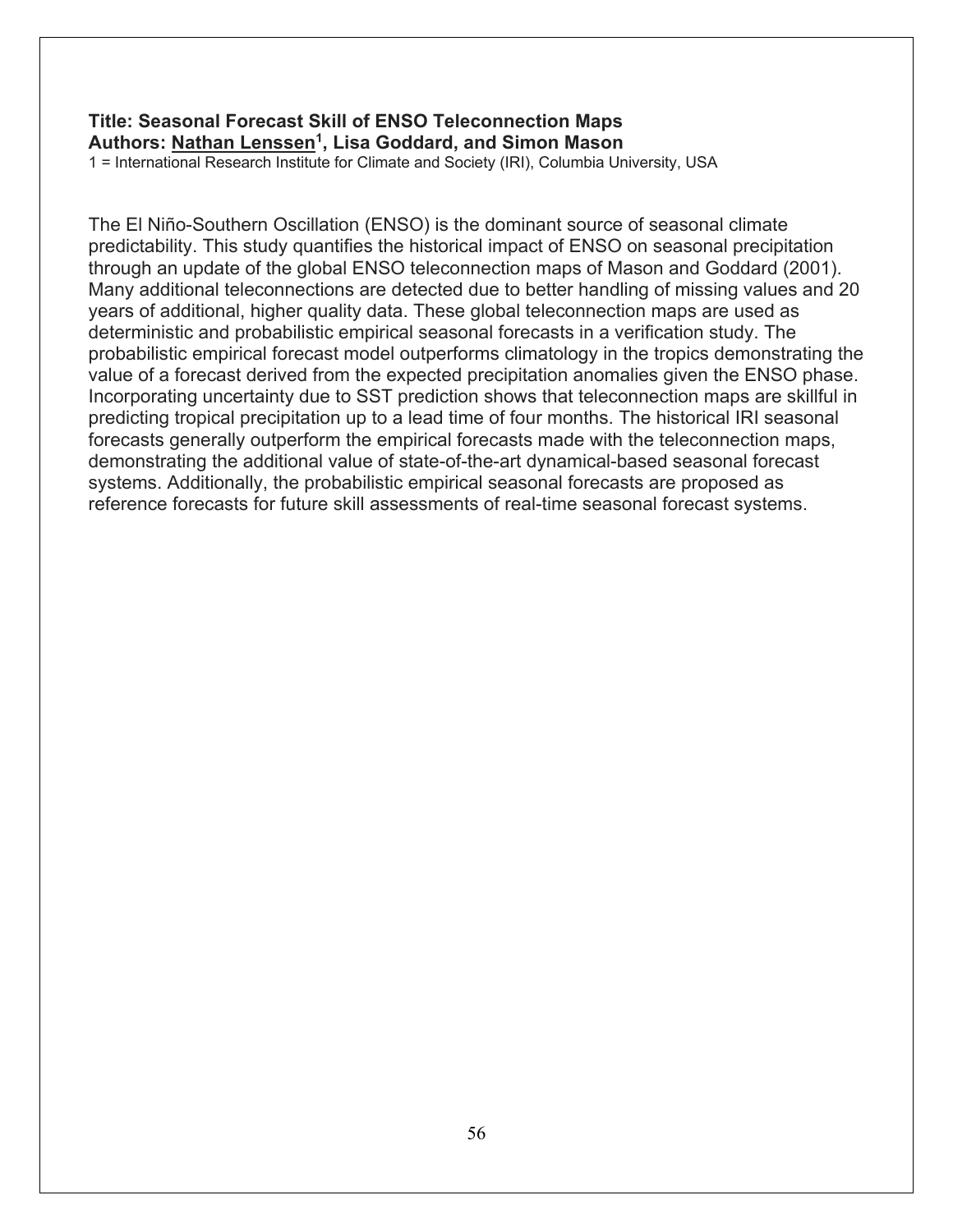# **Title: Evaluating probabilistic forecasts with scoringRules**

### Authors: Alexander Jordan<sup>2</sup>, Fabian Krüger<sup>1</sup>, Sebastian Lerch<sup>1</sup>

1 = Karlsruhe Institute of Technology, Germany

2 = Heidelberg Institute for Theoretical Studies, Germany

Probabilistic forecasts in the form of probability distributions over future events have become popular in several fields including meteorology, hydrology, economics, and demography. In typical applications, many alternative models and data sources can be used to produce probabilistic forecasts. Hence, evaluating and selecting among competing methods is an important task. The scoringRules package for R provides functionality for comparative evaluation of probabilistic models based on proper scoring rules, covering a wide range of situations in applied work. I will discuss implementation and usage details, and presents case studies from meteorology.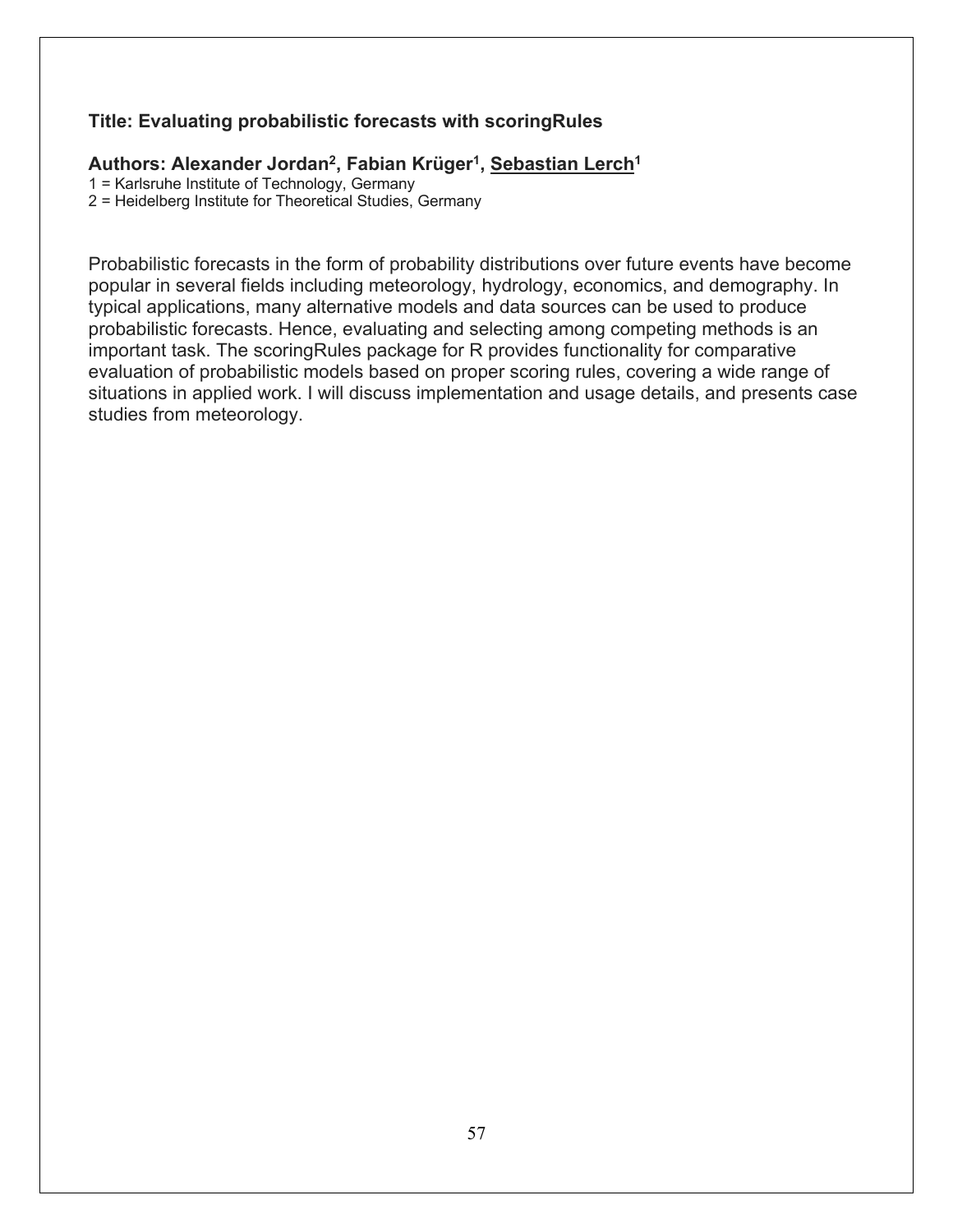#### **Title: Understanding the link between ensemble mean error variance, spread-error ratio, mean error and the CRPS**

# Authors: Martin Leutbecher<sup>1</sup> and Thomas Haiden<sup>1</sup>

1 = European Centre for Medium-Range Weather Forecast, UK

A statistical model is introduced with the aim of better understanding the characteristics of the continuous ranked probability score (CRPS). The model assumes a homogeneous Gaussian (hoG) distribution for the joint distribution of forecast and observations. This hoG model permits to express the expected CRPS analytically as a function of the variance of the error of the ensemble mean, the mean error of the ensemble mean and the ensemble variance. Moreover, the hoG model comes with an elegant decomposition of the CRPS into reliability and resolution components. This expression for the CRPS can be applied to verification statistics of any ensemble and provides an approximation of the actual CRPS.

The usefulness of the approximation to predict the sample mean CRPS and to predict sample mean changes of the CRPS between different forecast-observation distributions is investigated with operational medium-range ensemble forecasts. The hoG approximation could be exploited for new diagnostics in verification software used by NWP developers routinely. The diagnostic may help NWP developers (or users) to better explain differences between the CRPS of two ensemble forecasts in terms of the respective differences in mean error, ensemble mean error variance and ensemble variance. The diagnostics requires little additional computational resources compared to the alternative of verifying postprocessed versions of the ensemble forecasts. Therefore, the diagnostics could be applied easily to a large set of variables that is scrutinized as part of the model development process.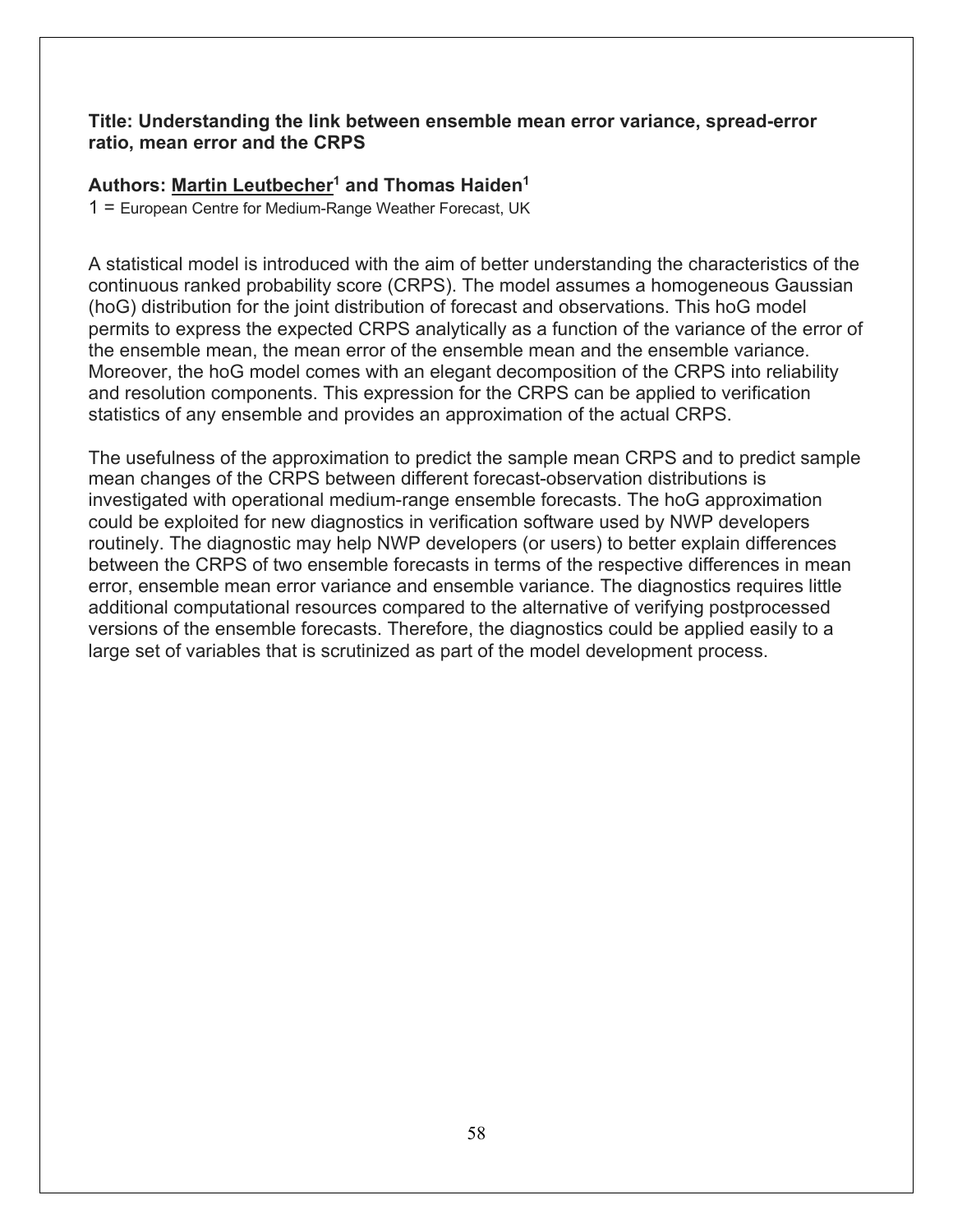### **Title: Measure of Forecast Challenge and Predictability Horizon Diagram Index for Ensemble Models**

### **Authors: Jason Levit1 and Geoffrey Manikin**

1 = Environmental Modeling Center, NCEP/NWS/NOAA

In recent years, the Environmental Modeling Center (EMC) re-organized, and established the new Verification, Post-Processing, and Product Generation Branch (VPPPGB). The new branch was created as part of a decision to recognize the increasing community emphasis on improving the verification and evaluation of environmental prediction systems. As the global weather enterprise continues to evolve towards more nuanced, detailed, and increasingly complex data high resolution prediction systems, the need for verifying and evaluating has increased substantially, especially to support the National Weather Service's Impact-Based Decision Support Services (IDSS) structure and the emerging Unified Forecast System. The new VPPPG Branch is therefore designed to help EMC organize towards supporting new verification and evaluation efforts. This presentation will describe the structure of the new branch, and discuss how state-of-the-art verification and evaluation methodologies are used to examine the performance of EMC's prediction systems. For example, EMC is moving towards exclusively using the Model Evaluation Tools (METplus) software system for all models, and through the EMC reorganization, the software will be used to establish the branch as the independent verification component of EMC modeling efforts. A discussion of these topics, future projects, and desired community partnerships with the new branch will be included in the presentation.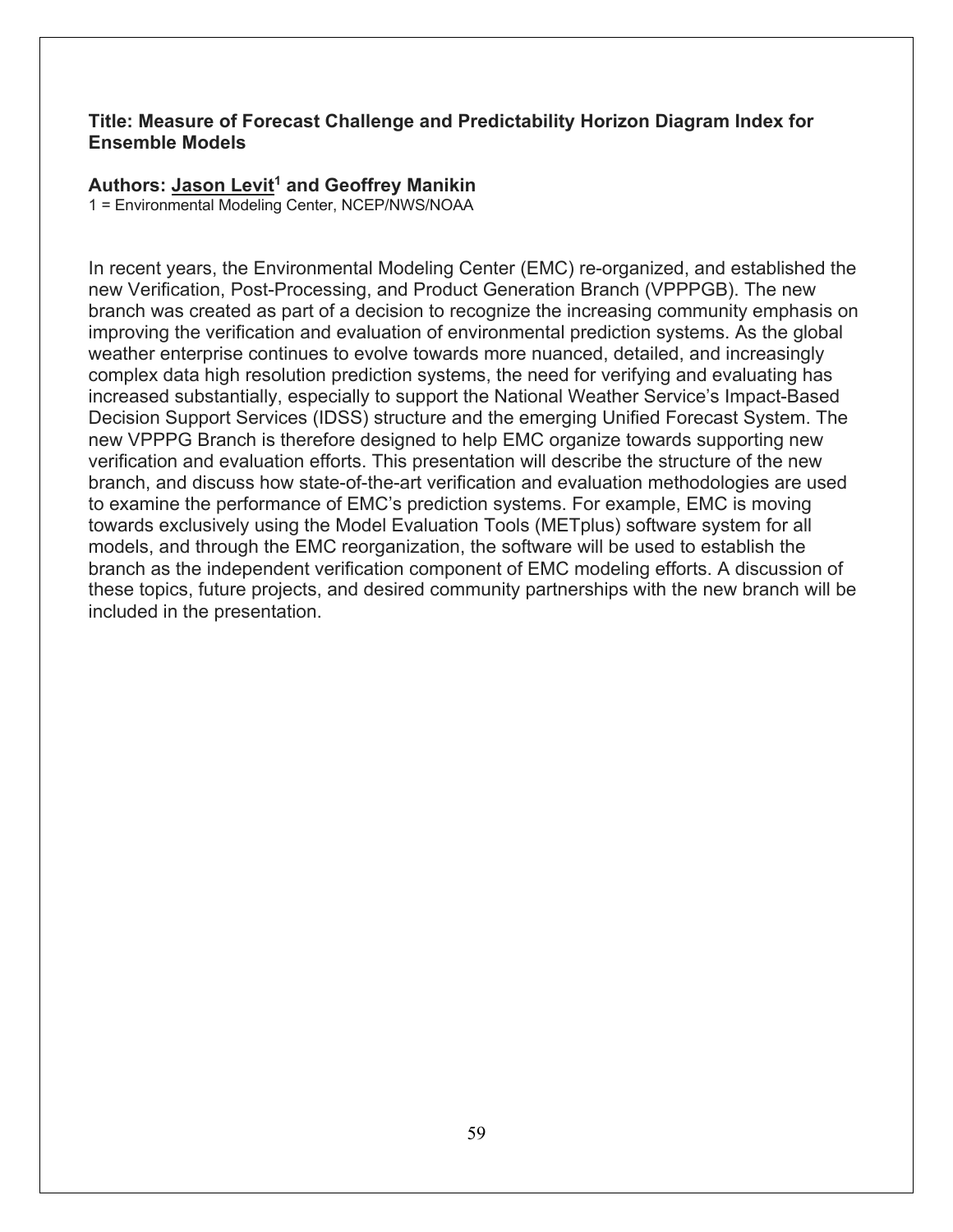# **Title: Exploring Spatial Distributions of Systematic Errors in the NCEP's Global Ensemble Precipitation Forecast Products**

#### **Authors: Yan Luo1 and Jason Levit**

1 = Environmental Modeling Center, NCEP/NWS/NOAA

Despite recent progresses in numerical weather prediction, the ensemble precipitation forecasts are still prone to systematic biases, remaining a challenge for NWP model guidance products. Understanding such a persistent problem, how much spatial variations of systematic errors exist in global ensemble model precipitation forecast product forecast has been an ongoing and interesting research topic. Assessing such performance of precipitation forecast is important for future research-to-operations activities and for forecasters to better understand NWP output. Moreover, bias correcting precipitation forecast is hopefully a necessary post-processing step in the operational global ensemble forecasting.

In this study, 24-hour precipitation forecasts in NCEP's GEFS operational and bias-corrected products are evaluated for a selected period and verified at different lead-times and thresholds from a spatial variability of view. Various comparisons are also employed to demonstrate the usefulness and effectiveness of this bias-correction approach. Findings are evaluated by conventional metrics such as the mean value, mean error, frequency, and frequency bias and will be expanded more in the future study.

We will present preliminary results to identify and characterize of the systematic errors in the forecast products. The results can be used to provide recommendations for model developers to improve the products. Then we will discuss plans to add more diagnostic studies such as seasonal variability of biases, focusing on efforts to provide useful information for identifying model limitations and weaknesses, and provide diagnostic metrics to improve model and ensemble forecast performance.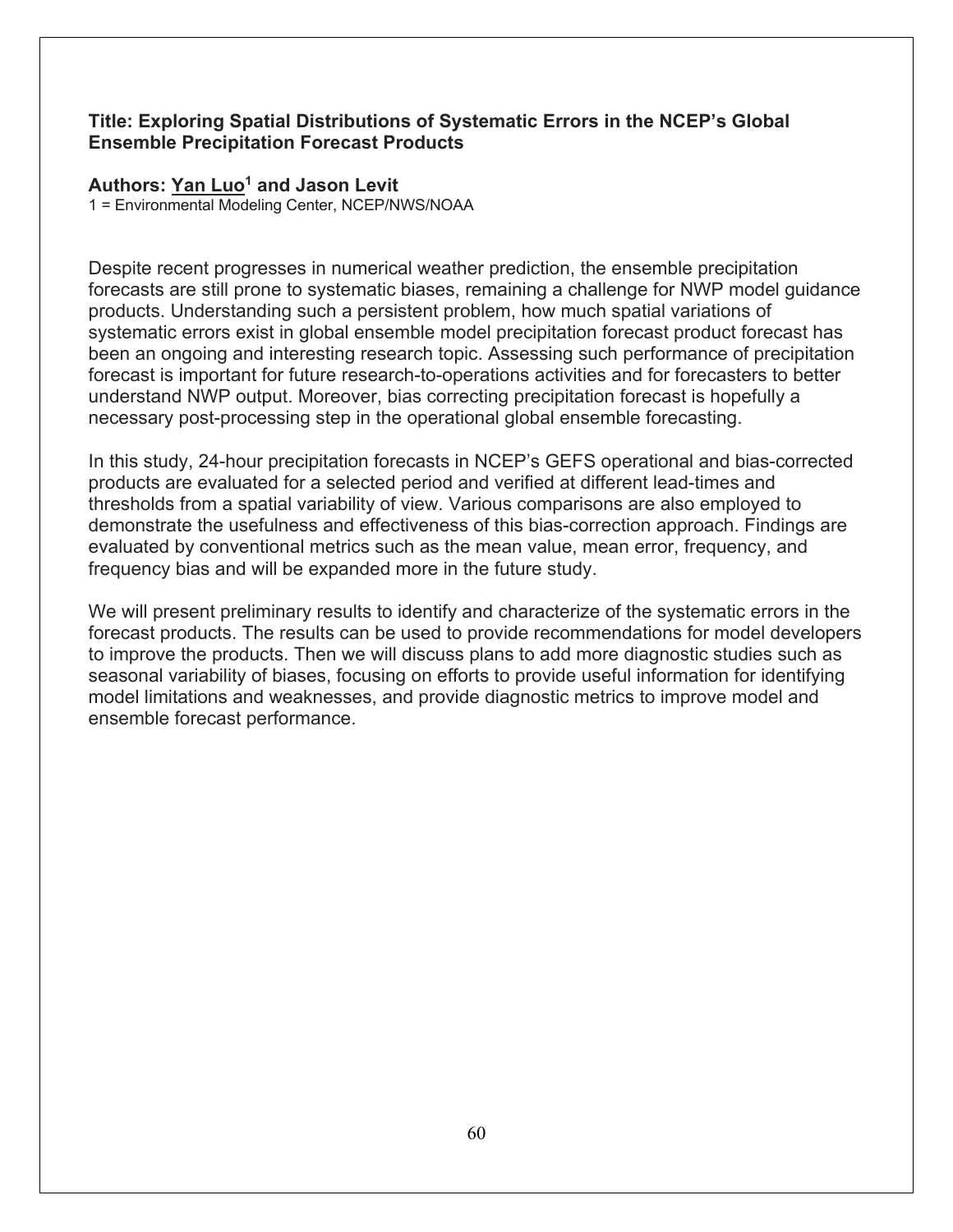### **Title (keynote): Understanding medium-range forecast errors from a synoptic-dynamic perspective**

#### **Authors: Linus Magnusson1**

1 = European Centre for Medium-Range Weather Forecast, UK

Medium-range weather forecasts have undergone significant improvement since the advent of global forecasts 40 years ago. The improvements originate from enhanced observation systems, improved data assimilation together with improved models. However, occasionally, forecasts experience very low scores, and such episodes are often referred to as 'forecast busts' or 'dropouts'.

Understanding the root causes of very poor forecasts and the processes involved in the error growth is essential but difficult. Different techniques for tracking sources of errors include manual error tracking, ensemble sensitivity and nudging (relaxation) experiments toward the analysis. While the error tracking and ensemble sensitivity can be applied on standard model output, nudging experiments need access to run the model. Another technique is to use the same initial conditions but different models to understand the relative impact of errors in initial conditions and model formulation. Here we use 2 sets of forecasts with the same model but different initial conditions and 2x2 sets with same initial conditions. These pairs of forecasts give the opportunity to disentangle the impact of errors from initial conditions and from the model, and also to get a better understanding of some systematic errors.

In the presentation we will discuss results using different diagnostic tools both for busts in mid-latitude and Arctic forecasts, and how the cases of large errors connect to different weather features. We will discuss the advantages and disadvantages with the different tools. The results will both give guidance for forecast system developments and highlight situations where forecasters need to be more cautious.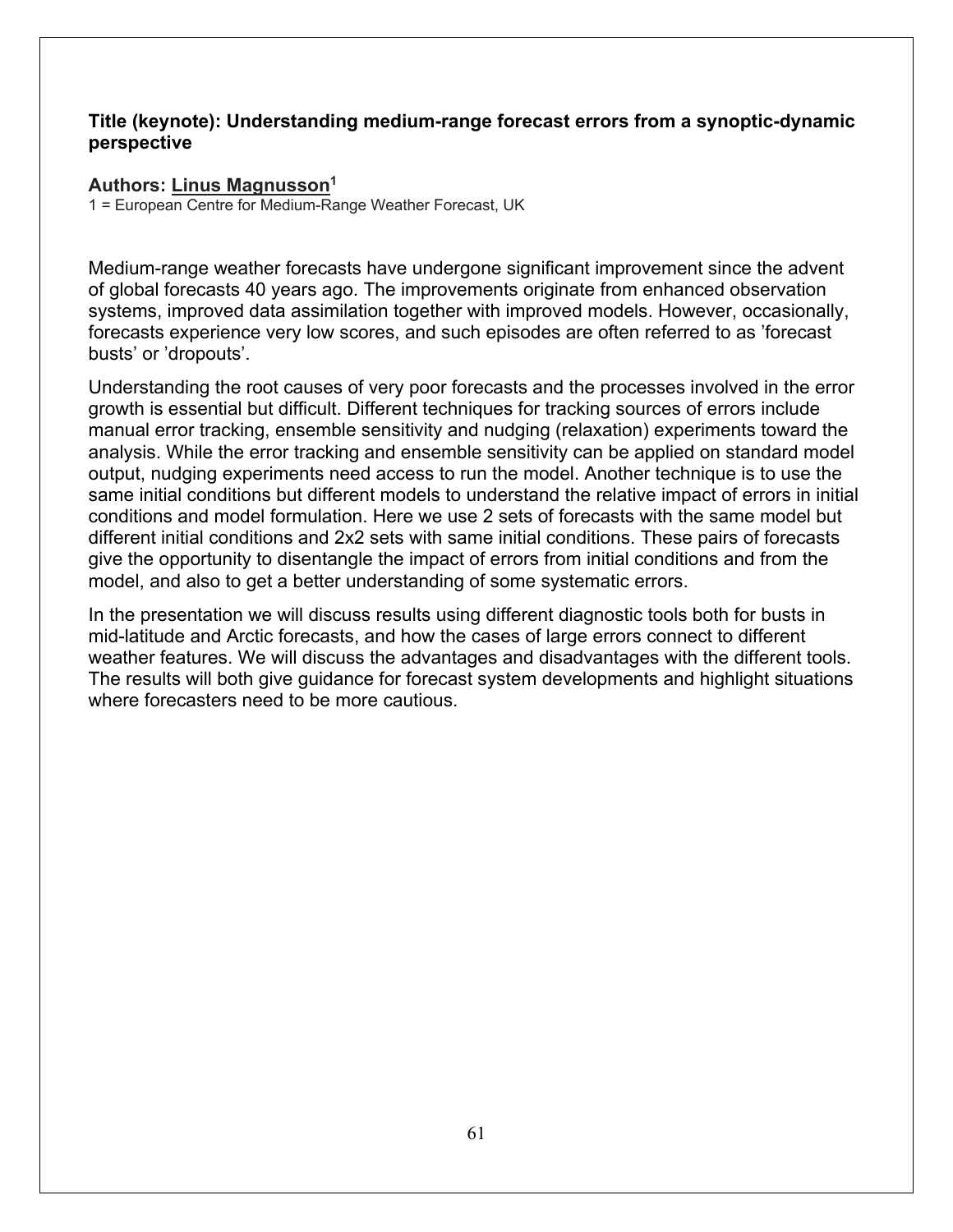# **Title: The Model Evaluation Group at the Environmental Modeling Center**

Authors: Geoffrey S. Manikin<sup>1</sup>, Alicia M. Bentley, Logan C. Dawson, Shannon R. Shields, **Christopher MacIntosh, Philippe Papin, and Jason J. Levit** 1 = Environmental Modeling Center, NCEP/NWS/NOAA

The Model Evaluation Group (MEG) was formed at the Environmental Modeling Center (EMC) in 2012 to completely revamp the EMC approach of evaluating the performance of operational and parallel models. Prior to the formation of the MEG, validation of upgrades to systems was based on a small number of key metrics, and there was no organized vetting process. There was also limited interaction and communication between model customers and developers.

The role of the MEG has expanded in recent years to lead the formal assessment of proposed upgrades to modeling systems. This involves an examination of real-time and (when available) retrospective model runs, using an approach of both objective and subjective measures. In recent years, the Environmental Modeling Center (EMC) re-organized, and established the new Verification, Post-Processing, and Product Generation Branch (VPPPGB). The MEG works closely with the Verification staff of the VPPGB to identify and document key verification metrics and then with the user community to examine how verification metrics translate into day-to-day forecast maps. In addition to working with the user community to vet proposed model implementations, the MEG helps document systematic model biases to be targets for improvement going forward. This is also accomplished by reviewing and comparing model performance for high-impact events.

This presentation will describe the evolution of the MEG within EMC and its expanding role. It will discuss new approaches for identifying and defining key metrics for different applications of the Unified Forecast System (UFS) and how the MEG will continue to identify needed areas of improvement within UFS components through the evaluation of existing models, new verification metrics, and interactions with customers and stakeholders.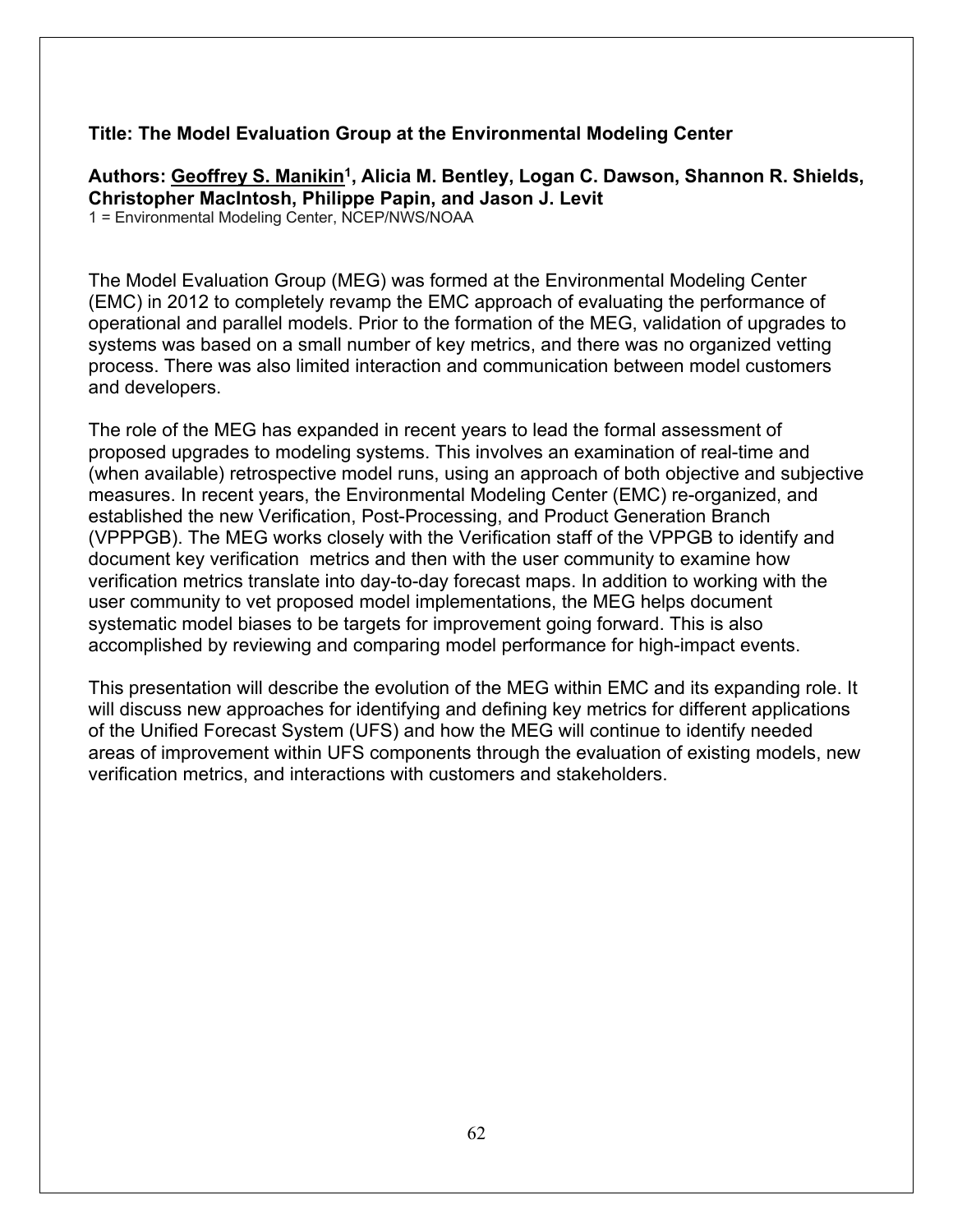#### **Title: Choices in the verification of S2S forecasts**

# Authors: Andrea Manrique-Suñén<sup>1</sup>, Nube Gonzalez-Reviriego; Verónica Torralba; **Nicola Cortesi; Francisco J. Doblas-Reyes**

1 = Barcelona Supercomputing Center, Spain

Sub-seasonal predictions bridge the gap between medium-range weather forecasts and seasonal climate predictions. This time scale is crucial for operations and planning in many sectors such as energy and agriculture. In order for users to trust these predictions and efficiently make use of them in decision making, the quality of predicted near surface parameters needs to be systematically assessed. However, the methodology to follow in a probabilistic evaluation of sub-seasonal predictions is not trivial.

This study aims to offer an illustration of the impact that the verification setup might have on the calculation of the skill scores, thus providing some guidelines for sub-seasonal forecast evaluation. For this, several forecast verification setups to calculate the fair ranked probability skill score for tercile categories have been designed. These setups use different number of samples to compute the fair RPSS as well as different ways to define the climatology, characterised by different time periods to average (week or month).

These setups have been tested evaluating 2 m temperature in ECMWF-Ext-ENS 20-years hindcasts against the ERA-Interim reanalysis. Results show that in order to obtain a robust skill score several start dates need to be employed. It is also shown that a constant monthly climatology over each calendar month may introduce spurious skill score associated with the seasonal cycle. A weekly climatology bears similar results to a monthly running window climatology, however the latter provides a better reference climatology when bias adjustment is applied.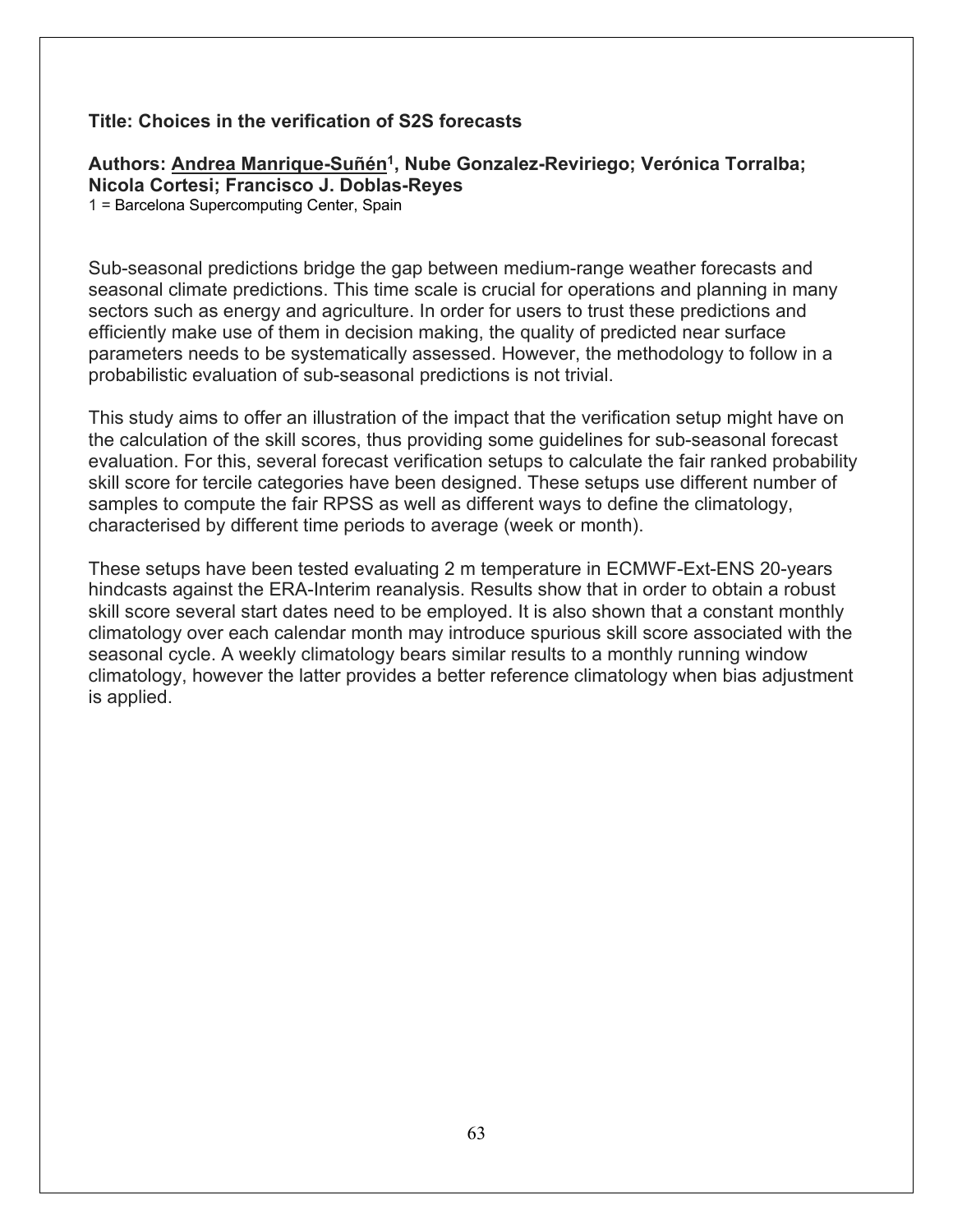### **Title (keynote): Observations for high-impact weather and their use in verification**

#### **Author : Chiara Marsigli1**

1 = Deutscher Wetterdienst, Germany

The verification of high-impact weather requires a different approach to the traditional objective verification process normally used for meteorological variables involved in the occurrence of high-impact weather phenomena (e.g., precipitation, temperature, wind). For the purposes of verifying forecasts of high-impact weather, "traditional" observations often do not permit characterization of the phenomenon of interest, and therefore do not provide a good reference for objective verification. This talk presents a review of new observations, or more generically quantities which can be considered as reference data or proxies, which can be used for the verification of high-impact weather phenomena. The options are many and varied, from remote sensing datasets, datasets derived from telecommunication systems including cell phones, data collected from citizens, reports of impacts and claim/damage reports from insurance companies. Only two phenomena are addressed: thunderstorms and fog, selected as representative of potentially high-impact weather of interest to users. In particular, it is described what is needed to transform these different sources of information about high-impact weather phenomena into objective data to be used for performing a statistical verification. Example taken from the scientific literature are provided.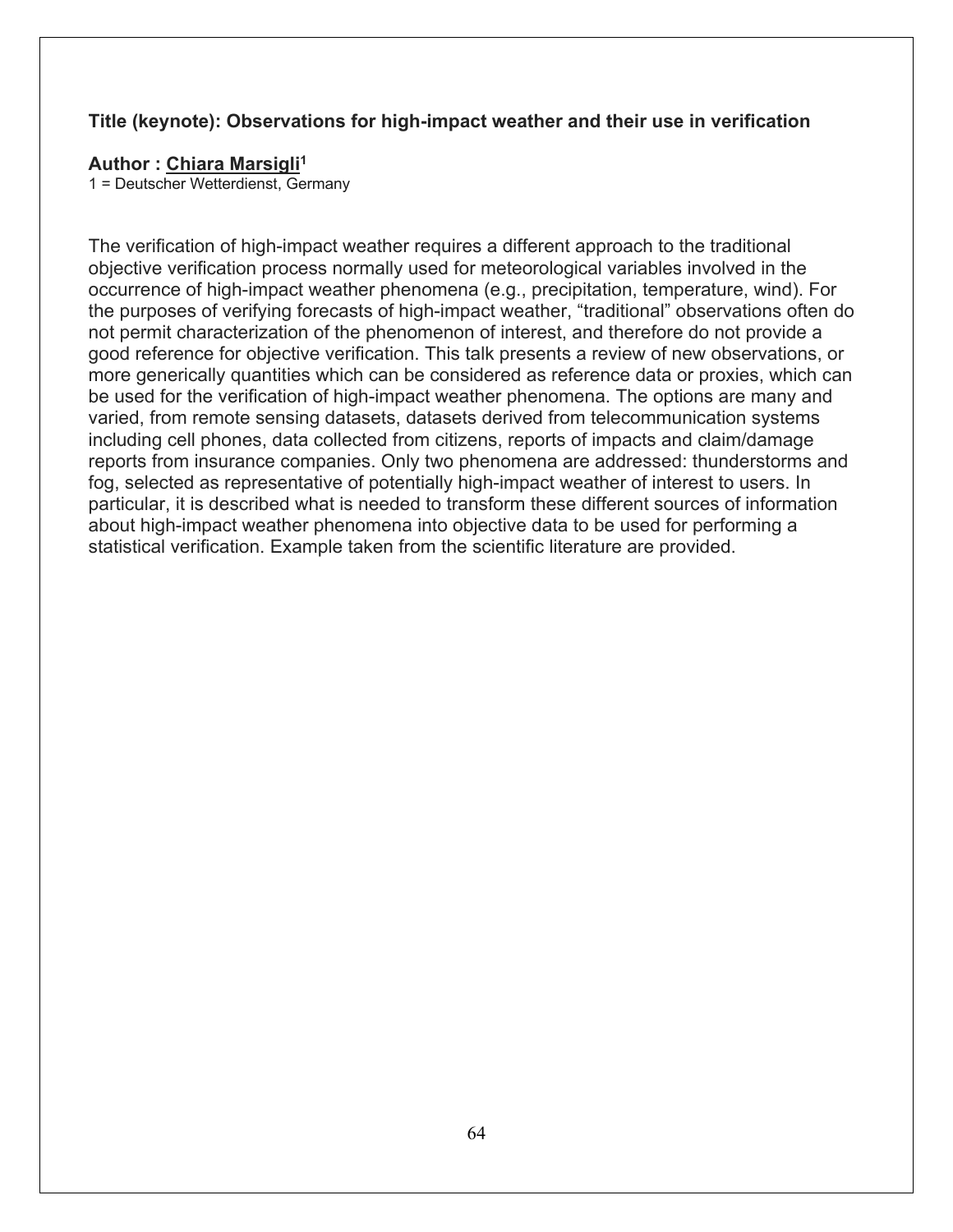#### **Title: Helping the agricultural food chain make better choices: The value of seasonal climate forecasts for European maize production.**

#### **Authors: Alberto Ceccacci, Stefano Materia1**

1 = Centro Mediterraneo sui Cambiamenti Climatici, Italy

In Southern Europe, more frequent drought phenomena will severely affect highly waterdemand crops such as maize, whose yield is deeply influenced by water deficits during flowering stage. Allowing farmers, buyers and insurers to know in advance the risk of a dry summer, long-term forecasts can provide valuable information to a variety of economic agents in the maize market. In this study, we decide to compute the expense reduction that these actors can get by trusting a seasonal forecast of drought delivered in March, which enables them to adopt precautionary measures before summer. The decision scenario is described using the cost-loss model, both in its traditional version and a newly developed rendering, built to fit the three users of the multi-model seasonal forecasts delivered by Copernicus C3S. After defining a drought severity index for the spatial extent and intensity of droughts, we applied a categorical score to convert the probabilistic forecast into a deterministic forecast, in order to determine the correctness of the prediction. It emerges that- depending on their costloss ratio, buyers, farmers and insurers benefit from a maximum reduction in their average expense of approximately 30% of what would be obtained through a decision process based on standard approaches. These results suggest that economic analysis can boost the uptake of climate information in Southern Europe, thus promoting the development of more advanced techniques for the elaboration of long-term forecasts and contributing to the adaptation capacity of one of the regions that is mostly exposed to global warming.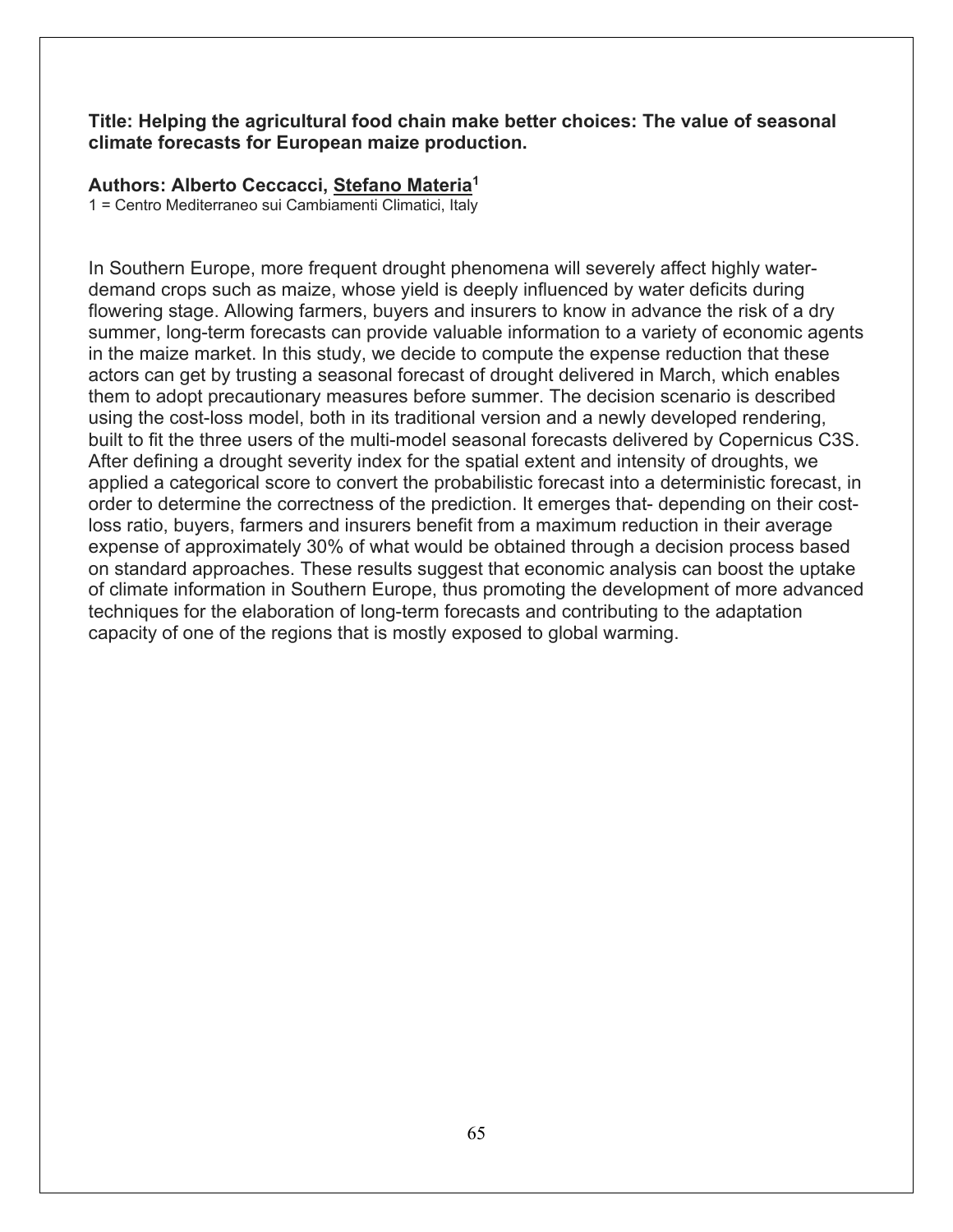#### **Title: Outcome-conditioned Decompositions of Proper Scores**

#### **Authors: Keith Mitchell1 and Chris A.T. Ferro**

1 = Exeter University, UK

A popular way to diagnose the performance of forecasts is to decompose proper scores in to measures of reliability, resolution and uncertainty. This is based on factorising the joint distribution of forecasts and outcomes by conditioning on the forecasts. Such decompositions, however, can fail to distinguish forecasters with different powers of discrimination and so separate measures of discrimination are required. Murphy and Winkler (1987) showed that a measure of discrimination can be obtained from the Brier score by means of a complementary decomposition in which the joint distribution is conditioned on the outcomes. We show that such outcome-conditioned decompositions are available for all proper scores.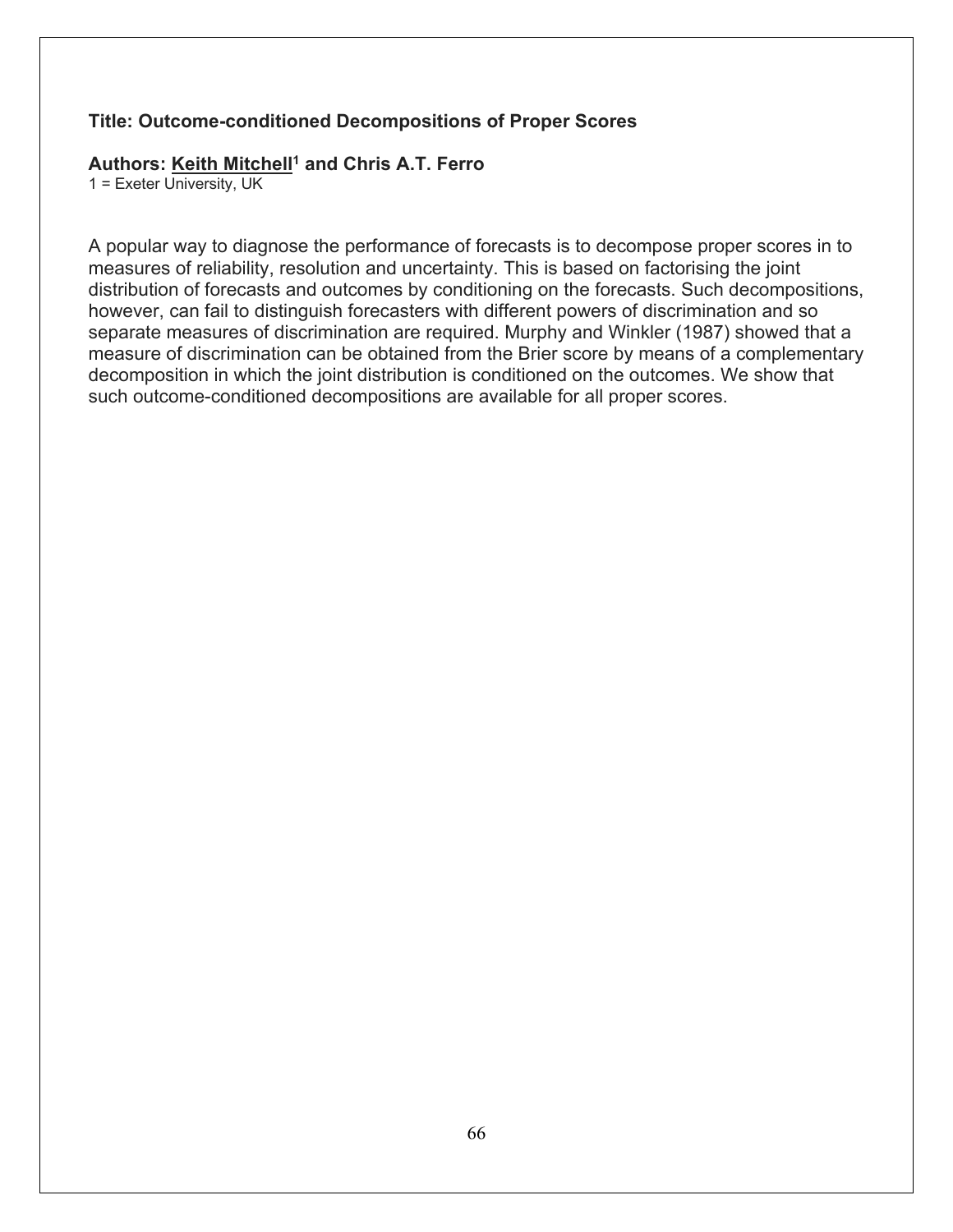# **Title: Using MODE and MODE TD to investigate the evolution of the 2019 Chlorophyll-a bloom season in the North West European Shelf region**

# **Authors: Marion Mittermaier1, Rachel North, Jan Maksymczuk and Christine Pequignet**  $1 = UK$  Met Office

The feature-based verification methods MODE and MODE Time Domain (TD), commonly used for atmospheric model applications, were applied to Chlorophyll-a (Chl-a) concentration forecasts from the AMM7 North West European Shelf Seas model, and compared against gridded satellite observations of Chl-a concentration from the Copernicus Marine Environmental Monitoring Service (CMEMS) catalogue. Two forms of quantile mapping were used to deal with a diagnosed concentration bias before the objects were matched to ensure that the analysis of spatial properties was not dominated or obscured by the presence of a concentration bias. Despite this, forecast objects were found to be too large though forecast objects tended to be found in the right sort of locations, though not necessarily at the right time. Analysing the space-time objects showed that the bloom is modelled too late in the forecast model by around a month. This work was part of the Copernicus Marine Environment Monitoring Service (CMEMS) High-resolution Verification and Evaluation (HiVE) project, and represents, to our knowledge, the first application of spatial verification methods to ocean forecasts.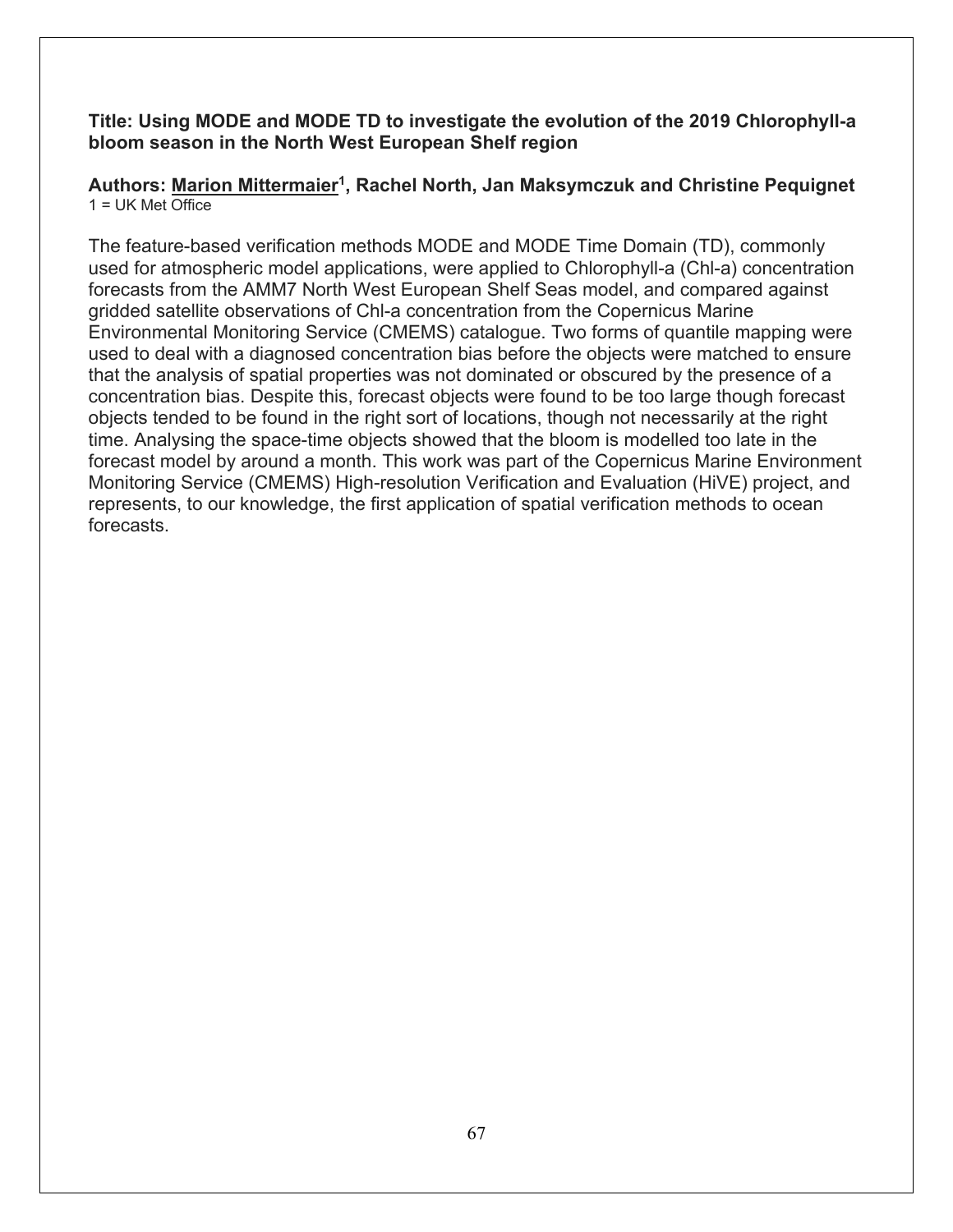### **Title: Verification of Tanzanian Meteorological Authority Severe Weather impact-based forecasts**

Authors: Hellen E. Msemo<sup>1</sup>, Cathryn E. Birch, Tamora James, Beth J. Woodhams, **Andrea L. Taylor, Andrew J. Dougill, Mark Richardson**

1 = University of Leeds, UK

Recent advances in numerical weather prediction (NWP) have increased forecast precision, reliability and lead time, with at least some skill in forecasting extreme weather events in the tropics. Whilst weather warnings are regularly issued in Tanzania, the country continues to suffer from the impacts of weather-related disasters. Between 2000 and 2019, severe weather accounted for approximately 69% of disasters in Tanzania. There is a clear need to better understand the value of weather warning and advisory information and how this information can be better used in the decision-making processes of those receiving advisories and warnings. This work seeks to better understand the entire chain of the forecasting process, from the generation of forecasts to the dissemination of weather products to the end user. In this work we evaluate Tanzanian Meteorological Authority weather warnings and advisories for heavy rains at lead times of 1-5 days against satellite precipitation retrievals. The forecasts are issued in map and text format within a pdf document that is issued daily. A number of technical steps were required to extract the relevant information from the pdf documents. We answer the following questions: i) Which thresholds for heavy rainfall are most relevant? ii) How does the accuracy of the warnings vary with location? iii) How many warnings were misses or false alarms? iv) How accurate was the severity of the warning?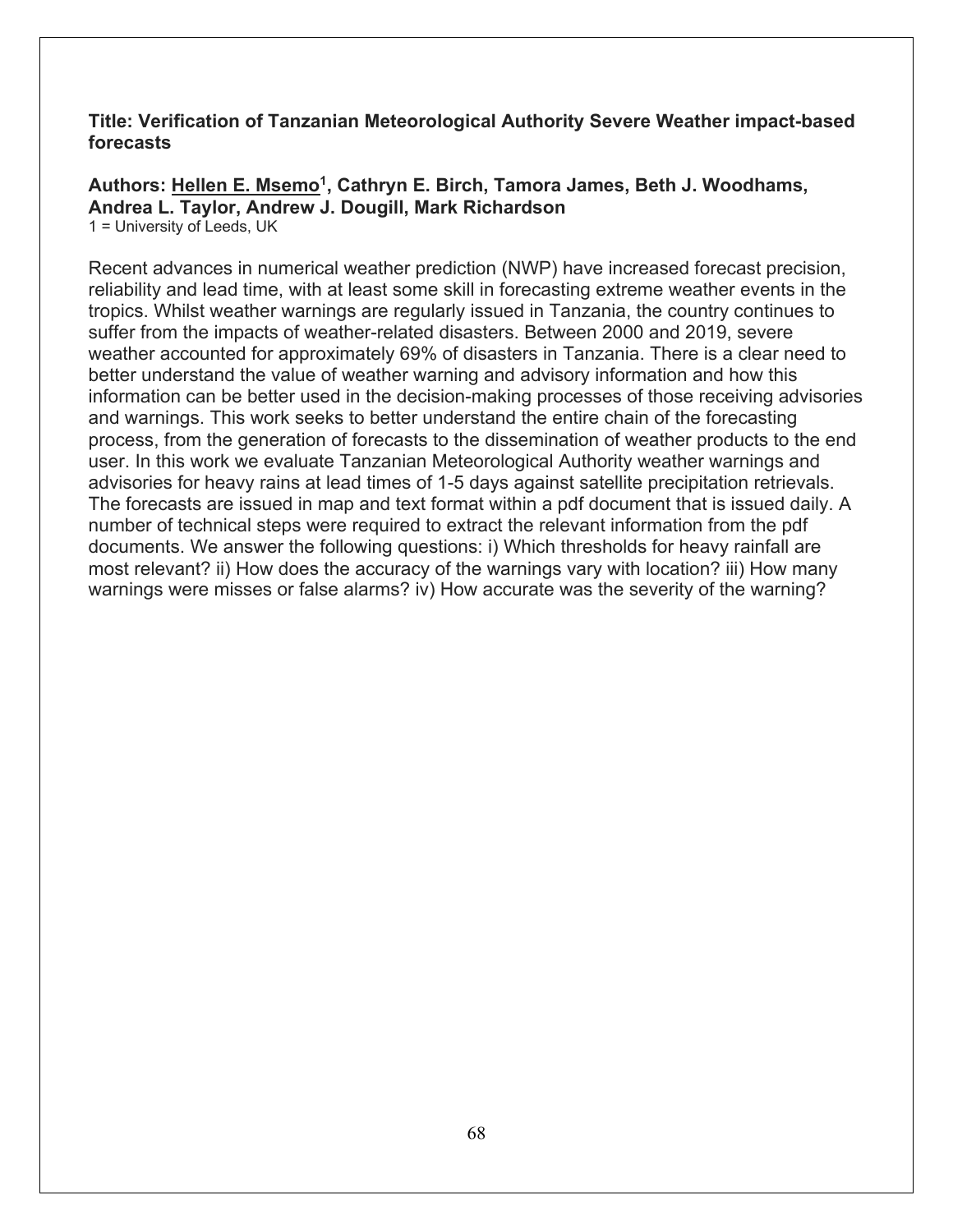# **Title: Sub-Seasonal Forecast Skill: When, Where and How To Find It?**

# **Authors: Á.G. Muñoz1, C.A.S. Coelho, S.J. Mason, A.W. Robertson, K. Pegion, and F. Vitart**

1 = International Research Institute for Climate and Society (IRI), Columbia University, USA

Recent research has highlighted the potential for improving predictive skill at the subseasonal timescale, which could be the basis for enhanced, actionable forecasts for climate services involving water and disaster management, health, energy and food security. Projects such as WMO's World Weather and World Climate Research Programme's Subseasonal-to-Seasonal Prediction Project (S2S) and NOAA's SubX have made available extensive databases with both hindcasts and almost-realtime forecast at this timescale. Lead times are long enough that much of the information in the atmospheric initial conditions is lost, but at the same time are too short for other sources of predictability (e.g., ocean boundary conditions) to have a strong in-fluence in skill. Presently, sub-seasonal skill is still limited beyond 2-3 weeks, and in general uncalibrated forecasts cannot be used to develop climate services. An obvious alternative is to make use of a variety of robust statistical calibration methods -also known as Model Output Statistics, MOS- available for other timescales, such as the seasonal one. Nonetheless, different methods have different advantages and disadvantages, depending on which forecast attribute to focus on. Here, as a benchmark, we first analyze the spatiotemporal variability of predictive skill in uncalibrated models, and then discuss how local (gridbox-by-gridbox) and non-local (pattern-based) calibration models enhance or decrease skill in different regions of the world.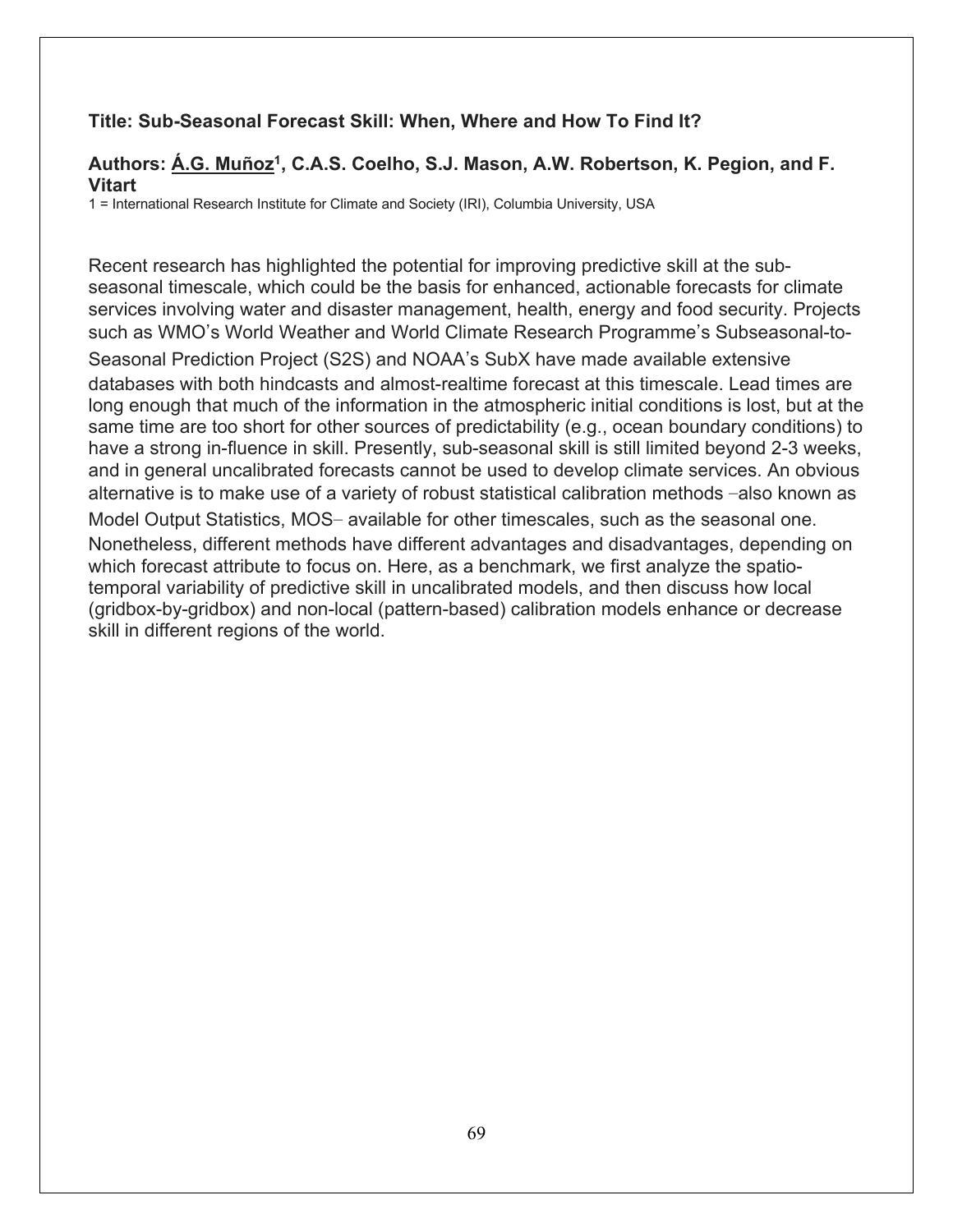#### **Title: Detecting over-confidence in weather forecasts**

#### **Authors: Kenric Nelson1 and Harold Brooks2**

1 = Photrek, USA, 2 = NOAA National Severe Storms Laboratory, USA

The accuracy of weather forecasts has often been measured by the mean-square average of the probability forecasts, beginning with Brier. While Shannon entropy and its associated logarithmic score, are known to provide a stronger theoretical grounding for forecast assessment, the steep penalties for probabilities near zero are considered overly stringent. The methodologies of proper scores which subtract the biases in metrics such as the meansquare average are considered adequate for evaluation of weather forecasts. Unfortunately, the result is systemic over-confidence in the reports relied on for forecasting.

We show how a local score based on a generalization of information theory can detect overconfidence. The method utilizes the generalized mean of the probabilities assigned to actual events as a measure of performance. The power of the generalized mean defines the degree of risk tolerance bias. The full spectrum of metrics forms a Risk Profile in which negative powers are highly sensitive to outliers and thus useful in detecting forecasts which are overconfident.

A comparison between an algorithm's performance and the estimated source of uncertainty provides a quantitative visualization of the degree of over-confidence. The Risk Profile's utility in analyzing weather forecasts is demonstrated with two sets of precipitation forecasts in the Oklahoma, US area. The results show that while the one- and two-day forecasts give an accurate assessment of the uncertainty, the six- and seven-day forecasts are highly overconfident. A simple anchoring of the long-range forecasts to the long-term base rate would dramatically improve the accuracy of the forecasts.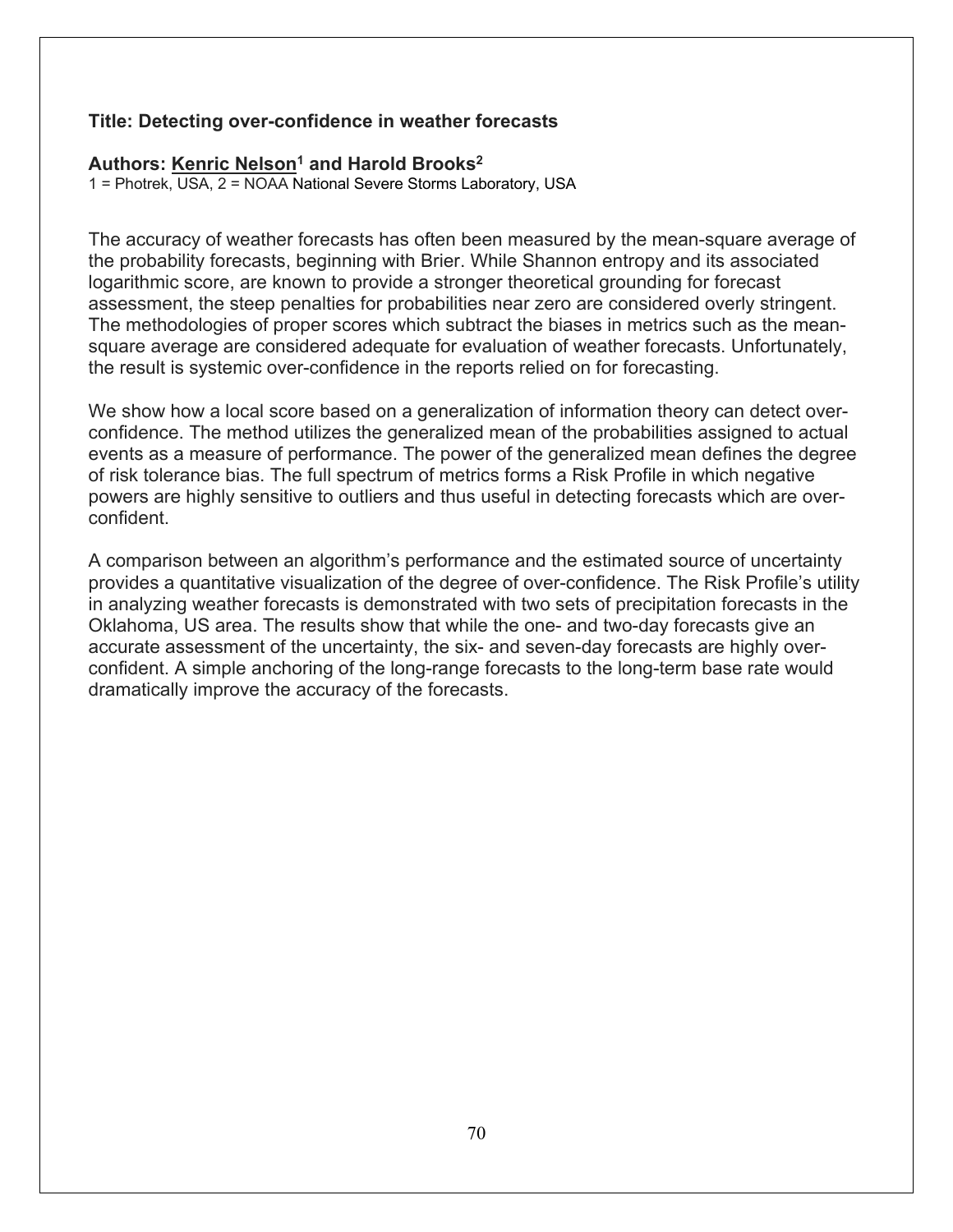# **Title: A new skill score for quantifying the uncertainty in multi-category precipitation forecasts**

**Authors: Yawei Ning1, Xiaogang Shi, Guohua Liang, Bin He, Wei Ding, Huicheng Zhou** 1 = Dalian University of Technology, China

The uncertainty analysis is critical for multi-category precipitation forecasts because uncertainty is an inherent ingredient in the hydrometeorological forecasting. Traditional verification methods, however, are mainly focused on the metrics for the accuracy rather than the uncertainty in multi-category precipitation forecasts. Therefore, this study proposed a new skill score for quantifying the uncertainty in multi-category precipitation forecasts based on the entropy theory. The skill score is defined as a ratio of reduced uncertainty in actual precipitation after receiving a certain category precipitation forecast information to the initial uncertainty of actual precipitation. By using the new entropy theory based skill score, the four precipitation forecast products from China Meteorological Administration (CMA), European Centre for Medium-Range Weather Forecasts (ECMWF), National Centers for Environmental Prediction (NCEP) and United Kingdom Meteorological Office (UKMO) were verified in the Hunhe River Basin, Northeastern China.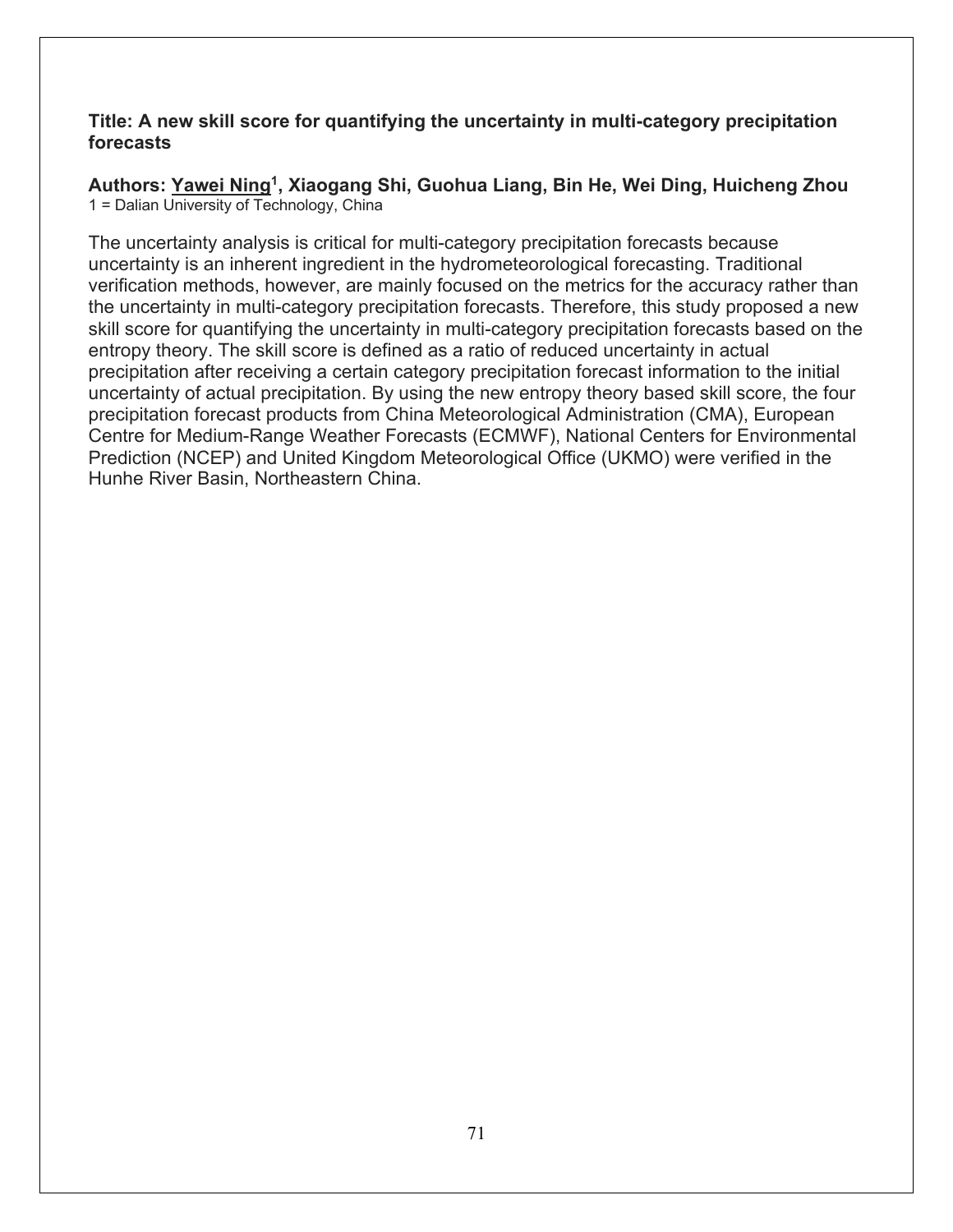# **Title: Reference forecast of sea-ice edge using damped persistence of probability anomaly**

# **Authors: Bimochan Niraula1 and Helge Goessling**

1 = Alfred Wegner Institute, Germany

Recent advancement in dynamical sea-ice models have enabled weather agencies to forecast sea-ice conditions at sub-seasonal to seasonal timescales. Using the S2S dataset, the ice-edge output of various forecasting centers was compared against reference forecasts to assess the predictive skill of the models. However, the simplest types of reference forecasts – persistence of the initial state and climatology – do not exploit the observations optimally and thus lead to overestimation of forecast skill. For spatial objects such as the iceedge location, the development of damped-persistence forecasts that combine persistence and climatology in a meaningful way poses a challenge. With this motivation, we have developed a probabilistic reference forecast method that combines the climatologically derived probability of ice presence with initial anomalies of the ice edge. We have tested and optimized the method based on minimization of the Spatial Probability Score, and compared it to the output from other models in the S2S dataset. The resulting reference forecasts provide a challenging benchmark to assess the added value of dynamical forecast systems.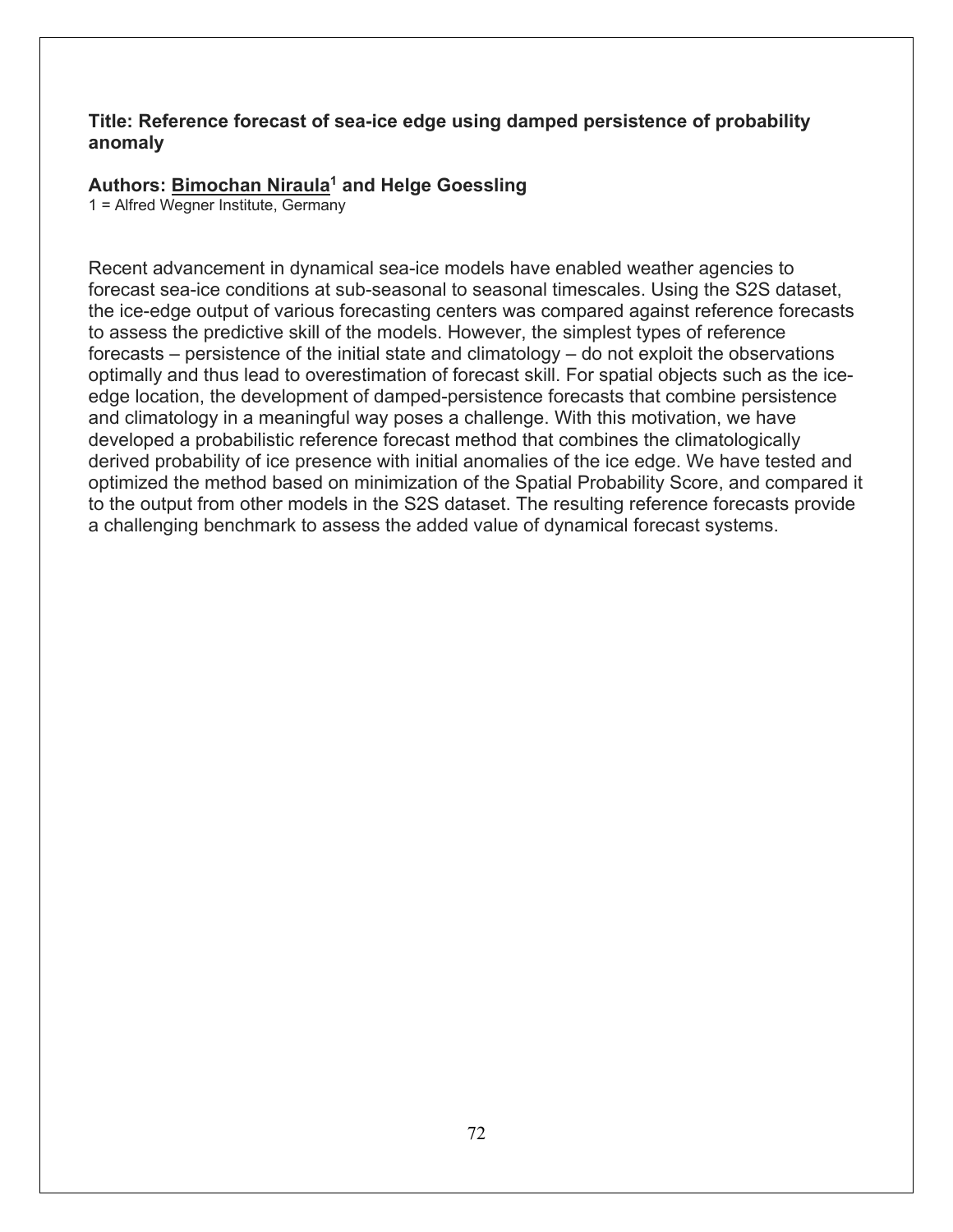#### **Title: Using diagnostics from calculating verification scores to identify systematic errors**

#### **Authors: Rachel North1, Marion Mittermaier, Sean Milton**

1 = Met Office, United Kingdom

Satellite observations of precipitation enable assessment of weather forecast models in locations where traditional observation sources don't, notably over the ocean regions. The Stable Equitable Error in Probability Space (SEEPS) score, modified for use with a satellitederived daily precipitation climatology dataset (using the Tropical Rainfall Measuring Mission 3B42 research product), was used to evaluate a new global configuration of the Met Office Unified Model (UM), which has been presented previously. Following on from this work, to try and understand signals coming from the overall analysis, extra spatial diagnostic capabilities have been produced with the intermediate stages of the SEEPS calculation, in order to try and identify sources of systematic error. We present these diagnostics derived from the UM data set in question and show the resulting conclusions, which include a vast improvement in the handling of light daily precipitation over the Tropics in the new configuration.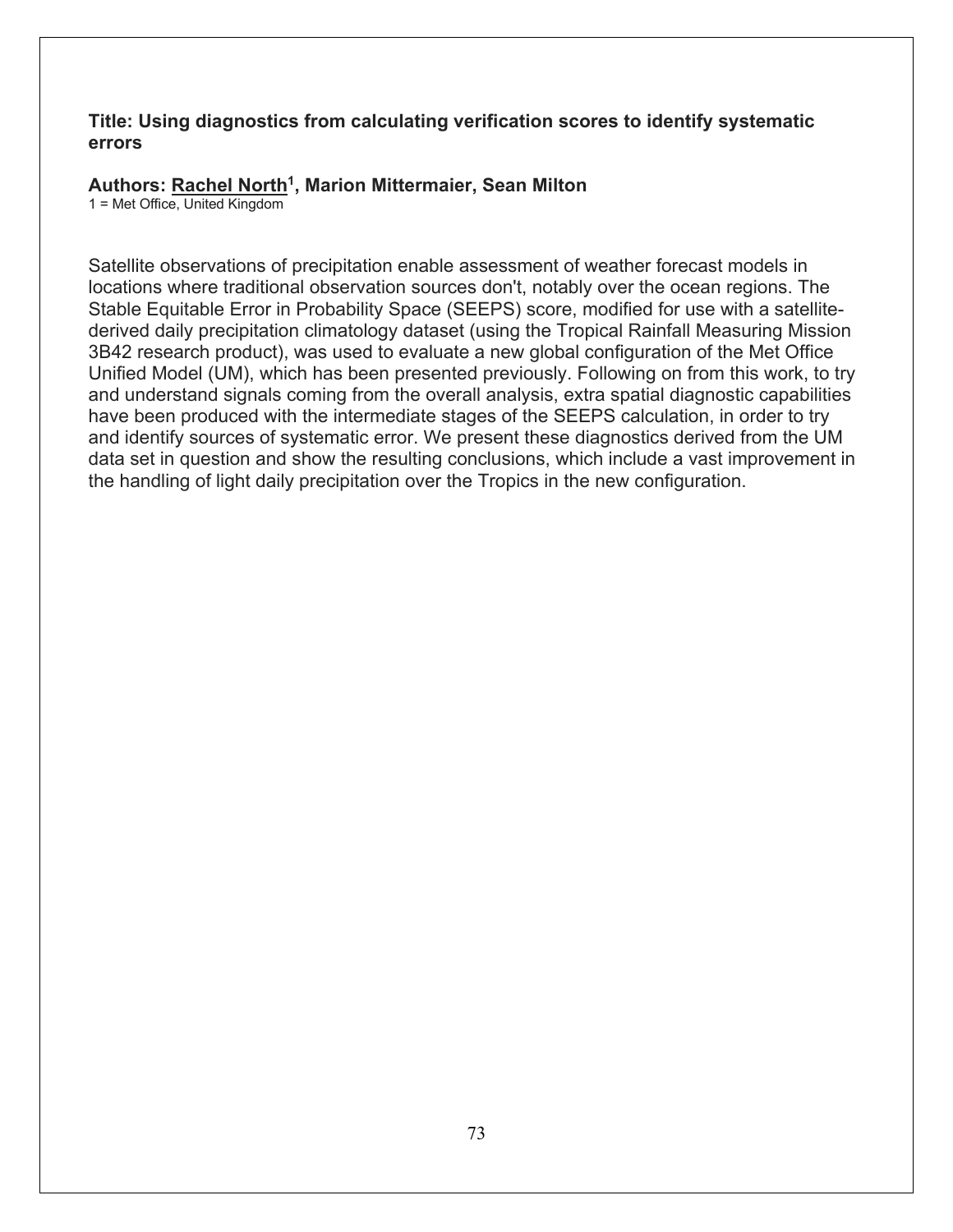#### **Title: Evaluating the Impact of Planetary Boundary Layer, Land Surface Model, and Microphysics Parameterization Schemes on Cold Cloud Objects in Simulated GOES-16 Brightness Temperatures**

**Authors: Sarah M. Griffin1, Jason A. Otkin, Sharon E. Nebuda, Tara L. Jensen, Patrick S. Skinner, Eric Gilleland,Timothy A. Supinie, Ming Xue** 1 = University of Wisconsin-Madison, USA

Infrared brightness temperatures (BTs) from the GOES-16 Advanced Baseline Imager are used to examine the ability of several microphysics and planetary boundary layer (PBL) schemes, as well as land surface models (LSM) and surface layers, to simulate upper-level clouds. Cloud objects are identified using the Method for Object-Based Diagnostic Evaluation (MODE) and analyzed using object-based and pixel-based metrics. Object-based metrics include the Object-Based Threat Score and Mean-Error Distance. Pixel-based metrics include the mean absolute error and mean bias error (MBE) for matched objects, after removing displacement between objects. Objects are identified using either a fixed BT threshold of 235 K or the 6.5th percentile of for each model configurations. Analysis of the MODE-identified cloud objects shows that the microphysics scheme had the largest impact on the accuracy of the simulated cloud field. The Thompson scheme produced the most accurate cloud objects, whereas the Morrison-Gettelman scheme had the lowest accuracy due to too many cloud objects covering too large of an area compared to the observations. Changing the PBL scheme from Mellor-Yamanda-Nakanishi-Niino (MYNN) to Shin-Hong or Eddy-Diffusivity Mass-Flux resulted in slightly lower accuracy, however these changes resulted in configurations which better reproduced the number of observation cloud objects and slightly reduced the high MBE that occurred when using the MYNN PBL. Changes to the LSM are found to have an accuracy ranging between the changes to the microphysics scheme and the PBL, however changing the LSM and surface layer resulted in too many objects as the forecast progressed.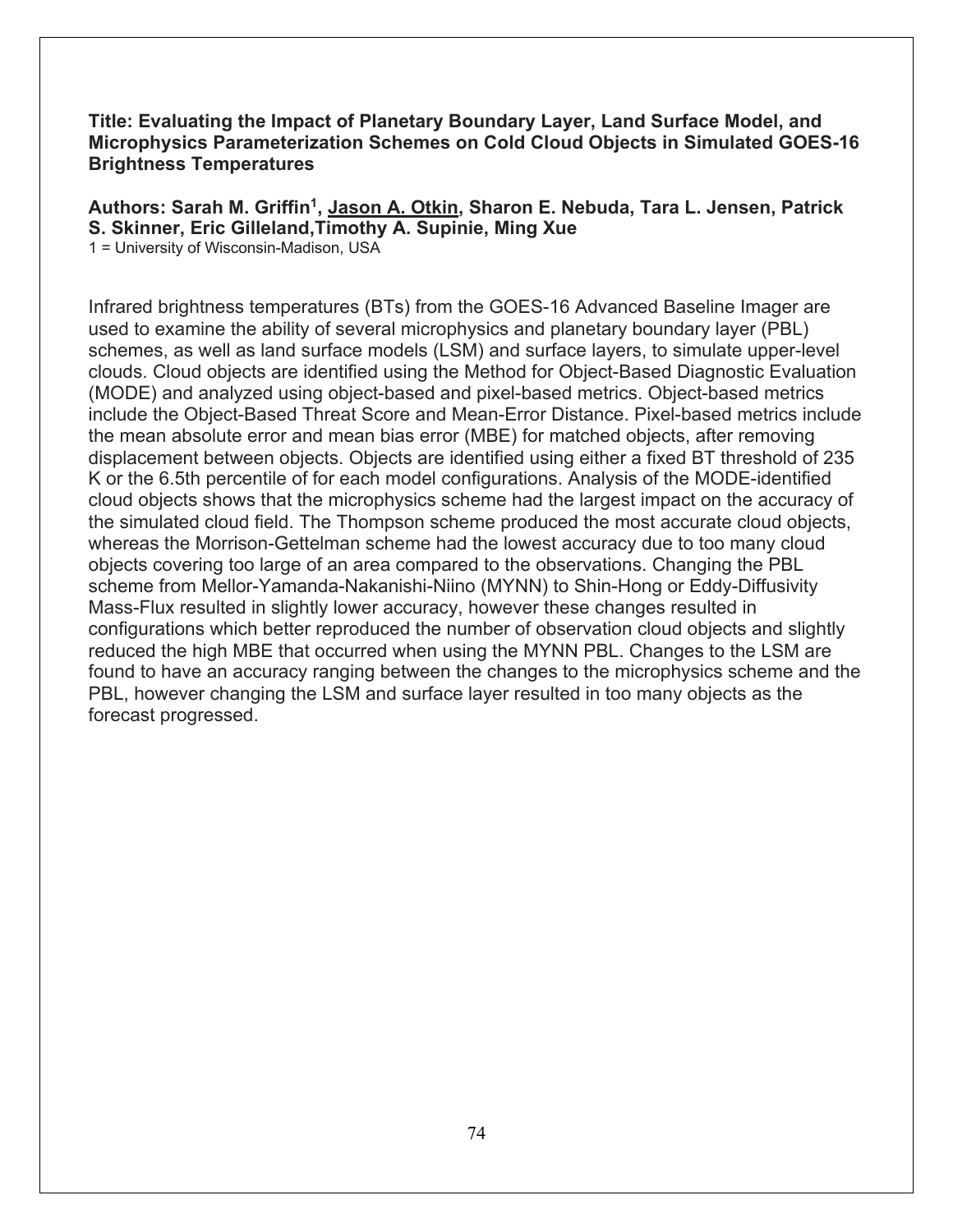### **Title: User-oriented verification of the DWD climate prediction website**

#### **Authors: Andreas Paxian1, Katja Reinhardt, Klaus Pankatz, Katharina Isensee, Kristina Fröhlich, Barbara Früh**

1= German Weather Service (DWD), Germany

DWD provides operational seasonal and decadal predictions since 2016 and 2020, respectively. We plan to present these predictions together with post-processed ECMWF monthly forecast products on the DWD climate prediction website www.dwd.de/climatepredictions. In March 2020 it has been published with decadal predictions; other time scales will follow. It offers maps, time series and tables of ensemble mean and probabilistic predictions of temperature and precipitation for different regions. Further user-oriented or extreme variables and statistical downscaling will follow. The useroriented evaluation and design has been developed in close cooperation with users from various sectors at workshops of the German MiKlip project and will be consistent across decadal, seasonal and monthly time scales. Climate predictions are displayed in combination with their skill. The MSESS and fairRPSS are used to evaluate the skill of climate predictions in comparison to reference predictions, e.g. 'observed climatology' or 'uninitialized climate projections' (which are applied until now as an alternative to climate predictions). Significance is tested via bootstraps. Within the 'basic climate predictions' section, a user-oriented traffic light indicates whether regional-mean climate predictions are significantly better (green), not significantly different (yellow) or significantly worse (red) than reference predictions. Within the 'expert climate predictions' section, prediction maps show per grid box the prediction itself (via the color of dots) and its skill (via the size of dots representing the skill categories of the traffic light). The co-development of this climate prediction website improves the way it is understood and can be applied by users in their daily work.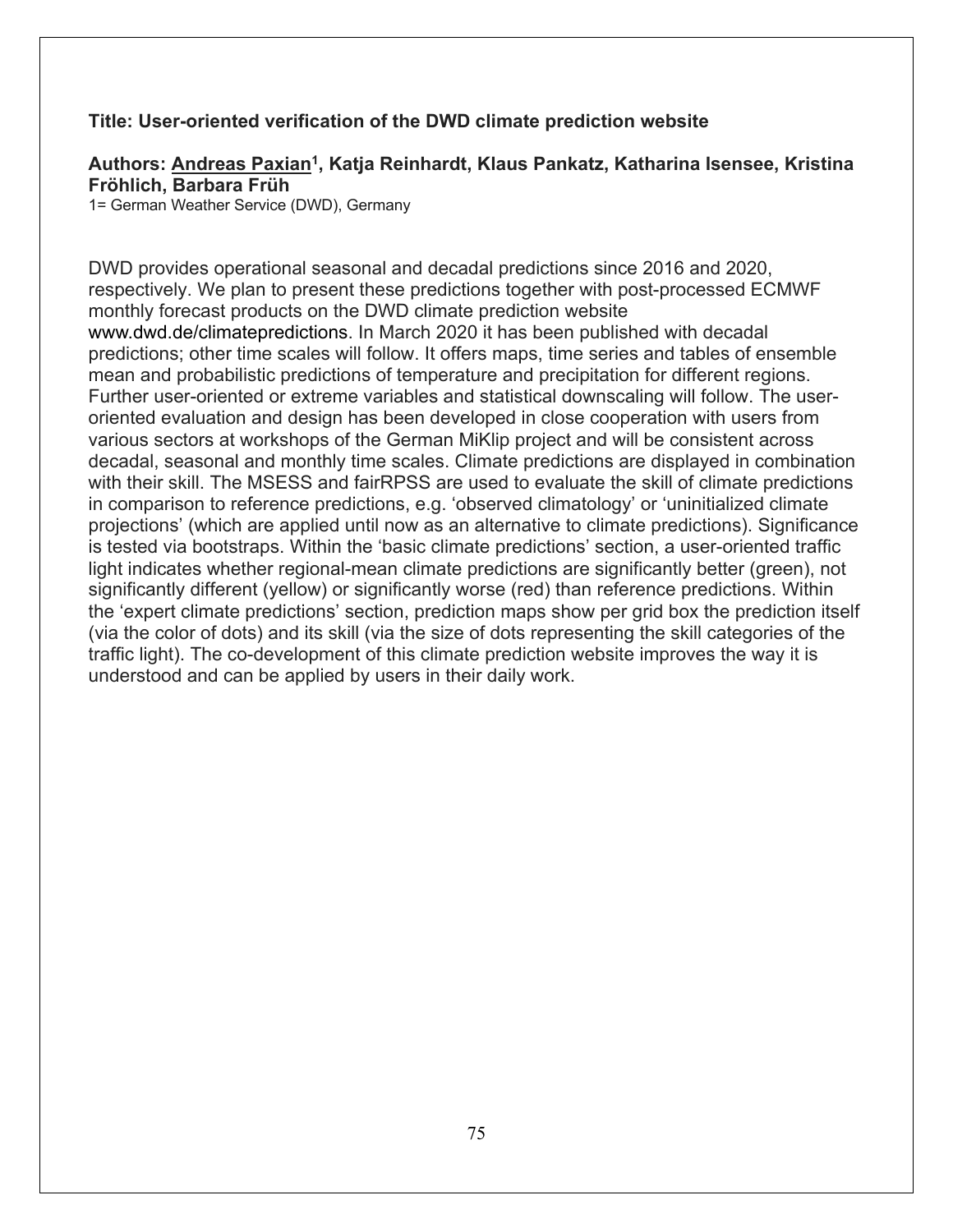### **Title: On the benefits of AMDAR Observation Profiles for Forecast Validation**

#### **Authors: Ralph Alvin Petersen1 and Timothy J. Wagner**

1 = University of Wisconsin-Madison, Cooperative Institute for Meteorological Satellite Studies (CIMSS), Space Science and Engineering Center (SSEC)

In addition to being far more cost effective than other data sources, wind/temperature observations from commercial aircraft are critical to operational Numerical Weather Prediction (NWP) on global (3rd highest impact of all data types) and regional scales. The value of the high-quality moisture reports from the Water Vapor Sensing System (WVSS) may be less well recognized but can be much larger locally, as moisture changes often occur at much smaller temporally, vertically, and spatially scales. Comparisons between nearly 140 aircraft and precisely co-located raob observations across CONUS show agreement of 0.5 g/kg, with minimal biases, and suggest that WVSS measurement are as or more accurate than raob moisture measurements. Regional NWP studies show that WVSS profiles have equal or greater influence than raobs in 1-2 day forecasts.

Tropospheric AMDAR ascent/descent profiles have been used to validate other asynoptic observations, including EUMETSAT MetOp IASI moisture retrievals and can be performed throughout the entire day, unlike raob comparisons at only 00 and 12 UTC. Results clearly demonstrate the strengths and weakness of the satellite observation in the free atmosphere and boundary layer.

AMDAR profiles are also being used to assess the impact of various new observations in finescale regional data assimilation and forecasts. Hourly or sub-hourly time series of AMDAR profiles at multiple geographical locations provide a long-desired opportunity to contrast insitu observations with predicted atmospheric variations and tendencies at temporal and vertical resolutions unavailable from other operational observing system. This paper describes ongoing NWP validations and enhancements planned for the future.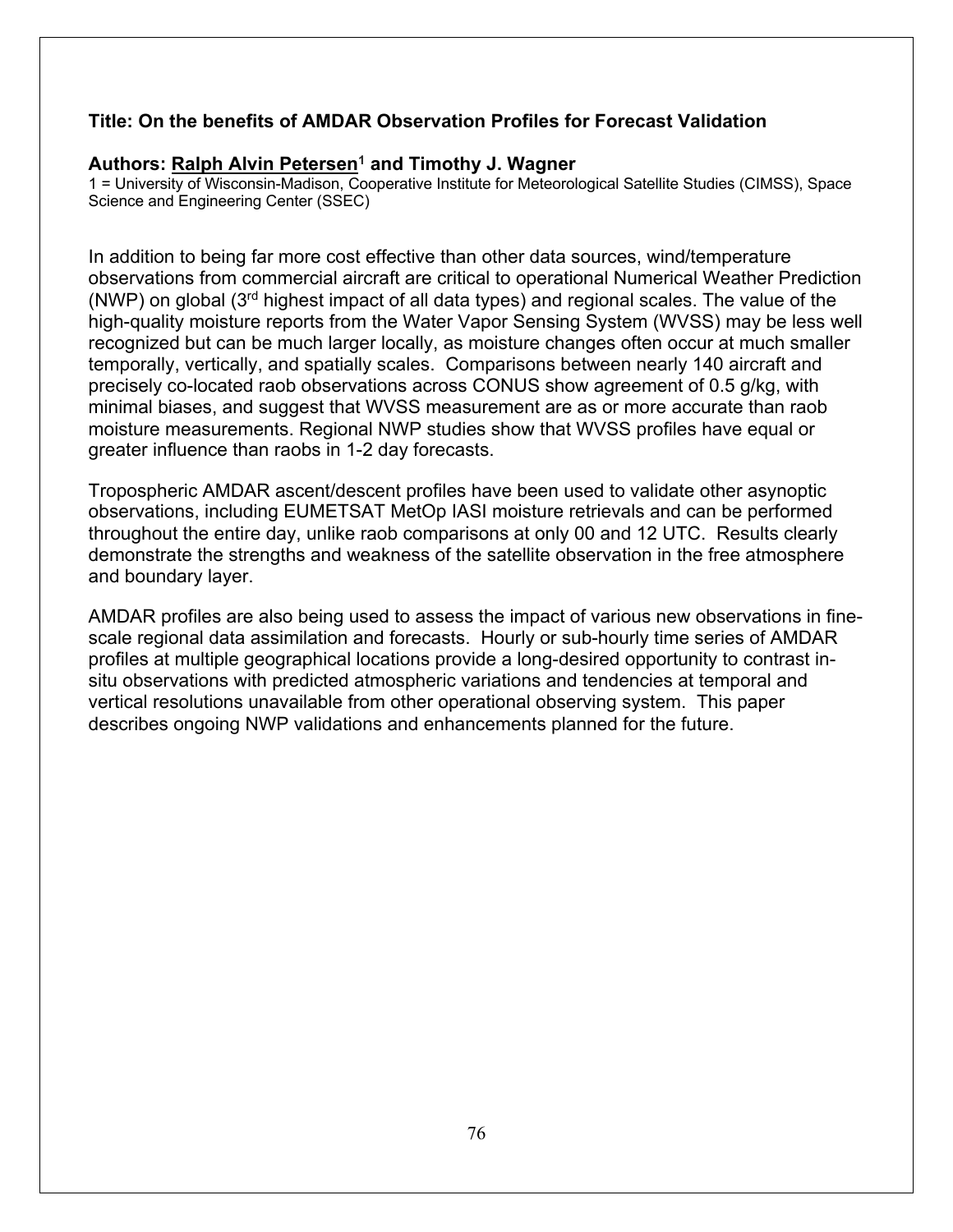#### **Title: Using Integrated Ice Edge Error (IIEE) and Spatial Probability Score (SPS) to assess spread-error relationships in an ensemble sea ice forecast**

#### Authors: Andrew (Drew) Peterson<sup>1</sup> and Greg Smith

1 = Environment and Climate Change Canada

The deterministic Integrated Ice Edge Error (IIEE) and the Spatial Probability Score (SPS), an area integrated Brier Score have been put forward as useful metrics to score deterministic and ensemble sea ice forecasts respectively. While these metrics have been used to provide comparative scores of sea ice forecasts between centres and as measures of system advancement, here we use them in the context of the newly coupled Environment and Climate Change Canada (ECCC) Global Ensemble Prediction System (GEPS), where comparison scores are not an option for our first set of medium range ensemble sea ice forecasts. Instead, we show how to make use of differences between the IIEE and SPS to measure the spread error characteristics of our system, providing examples of where the probabilistic information of our ensemble system might prove useful.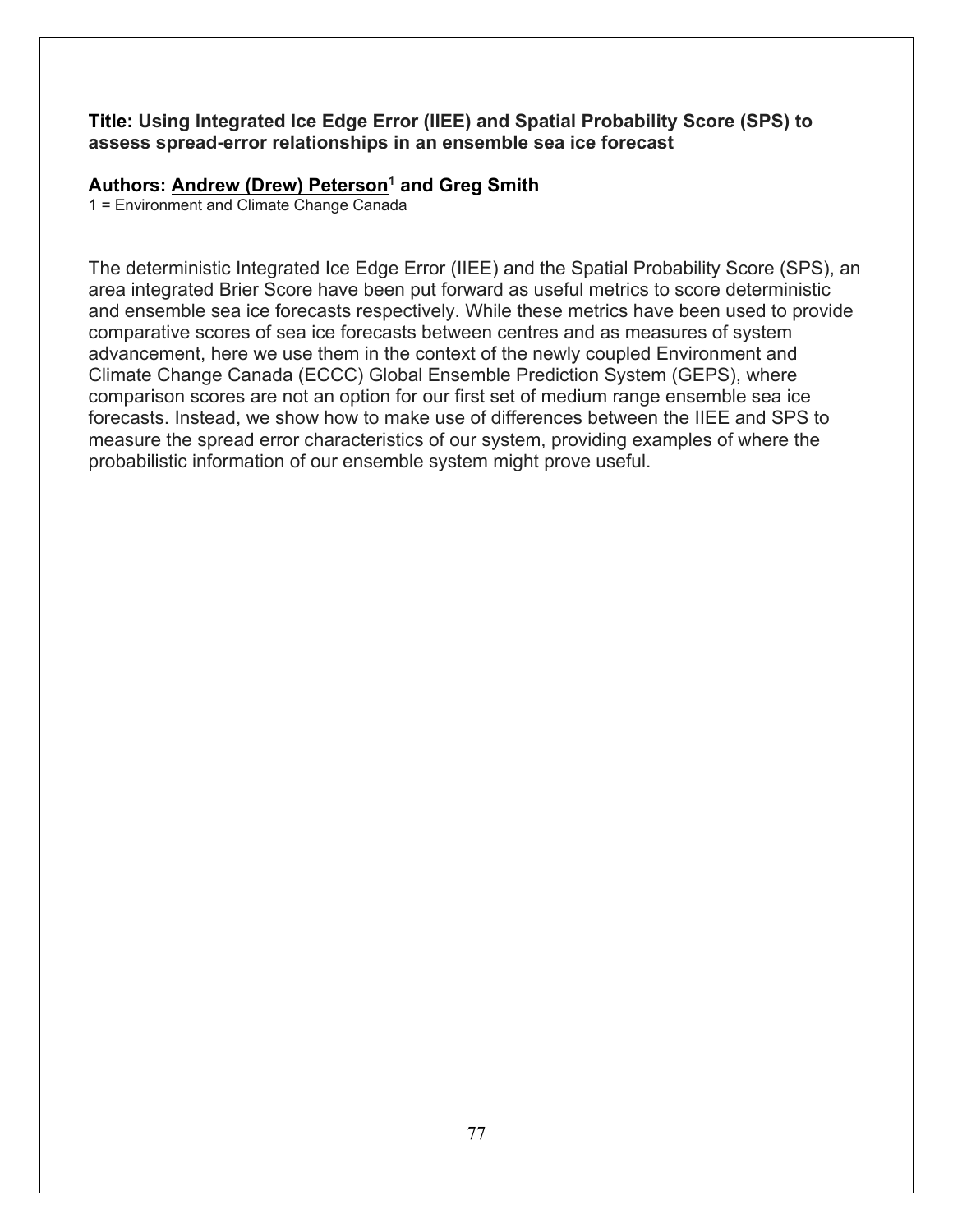#### **Title: Deep Learning for the Verification of Synoptic-scale Processes in NWP and Climate Models**

# Authors: Julian F. Quinting<sup>1</sup>, Christian M. Grams<sup>1</sup>, Jan Wandel<sup>1</sup>

1= Karlsruhe Institute of Technology, Germany

Physical processes on the synoptic scale are important modulators of the large-scale extratropical circulation. In particular, rapidly ascending air streams in extratropical cyclones, so-called warm conveyor belts (WCBs), have a major impact on the Rossby wave pattern and are sources and magnifiers of forecast uncertainty. Thus, an adequate representation of WCBs is desirable in NWP and climate models. Most often, WCBs are defined as Lagrangian trajectories that ascend in two days from the lower to the upper troposphere. This Lagrangian approach has advanced our understanding of the involved processes significantly. However, the calculation of trajectories is computationally expensive and requires data at high spatiotemporal resolution so that systematic evaluations of the representation of WCBs in NWP and climate models are missing. In this study, we present a novel framework that aims to predict the inflow, ascent, and outflow phases of WCBs from instantaneous gridded fields. A UNettype Convolutional Neural Network (CNN) is trained using a combination of meteorological parameters as predictors. Validation against a Lagrangian-based dataset confirms that the CNN model reliably replicates the climatological frequency of WCBs as well as their footprints at instantaneous time steps. With its comparably low computational costs we propose that the new diagnostic may be applied to systematically verify WCBs in large datasets such as ensemble reforecast or climate model projections. Our diagnostic demonstrates how deep learning methods may be used to advance our fundamental understanding of synoptic-scale processes that are involved in forecast uncertainty and systematic biases in NWP and climate models.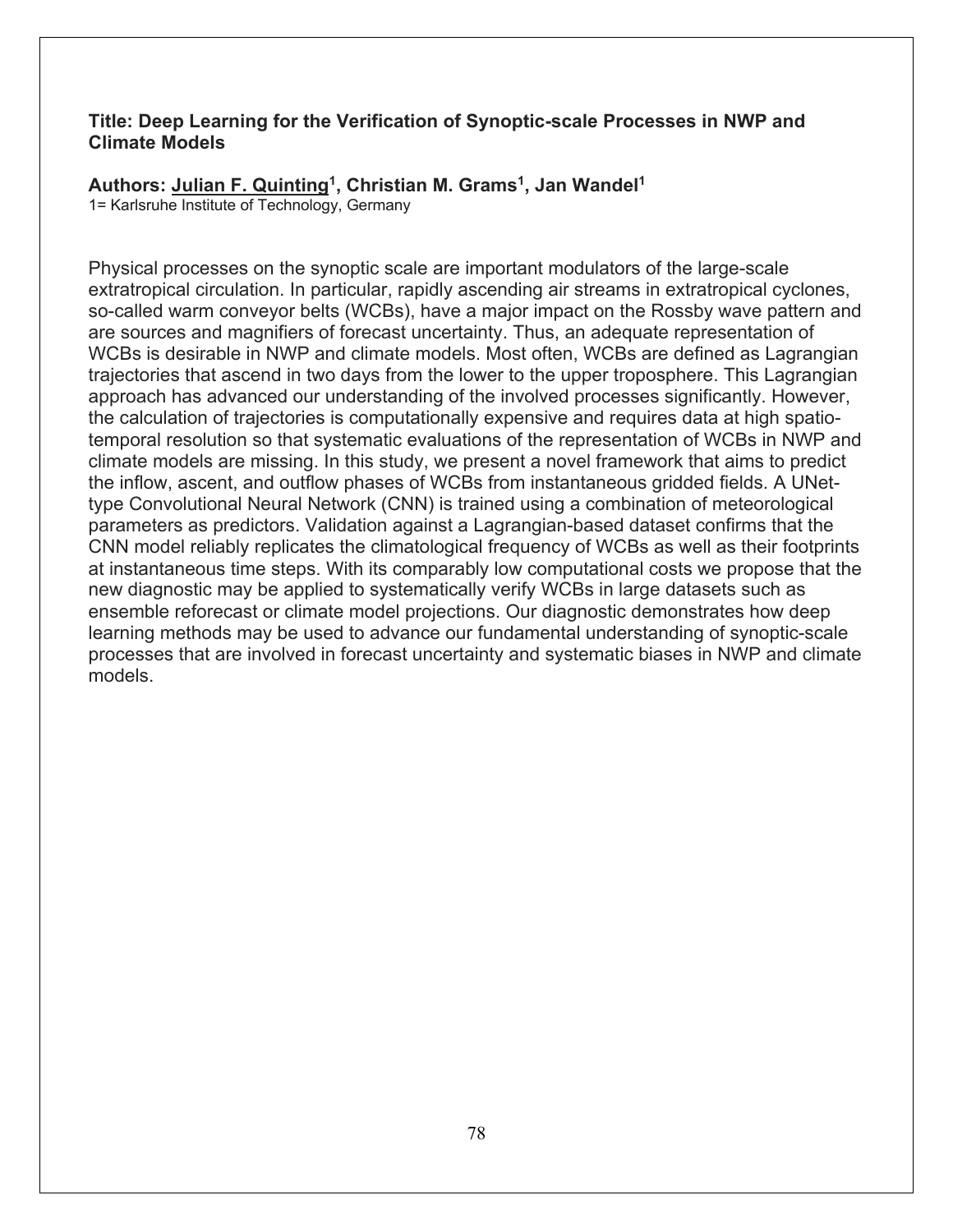#### **Title: User decisions, and how verification based the utility of these decisions could guide developments in probabilistic forecasting**

## **Authors: Mark Rodwell1, John Hammond, Sara Thornton, David Richardson**

1 = European Centre for Medium-Range Weather Forecasts, UK

We investigate how users combine objective probabilities with their own subjective feelings when deciding how to act on weather forecast information. Results are based on two scenarios investigated at a Live Science event held by the Royal Meteorological Society. When deciding whether to go to the beach with the possibility of warm, dry weather, we find that users attempt to identify their 'Bayes Action': the one which minimises their expected negative feeling or utility. Key factors are the 'thrill' of a nice day at the beach and the 'pain' of coping with, for example, children in wet weather, and the costs of travel. The users' threshold probabilities for deciding to go to the beach thus approximately define their distribution of cost/loss ratios. This is used to calculate a 'User Brier Score' (UBS): a measure of the overall utility to society, and which could be used to guide forecast system development. When applied to operational ensemble forecasts issued by the European Centre for Medium-Range Weather Forecasts (ECMWF) over the period 1995–2018, the UBS tends to be higher (i.e., worse) than the Brier Score, largely because users tended not to exhibit high cost/loss ratios. When deciding whether to leave a campsite in the face of potentially dangerous gales, users try to find a balance between the 'regret' of serious injury and the 'pain' of spoiling an enjoyable holiday. Some users decide to stay even at high probabilities of serious consequences – partly due to a lack of experience. On the other hand, forecasts suffer from 'complete misses' – where probabilities of zero are accompanied by non-negligible outcome frequencies. These dominate the overall Brier Score. The frequency of complete misses halved over the period 1995–2018: a welcome improvement for users who do wish to avoid danger at low probabilities.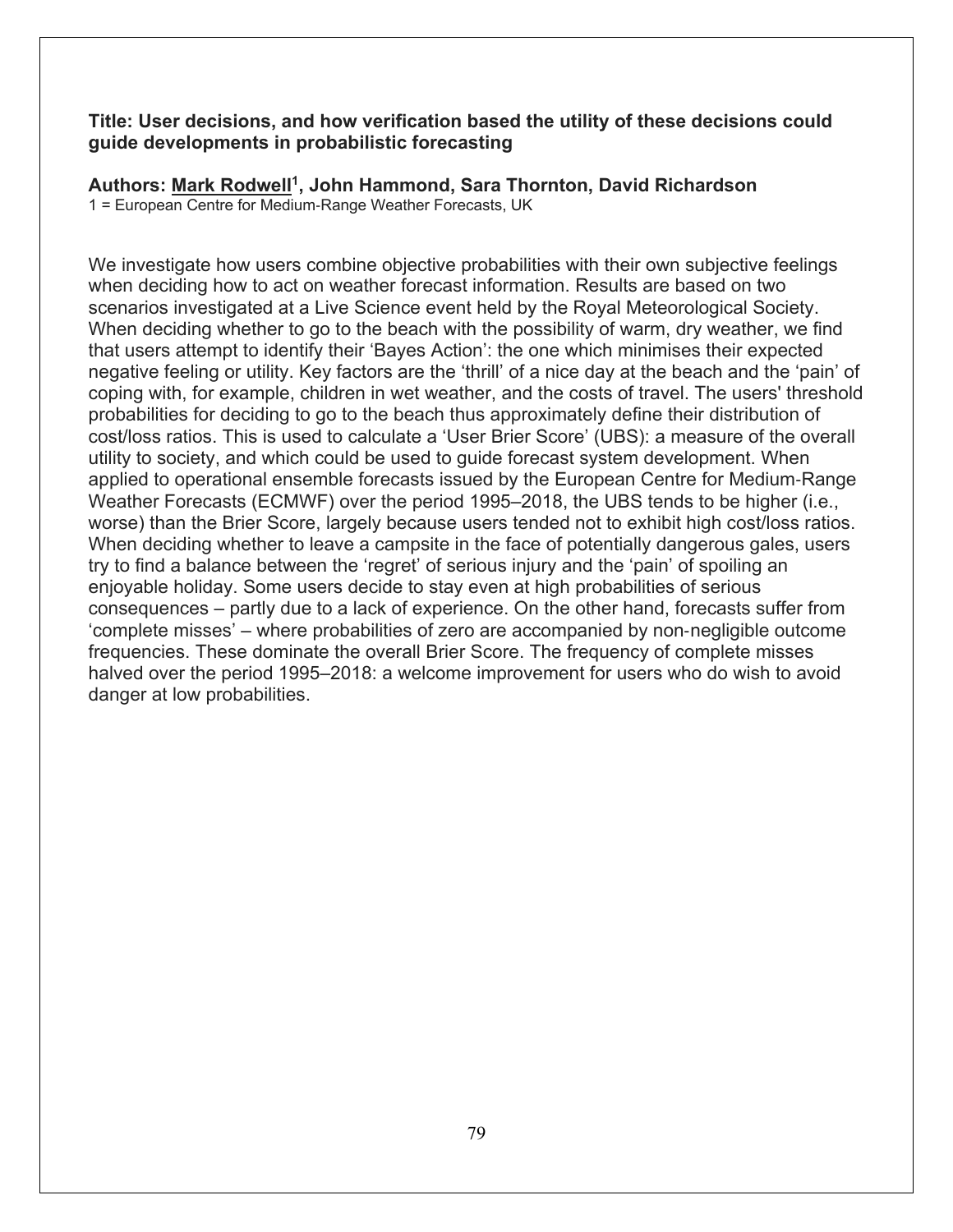#### **Title: A New METplus-based Verification System for the Global Forecast System (GFS)**

#### **Authors: Mallory Row1 and Jason Levit**

1 = NOAA/NCEP/EMC, USA

The Verification, Post-Processing and Product Generation (VPPPG) branch at the Environmental Modeling Center (EMC) has worked in recent years to unify its verification systems following a decision by the Next Generation Global Predictions System (NGGPS) program. This decision originally involved the use of the Model Evaluation Tools (MET) and was later expanded to include the METplus authoritative umbrella repository, which is comprised of MET, METviewer and METexpress (two database and display systems), and a set of python wrappers around all these tools. METplus is maintained and developed by the Developmental Testbed Center (DTC) in Boulder, Colorado. A new METplus-base verification package has been developed at EMC to verify the Global Forecast System (GFS). The new package is a collection of shell and python scripts that set up a user's environment, gets data, and calls METplus to create verification statistics and graphics. The package was originally developed to replicate the capabilities of the previously used, in-house developed verification package, and, as a part of future work, it will expand upon these original capabilities. The package has been incorporated into the GFS workflow, and verification statistics produced from this new package have been used in the evaluation of the newest version of the GFS proposed for implementation in early 2021. This package is available on GitHub allowing it to be checked out and run by users across the broader United States numerical weather modeling community.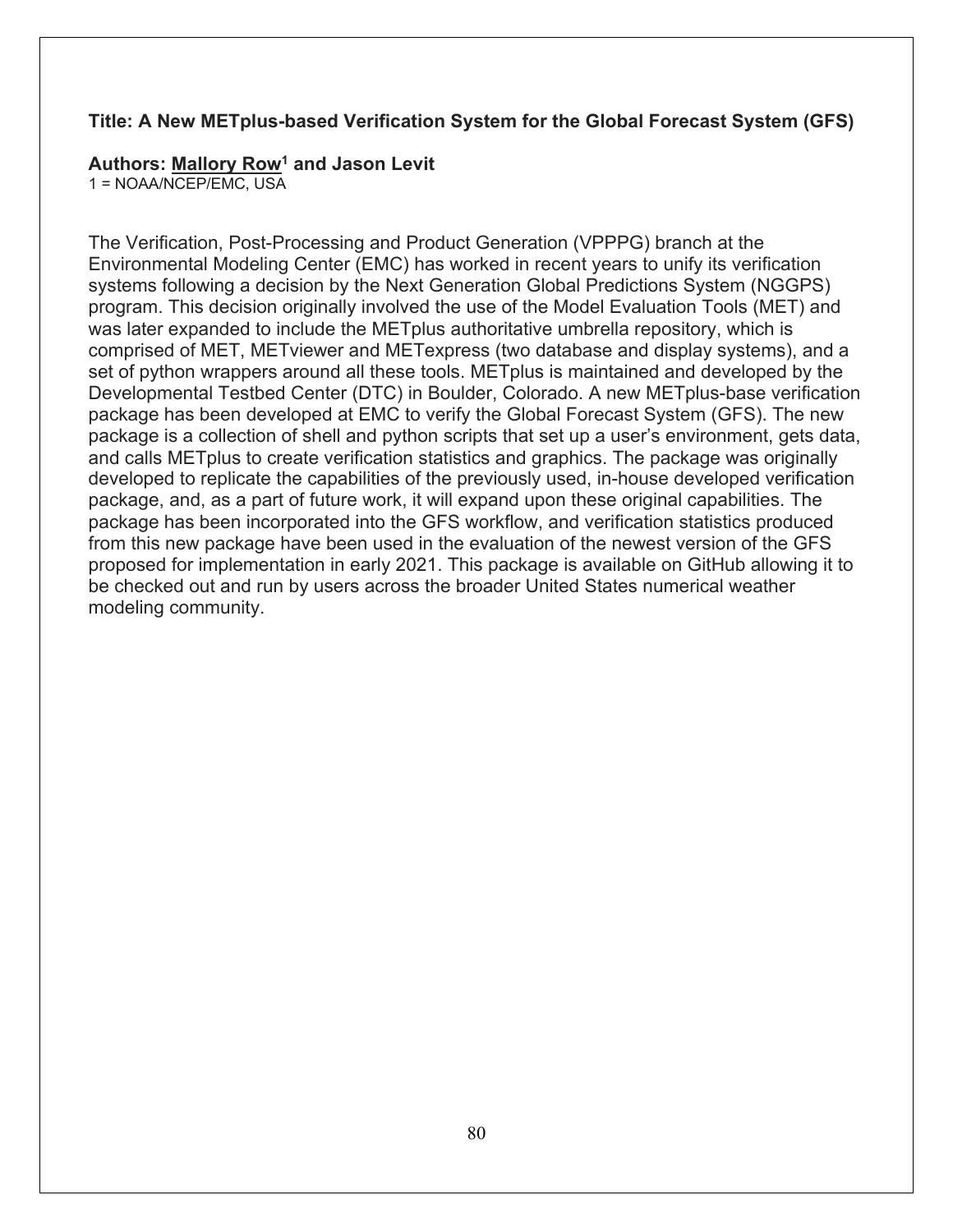#### **Title: Nowcasting verification in Argentina's Weather Service (SMN)**

### Authors: Facundo San Martino<sup>1</sup>, Sebastián Pérez, Pablo Irurzun, Pedro Lohigorry, **Ramón de Elía1**

1 = Servicio Meteorológico Nacional, Argentina

The Weather Service of Argentina is responsible for issuing short-term weather warnings mostly related to severe convective events. The Nowcast division monitors the situation and identifies areas in which severe weather is already present or is likely to appear in the near future, with the aim of warning the public, media, government and emergency managers. Monitoring is carried out with the help of weather radars, satellite imagery, lightning detectors and a (sparse) official network of weather stations. Forecasters need to be as certain as possible that inferences based on remote sensing correspond well with the situation on the ground. Ground observations have, therefore, a very important role, both in triggering forecasts and also in the verification of information from other sources. In order to complement a sparse official network of weather stations, the Nowcasting division has striven to utilize information available from other agencies, corporations, passionate weather amateurs, and more general communication of participants in social networks. In this presentation we will discuss how we gather this information and use it to confirm events such as first touchdown in areas threatened with severe weather, and also how this information, along with that compiled from media reports, is later sifted and used to verify the evolution of the severe weather as predicted by forecasters. Focus will be put on the challenges of dealing with sources of varying credibility and having large spatial density variation, and the difficulty of arriving at a fair forecasting skill score.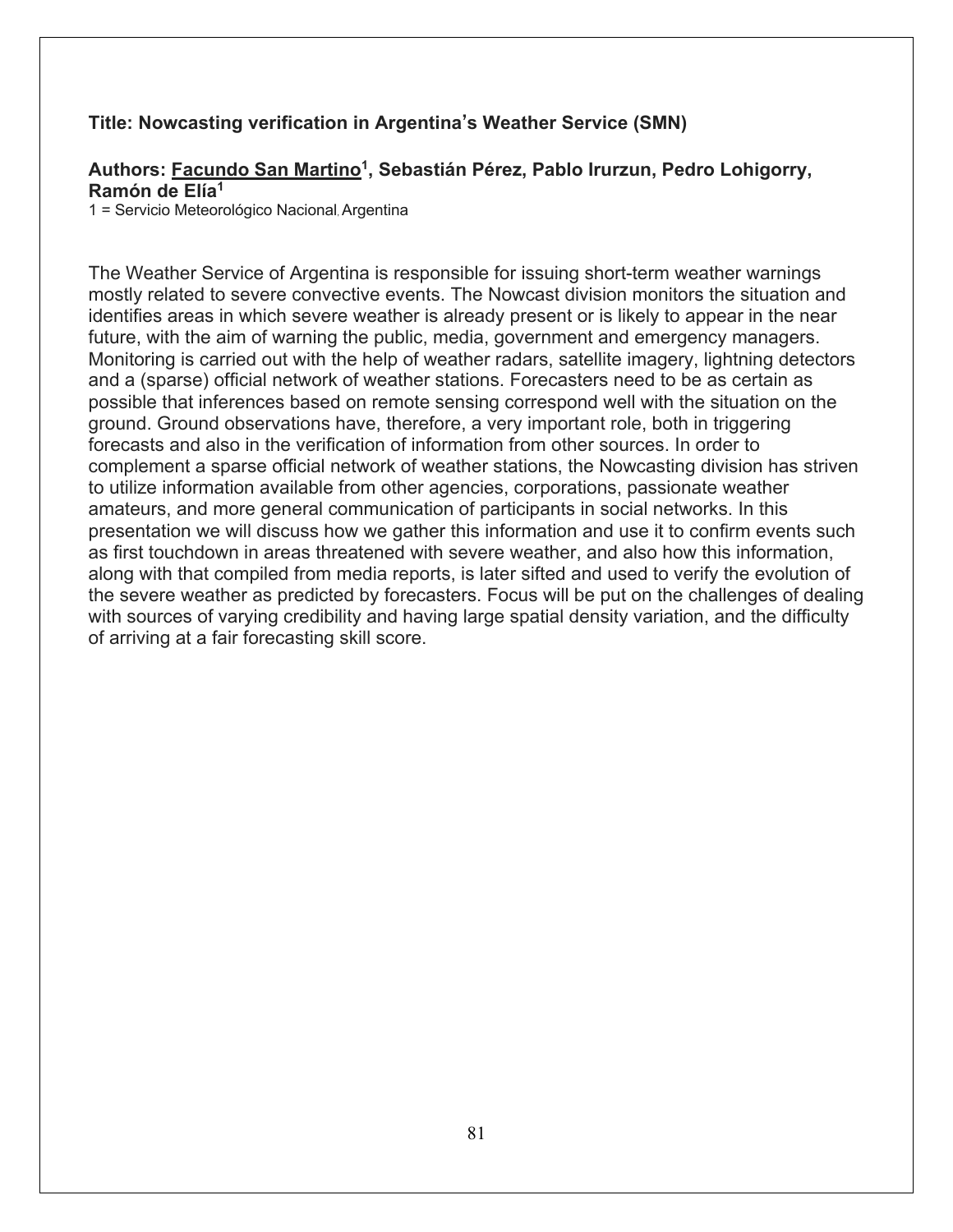### **Title: Forecasting spatial structure of local precipitation extremes**

#### **Author: Bent Sass1**

1 = Danish Meteorological Institute (DMI), Denmark

In view of an increasing interest to predict extremes, e.g. in relation to daily weather forecasts, a spatial verification scheme has been developed which compares the match of local extremes of a forecast field and a corresponding analysis field. The concept is illustrated for accumulated precipitation analyzed spatially in DMI and compared directly to forecasted precipitation accumulation in the same grid. The scheme computes four separate scores between zero and 1 for identified local extremes (maxima and minima) of analysis and forecast fields respectively. The four separate comparisons are done in local neighborhoods around respectively: analyzed maximum point(s) (compared with forecasted maximum in neighborhood), forecasted maximum (compared with analyzed maximum in corresponding neighborhood). A corresponding computation in neighborhoods is done for observed and forecasted minima respectively. The degree of match is defined by a score function giving score=1 for perfect match between forecast an analysis and zero for large deviation between the two. In this way the scheme defines 4 scores. The scheme has been tested successfully in idealized tests, a forecast case of convection and in simulations of operational conditions. Differences and similarities with popular spatial verification schemes such as FSS and SAL have been studied.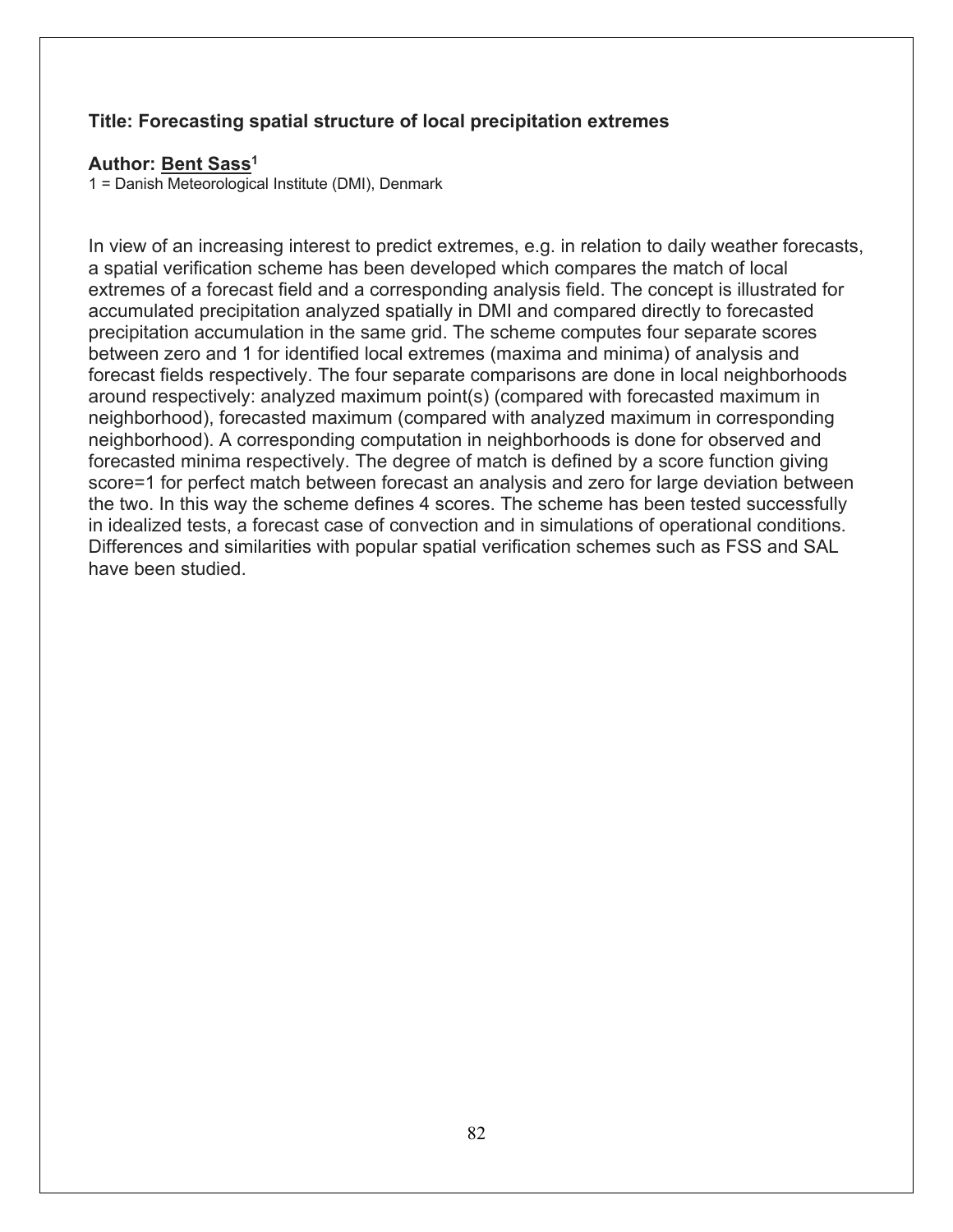#### **Title: Verification of Air Quality Predictions Using METplus**

#### Authors: Perry C. Shafran<sup>1</sup>, Ho-Chun Huang, Jianping Huang, Edward Strobach, Partha **Bhattacharjee, and Jeffery McQueen**

1 = NOAA/NWS National Air Quality Forecasting Capability

The NOAA/NWS National Air Quality Forecasting Capability (NAQFC) has been used to provide numerical guidance of ground-level ozone and particulate matter with diameters less than 2.5 micrometers (PM25). In NAQFC, the United States (U.S.) Environmental Protection Agency (EPA) Community Multiscale Air Quality Modeling (CMAQ) system is driven by meteorological models, compared to parallels using FV3 model output. The Hybrid Single Particle Lagrangian Integrated Trajectory (HYSPLIT) is driven by the NCEP (National Centers for Environmental Prediction) operational models. Integration of global aerosol prediction at NOAA/NWS is based on the Goddard Chemistry Aerosol Radiation and Transport (GOCART) scheme into the Unified Forecast System (UFS) begun by including it into one member of the Global Ensemble Forecast System (GEFS-Aerosol).To examine the predictive performance of these variables, it is important to evaluate the NAQFC performance at different regions and time periods. Verification uses Model Evaluation Tools (MET), driven by METplus python wrappers. Traditional surface ozone and PM25 observations from the EPA (Environmental Protection Agency) AirNow network, and satellite observed variables such as the aerosoloptical depth have been added for the air quality verification. Also, GEFS-Aerosols has been extensively evaluated against a number of ground observations, analysis and satellite observations. Other features developed in METplus - including the creation of masked data to examine, for example, biases related to land surface and their impacts on air quality - are also showcased. This presentation compares VSDB verification of ozone and PM25 with MET verification and describes the performance matrix for NAQFC model evaluation.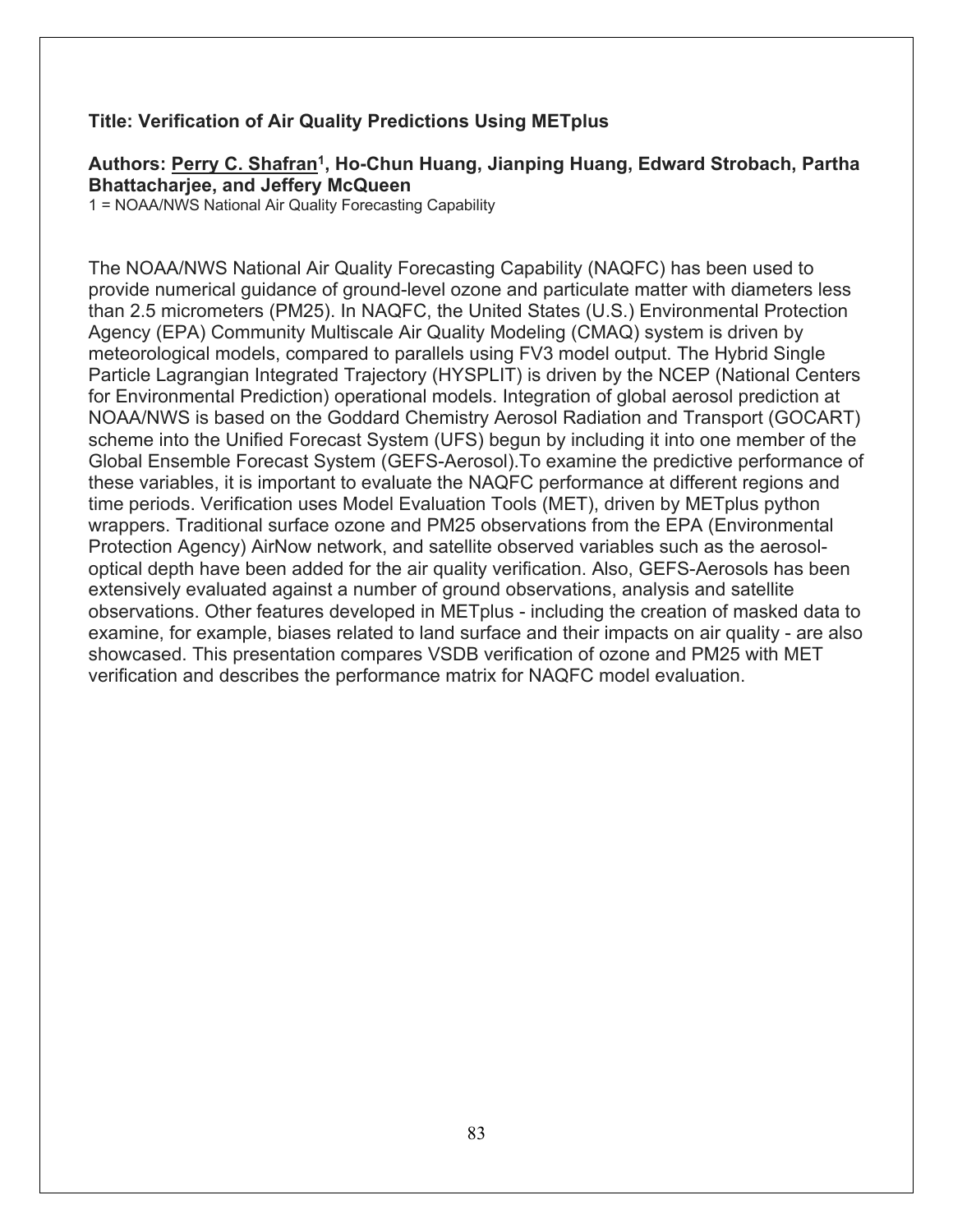#### **Title: New operational measure to assess extreme events using site-specific climatology**

# **Authors: Michael A Sharpe1, Clare Bysouth and Philip Gill**

 $1 = \text{IJK Met } \overline{\text{Office}}$ 

Work to implement a measure to assess how well extreme weather events are forecast is nearing completion at the UK Met Office. This methodology assesses post-processed, sitespecific data for extremes of maximum daily temperature, minimum daily temperature and hourly wind speed. The Threshold Weighted Continuous Ranked Probability Skill Score (Gneiting and Rajan, 2011) and the Threshold Weighted Mean Absolute Error are used for this analysis, enabling a direct comparison between probabilistic and deterministic forecast performance. In each case, a monthly site-specific CDF is derived for the threshold weighting function using a bootstrapping procedure based on a chosen percentile from the a 30-year climatological PDF. To help with communication to the general public, some carefully chosen percentiles (in addition to the standard ones used to evaluate extremes) are used for this assessment. These evaluate the ability to forecast the most extreme event that should be expected to occur at a given site and month during an n-year period. The effect of climate change on extremes is incorporated into the measure by recalculating the monthly, sitespecific 30-year climatological PDF (and consequently the corresponding threshold weighted CDF for each chosen percentile) every year.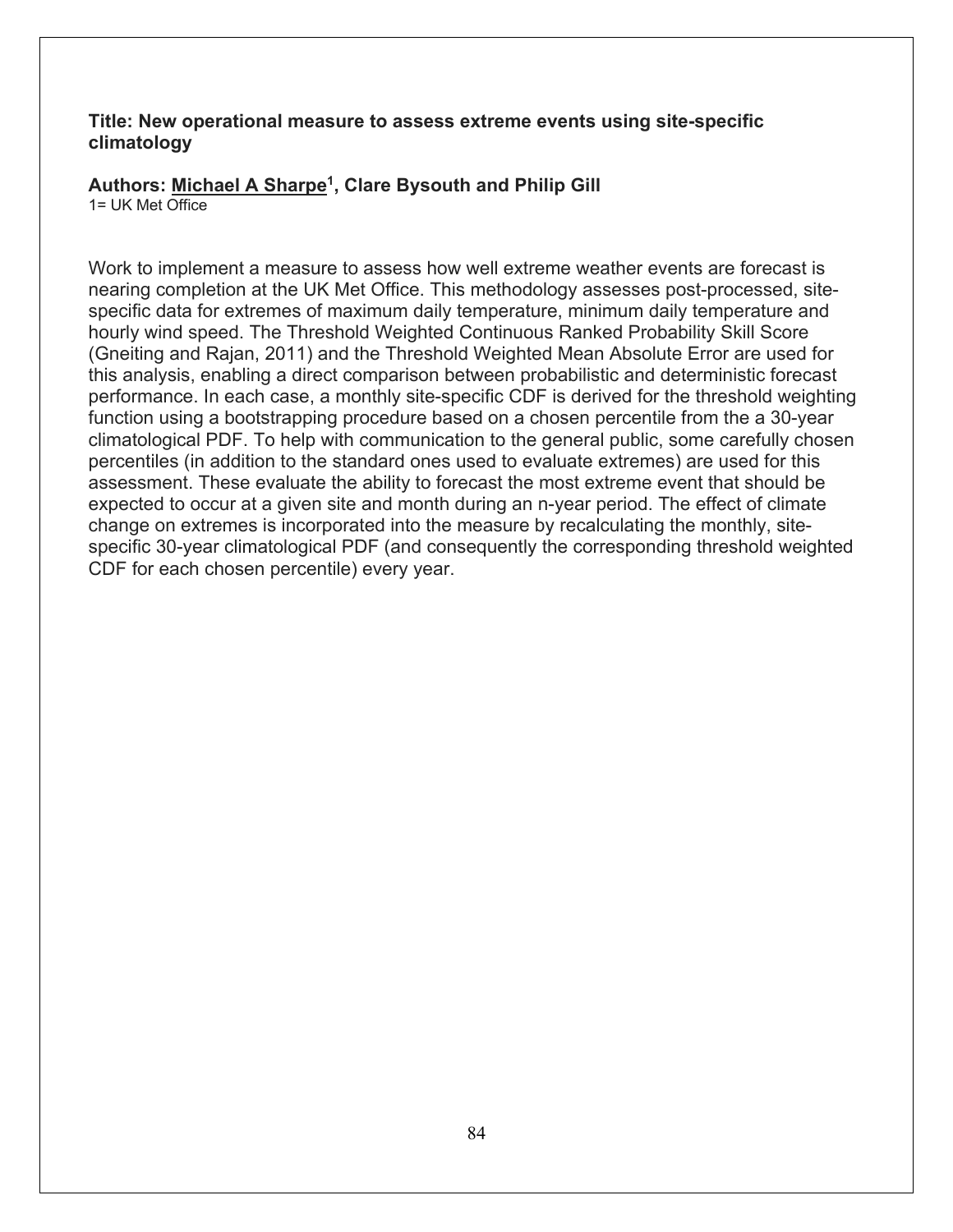#### **Title: A complementary measure to assess temporal uncertainty within Terminal Aerodrome Forecasts**

## **Authors: Michael A Sharpe1 and Andre Lanyon**

1= UK Met Office

Terminal Aerodrome Forecasts (TAFs) are a widely accepted international form of aviation forecast used for airport and flight planning procedures at all major airports. A new verification methodology (Sharpe et al, 2016) has recently been developed and made operational at the UK Met Office to assess the skill associated with TAFs at UK airports. This methodology is based on the definitions devised and published by the World Meteorological Organisation and International Civil Aviation Organisation. These definitions allow forecasters to use probabilistic, deterministic and temporal uncertainty terms. However, these terms can be used excessively to hedge performance and even though the resulting forecast conforms to the rules stipulated by the WMO/ICAO a less uncertain forecast would usually be more useful to the user. Therefore, this presentation outlines a complementary uncertainty-penalising TAF verification methodology developed using probability theory. Its use alongside the established Sharpe et al measure will help to identify whether identified good performance is a result of actual forecaster skill or hedging via the excessive use of terms containing forecast uncertainty.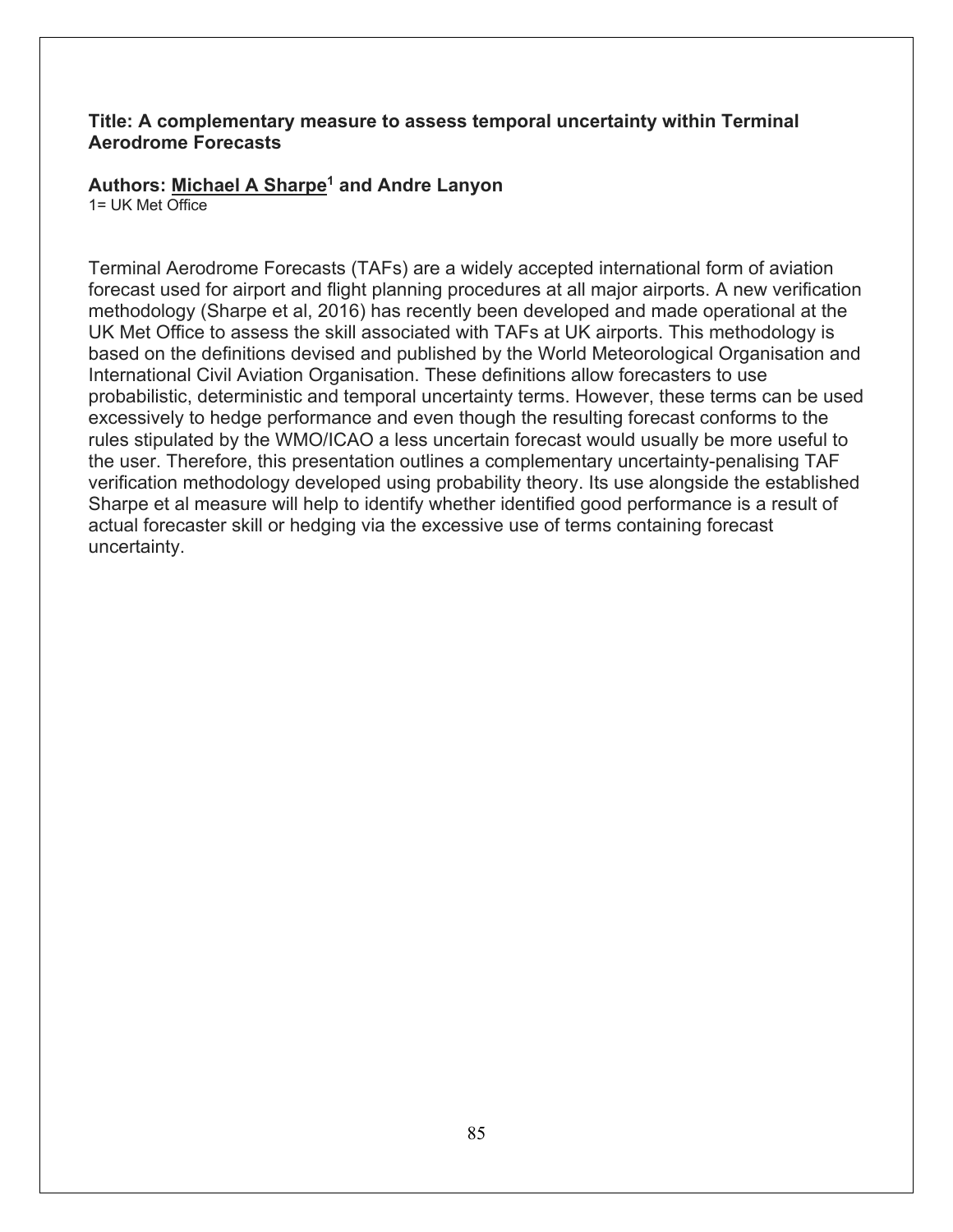#### **Title: Analysis of Regional Sector Low-Skill Events in Recent Operational GFS Forecasts**

#### **Authors: Shannon R. Shields1, Travis J. Elless, and Daryl T. Kleist** 1 = IMSG at NOAA/NWS/NCEP/EMC, USA

While forecast skill continues to improve with model upgrades, there are still occasional periods where the forecast skill is significantly reduced, especially on regional scales. Regional sector low-skill events were categorized based on 120-h 500-hPa height anomaly correlation coefficient (ACC) and root mean square error (RMSE) and diagnosed to determine causes of operational Global Forecast System (GFS) forecast error since June 2019. For this study, five-day ACC and RMSE were calculated using the most recent 0000 UTC initialization date in the GFS archive for each regional sector. The regional sectors included: Eastern North America/United States, Western North America/United States, North America in general, Eastern Pacific, Western Pacific, Pacific North America, Central Asia, Europe, Atlantic, Polar, and an European domain specified by Rodwell et al. (2013). Low-skill events were identified meeting certain criteria (events with an ACC less than 0.6 and a RMSE greater than 60 meters, events with an ACC less than 0.5 and a RMSE greater than 60 meters, and events with an ACC less than 0.5 and a RMSE less than 60 meters) in real time which prompted an evaluation of these low-skill events. The evaluation was conducted by first identifying large errors/pattern differences in the five-day 500-hPa geopotential height forecast. These errors were then traced back in time to their original source region. These source regions were then compared with a previous composite study to identify that operational forecasts produce errors through similar processes. For example, low-skill forecasts in the Eastern North America/U.S. sector displayed similar characteristics if a trough propagated across the Rocky Mountains, cutoff lows tried to rejoin the synoptic flow, and/or ridge building occurred in the Pacific.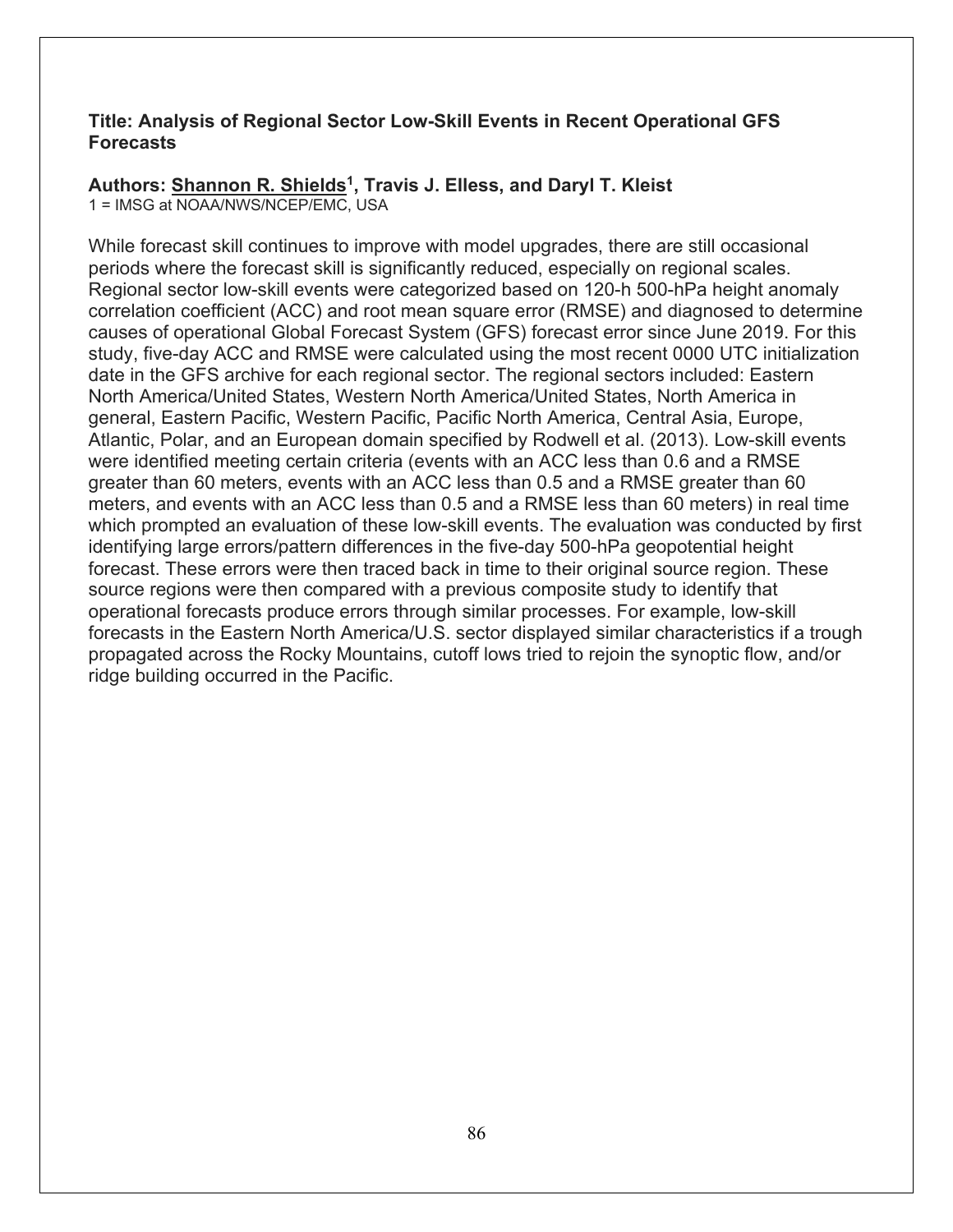#### **Title: Representativeness of Coastal Stations for Verifying Open-Water 10 Metre Wind Forecasts**

#### **Authors: Nelson Shum1 and Tim Bullock1**

1= Environment and Climate Change Canada

When assessing the accuracy of open-water wind forecasts at 10 metres above mean sea level, observations from coastal stations and those located on small islands are often used to augment observations from marine buoys to verify the values predicted. The underlying assumption is that observations from land stations that are well-exposed to the marine environment behave very similarly to observations collected from marine buoys. To test the validity of this assumption, we consider the 10 metre ASCAT (scatterometer) wind fields as a reference; we examine the correlation between wind measurements from coastal stations and the ASCAT open-water wind measurements (in the vicinity of the stations); the same correlation is then made with measurements from marine buoys, and the results are compared. The study shows that despite the proximity to the marine environment of the coastal stations examined, their observed winds show very different characteristics than the winds observed by marine buoys. The results suggest a strong land influence on the coastal station wind measurements, despite the stations' surrounding environment being dominated by water. These findings have implications for how coastal stations should be treated when they are used to verify open-water wind forecasts, and gridded Numerical Weather Prediction forecasts in general.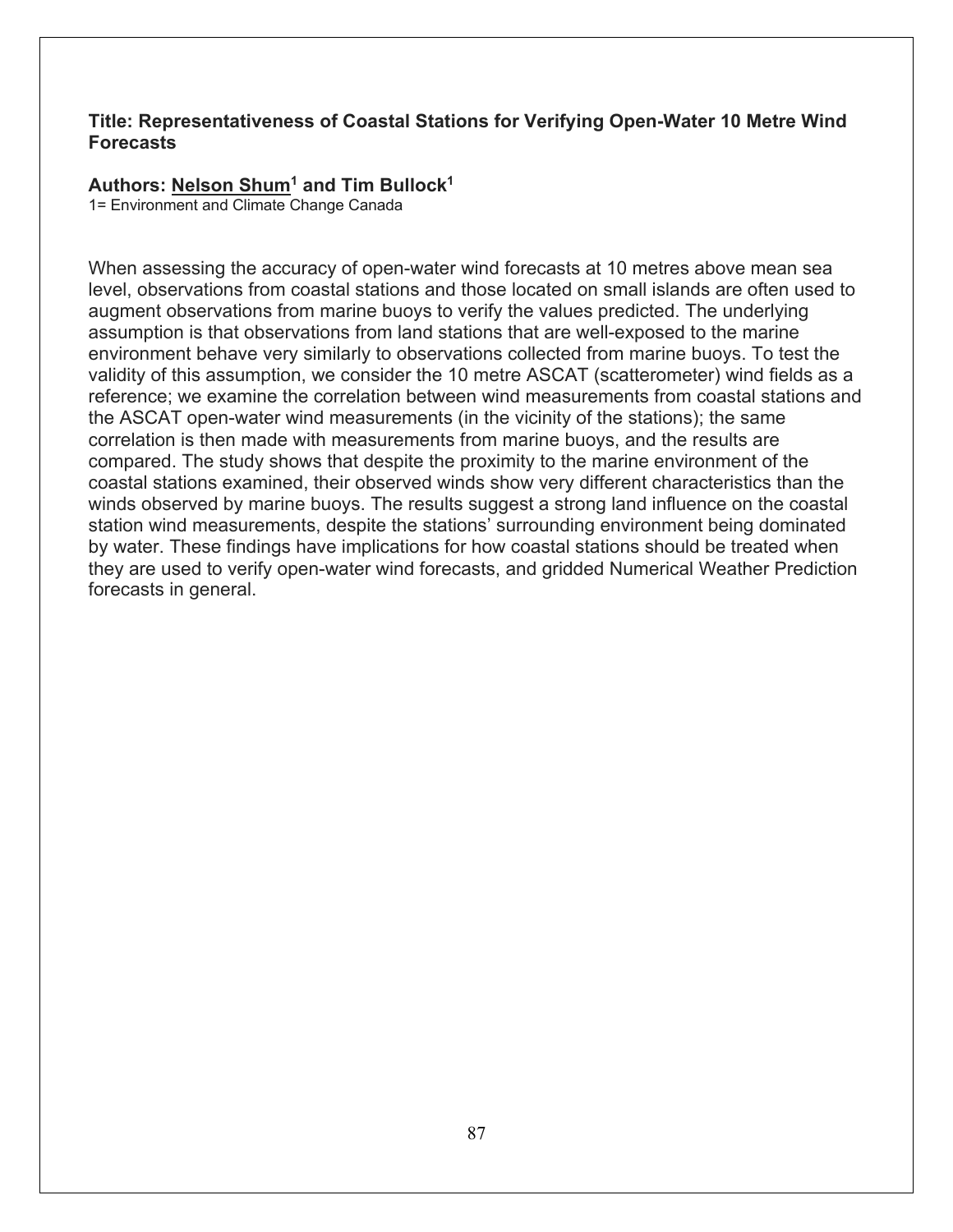#### **Title: Object-based verification techniques for short-term thunderstorm forecasts**

#### Authors: Patrick S. Skinner<sup>1</sup>, Montgomery L. Flora, Corey K. Potvin, and Anthony E. **Reinhart**

1 = Cooperative Institute for Mesoscale Meteorological Studies/National Severe Storms Laboratory - United **States** 

NOAA's Warn-on-Forecast project aims to produce short-term (0–6 hr) ensemble forecasts of thunderstorm hazards. A prototype Warn-on-Forecast System (WoFS) has produced realtime guidance for select cases since 2016, with forecasts expected to provide accurate guidance of thunderstorms on the scale of a typical National Weather Service warning product, roughly 900 km2. This forecast problem requires a verification framework for discrete events where small location errors are tolerable. As such, an object-based framework has been developed for WoFS evaluation. The object-based techniques used to evaluate WoFS forecasts are based on the Method for Object-based Diagnostic Evaluaton (MODE) and are applied to simulated and Doppler radar-observed proxies for thunderstorms (radar reflectivity) and mesocyclones (updraft helicity and azimuthal wind shear). Forecasts may be evaluated deterministically, by comparing forecast and observed objects, or probabilistically, by identifying coherent regions of overlapping objects as a "probability object". A single probability of event occurrence is prescribed to these probability objects and matching with observed objects allows for a novel, event-based measure of forecast reliability to be calculated. Additionally, thunderstorm object identification isolates relatively rare features within a forecast domain and facilitates conventional, point-based verification of traditional observations in the near-storm environment. This presentation will provide an overview of the motivation and design of WoFS verification methods and compare object-based results with those from grid-based verification.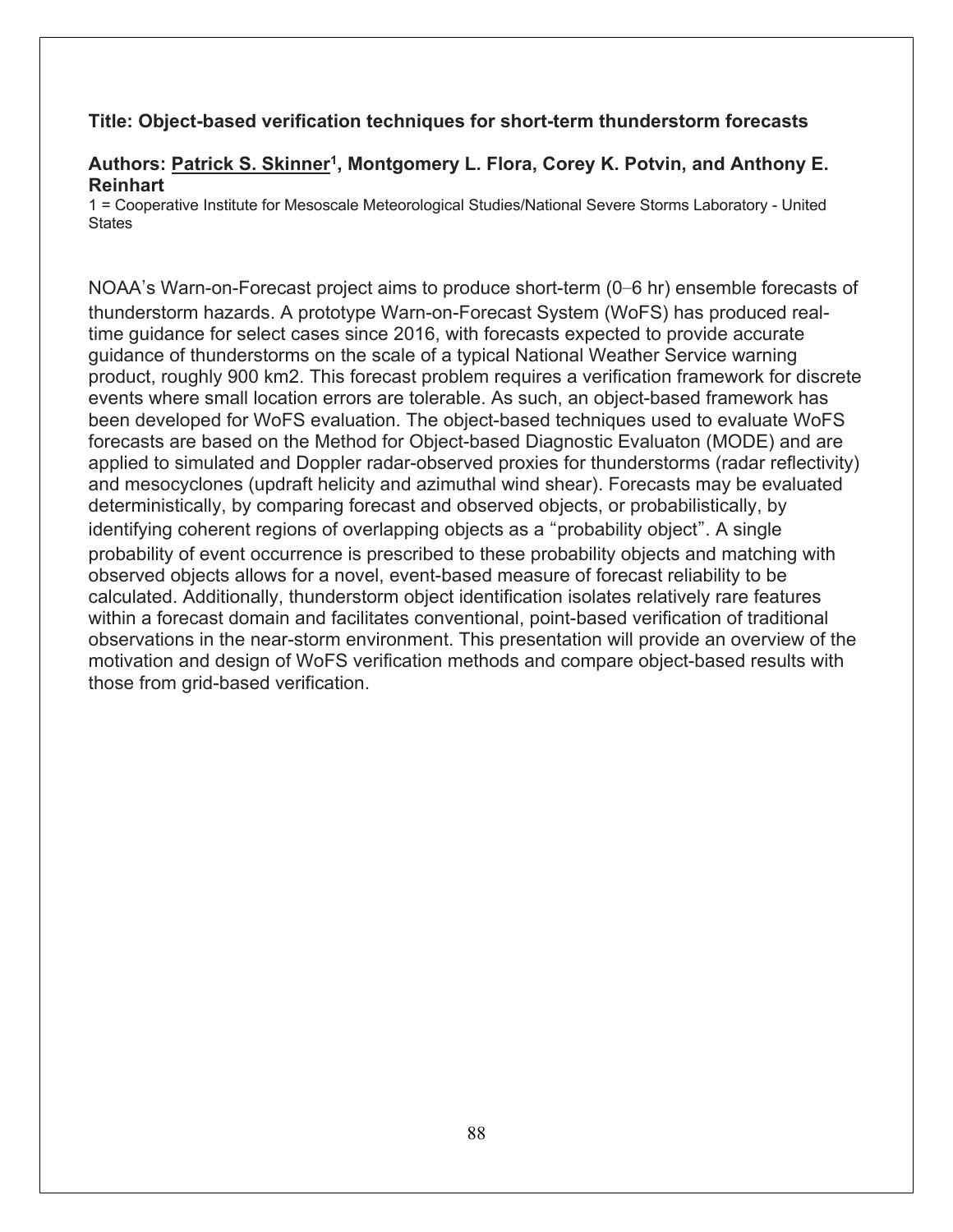#### **Title: A new spatial displacement metric for continuous fields**

#### **Author: Gregor Skok1**

1 = University of Ljubljana, Slovenia

A new spatial displacement metric called the Neighbourhood Skill Score displacement (dNSS) will be presented. The analysis of idealized and real cases shows that the new metric behaves somewhat similarly to the Fraction Skill Score displacement (dFSS), but with some notable differences. Similarly to dFSS, the dNSS can be used to determine spatial displacement in forecasts in a meaningful way, is not sensitive to noise, with results being directly related to the actual displacements of events, and higher magnitude events having a larger influence on the resulting value. At the same time, contrary to dFSS, the dNSS can also be used when the bias is large, the magnitude of events has a more proportional influence on the results, and, most importantly, the dNSS can also be used for direct analysis of non-binary (e.g. continuous) fields.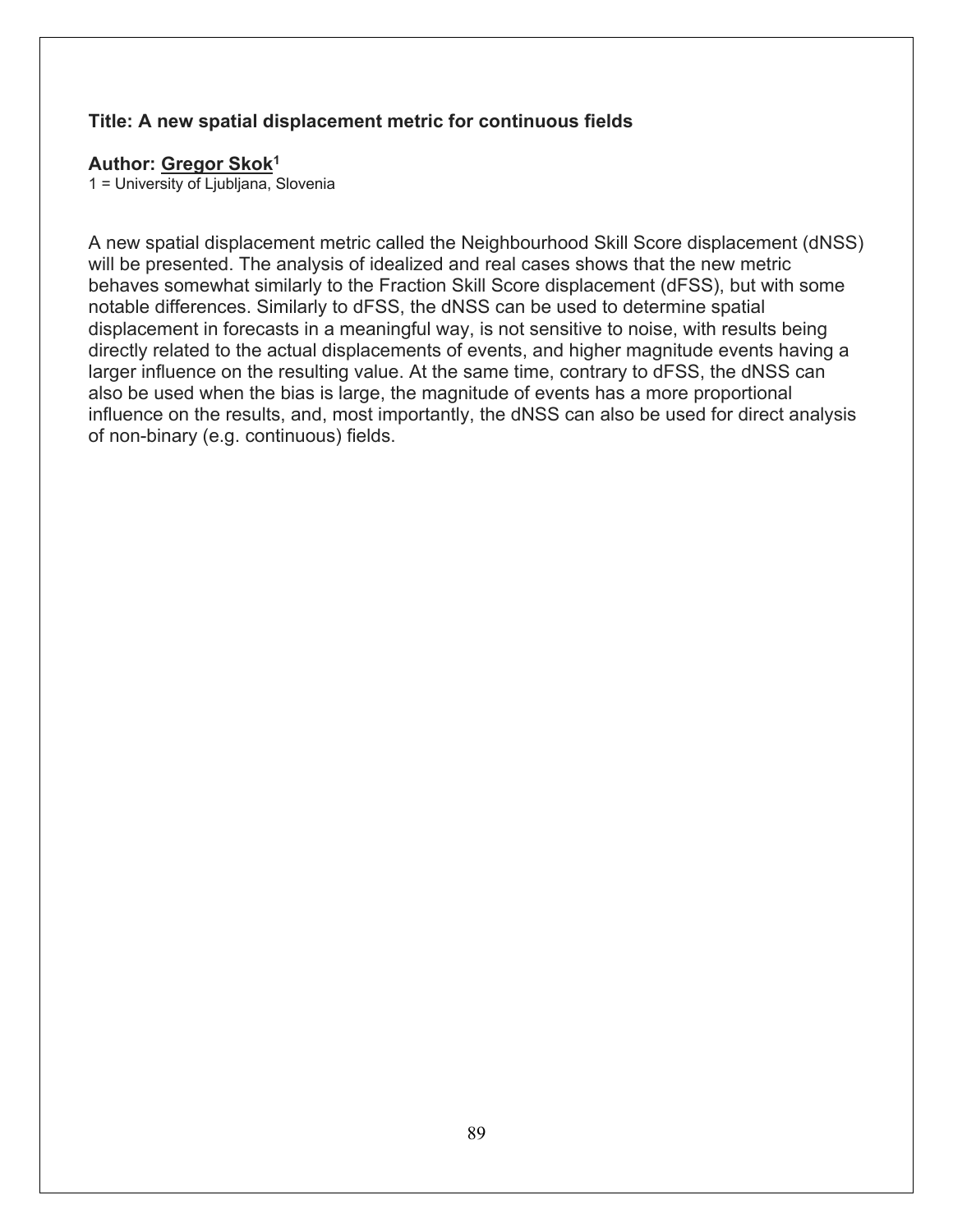### **Title: Verification of eddy-properties in operational oceanographic analysis systems**

#### Authors: Gregory C. Smith<sup>1</sup> and Anne-Sophie Fortin<sup>1,2</sup>

1 = Meteorological Research Division, Environment and Climate Change Canada

2 = Department of Atmospheric and Oceanic Sciences, McGill University, Montréal, Canada

Recent studies have shown that the presence of oceanic eddies affects the intensification of high-impact tropical cyclones. Many operational weather prediction systems (e.g. in Canada, UK and Europe) have now moved to using fully-coupled atmosphere-ocean prediction models. As a result, the accuracy with which ocean analysis systems are able to constrain the presence and properties of oceanic eddies may affect tropical cyclone forecast skill. While numerous eddy identification and tracking methods have been developed for oceanic eddies, specific methods and metrics tailored to verifying the skill of ocean analyses and forecasts in capturing these features are lacking. Here we apply an open-source eddy-tracking software and adapt it for the purpose of matching eddies between gridded observational analyses and two ocean analysis products of different resolution. A contingency table approach is taken to identify hits, misses and false alarms to provide statistics on the probability of detection and false alarm ratio. These statistics are investigated in terms of their sensitivity to eddy properties (radius, amplitude). Finally, a discussion of the appropriate use of statistical significance in this context is presented.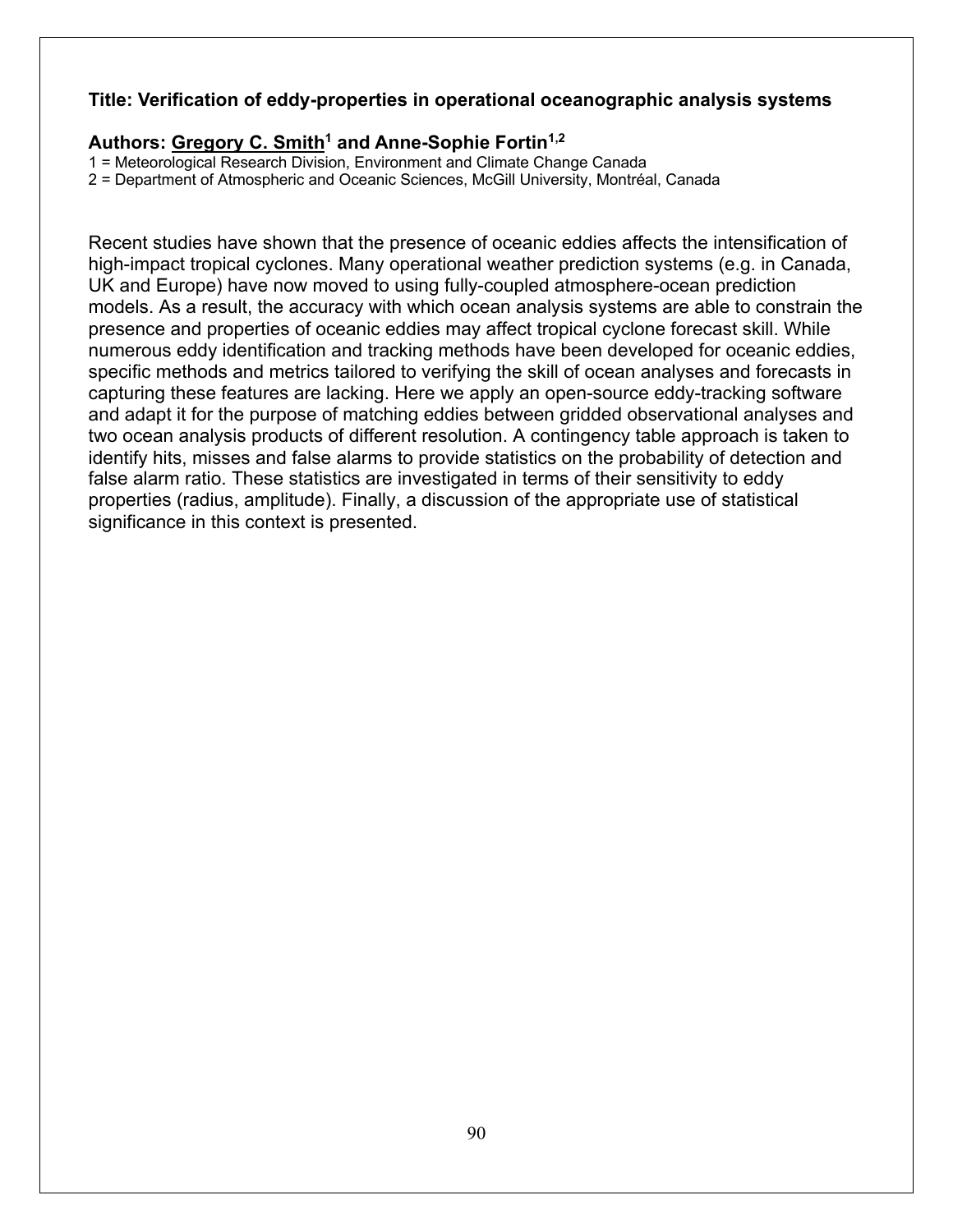#### **Title: Improving short-term forecasts of the ocean-sea ice-atmosphere coupled system using wintertime statistics from the MOSAiC campaign**

## **Authors: Jonny Day1, Amy Solomon2 and the MOSAiC Near Real-Time Verification Team**

1 = ECMWF, 2 = University of Colorado and NOAA/PSL

The MOSAiC Near Real-Time Verification Project (MOSAiC-NRV) is designed to use observations taken during MOSAiC to improve the simulation of coupled processes unique to the Arctic, such as; The vertical representation of cloud and hydrometeors microphysics, low level (mix-phase) clouds; The representation of the stable boundary layer; Atmosphere-snow interaction and ocean-sea ice-atmosphere coupling. Short-term forecasts are used in this project to identify potential errors in the representation of "fast" processes that cause biases in climate model projections of Arctic climate change. The goal of MOSAiC-NRV is to evaluate the skill of fully coupled short-term forecasts during the MOSAiC campaign at the Polarstern location. Multi-model diagnostics focus on process-based evaluation of the coupled system to identify systematic biases that limit the skill of Arctic forecasts. This presentation focuses on the coupled processes that determine the evolution of the surface temperatures and sea ice growth during the winter season (Oct 15 2019-March 15 2020).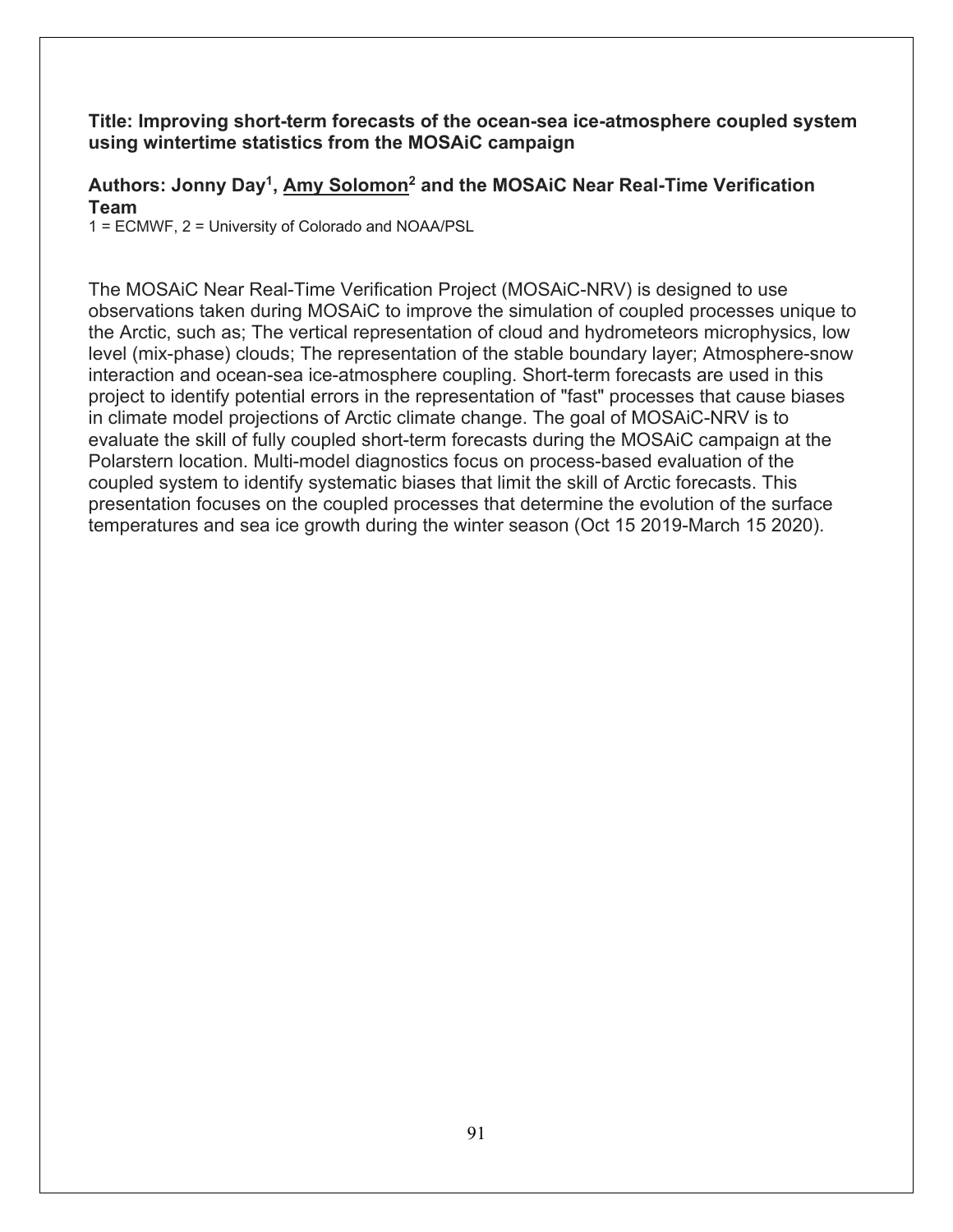**Title:** Neighborhood-based Continous Ranked Probability Score for Ensemble Prediction Systems

**Authors: Joël Stein1 and Fabien Stoop1**

 $1 =$ MeteoFrance

The neighborhood is widely used by the verification community to reward deterministic forecasts which simulate the right phenomena but not exactly at the right place. For instance, neighborhood-based scores like the Fractions Brier Score is used operationally at Meteo-France to monitor the improvement brought by the high-resolution (HR) AROME model against the low-resolution (LR) ARPEGE model. The neighborhood has been used for ensemble of M forecasts mainly as a post-processing to increase the number of members by considering the M forecasts coming from the neighboring points. It is proposed in this work to include the neighborhood strategy in the CRPS score as it is realized for deterministic forecasts' scores : observations and M forecasts at all points of the neighborhood are used to evaluate the regional distributions of the field and CRPS is then computed from these regional distributions. The fair and unfair neighborhood-based CRPS formulations are presented. Idealized and real cases are presented to demonstrate the advantages of this strategy to reward HR ensembles against LR ensembles. The real cases are Quantitative Precipitation Forecasts (QPF) of the HR ensemble PEAROME and LR ensemble PEARP operational at Meteo-France. The deterministic limit of neighborhood-based CRPS is also presented and used to compare HR deterministic AROME QPF and PEAROME QPF.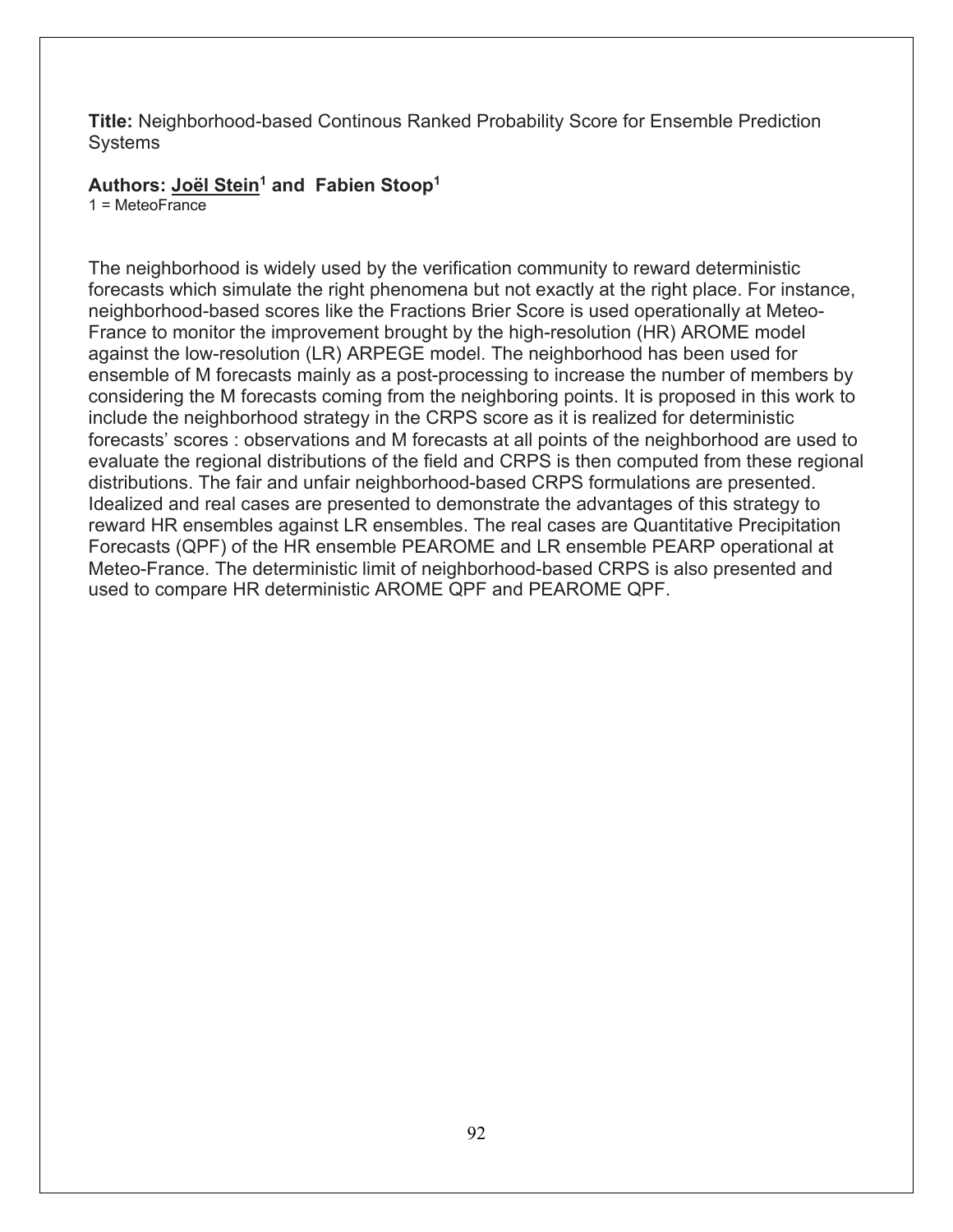#### **Title: Application of neighborhood-based contingency scores to AROME verification**

#### **Authors: Fabien Stoop1 and Joël Stein1**

 $1 =$ MeteoFrance

When verifying high-resolution model forecasts, the double penalty effects affect pointwise scores and can erroneously lead to the assumption that global models perform better than high-resolution models. A way to circumvent these effects is the use of neighborhoods, such as in the Fractions Brier Score (FBS) computation. In particular, Météo-France uses a derived version of the FBS, the Frequency Brier Skill Score against the persistance forecast (FBSS), as headline score to evaluate the quality of it high resolution model AROME. However, several user feedbacks indicate that the FBS and FBSS are difficult to interpret, and that they prefer the use of contingency scores such as Hit Rate, False Alarm Ratio or Peirce Skill Score.

A new method to introduce neighborhoods directly in contingency tables has been developed at Météo-France (Stein and Stoop 2019) : in a local neighborhood misses and false alarms compensate each other. The quantitative precipitation, wind gust and visibility forecasted by ARPEGE (Météo-France global model) and AROME are verified through these neighborhoodbased contingency scores. It permits to compare the quality of ARPEGE and AROME models by limiting the double penalty effects through the use of contingency scores easily understandable by users. In particular, classical skill scores based on these neighborhood contingency tables (Pierce skill score, Heidke skill score,...) will be used to replace the current AROME headline score.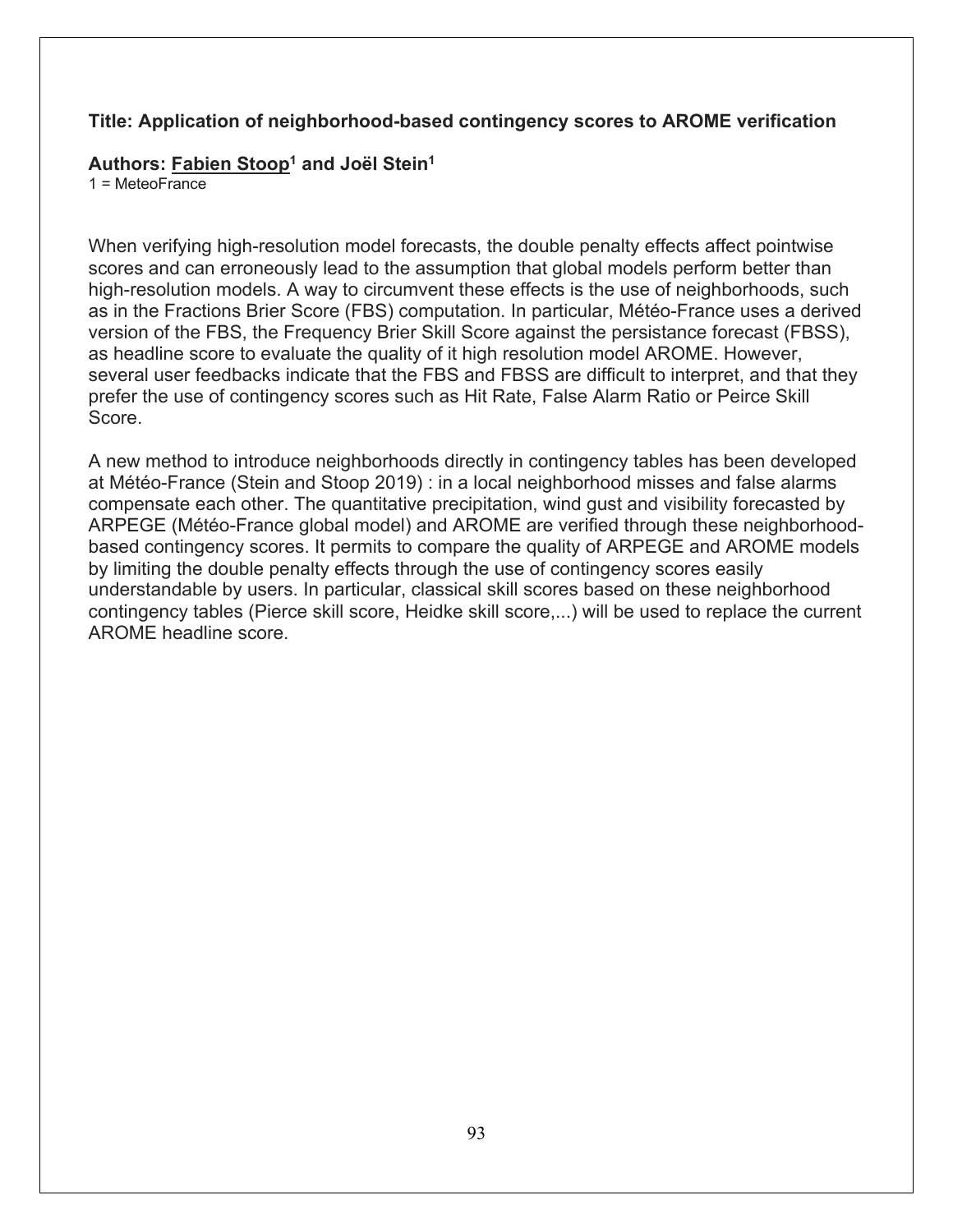#### **Title: Huber loss as a scoring function for forecast verification**

#### **Author : Rob Taggart1**

1 = Australian Bureau of Meteorology

If an organisation requests its forecasters to issue single-valued forecasts but doesn't give guidance on which point (e.g. mean) of a predictive distribution should be quoted, then how should one retrospectively assess the quality of such forecasts? This dilemma was faced by a team within the Australian Bureau of Meteorology. One method of assessment uses a scoring function to rank forecasts. Two possible candidates – absolute error and squared error – each have downsides. Absolute error does not distinguish between the two error sequences (4, 0, 0, 0) and (1, 1, 1, 1), and it was argued that perhaps four smaller errors should be preferred over one larger error. On the other hand, squared error is sensitive to large errors, which is problematic if a large error is caused by an undetected faulty observation rather than a poor forecast. Instead, a compromise scoring function was used: Huber loss. Huber loss applies a squared loss penalty for small errors and a linear penalty for large errors. It has been used in robust regression for decades. This talk examines the use of Huber loss as a scoring function. In this context, a forecaster who wants to optimise their score should quote the "Huber functional" of their predictive distribution. Quantiles (e.g median) and expectiles (e.g. mean) are limiting cases of the Huber functional, as is reflected by new theorems characterising its consistent scoring functions and their mixture representations. The use of Huber loss for robust verification of expected value forecasts will also be discussed.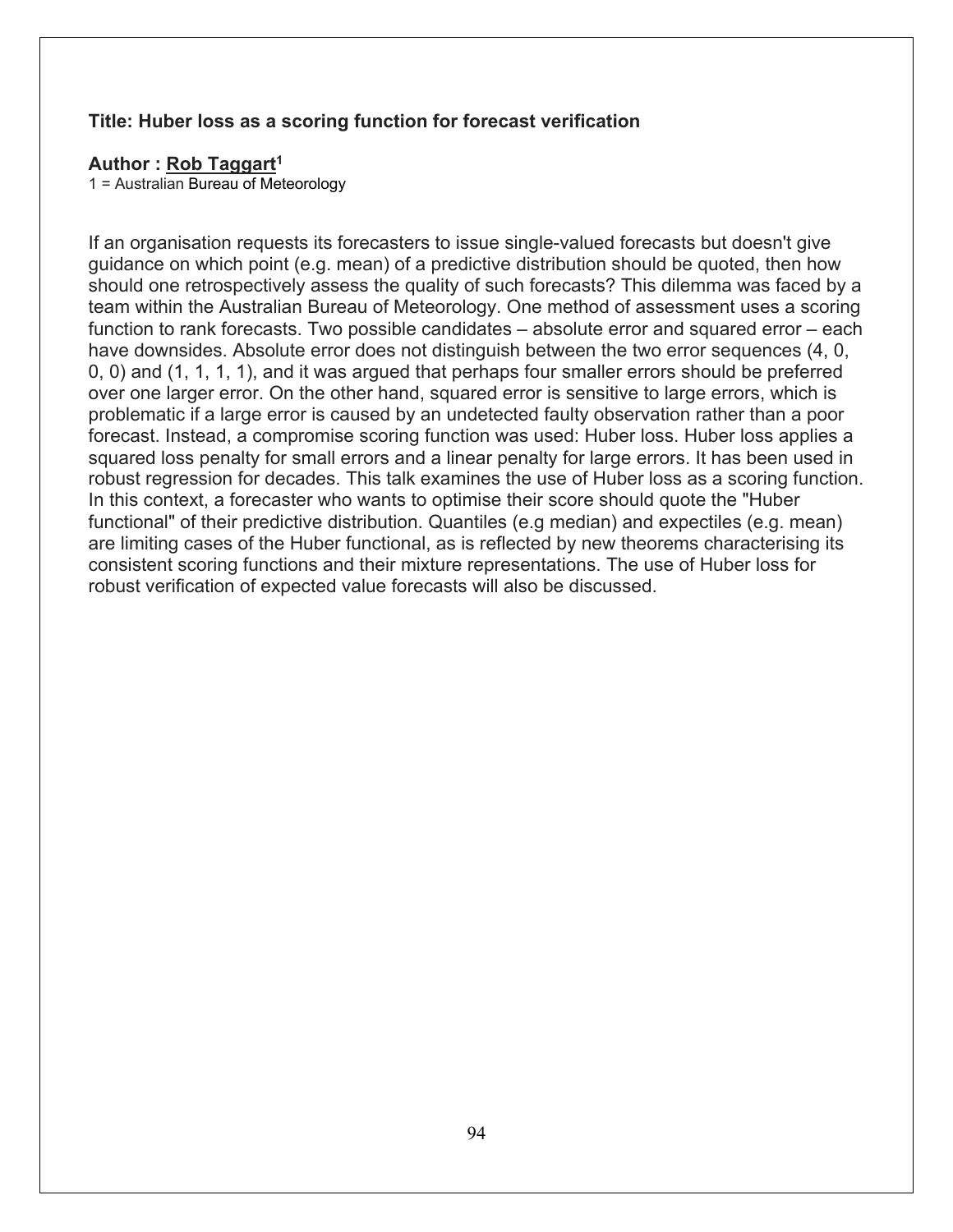#### **Title: Representation of process based diagnostics in NCUM global and regional models**

#### **Authors: Mohana. S. Thota1, Kondapalli Niranjan Kumar, Sagili Karuna Sagar, Raghavendra Ashrit**

1 = National Center for Medium Range Weather Forecasting, India

Primary goal of this study is to assess the fidelity of National Center for Medium Range Weather Forecasting Unified model's (NCUM) global (12km) and regional (4km) versions in representing the monsoon sub-seasonal variability over Indian region by applying process based diagnostics. Moisture budget analysis is performed on the model's forecast fields for a typical extended monsoon episode event occurred during boreal summer monsoon season 2019. The exercise is repeated using the ERA5 reanalysis and the relative roles of the budget terms are quantified. We also tested the budget diagnostics onto the newly generated Indian Monsoon Data Assimilation and Analysis (IMDAA) product. Preliminary results obtained form the moisture budget analysis is encouraging. Analysis indicate that, dry air advection from the northwest regions strongly dries the atmospheric column nearly 7-10 days before the peak dry phase over Indian subcontinent. Dry air intrusion towards Indian subcontinent is consistent with the anomalous total precipitable water vapor from satellite observations. One of the main implication of this work is, the lead time obtained in the moisture advection term can be used to improve the model forecasts.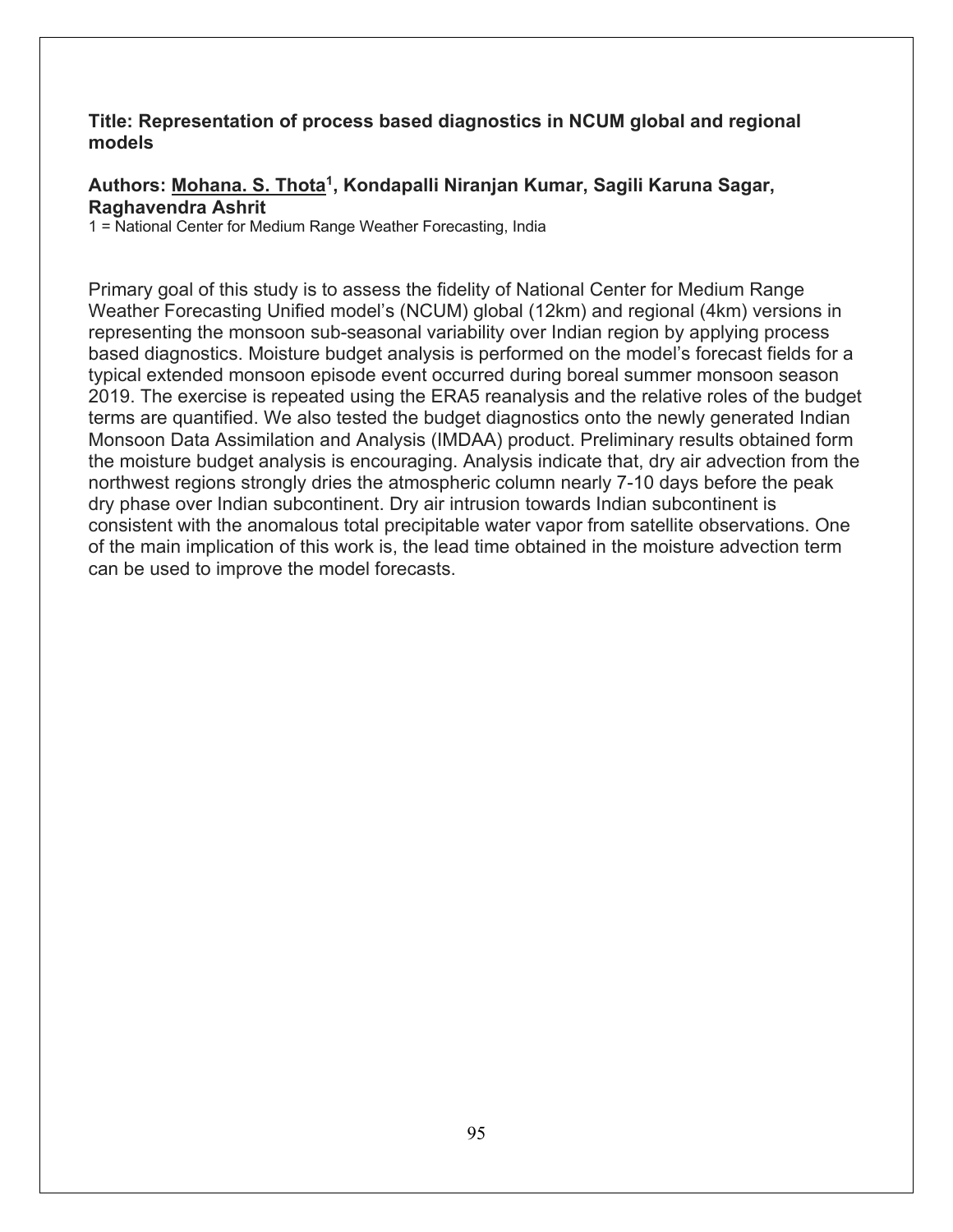#### **Title: Developing a Space Weather Verification System Using METplus**

# Authors: Jonathan Vigh<sup>1</sup>, Terrance Onsager, Robert Steenburgh, Tara Jensen, Barb **Brown, John Halley Gotway, Tatiana Burek, George McCabe**

1 = National Center for Atmospheric Research, USA

Model Evaluation Tools (MET) is a highly-configurable, state-of-the-art suite of verification tools developed by the National Center for Atmospheric Research (NCAR) and supported to the Development Testbed Center. The extension of MET to METplus wraps these tools with python, allowing for complex verification workflows to be simplified and adding generalized capability to read any model data source with user-written python codes. While METplus was originally developed for verification and evaluation of atmospheric numerical weather prediction models, it is being continually developed and expanded into new prediction domains, such as subseasonal-to-seasonal forecasts, aerosols and air quality, hurricanes, and upper atmosphere. Through a collaboration between NCAR and NOAA's Space Weather Prediction Center (SWPC) METplus is being expanded into supporting a host of space weather verification and diagnostics. The system will extend beyond the current Ionospheric Total Electron Content (TEC) work already completed. Ultimately, the system will provide statistics on SWPC's human-generated forecast products, as well as evaluation of models (e.g., geospace, solar wind, geoelectric), and comparison and diagnostics of model differences. This conference paper summarizes progress toward the goal of developing a real-time verification system for SWPC products and provides initial evaluation results.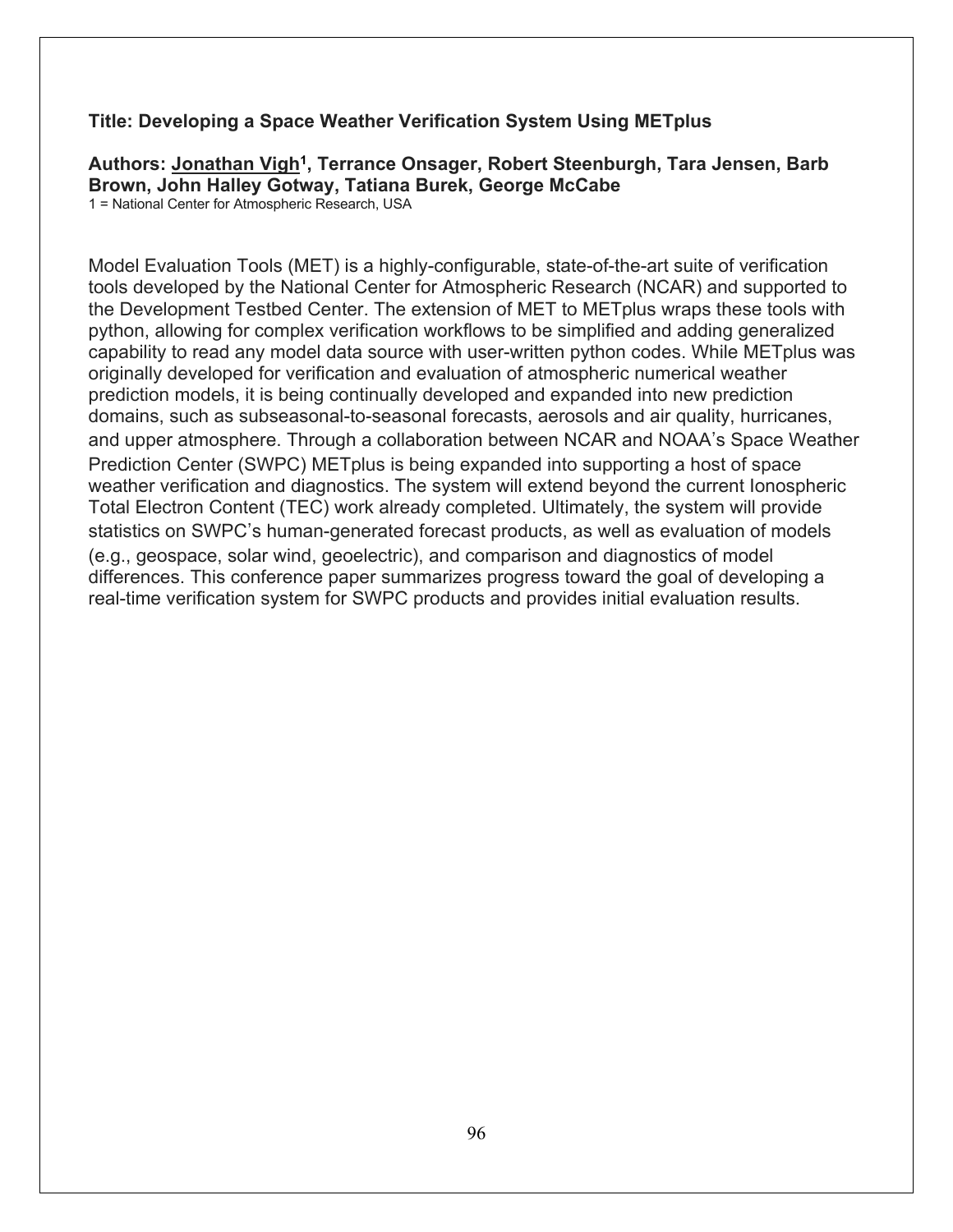## **Title: Process-oriented Model Diagnostics for Extended-range Forecasts**

**Authors: Zhuo Wang1, Jiacheng Ye, Tara Jensen, Doug Miller, Weiwei Li** 1 = Illinois University

Model validation and evaluation is an indispensable part of model improvement efforts. While performance-oriented metrics provide quantitative measures on how well a model does, process-oriented metrics help to reveal model deficiencies and identify pathways to model improvement.

A suite of process-oriented, observation-based model diagnostics are developed to evaluate the processes that are critical to forecasting on the synoptic to subseasonal time scales. The suite consists of three levels of diagnostics: i) evaluation of systematic model errors in representing moist convection and cloud processes; ii) evaluation of the sources of predictability relevant on S2S timescales (such as the MJO, NAO and weather regimes); iii) evaluation of high-impact weather systems (such as tropical cyclones, blocking, etc.).

The presentation will illustrate examples for each level of diagnostics using the GEFS retrospective forecasts. The diagnostics will be made available to the community via the Model Evaluation Tools (METplus) and the Model Diagnostics Task Force (MDTF) Diagnostic Package.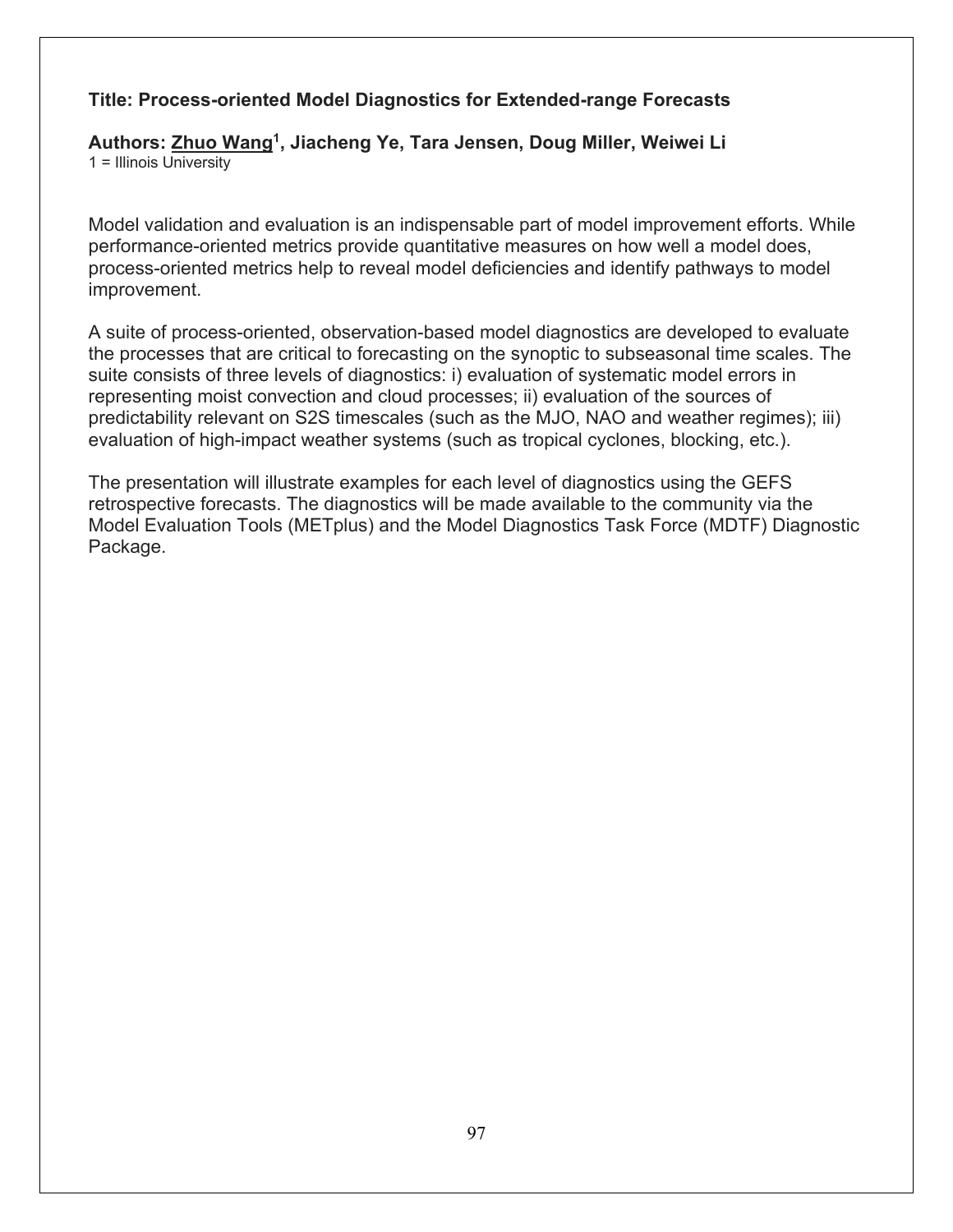#### **Title (keynote): Validation and Verification of Climate Products Authors: E. C. Weatherhead1, N. Georgas, A. F. Blumberg**

1 = Colorado University, Boulder, CO, USA

Increasingly, governments, corporations and individuals are using climate information to make decisions about investments, resources and property. These new products often help with risk assessment for a variety of perils: drought, flooding, fires, severe storms, extreme heat as well as highly specialized products tailored to specific health risks, individual crops or environmental vulnerabilities. In many cases, estimates for these perils are provided for thirty years into the future or longer. For all of these products, important questions to ask are "How valid are the methods used to create these products?" and, often of higher relevance, "How can such products be verified?" Climate models continue to be our best tools for understanding future climate; estimating their skill for common perils is challenging because most of the events of concern are extreme events. Developing valid approaches requires using advanced extreme event statistics to assure appropriate use of climate models. Verifying the results of these approaches requires comparison to all available information, including historical events, heuristic models, and current conditions. Four specific approaches can be used to verify climate products: comparison to current spatial patterns and information; comparison to current temporal distributions; evaluation relative to other climate products; examination of specific extreme events. This presentation will outline both the validation and verification approaches in use for verification products, and show how these metrics can be used to quantify quality of the products for decision support.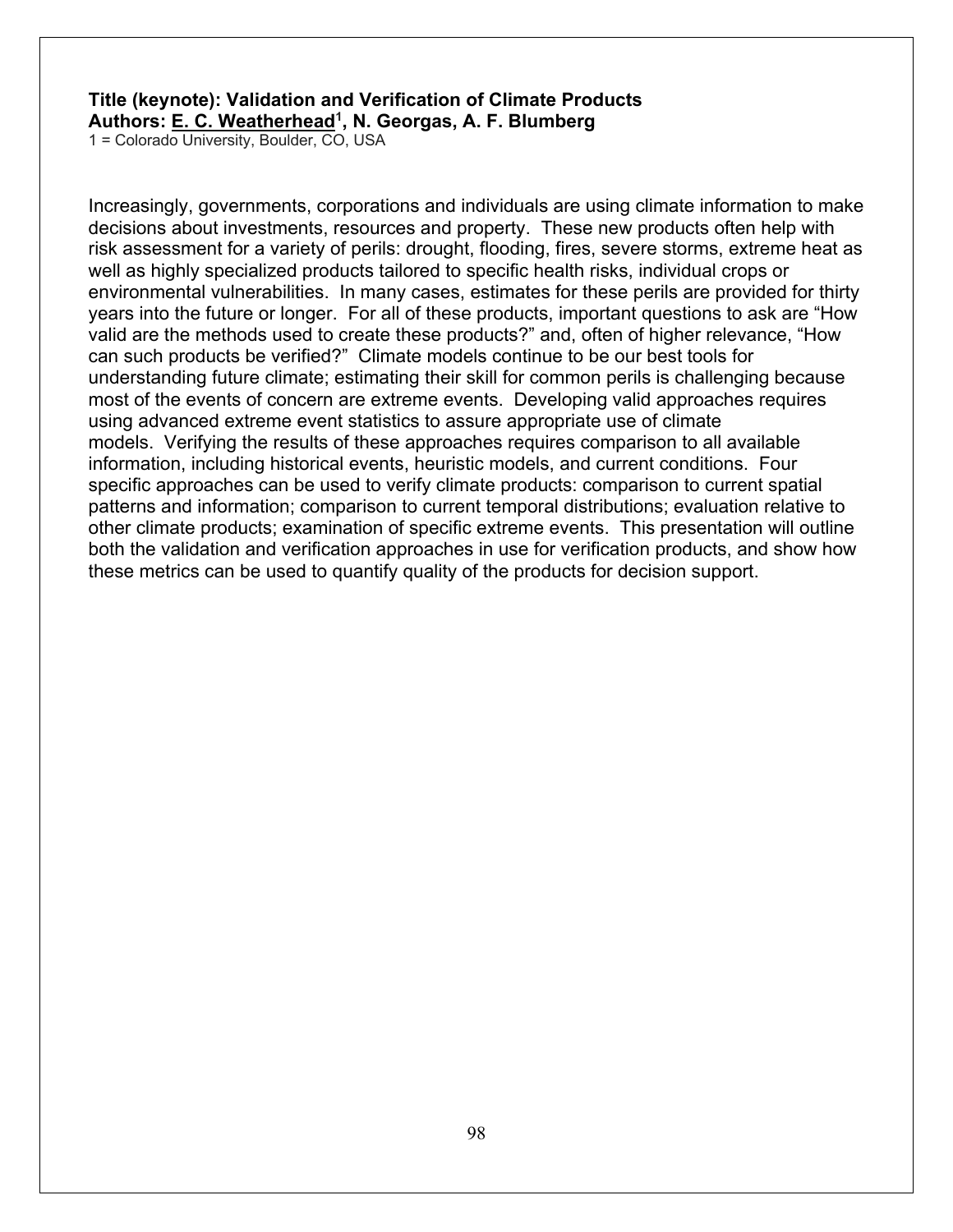#### **Title: Verification of a prototype wind impact forecast using building damage reports**

#### **Authors: David Wilke1, Harald Richter, Elizabeth Ebert, Craig Arthur, Mark Dunford, Martin Wehner**

1 = Bureau of Meteorology, Australia

In recent years the international community has moved toward the provision of impact and impact-based forecasts in order to enhance the utility of traditional weather forecasts. Verifying such forecasts, however, presents considerable challenges. Here we assess the performance of a prototype wind impact forecast with respect to individual residential building damage reports obtained during a high-impact weather event that devastated parts of the state of New South Wales, Australia in 2015.

The impact 'forecast' is produced using available exposure, vulnerability and 1.5 km reanalysis hazard data and assigns a mean damage state, categorised between 1-5, to geographic areas with a population of roughly 200-800 persons. We compare to observational data which records structural damage to individual assets in 5 categories in addition to a range of other fields, including, for example, the presence of any water inundation. The observations are filtered to remove reports that are unlikely to be a result of wind damage. They are also aggregated over the geographic areas for comparison at the forecast grid scale. For reference, the forecast is contrasted with a straight-forward implementation of static wind-warning criteria employed by the Australian Bureau of Meteorology.

Our analysis shows that while the performance in this case is modest, the new impact forecast out-performs the reference forecast. The verification procedure also highlights the value additional observational fields, particularly regarding hazard-damage linkages, could provide in estimating future impact forecast performance.